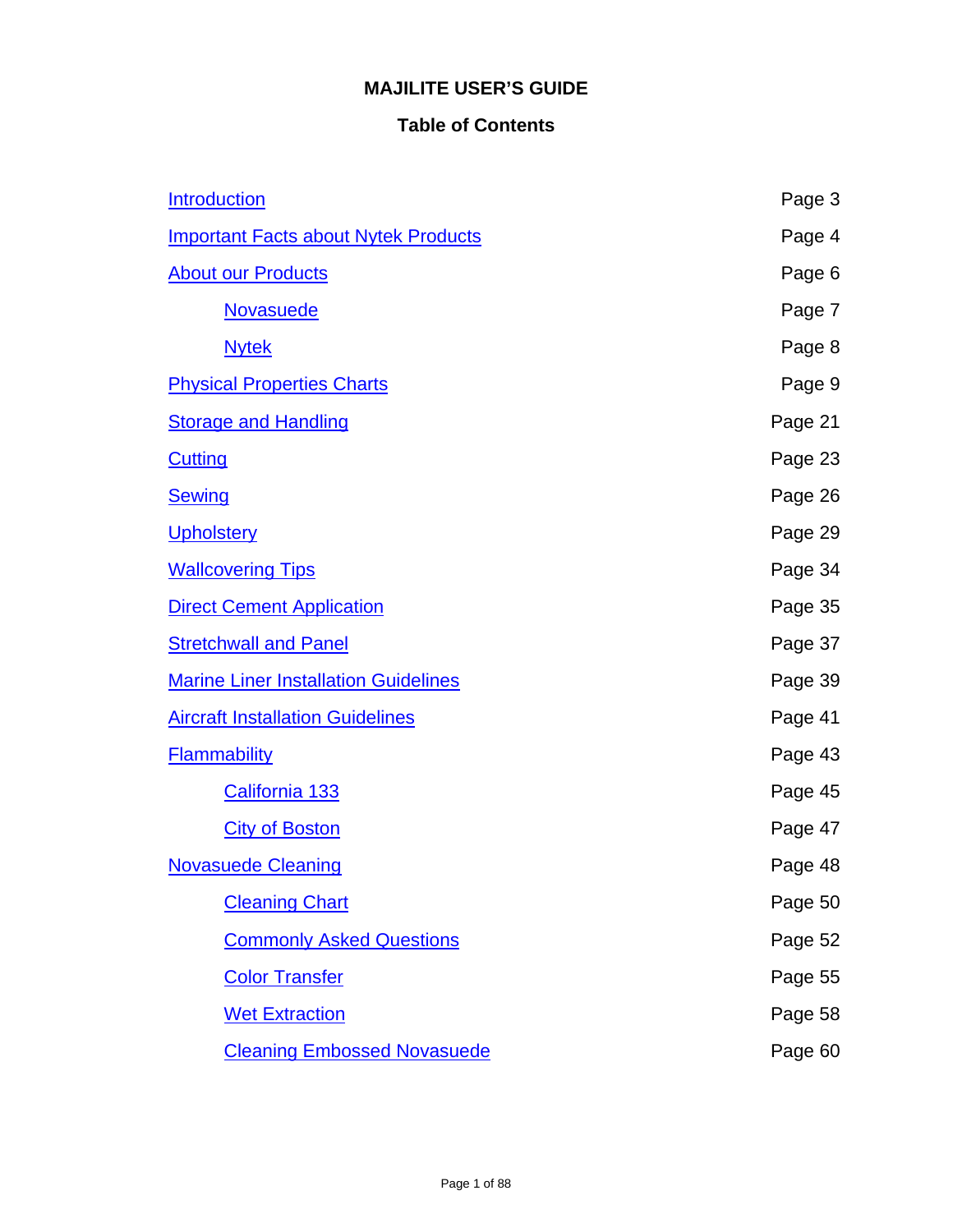Special Stains

| lnk                                                    | Page 61 |
|--------------------------------------------------------|---------|
| <b>Blood</b>                                           | Page 62 |
| <b>Oil and Grease</b>                                  | Page 63 |
| <b>Chalk</b>                                           | Page 65 |
| <b>Masking Tape</b>                                    | Page 66 |
| Glue                                                   | Page 68 |
| <b>Faux Leather Cleaning</b>                           | Page 69 |
| <b>Cleaning Chart</b>                                  | Page 71 |
| <b>Care and Cleaning in Healthcare Applications</b>    | Page 73 |
| <b>Special Stains</b>                                  |         |
| <b>Removal of Ball Point Pen</b>                       | Page 76 |
| <b>Blood</b>                                           | Page 78 |
| Paint                                                  | Page 79 |
| <b>Masking Tape</b>                                    | Page 80 |
| <b>Correction Fluids (White Out, Liquid Paper etc)</b> | Page 81 |
| Glue                                                   | Page 82 |
| <b>Topical Finishes</b>                                | Page 83 |
| <b>Repairing Cuts</b>                                  | Page 85 |
| <b>Backings</b>                                        | Page 86 |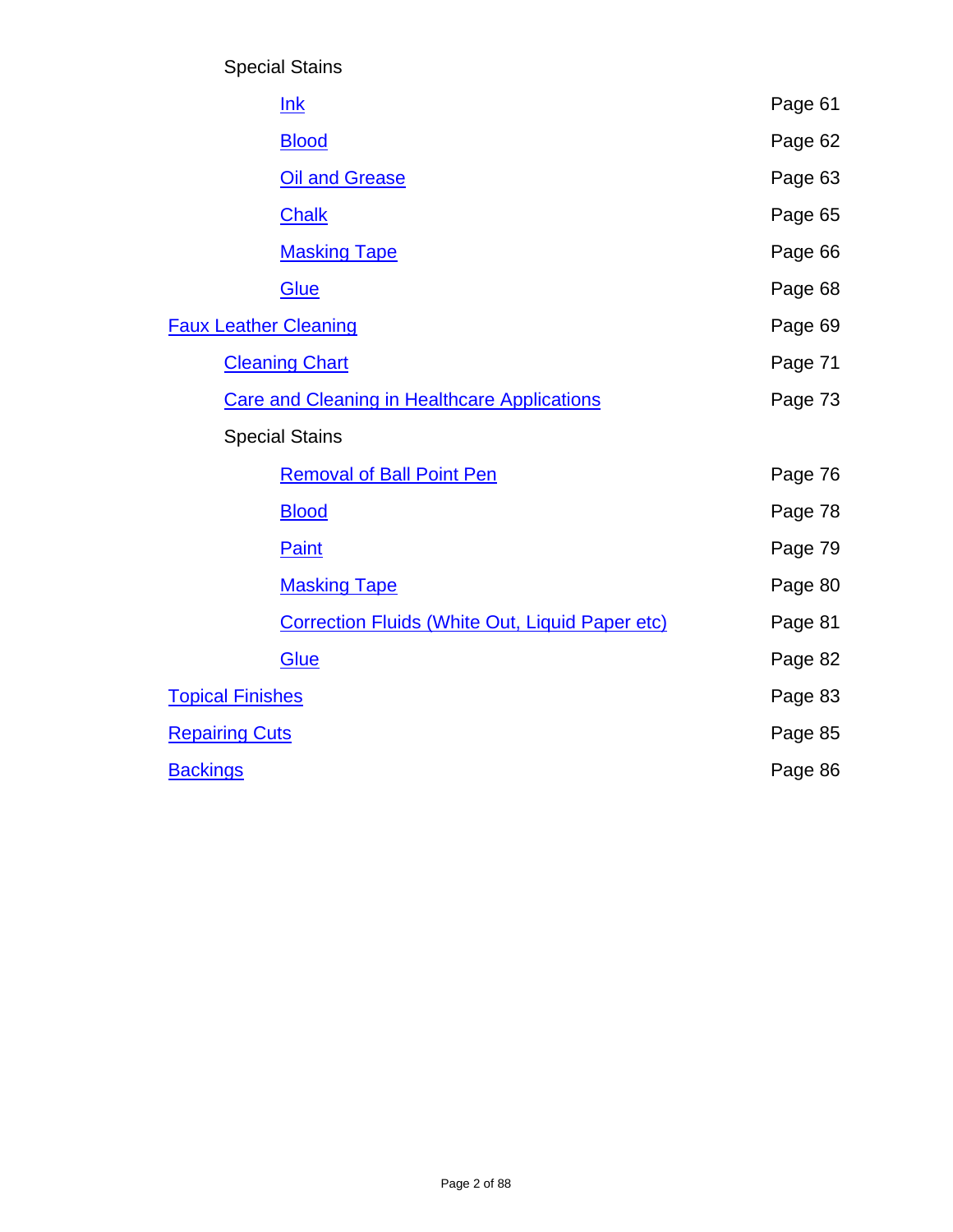# **THE MAJILITE CORPORATION NYTEK® PRODUCTS USER'S GUIDE**

<span id="page-2-0"></span>This user's manual and installation guide will help you use NYTEK® products as easily and effectively as possible. Our tips and suggestions are based on laboratory tests, actual fieldwork, and the most customer relevant recommendations. While there may be exceptions, we encourage you to refer to this publication as a general guide for all your upholstery applications.

Please contact us if you need more information than this manual provides. If desired, we can arrange a personal consultation to help resolve any difficulties.

Thank you for selecting NYTEK® to enhance the beauty of your designs and products. We are confident it will meet and exceed your expectations and give your customers years of satisfied use.

> MAJILITE CORPORATION 1530 Broadway Road • Dracut, MA 01826 Tel: 978.441.6800 Fax: 978.441.0835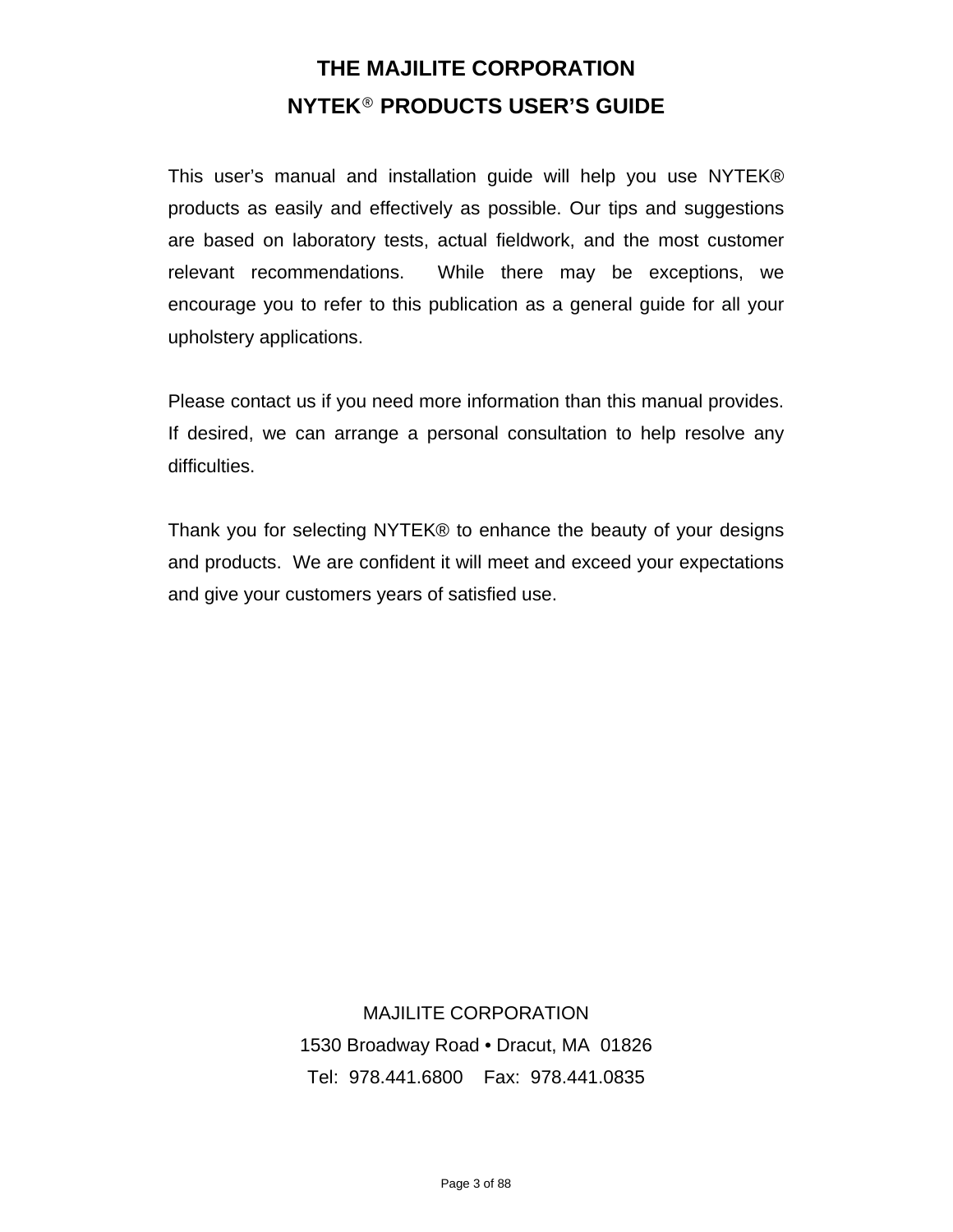# **IMPORTANT FACTS ABOUT NYTEK® PRODUCTS**

#### <span id="page-3-0"></span>**Similarities to Natural Leather**

- NYTEK® absorbs moisture, resulting in expansion and greater elasticity.
- To achieve optimal results, use the same upholstery methods and techniques as used for leather. Most upholstery applications are a skilled craft rather than an exact science.
- Like natural leathers, errors cannot be covered up during the upholstering process. Operators need time and patience to learn the techniques unique to our products.
- Proper prepping is critical to achieve the best results. Because of the smooth finish and weight of the cover, flaws and errors made during the prepping process may show by not filling out the cover properly or from telegraphing.

### **Basic Information about Stretch**

- Stretch in the width direction is greater and easier to manipulate than stretch in the length.
- Stretch is not uniform with all colors and is greater with lighter colors than with darker ones with less dye penetration.

#### **Grain and Nap**

- Please consider the direction of the design when cutting patterns, such as with NYTEK**®** Products like MOCCASIN, BABY OSTRICH, CANE, etc.,
- The nap of NOVASUEDE<sup>®</sup> is a non-directional design.

### **Time and Process Requirements**

 Calculate the same sewing time allowances as needed for natural leather or a fabric pattern match. Although NYTEK® is easier to work with than natural leather, operators may need time to develop the techniques to work as quickly as they do with other upholstery fabrics of a similar grade.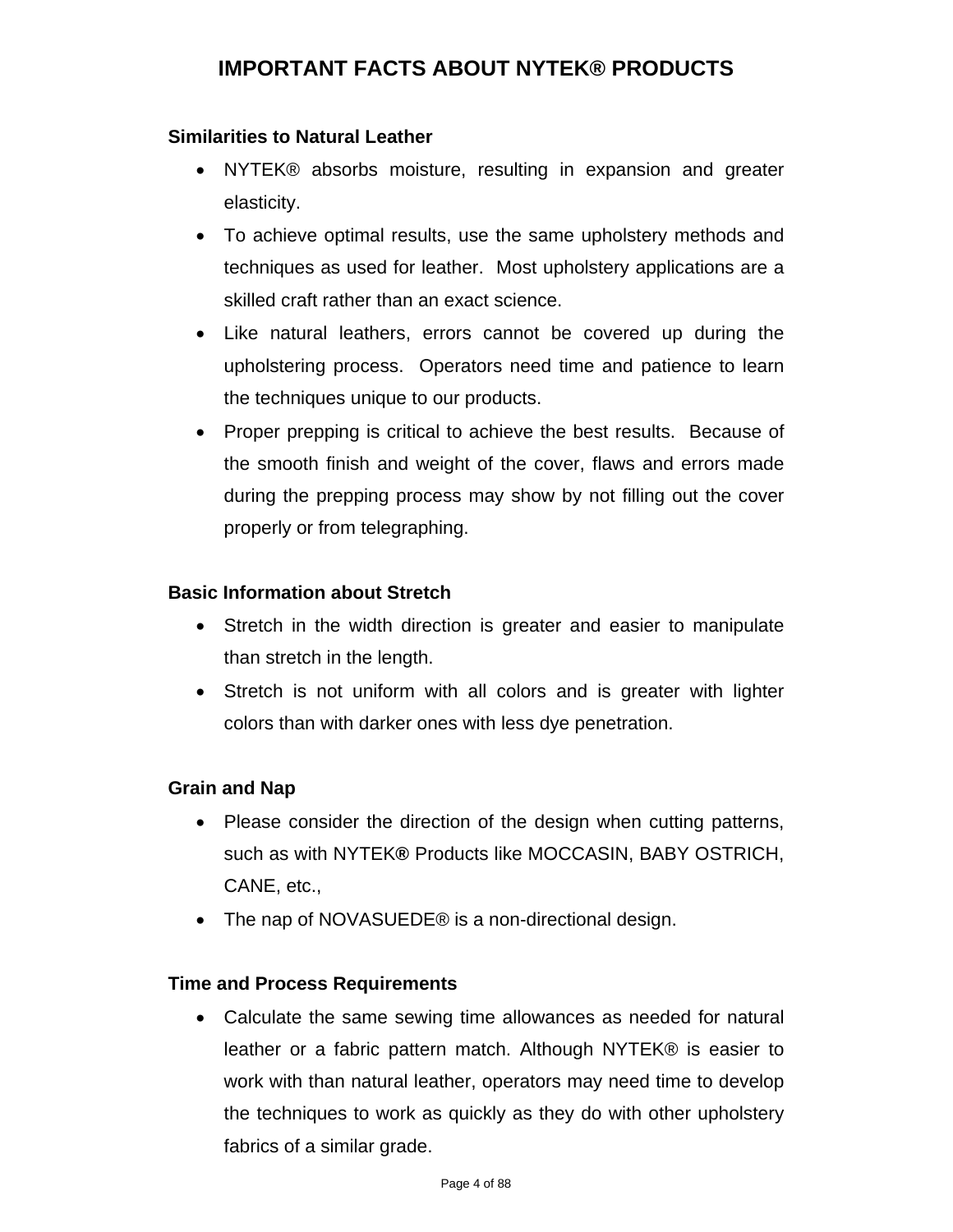# **Static Electricity**

 NYTEK® Products easily generate static electricity**,** which is an early warning indicator of dry conditions in the shop. Increasing the humidity levels should help control this.

### **Orienting Patterns Properly**

- When sewing cut pieces together, orient the patterns on the roll to accommodate the stretch in relation to the design.
- Clearly mark the optimal orientation on the patterns and follow it consistently.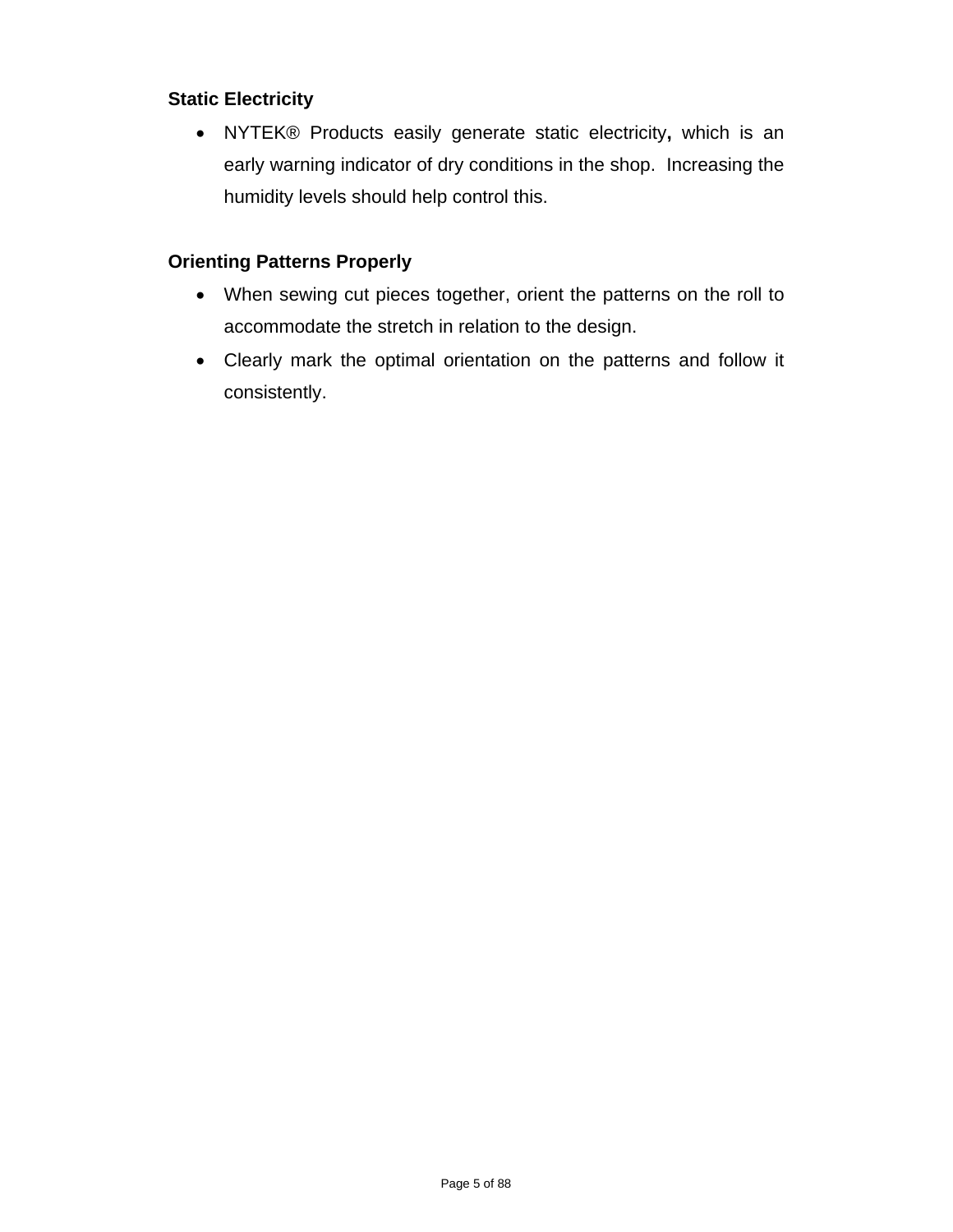# <span id="page-5-0"></span>**ABOUT OUR PRODUCTS: THE NYTEK® ADVANTAGE**

Emulating leather from their appearance to their cell structure, NYTEK**®** products work like leather but are much thinner, more durable, and as soft as the finest kid glove leather.

Natural leathers run from 45 to 65 square feet per hide with a 33% standard scrap factor due to barbwire scars, bug bites, and a variety of other defects that produce unpredictable yields, and inconsistent quality. The usable portion of natural leather will be inconsistent in thickness, stretch, and hand depending where it is cut on the hide. All these factors translate into a very expensive product.

NYTEK® products come in 45-50 yard rolls of 100% usable cover. Coloration is very consistent from roll to roll. Surface wear, care, and maintenance also are superior to natural leather. No exotic or domestic animals are used to manufacture NYTEK**®** designs.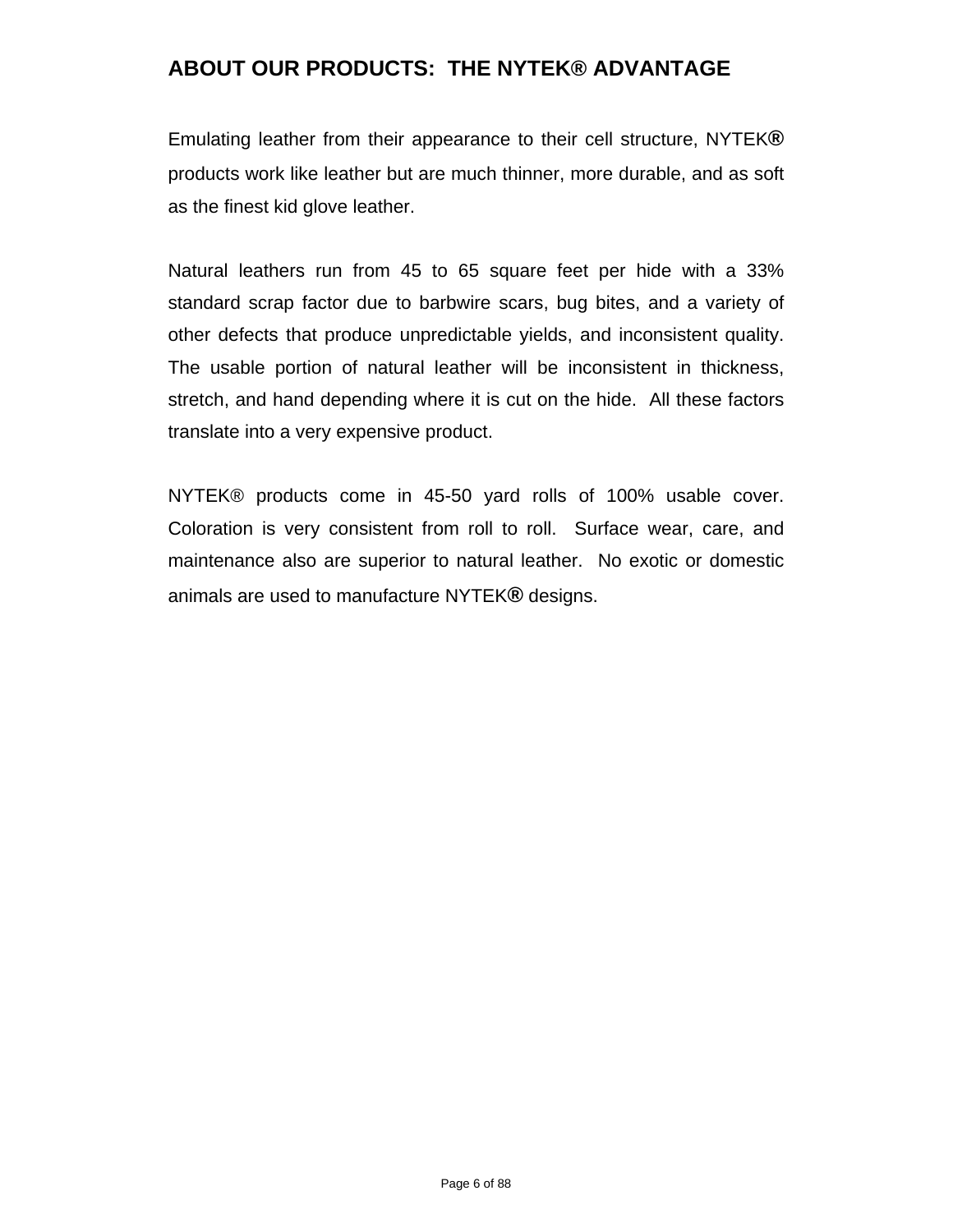# **NOVASUEDE®**

<span id="page-6-0"></span>Distinctive and unique NOVASUEDE**®** possesses the luxurious hand of fine kid suede and the soft surface feel of Nubuk leather, offering exceptional performance, comfort, durability and an elegant appearance. This specially engineered product is both lightweight and inherently strong and is an ideal material for upholstery seating, wallcovering and panel applications.

To produce NOVASUEDE®, super fine nylon microfibers, one thousand times finer than silk, are intricately formed into a triaxial matrix that simulates the natural structure of leather. This microfiber matrix formation results in a soft and pliant material that is stronger than leather on a strength to weight ratio.

The multidirectional surface fibers give the product its distinguishing tracking effect. Billions of micropores within the NOVASUEDE® matrix transmit air and moisture vapor, allowing for complete breathability. NOVASUEDE® feels cool in the summer and warm in the winter.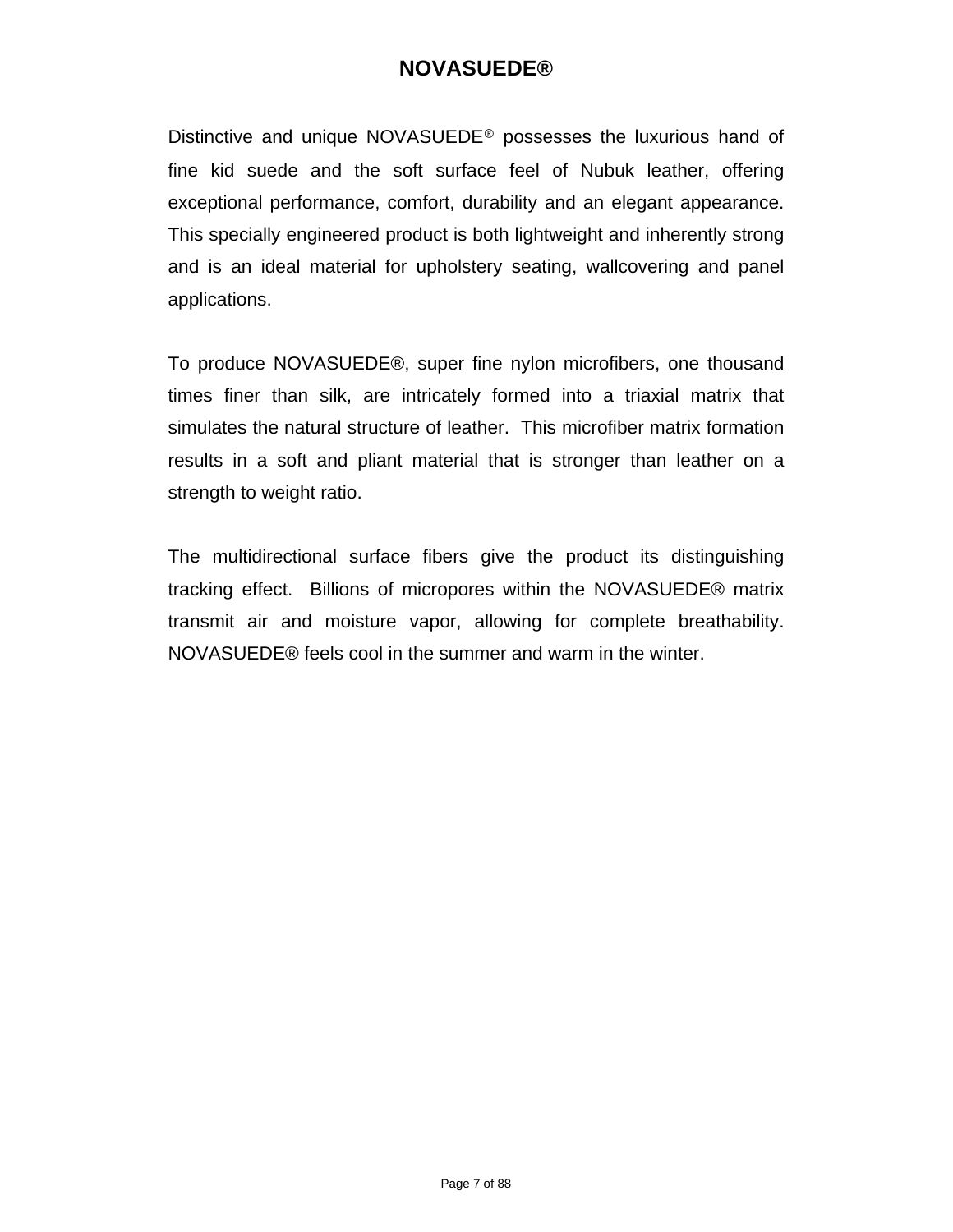# **NYTEK®**

<span id="page-7-0"></span>NYTEK® has the elegant appearance and touch of fine, soft glove leather with the durability and inherent stain resistance achieved through advanced technology.

The Majilite Corporation has successfully applied the same space-age chemistry used to develop bullet-proof glass and high performance aircraft components to fiber and textile engineering to produce the outstanding characteristics of the materials in the NYTEK® collection.

The nylon fibers in NYTEK® are laid down in a three-directional axis similar to the natural structure of collagen found in leather, resulting in superior durability. One ounce of this nylon microfiber would be long enough to wrap around the equator several times.

NYTEK® is remarkably comfortable to sit on during any season. Its porous structure breathes by transmitting moisture vapor through billions of tiny micropores. Excess heat is dissipated in the heat and retained in the cold.

The intrinsic strength of NYTEK® makes Majilite products tear and puncture resistant, thus creating a material with considerable versatility. NYTEK® products can be used for upholstery, desk inlays, or wall and panel applications. Because of Majilite's special finishing system, the colors stay fresh, not fading or losing its beauty over time.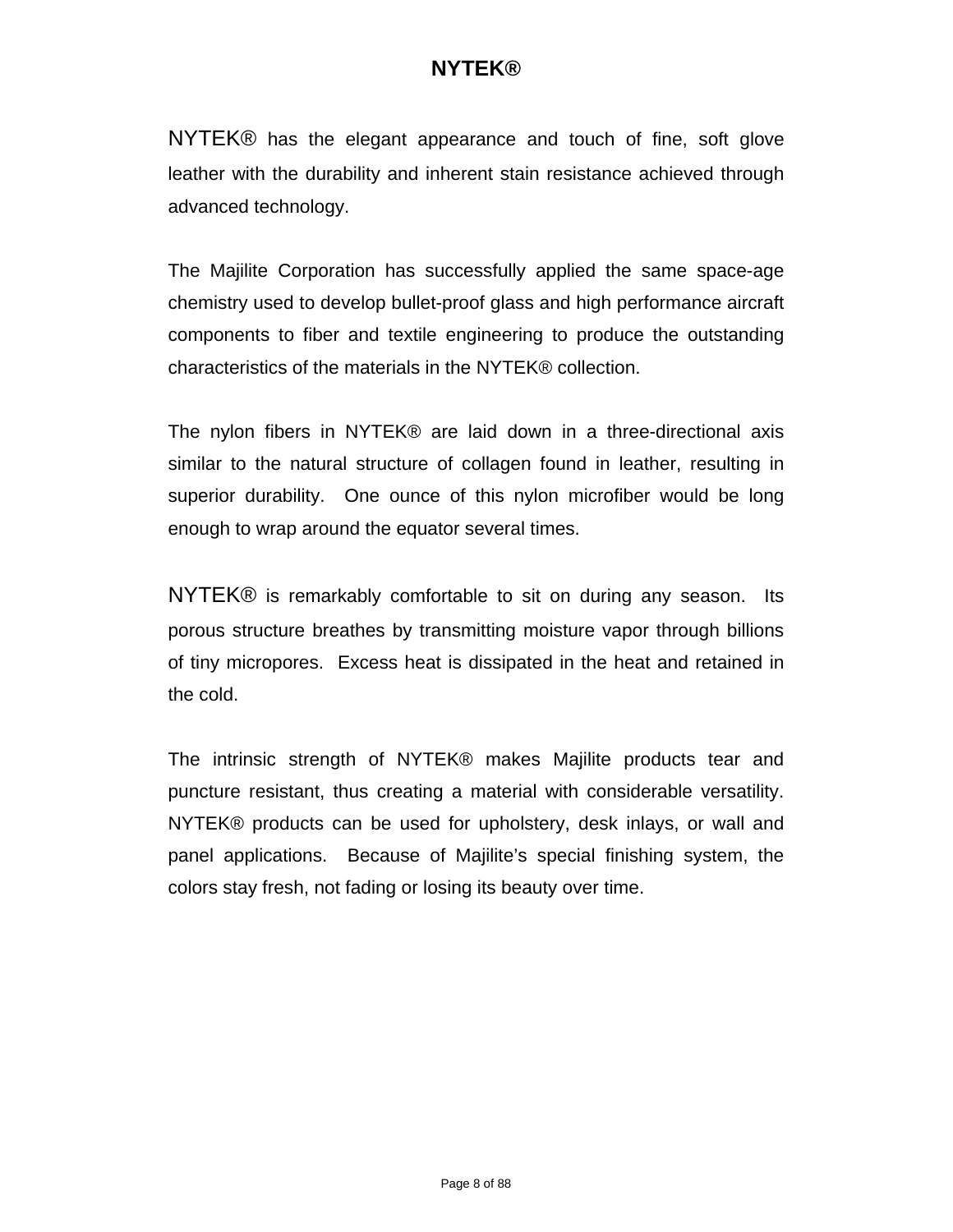<span id="page-8-0"></span>

| <b>Material</b>                             | <b>ACTION FINESSE</b>                                                                                                                                                                                 | <b>AMBIANCE</b>                                                                                                                                                                                        | <b>ATTACHE</b>                                                                                                                                                                                        | <b>BABY CANE</b>                                                                                                                                                                                        | <b>BABY OSTRICH</b>                                                                                                                                                                                        |
|---------------------------------------------|-------------------------------------------------------------------------------------------------------------------------------------------------------------------------------------------------------|--------------------------------------------------------------------------------------------------------------------------------------------------------------------------------------------------------|-------------------------------------------------------------------------------------------------------------------------------------------------------------------------------------------------------|---------------------------------------------------------------------------------------------------------------------------------------------------------------------------------------------------------|------------------------------------------------------------------------------------------------------------------------------------------------------------------------------------------------------------|
| Composition                                 | Nylon Fiber Matrix                                                                                                                                                                                    | Nylon Fiber Matrix                                                                                                                                                                                     | Nylon Fiber Matrix                                                                                                                                                                                    | Nylon Fiber Matrix                                                                                                                                                                                      | Nylon Fiber Matrix                                                                                                                                                                                         |
| Width                                       | 54 inch/137 cm                                                                                                                                                                                        | 54 inch/137 cm                                                                                                                                                                                         | 54 inch/137 cm                                                                                                                                                                                        | 54 inch/137 cm                                                                                                                                                                                          | 54 inch/137 cm                                                                                                                                                                                             |
| Weight                                      | 8.8 oz/sq yd, 300 g/m <sup>2</sup>                                                                                                                                                                    | 8.8 oz/sq yd, 300 q/m <sup>2</sup>                                                                                                                                                                     | 8.8 oz/sq yd, 300 g/m <sup>2</sup>                                                                                                                                                                    | 8.8 oz/sq yd, 300 g/m <sup>2</sup>                                                                                                                                                                      | 9.5 oz/sq yd, 320 g/m <sup>2</sup>                                                                                                                                                                         |
| <b>Thickness</b>                            | 28 mils; 0.7 mm                                                                                                                                                                                       | 28 mils; 0.7 mm                                                                                                                                                                                        | 28 mils; 0.7 mm                                                                                                                                                                                       | 28 mils; 0.7 mm                                                                                                                                                                                         | 30 mils; 0.8 mm                                                                                                                                                                                            |
| <b>Cleanability Code</b>                    | <b>S/W</b>                                                                                                                                                                                            | <b>S/W</b>                                                                                                                                                                                             | S/W                                                                                                                                                                                                   | <b>S/W</b>                                                                                                                                                                                              | S/W                                                                                                                                                                                                        |
| Wear                                        | 100,000+ double rubs<br>Wyzenbeek Wire<br>screen (ASTM D-4157-<br>$82)^{*}$                                                                                                                           | 100,000+ double rubs<br>Wyzenbeek Wire<br>screen (ASTM D-4157-<br>$82)^*$                                                                                                                              | 100,000+ double rubs<br>Wyzenbeek Wire<br>screen (ASTM D-4157-<br>$82$ <sup>*</sup>                                                                                                                   | 100,000+ double rubs<br>Wyzenbeek Wire<br>screen (ASTM D-4157-<br>$82)^*$                                                                                                                               | 100,000+ double rubs<br>Wyzenbeek Wire<br>screen (ASTM D-4157-<br>$82$ <sup>*</sup>                                                                                                                        |
| Crock                                       | Wet 5/Dry 5<br>(AATCC-8-1988)                                                                                                                                                                         | Wet 5/Dry 5<br>(AATCC-8-1988)                                                                                                                                                                          | Wet 5/Dry 5<br>(AATCC-8-1988)                                                                                                                                                                         | Wet 5/Dry 5<br>(AATCC-8-1988)                                                                                                                                                                           | Wet 5/Dry 5<br>(AATCC-8-1988)                                                                                                                                                                              |
| <b>Trap Tear</b><br>Strength                | 30 lbs x 30 lbs<br>ASTM D-1117-80)                                                                                                                                                                    | 30 lbs x 30 lbs<br>ASTM D-1117-80)                                                                                                                                                                     | 30 lbs x 30 lbs<br>(ASTM D-1117-80)                                                                                                                                                                   | 30 lbs x 30 lbs<br>(ASTM D-1117-80)                                                                                                                                                                     | 30 lbs x 30 lbs<br>(ASTM D-1117-80)                                                                                                                                                                        |
| <b>Grab Tensile</b><br>Strength             | 100 lbs x 100 lbs<br>(ASTM D-5034-90)                                                                                                                                                                 | 100 lbs x 100 lbs<br>(ASTM D-5034-90)                                                                                                                                                                  | 100 lbs x 100 lbs<br>(ASTM D-5034-90)                                                                                                                                                                 | 100 lbs x 100 lbs<br>(ASTM D-5034-90)                                                                                                                                                                   | 100 lbs x 100 lbs<br>(ASTM D-5034-90)                                                                                                                                                                      |
| Seam Strength                               | 100 lbs x 100 lbs<br>(ASTM D-1683-90A)                                                                                                                                                                | 100 lbs x 100 lbs<br>(ASTM D-1683-90A)                                                                                                                                                                 | 100 lbs x 100 lbs<br>(ASTM D-1683-90A)                                                                                                                                                                | 100 lbs x 100 lbs<br>(ASTM D-1683-90A)                                                                                                                                                                  | 100 lbs x 100 lbs<br>(ASTM D-1683-90A)                                                                                                                                                                     |
| <b>Resistance To</b><br>Urine               | (ASTM D-543)<br>No Staining                                                                                                                                                                           | (ASTM D-543)<br>No Staining                                                                                                                                                                            | (ASTM D-543)<br>No Staining                                                                                                                                                                           | (ASTM D-543)<br>No Staining                                                                                                                                                                             | (ASTM D-543)<br>No Staining                                                                                                                                                                                |
| <b>Colorfastness:</b><br>Gas fumes          | (AATCC-23, 3 cycles)<br>Class 4-5/Little to no<br>color change                                                                                                                                        | (AATCC-23, 3 cycles)<br>Class 4-5/Little to no<br>color change                                                                                                                                         | AATCC-23, 3 cycles)<br>Class 4-5/Little to no<br>color change                                                                                                                                         | (AATCC-23, 3 cycles)<br>Class 4-5/Little to no<br>color change                                                                                                                                          | (AATCC-23, 3 cycles)<br>Class 4-5/Little to no<br>color change                                                                                                                                             |
| <b>Colorfastness: I</b>                     | • Fadeometer Test<br>(AATCC-16A-90,<br>100 hrs)<br>Class 5/No color<br>change<br>• Weather-O-Meter<br>(Xenon Arc, SAE J-<br>1885), 225 $\text{ki}^{\text{m2}}$ :<br>Little to no color<br>change      | • Fadeometer Test<br>(AATCC-16A-90,<br>100 hrs)<br>Class 5/No color<br>change<br>• Weather-O-Meter<br>(Xenon Arc, SAE J-<br>1885), 225 kj/ $m^2$ :<br>Little to no color<br>change                     | • Fadeometer Test<br>(AATCC-16A-90,<br>100 hrs)<br>Class 5/No color<br>change<br>• Weather-O-Meter<br>(Xenon Arc, SAE J-<br>1885), 225 kj/ $m^2$ :<br>Little to no color<br>change                    | • Fadeometer Test<br>(AATCC-16A-90,<br>100 hrs)<br>Class 5/No color<br>change<br>• Weather-O-Meter<br>(Xenon Arc, SAE J-<br>1885), 225 kj/ $m^2$ :<br>Little to no color change                         | • Fadeometer Test<br>(AATCC-16A-90,<br>100 hrs)<br>Class 5/No color<br>change<br>• Weather-O-Meter<br>(Xenon Arc, SAE J-<br>1885), 225 $ki^{m2}$ :<br>Little to no color<br>change                         |
| Colorfastness: II                           | • Sulfide Staining<br>(ASTM D-1712-89)<br>No staining                                                                                                                                                 | • Sulfide Staining<br>(ASTM D-1712-89)<br>No staining                                                                                                                                                  | • Sulfide Staining<br>(ASTM D-1712-89)<br>No staining                                                                                                                                                 | • Sulfide Staining<br>(ASTM D-1712-89)<br>No staining                                                                                                                                                   | • Sulfide Staining<br>(ASTM D-1712-89)<br>No staining                                                                                                                                                      |
| <b>Flammability</b><br>Class I              | <b>UFAC/NFPA 260-1989</b>                                                                                                                                                                             | <b>UFAC/NFPA 260-1989</b>                                                                                                                                                                              | <b>UFAC/NFPA 260-1989</b>                                                                                                                                                                             | UFAC/NFPA 260-1989                                                                                                                                                                                      | UFAC/NFPA 260-1989                                                                                                                                                                                         |
| <b>Flammability</b><br>Pass                 | California 117<br>Section E                                                                                                                                                                           | California 117<br>Section E                                                                                                                                                                            | California 117<br>Section E                                                                                                                                                                           | California 117<br>Section E                                                                                                                                                                             | California 117<br>Section E                                                                                                                                                                                |
| <b>Flammability</b><br><b>Class A Rated</b> | Tunnel Test:<br>(ASTM E84)**                                                                                                                                                                          | Tunnel Test:<br>(ASTM E84)**                                                                                                                                                                           | <b>Tunnel Test:</b><br>(ASTM E84)**                                                                                                                                                                   | <b>Tunnel Test:</b><br>(ASTM E84)**                                                                                                                                                                     | Tunnel Test:<br>(ASTM E84)**                                                                                                                                                                               |
| Flame<br>Compatibility                      | Furniture upholstered<br>with Finesse and<br>constructed with other<br>suitable components<br>can comply with Cal<br>133. Can also be<br>treated to meet many<br>international<br>flammability codes. | Furniture upholstered<br>with Ambiance and<br>constructed with other<br>suitable components<br>can comply with Cal<br>133. Can also be<br>treated to meet many<br>international<br>flammability codes. | Furniture upholstered<br>with Attache and<br>constructed with other<br>suitable components<br>can comply with Cal<br>133. Can also be<br>treated to meet many<br>international<br>flammability codes. | Furniture upholstered<br>with Baby Cane and<br>constructed with other<br>suitable components<br>can comply with Cal<br>133. Can also be<br>treated to meet many<br>international<br>flammability codes. | Furniture upholstered<br>with Baby Ostrich and<br>constructed with other<br>suitable components<br>can comply with Cal<br>133. Can also be<br>treated to meet many<br>international<br>flammability codes. |

\*Failure in Wyzenbeek abrasion was defined as wear to expose the microfiber.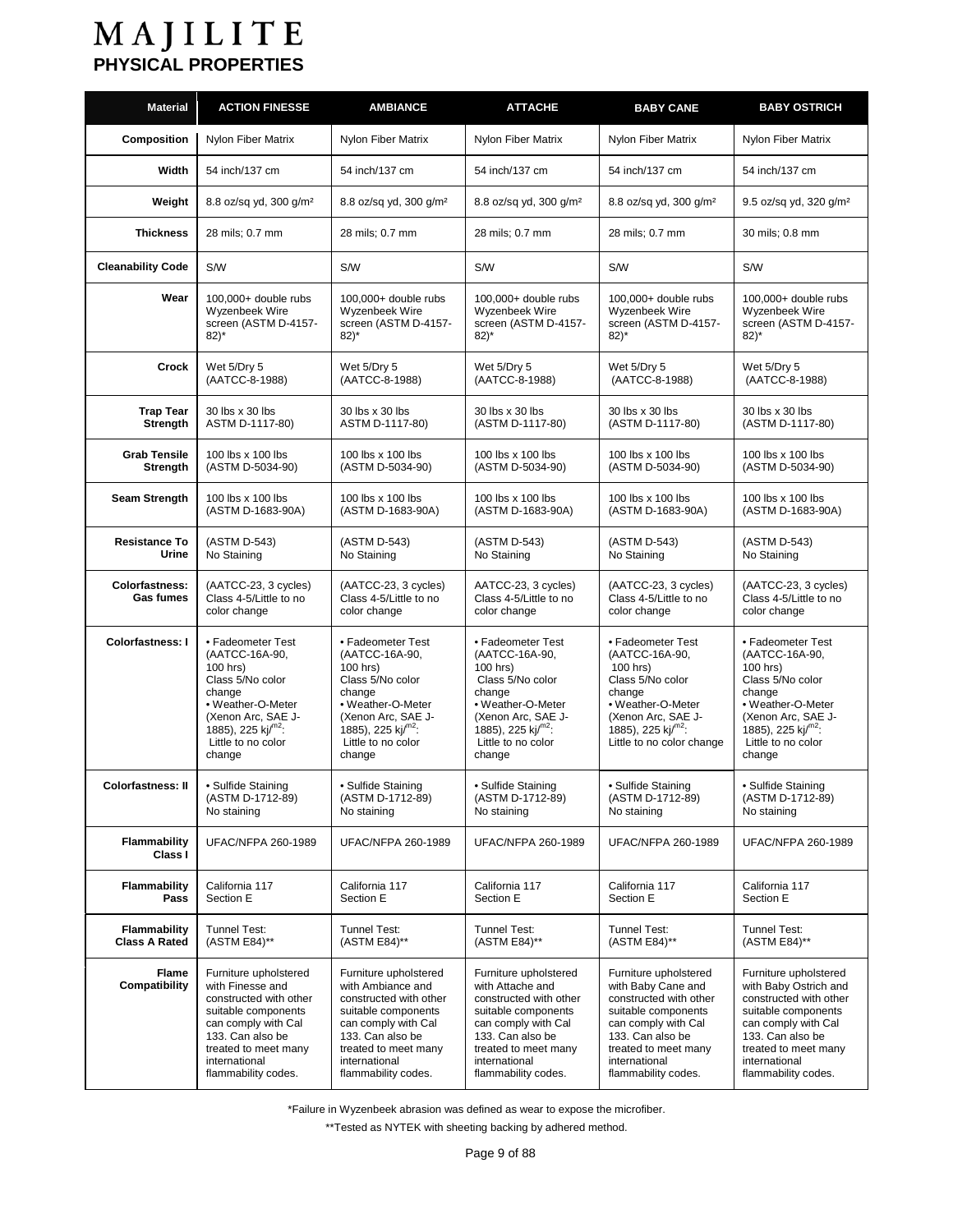| <b>Material</b>                             | <b>BOMBAY</b>                                                                                                 | <b>BRUSHED FINESSE</b>                                                                                                                                                                                        | <b>BURNISHED METAL</b>                                                                                                                                                                                        | <b>CANE</b>                                                                                                                                                                                        | <b>CHARM</b>                                                                                                                                                                                        |
|---------------------------------------------|---------------------------------------------------------------------------------------------------------------|---------------------------------------------------------------------------------------------------------------------------------------------------------------------------------------------------------------|---------------------------------------------------------------------------------------------------------------------------------------------------------------------------------------------------------------|----------------------------------------------------------------------------------------------------------------------------------------------------------------------------------------------------|-----------------------------------------------------------------------------------------------------------------------------------------------------------------------------------------------------|
| Composition                                 | Polyester Fiber Matrix                                                                                        | <b>Nylon Fiber Matrix</b>                                                                                                                                                                                     | Nylon Fiber Matrix                                                                                                                                                                                            | Nylon Fiber Matrix                                                                                                                                                                                 | Nylon Fiber Matrix                                                                                                                                                                                  |
| Width                                       | 54 inch/137 cm                                                                                                | 54 inch/137 cm                                                                                                                                                                                                | 54 inch/137 cm                                                                                                                                                                                                | 54 inch/137 cm                                                                                                                                                                                     | 54 inch/137 cm                                                                                                                                                                                      |
| Weight                                      | 9.8 oz/sq yd, 330 q/m <sup>2</sup>                                                                            | 8.8 oz/sq yd, 300 g/m <sup>2</sup>                                                                                                                                                                            | 8.8 oz/sq yd, 300 g/m <sup>2</sup>                                                                                                                                                                            | 8.8 oz/sq yd, 300 g/m <sup>2</sup>                                                                                                                                                                 | 10 oz/sq yd, 340 g/m <sup>2</sup>                                                                                                                                                                   |
| <b>Thickness</b>                            | 24 mils; 0.6 mm                                                                                               | 28 mils; 0.7 mm                                                                                                                                                                                               | 28 mils; 0.7 mm                                                                                                                                                                                               | 28 mils; 0.7 mm                                                                                                                                                                                    | 33 mils; 0.85 mm                                                                                                                                                                                    |
| <b>Cleanability Code</b>                    | S/W                                                                                                           | S/W                                                                                                                                                                                                           | S/W                                                                                                                                                                                                           | S/W                                                                                                                                                                                                | S/W                                                                                                                                                                                                 |
| Wear                                        | $100,000+$ double rubs<br>Wyzenbeek Wire<br>screen (ASTM D-4157-<br>$82)^*$                                   | 100,000+ double rubs<br>Wyzenbeek Wire<br>screen (ASTM D-4157-<br>82)*                                                                                                                                        | 100,000+ double rubs<br>Wyzenbeek Wire<br>screen (ASTM D-4157-<br>$82)^*$                                                                                                                                     | 100,000+ double rubs<br>Wyzenbeek Wire<br>screen (ASTM D-4157-<br>$82$ <sup>*</sup>                                                                                                                | 100,000+ double rubs<br>Wyzenbeek Wire<br>screen (ASTM D-4157-<br>$82$ <sup>*</sup>                                                                                                                 |
| Crock                                       | Wet 5/Dry 5<br>AATCC-8-1988)                                                                                  | Wet 5/Dry 5<br>(AATCC-8-1988)                                                                                                                                                                                 | Wet 5/Dry 5<br>(AATCC-8-1988)                                                                                                                                                                                 | Wet 5/Dry 5<br>(AATCC-8-1988)                                                                                                                                                                      | Wet 5/Dry 5<br>(AATCC-8-1988)                                                                                                                                                                       |
| <b>Trap Tear</b><br>Strength                | 35 lbs x 25 lbs<br>(ASTM D-1117-80)                                                                           | 30 lbs x 30 lbs<br>ASTM D-1117-80)                                                                                                                                                                            | 30 lbs x 30 lbs<br>(ASTM D-1117-80)                                                                                                                                                                           | 30 lbs x 30 lbs<br>(ASTM D-1117-80)                                                                                                                                                                | 30 lbs x 30 lbs<br>ASTM D-1117-80)                                                                                                                                                                  |
| <b>Grab Tensile</b><br>Strength             | 130 lbs x 130 lbs<br>(ASTM D-5034-90)                                                                         | 100 lbs x 100 lbs<br>(ASTM D-5034-90)                                                                                                                                                                         | 100 lbs x 100 lbs<br>(ASTM D-5034-90)                                                                                                                                                                         | 100 lbs x 100 lbs<br>(ASTM D-5034-90)                                                                                                                                                              | 100 lbs x 100 lbs<br>(ASTM D-5034-90)                                                                                                                                                               |
| Seam Strength                               | <b>NA</b>                                                                                                     | 100 lbs x 100 lbs<br>(ASTM D-1683-90A)                                                                                                                                                                        | 100 lbs x 100 lbs<br>(ASTM D-1683-90A)                                                                                                                                                                        | 100 lbs x 100 lbs<br>(ASTM D-1683-90A)                                                                                                                                                             | 100 lbs x 100 lbs<br>(ASTM D-1683-90A)                                                                                                                                                              |
| <b>Resistance To</b><br>Urine               | (ASTM D-543)<br>No Staining                                                                                   | (ASTM D-543)<br>No Staining                                                                                                                                                                                   | (ASTM D-543)<br>No Staining                                                                                                                                                                                   | (ASTM D-543)<br>No Staining                                                                                                                                                                        | (ASTM D-543)<br>No Staining                                                                                                                                                                         |
| <b>Colorfastness:</b><br><b>Gas fumes</b>   | (AATCC-23, 5 cycles)<br>Class 4-5/Little to no<br>color change                                                | (AATCC-23, 3 cycles)<br>Class 4-5/Little to no<br>color change                                                                                                                                                | AATCC-23, 3 cycles)<br>Class 4-5/Little to no<br>color change                                                                                                                                                 | (AATCC-23, 3 cycles)<br>Class 4-5/Little to no<br>color change                                                                                                                                     | (AATCC-23, 3 cycles)<br>Class 4-5/Little to no<br>color change                                                                                                                                      |
| <b>Colorfastness: I</b>                     | • Weather-O-Meter<br>(Xenon Arc, SAE J-<br>1960), 1140 $\text{kj}^{\text{m2}}$ :<br>Little to no color change | • Fadeometer Test<br>(AATCC-16A-90,<br>100 hrs)<br>Class 5/No color<br>change<br>• Weather-O-Meter<br>(Xenon Arc, SAE J-<br>1885), 225 kj/ $m^2$ :<br>Little to no color<br>change                            | • Fadeometer Test<br>(AATCC-16A-90,<br>100 hrs)<br>Class 5/No color<br>change<br>• Weather-O-Meter<br>(Xenon Arc, SAE J-<br>1885), 225 kj/ $m^2$ :<br>Little to no color<br>change                            | • Fadeometer Test<br>(AATCC-16A-90,<br>100 hrs)<br>Class 5/No color<br>change<br>• Weather-O-Meter<br>(Xenon Arc, SAE J-<br>1885), 225 kj/ $m^2$ :<br>Little to no color change                    | • Fadeometer Test<br>(AATCC-16A-90,<br>100 hrs)<br>Class 5/No color<br>change<br>• Weather-O-Meter<br>(Xenon Arc, SAE J-<br>1885), 225 kj/ $m^2$ :<br>Little to no color<br>change                  |
| Colorfastness: II                           | • Sulfide Staining<br>(ASTM D-1712-89)<br>No staining                                                         | • Sulfide Staining<br>(ASTM D-1712-89)<br>No staining                                                                                                                                                         | • Sulfide Staining<br>(ASTM D-1712-89)<br>No staining                                                                                                                                                         | • Sulfide Staining<br>(ASTM D-1712-89)<br>No staining                                                                                                                                              | • Sulfide Staining<br>(ASTM D-1712-89)<br>No staining                                                                                                                                               |
| Flammability<br>Class I                     | UFAC/NFPA 260-1989                                                                                            | <b>UFAC/NFPA 260-1989</b>                                                                                                                                                                                     | UFAC/NFPA 260-1989                                                                                                                                                                                            | <b>UFAC/NFPA 260-1989</b>                                                                                                                                                                          | UFAC/NFPA 260-1989                                                                                                                                                                                  |
| Flammability<br>Pass                        | California 117<br>Section E                                                                                   | California 117<br>Section E                                                                                                                                                                                   | California 117<br>Section E                                                                                                                                                                                   | California 117<br>Section E                                                                                                                                                                        | California 117<br>Section E                                                                                                                                                                         |
| <b>Flammability</b><br><b>Class A Rated</b> | <b>NA</b>                                                                                                     | Tunnel Test:<br>(ASTM E84)**                                                                                                                                                                                  | <b>Tunnel Test:</b><br>(ASTM E84)**                                                                                                                                                                           | Tunnel Test:<br>(ASTM E84)**                                                                                                                                                                       | Tunnel Test:<br>(ASTM E84)**                                                                                                                                                                        |
| Flame<br>Compatibility                      | <b>NA</b>                                                                                                     | Furniture upholstered<br>with Brushed Finesse<br>and constructed with<br>other suitable<br>components can<br>comply with Cal 133.<br>Can also be treated to<br>meet many international<br>flammability codes. | Furniture upholstered<br>with Burnished Metal<br>and constructed with<br>other suitable<br>components can<br>comply with Cal 133.<br>Can also be treated to<br>meet many international<br>flammability codes. | Furniture upholstered<br>with Cane and<br>constructed with other<br>suitable components<br>can comply with Cal<br>133. Can also be<br>treated to meet many<br>international<br>flammability codes. | Furniture upholstered<br>with Charm and<br>constructed with other<br>suitable components<br>can comply with Cal<br>133. Can also be<br>treated to meet many<br>international<br>flammability codes. |

\*Failure in Wyzenbeek abrasion was defined as wear to expose the microfiber.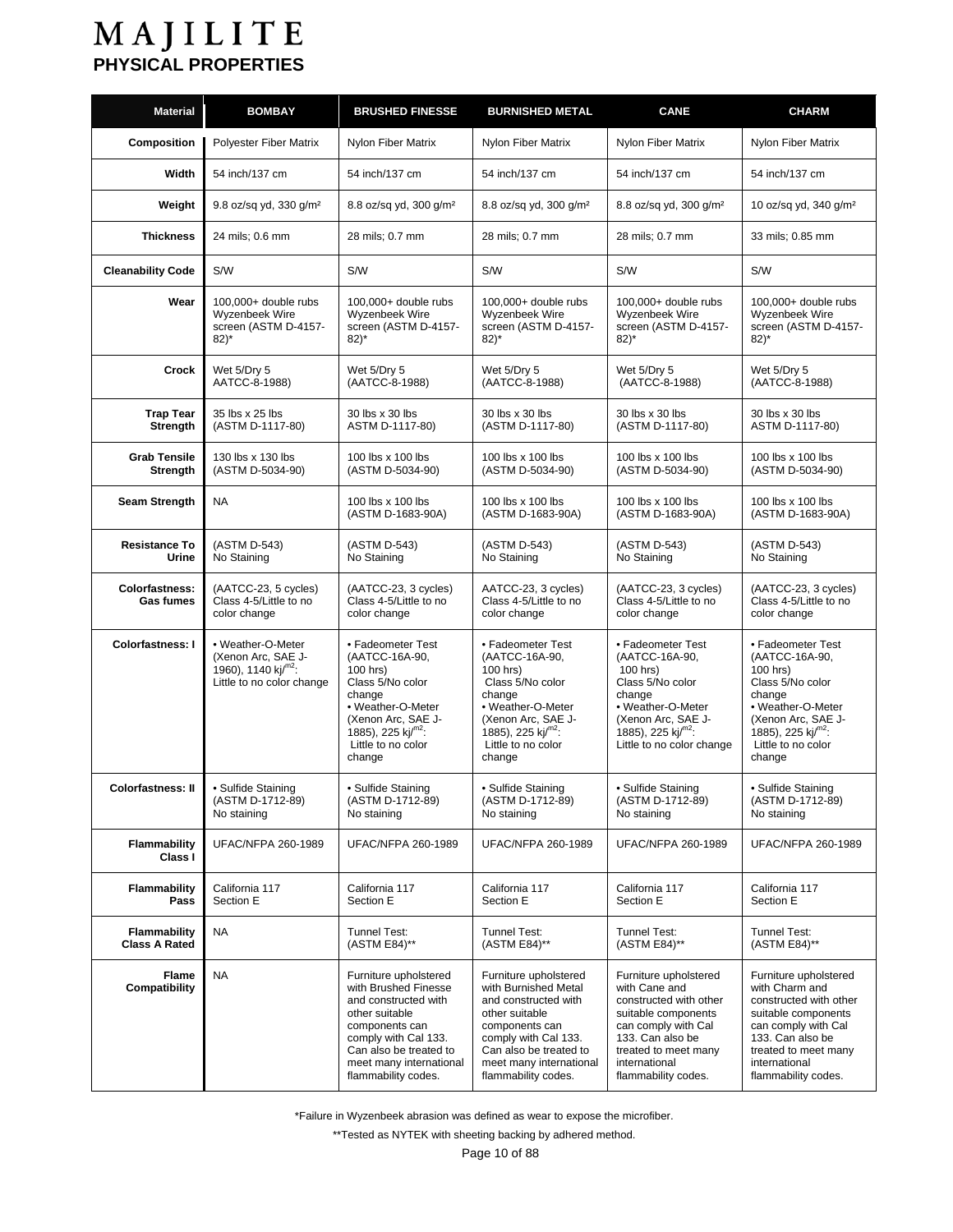| <b>Material</b>                           | <b>CHINCHILLA</b>                                                                                                                                                                                        | <b>COURIER</b>                                                                                                                                                                                        | <b>DECO</b>                                                                                                                                                                                        | <b>DESTINY</b>                                                                                                                                                                                        | <b>DISTINCTION</b>                                                                                                                                                                                        |
|-------------------------------------------|----------------------------------------------------------------------------------------------------------------------------------------------------------------------------------------------------------|-------------------------------------------------------------------------------------------------------------------------------------------------------------------------------------------------------|----------------------------------------------------------------------------------------------------------------------------------------------------------------------------------------------------|-------------------------------------------------------------------------------------------------------------------------------------------------------------------------------------------------------|-----------------------------------------------------------------------------------------------------------------------------------------------------------------------------------------------------------|
| Composition                               | Nylon Fiber Matrix                                                                                                                                                                                       | Nylon Fiber Matrix                                                                                                                                                                                    | Nylon Fiber Matrix                                                                                                                                                                                 | <b>Nylon Fiber Matrix</b>                                                                                                                                                                             | Nylon Fiber Matrix                                                                                                                                                                                        |
| Width                                     | 54 inch/137 cm                                                                                                                                                                                           | 54 inch/137 cm                                                                                                                                                                                        | 54 inch/137 cm                                                                                                                                                                                     | 54 inch/137 cm                                                                                                                                                                                        | 54 inch/137 cm                                                                                                                                                                                            |
| Weight                                    | 8.8 oz/sq yd, 300 g/m <sup>2</sup>                                                                                                                                                                       | 8.8 oz/sq yd, 300 g/m <sup>2</sup>                                                                                                                                                                    | 8.8 oz/sq yd, 300 g/m <sup>2</sup>                                                                                                                                                                 | 8.8 oz/sq yd, 300 g/m <sup>2</sup>                                                                                                                                                                    | 10.3 oz/sq yd, 350<br>g/m <sup>2</sup>                                                                                                                                                                    |
| <b>Thickness</b>                          | 28 mils; 0.7 mm                                                                                                                                                                                          | 28 mils; 0.7 mm                                                                                                                                                                                       | 28 mils; 0.7 mm                                                                                                                                                                                    | 28 mils; 0.7 mm                                                                                                                                                                                       | 33 mils; 0.85 mm                                                                                                                                                                                          |
| <b>Cleanability Code</b>                  | S/W                                                                                                                                                                                                      | S/W                                                                                                                                                                                                   | S/W                                                                                                                                                                                                | S/W                                                                                                                                                                                                   | S/W                                                                                                                                                                                                       |
| Wear                                      | 100,000+ double rubs<br>Wyzenbeek Wire<br>screen (ASTM D-4157-<br>$82$ <sup>*</sup>                                                                                                                      | 100,000+ double rubs<br>Wyzenbeek Wire<br>screen (ASTM D-4157-<br>$82)^*$                                                                                                                             | 100,000+ double rubs<br>Wyzenbeek Wire<br>screen (ASTM D-<br>4157-82)*                                                                                                                             | 100,000+ double rubs<br>Wyzenbeek Wire<br>screen (ASTM D-<br>4157-82)*                                                                                                                                | $100.000+$ double rubs<br>Wyzenbeek Wire<br>screen (ASTM D-<br>4157-82)*                                                                                                                                  |
| Crock                                     | Wet 5/Dry 5<br>(AATCC-8-1988)                                                                                                                                                                            | Wet 5/Dry 5<br>AATCC-8-1988)                                                                                                                                                                          | Wet 5/Dry 5<br>(AATCC-8-1988)                                                                                                                                                                      | Wet 5/Dry 5<br>(AATCC-8-1988)                                                                                                                                                                         | Wet 5/Dry 5<br>(AATCC-8-1988)                                                                                                                                                                             |
| <b>Trap Tear</b><br><b>Strength</b>       | 30 lbs x 30 lbs<br>(ASTM D-1117-80)                                                                                                                                                                      | 30 lbs x 30 lbs<br>(ASTM D-1117-80)                                                                                                                                                                   | 30 lbs x 30 lbs<br>ASTM D-1117-80)                                                                                                                                                                 | 30 lbs x 30 lbs<br>(ASTM D-1117-80)                                                                                                                                                                   | 30 lbs x 30 lbs<br>ASTM D-1117-80)                                                                                                                                                                        |
| <b>Grab Tensile</b><br><b>Strength</b>    | 100 lbs x 100 lbs<br>(ASTM D-5034-90)                                                                                                                                                                    | 100 lbs x 100 lbs<br>(ASTM D-5034-90)                                                                                                                                                                 | 100 lbs x 100 lbs<br>(ASTM D-5034-90)                                                                                                                                                              | 100 lbs x 100 lbs<br>(ASTM D-5034-90)                                                                                                                                                                 | 100 lbs x 100 lbs<br>(ASTM D-5034-90)                                                                                                                                                                     |
| <b>Seam Strength</b>                      | 100 lbs x 100 lbs<br>(ASTM D-1683-90A)                                                                                                                                                                   | 100 lbs x 100 lbs<br>(ASTM D-1683-90A)                                                                                                                                                                | 100 lbs x 100 lbs<br>(ASTM D-1683-90A)                                                                                                                                                             | 100 lbs x 100 lbs<br>(ASTM D-1683-90A)                                                                                                                                                                | 100 lbs x 100 lbs<br>(ASTM D-1683-90A)                                                                                                                                                                    |
| <b>Resistance To</b><br>Urine             | (ASTM D-543)<br>No Staining                                                                                                                                                                              | (ASTM D-543)<br>No Staining                                                                                                                                                                           | (ASTM D-543)<br>No Staining                                                                                                                                                                        | (ASTM D-543)<br>No Staining                                                                                                                                                                           | (ASTM D-543)<br>No Staining                                                                                                                                                                               |
| <b>Colorfastness:</b><br><b>Gas fumes</b> | (AATCC-23, 3 cycles)<br>Class 4-5/Little to no<br>color change                                                                                                                                           | (AATCC-23, 3 cycles)<br>Class 4-5/Little to no<br>color change                                                                                                                                        | (AATCC-23, 3 cycles)<br>Class 4-5/Little to no<br>color change                                                                                                                                     | AATCC-23, 3 cycles)<br>Class 4-5/Little to no<br>color change                                                                                                                                         | (AATCC-23, 3 cycles)<br>Class 4-5/Little to no<br>color change                                                                                                                                            |
| <b>Colorfastness: I</b>                   | • Fadeometer Test<br>(AATCC-16A-90,<br>100 hrs)<br>Class 5/No color<br>change<br>• Weather-O-Meter<br>(Xenon Arc, SAE J-<br>1885), 225 kj/ $m^2$ :<br>Little to no color<br>change                       | • Fadeometer Test<br>(AATCC-16A-90,<br>100 hrs)<br>Class 5/No color<br>change<br>• Weather-O-Meter<br>(Xenon Arc, SAE J-<br>1885), 225 $\text{kj}^{\text{m2}}$ :<br>Little to no color change         | • Fadeometer Test<br>(AATCC-16A-90,<br>100 hrs)<br>Class 5/No color<br>change<br>• Weather-O-Meter<br>(Xenon Arc, SAE J-<br>1885), 225 kj/ $m^2$ :<br>Little to no color<br>change                 | • Fadeometer Test<br>(AATCC-16A-90,<br>100 hrs)<br>Class 5/No color<br>change<br>• Weather-O-Meter<br>(Xenon Arc, SAE J-<br>1885), 225 kj/ $m^2$ :<br>Little to no color<br>change                    | • Fadeometer Test<br>(AATCC-16A-90,<br>100 hrs)<br>Class 5/No color<br>change<br>• Weather-O-Meter<br>(Xenon Arc, SAE J-<br>1885), 225 kj/m <sup>2</sup> :<br>Little to no color<br>change                |
| <b>Colorfastness: II</b>                  | • Sulfide Staining<br>(ASTM D-1712-89)<br>No staining                                                                                                                                                    | • Sulfide Staining<br>(ASTM D-1712-89)<br>No staining                                                                                                                                                 | • Sulfide Staining<br>(ASTM D-1712-89)<br>No staining                                                                                                                                              | • Sulfide Staining<br>(ASTM D-1712-89)<br>No staining                                                                                                                                                 | • Sulfide Staining<br>(ASTM D-1712-89)<br>No staining                                                                                                                                                     |
| <b>Flammability</b><br>Class I            | <b>UFAC/NFPA 260-1989</b>                                                                                                                                                                                | UFAC/NFPA 260-1989                                                                                                                                                                                    | UFAC/NFPA 260-<br>1989                                                                                                                                                                             | UFAC/NFPA 260-<br>1989                                                                                                                                                                                | UFAC/NFPA 260-<br>1989                                                                                                                                                                                    |
| <b>Flammability Pass</b>                  | California 117<br>Section E                                                                                                                                                                              | California 117<br>Section E                                                                                                                                                                           | California 117<br>Section E                                                                                                                                                                        | California 117<br>Section E                                                                                                                                                                           | California 117<br>Section E                                                                                                                                                                               |
| Flammability<br><b>Class A Rated</b>      | Tunnel Test:<br>(ASTM E84)**                                                                                                                                                                             | Tunnel Test:<br>(ASTM E84)**                                                                                                                                                                          | <b>Tunnel Test:</b><br>(ASTM E84)**                                                                                                                                                                | Tunnel Test:<br>(ASTM E84)**                                                                                                                                                                          | Tunnel Test:<br>(ASTM E84)**                                                                                                                                                                              |
| Flame<br>Compatibility                    | Furniture upholstered<br>with Chinchilla and<br>constructed with other<br>suitable components<br>can comply with Cal<br>133. Can also be<br>treated to meet many<br>international<br>flammability codes. | Furniture upholstered<br>with Courier and<br>constructed with other<br>suitable components<br>can comply with Cal<br>133. Can also be<br>treated to meet many<br>international<br>flammability codes. | Furniture upholstered<br>with Deco and<br>constructed with other<br>suitable components<br>can comply with Cal<br>133. Can also be<br>treated to meet many<br>international<br>flammability codes. | Furniture upholstered<br>with Destiny and<br>constructed with other<br>suitable components<br>can comply with Cal<br>133. Can also be<br>treated to meet many<br>international<br>flammability codes. | Furniture upholstered<br>with Distinction and<br>constructed with other<br>suitable components<br>can comply with Cal<br>133. Can also be<br>treated to meet many<br>international<br>flammability codes. |

\*Failure in Wyzenbeek abrasion was defined as wear to expose the microfiber.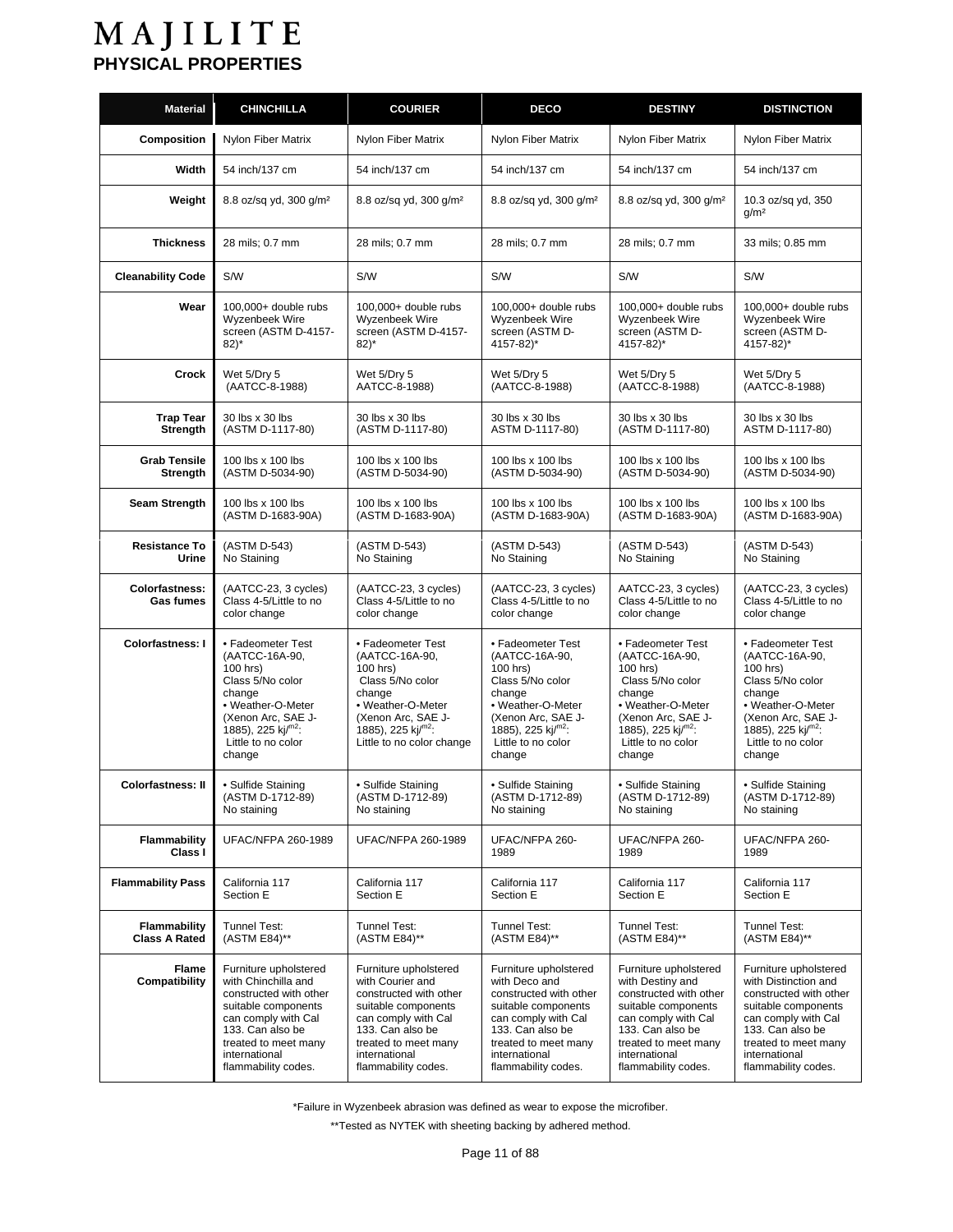| <b>Material</b>             | <b>DRIZZLE</b>                                                                                                                                                                                        | <b>ECHO</b>                                                                                                                                                                                        | <b>ELEGANCE</b>                                                | <b>FINESSE</b>                                                                                                                                                                                        | <b>FORTUNA</b>                                                                                                                                                                                        |
|-----------------------------|-------------------------------------------------------------------------------------------------------------------------------------------------------------------------------------------------------|----------------------------------------------------------------------------------------------------------------------------------------------------------------------------------------------------|----------------------------------------------------------------|-------------------------------------------------------------------------------------------------------------------------------------------------------------------------------------------------------|-------------------------------------------------------------------------------------------------------------------------------------------------------------------------------------------------------|
| <b>Composition</b>          | <b>Nylon Fiber Matrix</b>                                                                                                                                                                             | Nylon Fiber Matrix                                                                                                                                                                                 | Nylon Fiber Matrix                                             | Nylon Fiber Matrix                                                                                                                                                                                    | Nylon Fiber Matrix                                                                                                                                                                                    |
| Width                       | 54 inch/137 cm                                                                                                                                                                                        | 54 inch/137 cm                                                                                                                                                                                     | 54 inch/137 cm                                                 | 54 inch/137 cm                                                                                                                                                                                        | 54 inch/137 cm                                                                                                                                                                                        |
| Weight                      | 8.8 oz/sq yd, 300 g/m <sup>2</sup>                                                                                                                                                                    | 8.8 oz/sq yd, 300 q/m <sup>2</sup>                                                                                                                                                                 | 11 oz/sq yd, 375 g/m <sup>2</sup>                              | 8.8 oz/sq yd, 300 g/m <sup>2</sup>                                                                                                                                                                    | 10.3 oz/sq yd, 350 g/m <sup>2</sup>                                                                                                                                                                   |
| <b>Thickness</b>            | 28 mils; 0.7 mm                                                                                                                                                                                       | 28 mils; 0.7 mm                                                                                                                                                                                    | 38 mils; 1.0 mm                                                | 28 mils; 0.7 mm                                                                                                                                                                                       | 33 mils; 0.85 mm                                                                                                                                                                                      |
| <b>Cleanability Code</b>    | S/W                                                                                                                                                                                                   | S/W                                                                                                                                                                                                | S/W                                                            | S/W                                                                                                                                                                                                   | S/W                                                                                                                                                                                                   |
| Wear                        | 100,000+ double rubs                                                                                                                                                                                  | 100,000+ double rubs                                                                                                                                                                               | 100,000+ double rubs                                           | 100,000+ double rubs                                                                                                                                                                                  | 100,000+ double rubs                                                                                                                                                                                  |
|                             | Wyzenbeek Wire                                                                                                                                                                                        | Wyzenbeek Wire                                                                                                                                                                                     | Wyzenbeek Wire                                                 | <b>Wyzenbeek Wire</b>                                                                                                                                                                                 | Wyzenbeek Wire                                                                                                                                                                                        |
|                             | screen (ASTM D-4157-                                                                                                                                                                                  | screen (ASTM D-                                                                                                                                                                                    | screen (ASTM D-4157-                                           | screen (ASTM D-4157-                                                                                                                                                                                  | screen (ASTM D-4157-                                                                                                                                                                                  |
|                             | $82)^*$                                                                                                                                                                                               | 4157-82)*                                                                                                                                                                                          | $82)^*$                                                        | $82)^*$                                                                                                                                                                                               | $82)^*$                                                                                                                                                                                               |
| Crock                       | Wet 5/Dry 5                                                                                                                                                                                           | Wet 5/Dry 5                                                                                                                                                                                        | Wet 5/Dry 5                                                    | Wet 5/Dry 5                                                                                                                                                                                           | Wet 5/Dry 5                                                                                                                                                                                           |
|                             | (AATCC-8-1988)                                                                                                                                                                                        | (AATCC-8-1988)                                                                                                                                                                                     | AATCC-8-1988)                                                  | (AATCC-8-1988)                                                                                                                                                                                        | (AATCC-8-1988)                                                                                                                                                                                        |
| <b>Trap Tear</b>            | 30 lbs x 30 lbs                                                                                                                                                                                       | 30 lbs x 30 lbs                                                                                                                                                                                    | 35 lbs x 35 lbs                                                | 30 lbs x 30 lbs                                                                                                                                                                                       | 30 lbs x 30 lbs                                                                                                                                                                                       |
| <b>Strength</b>             | (ASTM D-1117-80)                                                                                                                                                                                      | (ASTM D-1117-80)                                                                                                                                                                                   | ASTM D-1117-80)                                                | ASTM D-1117-80)                                                                                                                                                                                       | ASTM D-1117-80)                                                                                                                                                                                       |
| <b>Grab Tensile</b>         | 100 lbs x 100 lbs                                                                                                                                                                                     | 100 lbs x 100 lbs                                                                                                                                                                                  | 90 lbs x 90 lbs                                                | 100 lbs x 100 lbs                                                                                                                                                                                     | 100 lbs x 100 lbs                                                                                                                                                                                     |
| Strength                    | (ASTM D-5034-90)                                                                                                                                                                                      | (ASTM D-5034-90)                                                                                                                                                                                   | (ASTM D-5034-90)                                               | (ASTM D-5034-90)                                                                                                                                                                                      | (ASTM D-5034-90)                                                                                                                                                                                      |
| Seam Strength               | 100 lbs x 100 lbs                                                                                                                                                                                     | 100 lbs x 100 lbs                                                                                                                                                                                  | 90 lbs x 90 lbs                                                | 100 lbs x 100 lbs                                                                                                                                                                                     | 100 lbs x 100 lbs                                                                                                                                                                                     |
|                             | (ASTM D-1683-90A)                                                                                                                                                                                     | (ASTM D-1683-90A)                                                                                                                                                                                  | (ASTM D-1683-90A)                                              | (ASTM D-1683-90A)                                                                                                                                                                                     | (ASTM D-1683-90A)                                                                                                                                                                                     |
| <b>Resistance To</b>        | (ASTM D-543)                                                                                                                                                                                          | (ASTM D-543)                                                                                                                                                                                       | (ASTM D-543)                                                   | (ASTM D-543)                                                                                                                                                                                          | (ASTM D-543)                                                                                                                                                                                          |
| Urine                       | No Staining                                                                                                                                                                                           | No Staining                                                                                                                                                                                        | No Staining                                                    | No Staining                                                                                                                                                                                           | No Staining                                                                                                                                                                                           |
| Colorfastness:<br>Gas fumes | (AATCC-23, 3 cycles)<br>Class 4-5/Little to no<br>color change                                                                                                                                        | (AATCC-23, 3 cycles)<br>Class 4-5/Little to no<br>color change                                                                                                                                     | (AATCC-23, 3 cycles)<br>Class 4-5/Little to no<br>color change | (AATCC-23, 3 cycles)<br>Class 4-5/Little to no<br>color change                                                                                                                                        | (AATCC-23, 3 cycles)<br>Class 4-5/Little to no<br>color change                                                                                                                                        |
| Colorfastness: I            | • Fadeometer Test                                                                                                                                                                                     | • Fadeometer Test                                                                                                                                                                                  | • Fadeometer Test                                              | • Fadeometer Test                                                                                                                                                                                     | • Fadeometer Test                                                                                                                                                                                     |
|                             | (AATCC-16A-90,                                                                                                                                                                                        | (AATCC-16A-90,                                                                                                                                                                                     | (AATCC-16A-90,                                                 | (AATCC-16A-90,                                                                                                                                                                                        | (AATCC-16A-90,                                                                                                                                                                                        |
|                             | 100 hrs)                                                                                                                                                                                              | 100 hrs)                                                                                                                                                                                           | 100 hrs)                                                       | 100 hrs)                                                                                                                                                                                              | 100 hrs)                                                                                                                                                                                              |
|                             | Class 5/No color                                                                                                                                                                                      | Class 5/No color                                                                                                                                                                                   | Class 5/No color                                               | Class 5/No color                                                                                                                                                                                      | Class 5/No color                                                                                                                                                                                      |
|                             | change                                                                                                                                                                                                | change                                                                                                                                                                                             | change                                                         | change                                                                                                                                                                                                | change                                                                                                                                                                                                |
|                             | • Weather-O-Meter                                                                                                                                                                                     | • Weather-O-Meter                                                                                                                                                                                  | • Weather-O-Meter                                              | • Weather-O-Meter                                                                                                                                                                                     | • Weather-O-Meter                                                                                                                                                                                     |
|                             | (Xenon Arc, SAE J-                                                                                                                                                                                    | (Xenon Arc, SAE J-                                                                                                                                                                                 | (Xenon Arc, SAE J-                                             | (Xenon Arc, SAE J-                                                                                                                                                                                    | (Xenon Arc, SAE J-                                                                                                                                                                                    |
|                             | 1885), 225 kj/ <sup>m2</sup> :                                                                                                                                                                        | 1885), 225 kj/ $m^2$ :                                                                                                                                                                             | 1885), 225 kj/ $m^2$ :                                         | 1885), 225 kj/m <sup>2</sup> :                                                                                                                                                                        | 1885), 225 kj/ $m^2$ :                                                                                                                                                                                |
|                             | Little to no color                                                                                                                                                                                    | Little to no color                                                                                                                                                                                 | Little to no color                                             | Little to no color                                                                                                                                                                                    | Little to no color                                                                                                                                                                                    |
|                             | change                                                                                                                                                                                                | change                                                                                                                                                                                             | change                                                         | change                                                                                                                                                                                                | change                                                                                                                                                                                                |
| <b>Colorfastness: II</b>    | • Sulfide Staining                                                                                                                                                                                    | · Sulfide Staining                                                                                                                                                                                 | • Sulfide Staining                                             | • Sulfide Staining                                                                                                                                                                                    | • Sulfide Staining                                                                                                                                                                                    |
|                             | (ASTM D-1712-89)                                                                                                                                                                                      | (ASTM D-1712-89)                                                                                                                                                                                   | (ASTM D-1712-89)                                               | (ASTM D-1712-89)                                                                                                                                                                                      | (ASTM D-1712-89)                                                                                                                                                                                      |
|                             | No staining                                                                                                                                                                                           | No staining                                                                                                                                                                                        | No staining                                                    | No staining                                                                                                                                                                                           | No staining                                                                                                                                                                                           |
| <b>Flammability Class</b>   | <b>UFAC/NFPA 260-1989</b>                                                                                                                                                                             | UFAC/NFPA 260-<br>1989                                                                                                                                                                             | <b>UFAC/NFPA 260-1989</b>                                      | <b>UFAC/NFPA 260-1989</b>                                                                                                                                                                             | <b>UFAC/NFPA 260-1989</b>                                                                                                                                                                             |
| <b>Flammability Pass</b>    | California 117                                                                                                                                                                                        | California 117                                                                                                                                                                                     | California 117                                                 | California 117                                                                                                                                                                                        | California 117                                                                                                                                                                                        |
|                             | Section E                                                                                                                                                                                             | Section E                                                                                                                                                                                          | Section E                                                      | Section E                                                                                                                                                                                             | Section E                                                                                                                                                                                             |
| <b>Flammability</b>         | <b>Tunnel Test:</b>                                                                                                                                                                                   | <b>Tunnel Test:</b>                                                                                                                                                                                | <b>NA</b>                                                      | Tunnel Test:                                                                                                                                                                                          | Tunnel Test:                                                                                                                                                                                          |
| <b>Class A Rated</b>        | (ASTM E84)**                                                                                                                                                                                          | (ASTM E84)**                                                                                                                                                                                       |                                                                | (ASTM E84)**                                                                                                                                                                                          | (ASTM E84)**                                                                                                                                                                                          |
| Flame<br>Compatibility      | Furniture upholstered<br>with Drizzle and<br>constructed with other<br>suitable components<br>can comply with Cal<br>133. Can also be<br>treated to meet many<br>international<br>flammability codes. | Furniture upholstered<br>with Echo and<br>constructed with other<br>suitable components<br>can comply with Cal<br>133. Can also be<br>treated to meet many<br>international<br>flammability codes. | <b>NA</b>                                                      | Furniture upholstered<br>with Finesse and<br>constructed with other<br>suitable components<br>can comply with Cal<br>133. Can also be<br>treated to meet many<br>international<br>flammability codes. | Furniture upholstered<br>with Fortuna and<br>constructed with other<br>suitable components<br>can comply with Cal<br>133. Can also be<br>treated to meet many<br>international<br>flammability codes. |

\*Failure in Wyzenbeek abrasion was defined as wear to expose the microfiber.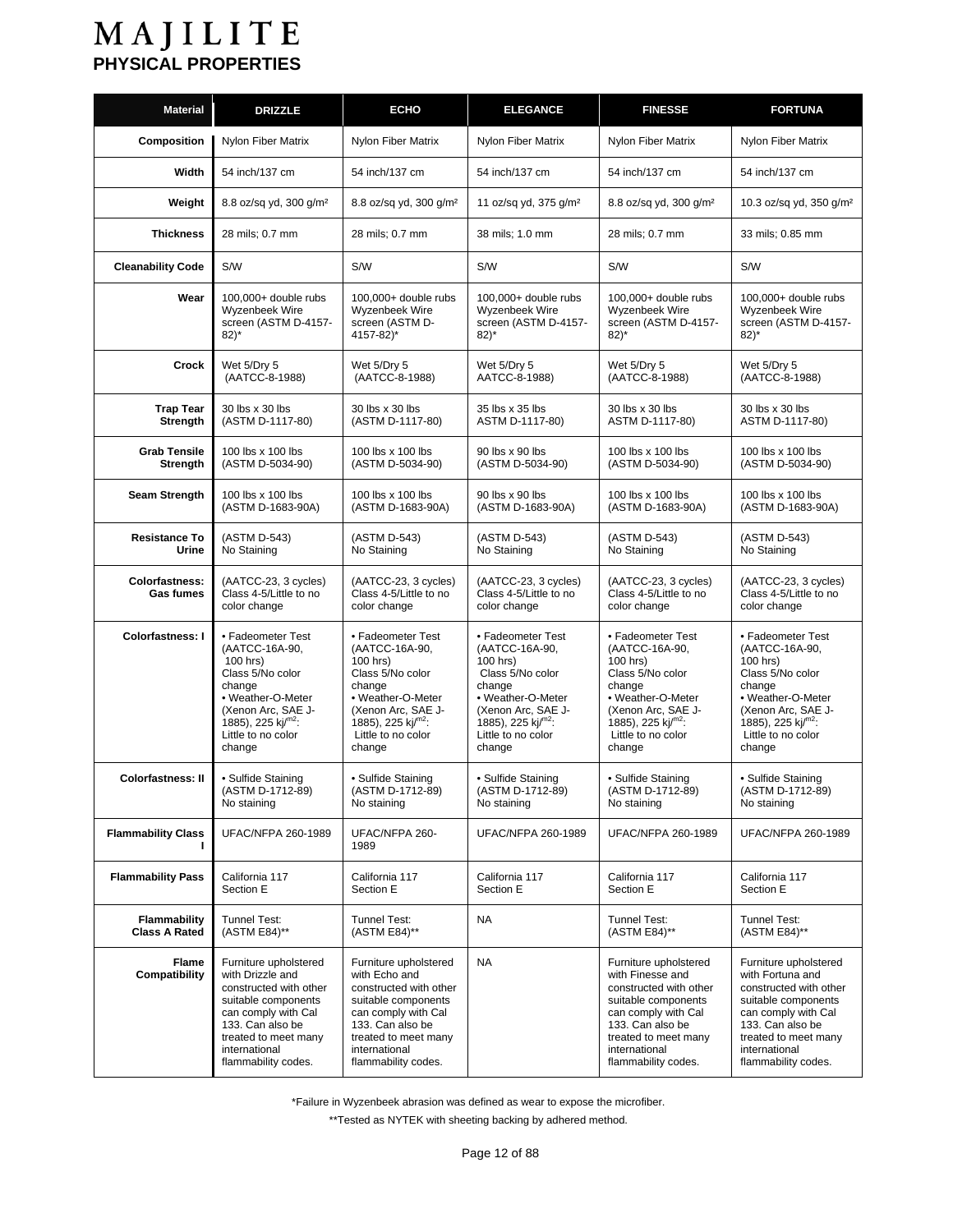| <b>Material</b>                             | <b>GLAZED FINESSE</b>                                                                                                                                                                                        | <b>GRANDEUR</b>                                                                                                                                                                                        | <b>HAMMERED METAL</b>                                                                                                                                                                                        | <b>LEGACY</b>                                                                                                                                                                                        | <b>LINEA</b>                                                                                                                                                                                        |
|---------------------------------------------|--------------------------------------------------------------------------------------------------------------------------------------------------------------------------------------------------------------|--------------------------------------------------------------------------------------------------------------------------------------------------------------------------------------------------------|--------------------------------------------------------------------------------------------------------------------------------------------------------------------------------------------------------------|------------------------------------------------------------------------------------------------------------------------------------------------------------------------------------------------------|-----------------------------------------------------------------------------------------------------------------------------------------------------------------------------------------------------|
| Composition                                 | Nylon Fiber Matrix                                                                                                                                                                                           | Nylon Fiber Matrix                                                                                                                                                                                     | Nylon Fiber Matrix                                                                                                                                                                                           | Nylon Fiber Matrix                                                                                                                                                                                   | Nylon Fiber Matrix                                                                                                                                                                                  |
| Width                                       | 54 inch/137 cm                                                                                                                                                                                               | 54 inch/137 cm                                                                                                                                                                                         | 54 inch/137 cm                                                                                                                                                                                               | 54 inch/137 cm                                                                                                                                                                                       | 54 inch/137 cm                                                                                                                                                                                      |
| Weight                                      | 8.8 oz/sq yd, 300 g/m <sup>2</sup>                                                                                                                                                                           | 8.8 oz/sq yd, 300 g/m <sup>2</sup>                                                                                                                                                                     | 8.8 oz/sq yd, 300 g/m <sup>2</sup>                                                                                                                                                                           | 8.8 oz/sq yd, 300 g/m <sup>2</sup>                                                                                                                                                                   | 8.8 oz/sq yd, 300 q/m <sup>2</sup>                                                                                                                                                                  |
| <b>Thickness</b>                            | 28 mils; 0.7 mm                                                                                                                                                                                              | 28 mils; 0.7 mm                                                                                                                                                                                        | 28 mils; 0.7 mm                                                                                                                                                                                              | 28 mils; 0.7 mm                                                                                                                                                                                      | 28 mils; 0.7 mm                                                                                                                                                                                     |
| <b>Cleanability Code</b>                    | S/W                                                                                                                                                                                                          | S/W                                                                                                                                                                                                    | S/W                                                                                                                                                                                                          | S/W                                                                                                                                                                                                  | S/W                                                                                                                                                                                                 |
| Wear                                        | 100,000+ double rubs<br>Wyzenbeek Wire<br>screen (ASTM D-4157-<br>$82$ <sup>*</sup>                                                                                                                          | 100,000+ double rubs<br>Wyzenbeek Wire<br>screen (ASTM D-4157-<br>$82)^*$                                                                                                                              | 100,000+ double rubs<br>Wyzenbeek Wire<br>screen (ASTM D-4157-<br>$82)^*$                                                                                                                                    | 100,000+ double rubs<br>Wyzenbeek Wire<br>screen (ASTM D-4157-<br>$82)^*$                                                                                                                            | $100.000 +$ double rubs<br>Wyzenbeek Wire<br>screen (ASTM D-4157-<br>$82$ <sup>*</sup>                                                                                                              |
| Crock                                       | Wet 5/Dry 5<br>(AATCC-8-1988)                                                                                                                                                                                | Wet 5/Dry 5<br>(AATCC-8-1988)                                                                                                                                                                          | Wet 5/Dry 5<br>(AATCC-8-1988)                                                                                                                                                                                | Wet 5/Dry 5<br>(AATCC-8-1988)                                                                                                                                                                        | Wet 5/Dry 5<br>(AATCC-8-1988)                                                                                                                                                                       |
| <b>Trap Tear</b><br>Strength                | 30 lbs x 30 lbs<br>(ASTM D-1117-80)                                                                                                                                                                          | 30 lbs x 30 lbs<br>(ASTM D-1117-80)                                                                                                                                                                    | 30 lbs x 30 lbs<br>ASTM D-1117-80)                                                                                                                                                                           | 30 lbs x 30 lbs<br>(ASTM D-1117-80)                                                                                                                                                                  | 30 lbs x 30 lbs<br>ASTM D-1117-80)                                                                                                                                                                  |
| <b>Grab Tensile</b><br>Strength             | 100 lbs x 100 lbs<br>(ASTM D-5034-90)                                                                                                                                                                        | 100 lbs x 100 lbs<br>(ASTM D-5034-90)                                                                                                                                                                  | 100 lbs x 100 lbs<br>(ASTM D-5034-90)                                                                                                                                                                        | 100 lbs x 100 lbs<br>(ASTM D-5034-90)                                                                                                                                                                | 100 lbs x 100 lbs<br>(ASTM D-5034-90)                                                                                                                                                               |
| <b>Seam Strength</b>                        | 100 lbs x 100 lbs<br>(ASTM D-1683-90A)                                                                                                                                                                       | 100 lbs x 100 lbs<br>(ASTM D-1683-90A)                                                                                                                                                                 | 100 lbs x 100 lbs<br>(ASTM D-1683-90A)                                                                                                                                                                       | 100 lbs x 100 lbs<br>(ASTM D-1683-90A)                                                                                                                                                               | 100 lbs x 100 lbs<br>(ASTM D-1683-90A)                                                                                                                                                              |
| <b>Resistance To</b><br>Urine               | (ASTM D-543)<br>No Staining                                                                                                                                                                                  | (ASTM D-543)<br>No Staining                                                                                                                                                                            | (ASTM D-543)<br>No Staining                                                                                                                                                                                  | (ASTM D-543)<br>No Staining                                                                                                                                                                          | (ASTM D-543)<br>No Staining                                                                                                                                                                         |
| <b>Colorfastness:</b><br><b>Gas fumes</b>   | AATCC-23, 3 cycles)<br>Class 4-5/Little to no<br>color change                                                                                                                                                | (AATCC-23, 3 cycles)<br>Class 4-5/Little to no<br>color change                                                                                                                                         | (AATCC-23, 3 cycles)<br>Class 4-5/Little to no<br>color change                                                                                                                                               | (AATCC-23, 3 cycles)<br>Class 4-5/Little to no<br>color change                                                                                                                                       | (AATCC-23, 3 cycles)<br>Class 4-5/Little to no<br>color change                                                                                                                                      |
| <b>Colorfastness: I</b>                     | • Fadeometer Test<br>(AATCC-16A-90,<br>100 hrs)<br>Class 5/No color<br>change<br>• Weather-O-Meter<br>(Xenon Arc, SAE J-<br>1885), 225 $kj^{m2}$ :<br>Little to no color<br>change                           | • Fadeometer Test<br>(AATCC-16A-90,<br>100 hrs)<br>Class 5/No color<br>change<br>• Weather-O-Meter<br>(Xenon Arc, SAE J-<br>1885), 225 kj/ $m^2$ :<br>Little to no color change                        | • Fadeometer Test<br>(AATCC-16A-90,<br>100 hrs)<br>Class 5/No color<br>change<br>• Weather-O-Meter<br>(Xenon Arc, SAE J-<br>1885), 225 kj/ $m^2$ :<br>Little to no color<br>change                           | • Fadeometer Test<br>(AATCC-16A-90,<br>100 hrs)<br>Class 5/No color<br>change<br>• Weather-O-Meter<br>(Xenon Arc, SAE J-<br>1885), 225 $kj^{m2}$ :<br>Little to no color<br>change                   | • Fadeometer Test<br>(AATCC-16A-90,<br>100 hrs)<br>Class 5/No color<br>change<br>• Weather-O-Meter<br>(Xenon Arc, SAE J-<br>1885), 225 $\text{kj}^{\text{m2}}$ :<br>Little to no color<br>change    |
| <b>Colorfastness: II</b>                    | • Sulfide Staining<br>(ASTM D-1712-89)<br>No staining                                                                                                                                                        | • Sulfide Staining<br>(ASTM D-1712-89)<br>No staining                                                                                                                                                  | · Sulfide Staining<br>(ASTM D-1712-89)<br>No staining                                                                                                                                                        | • Sulfide Staining<br>(ASTM D-1712-89)<br>No staining                                                                                                                                                | • Sulfide Staining<br>(ASTM D-1712-89)<br>No staining                                                                                                                                               |
| <b>Flammability</b><br>Class I              | UFAC/NFPA 260-1989                                                                                                                                                                                           | <b>UFAC/NFPA 260-1989</b>                                                                                                                                                                              | UFAC/NFPA 260-1989                                                                                                                                                                                           | UFAC/NFPA 260-1989                                                                                                                                                                                   | UFAC/NFPA 260-1989                                                                                                                                                                                  |
| <b>Flammability</b><br>Pass                 | California 117<br>Section E                                                                                                                                                                                  | California 117<br>Section E                                                                                                                                                                            | California 117<br>Section E                                                                                                                                                                                  | California 117<br>Section E                                                                                                                                                                          | California 117<br>Section E                                                                                                                                                                         |
| <b>Flammability</b><br><b>Class A Rated</b> | Tunnel Test:<br>(ASTM E84)**                                                                                                                                                                                 | Tunnel Test:<br>(ASTM E84)**                                                                                                                                                                           | <b>Tunnel Test:</b><br>(ASTM E84)**                                                                                                                                                                          | Tunnel Test:<br>(ASTM E84)**                                                                                                                                                                         | <b>Tunnel Test:</b><br>(ASTM E84)**                                                                                                                                                                 |
| Flame<br>Compatibility                      | Furniture upholstered<br>with Glazed Finesse<br>and constructed with<br>other suitable<br>components can<br>comply with Cal 133.<br>Can also be treated to<br>meet many international<br>flammability codes. | Furniture upholstered<br>with Grandeur and<br>constructed with other<br>suitable components<br>can comply with Cal<br>133. Can also be<br>treated to meet many<br>international<br>flammability codes. | Furniture upholstered<br>with Hammered Metal<br>and constructed with<br>other suitable<br>components can<br>comply with Cal 133.<br>Can also be treated to<br>meet many international<br>flammability codes. | Furniture upholstered<br>with Legacy and<br>constructed with other<br>suitable components<br>can comply with Cal<br>133. Can also be<br>treated to meet many<br>international<br>flammability codes. | Furniture upholstered<br>with Linea and<br>constructed with other<br>suitable components<br>can comply with Cal<br>133. Can also be<br>treated to meet many<br>international<br>flammability codes. |

\*Failure in Wyzenbeek abrasion was defined as wear to expose the microfiber.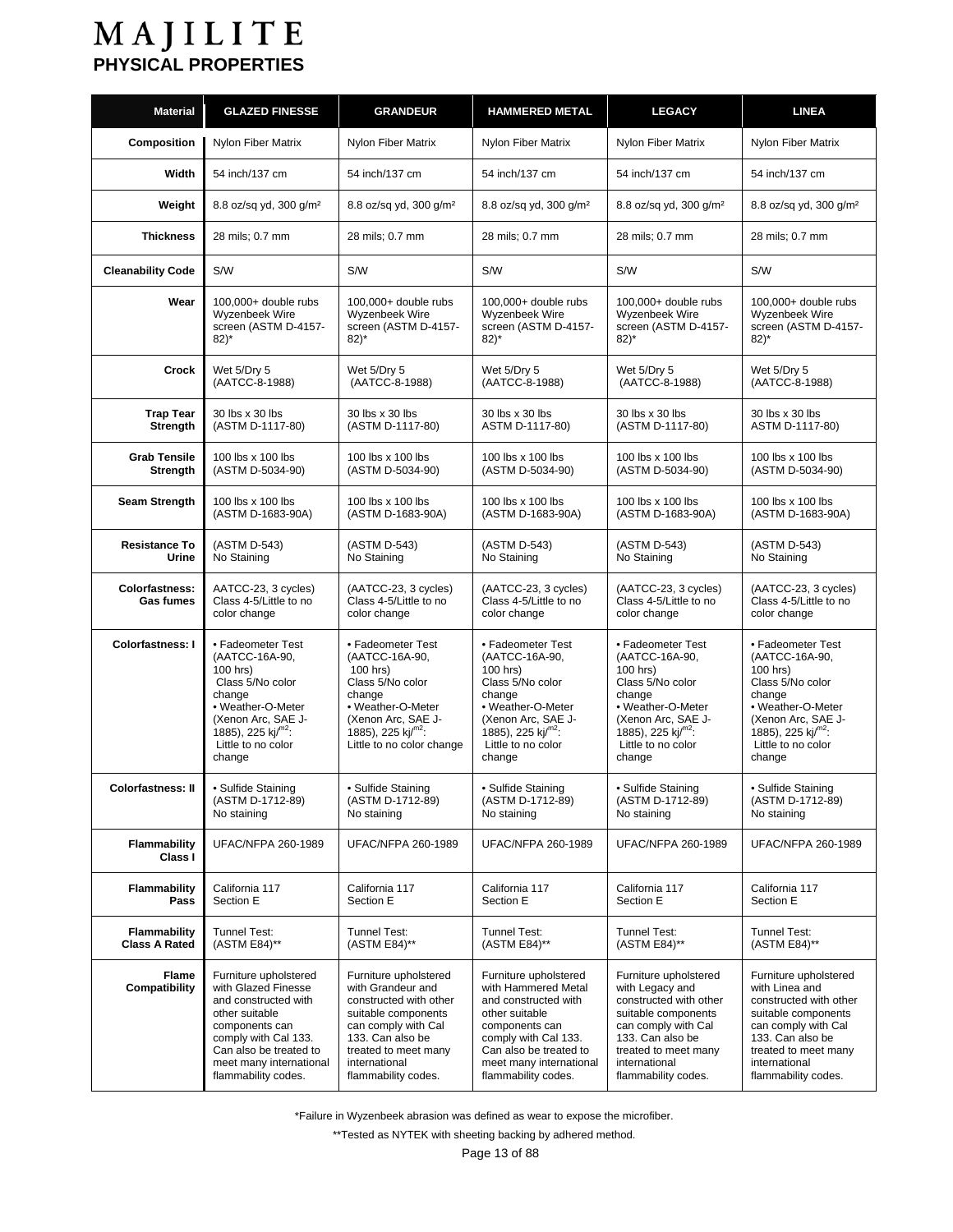| <b>Material</b>                           | LUMINA                                                                                                  | <b>METALLIC PARAGON</b>                                                                                                                                                                                        | <b>METALS &amp; PEARLS</b>                                                                                                                                                                                    | <b>METALLIC RAINDROP</b>                                                                                                                                                                                        | <b>MILLENIUM</b>                                                                                                                                                                                        |
|-------------------------------------------|---------------------------------------------------------------------------------------------------------|----------------------------------------------------------------------------------------------------------------------------------------------------------------------------------------------------------------|---------------------------------------------------------------------------------------------------------------------------------------------------------------------------------------------------------------|-----------------------------------------------------------------------------------------------------------------------------------------------------------------------------------------------------------------|---------------------------------------------------------------------------------------------------------------------------------------------------------------------------------------------------------|
| <b>Composition</b>                        | Polyester Fiber Matrix                                                                                  | <b>Nylon Fiber Matrix</b>                                                                                                                                                                                      | Nylon Fiber Matrix                                                                                                                                                                                            | Nylon Fiber Matrix                                                                                                                                                                                              | Nylon Fiber Matrix                                                                                                                                                                                      |
| Width                                     | 54 inch/137 cm                                                                                          | 54 inch/137 cm                                                                                                                                                                                                 | 54 inch/137 cm                                                                                                                                                                                                | 54 inch/137 cm                                                                                                                                                                                                  | 54 inch/137 cm                                                                                                                                                                                          |
| Weight                                    | 9.8 oz/sq yd, 330 g/m <sup>2</sup>                                                                      | 8.8 oz/sq yd, 300 g/m <sup>2</sup>                                                                                                                                                                             | 8.8 oz/sq yd, 300 g/m <sup>2</sup>                                                                                                                                                                            | 8.8 oz/sq yd, 300 q/m <sup>2</sup>                                                                                                                                                                              | 8.8 oz/sq yd, 300 g/m <sup>2</sup>                                                                                                                                                                      |
| <b>Thickness</b>                          | 24 mils; 0.7 mm                                                                                         | 28 mils; 0.7 mm                                                                                                                                                                                                | 28 mils; 0.7 mm                                                                                                                                                                                               | 28 mils; 0.7 mm                                                                                                                                                                                                 | 28 mils; 0.7 mm                                                                                                                                                                                         |
| <b>Cleanability Code</b>                  | <b>S/W</b>                                                                                              | S/W                                                                                                                                                                                                            | S/W                                                                                                                                                                                                           | S/W                                                                                                                                                                                                             | S/W                                                                                                                                                                                                     |
| Wear                                      | 100,000+ double rubs<br>Wyzenbeek Wire<br>screen (ASTM D-4157-<br>$82$ <sup>*</sup>                     | 100,000+ double rubs<br>Wyzenbeek Wire<br>screen (ASTM D-4157-<br>$82)^*$                                                                                                                                      | 100,000+ double rubs<br>Wyzenbeek Wire<br>screen (ASTM D-4157-<br>$82$ <sup>*</sup>                                                                                                                           | 100,000+ double rubs<br>Wyzenbeek Wire<br>screen (ASTM D-4157-<br>$82$ <sup>*</sup>                                                                                                                             | 100,000+ double rubs<br>Wyzenbeek Wire<br>screen (ASTM D-4157-<br>$82)^*$                                                                                                                               |
| Crock                                     | Wet 5/Dry 5<br>AATCC-8-1988)                                                                            | Wet 5/Dry 5<br>(AATCC-8-1988)                                                                                                                                                                                  | Wet 5/Dry 5<br>(AATCC-8-1988)                                                                                                                                                                                 | Wet 5/Dry 5<br>(AATCC-8-1988)                                                                                                                                                                                   | Wet 5/Dry 5<br>(AATCC-8-1988)                                                                                                                                                                           |
| <b>Trap Tear</b><br>Strength              | 3 lbs x 25 lbs<br>(ASTM D-1117-80)                                                                      | 30 lbs x 30 lbs<br>ASTM D-1117-80)                                                                                                                                                                             | 30 lbs x 30 lbs<br>(ASTM D-1117-80)                                                                                                                                                                           | 30 lbs x 30 lbs<br>(ASTM D-1117-80)                                                                                                                                                                             | 30 lbs x 30 lbs<br>(ASTM D-1117-80)                                                                                                                                                                     |
| <b>Grab Tensile</b><br>Strength           | 130 lbs x 130 lbs<br>(ASTM D-5034-90)                                                                   | 100 lbs x 100 lbs<br>(ASTM D-5034-90)                                                                                                                                                                          | 100 lbs x 100 lbs<br>(ASTM D-5034-90)                                                                                                                                                                         | 100 lbs x 100 lbs<br>(ASTM D-5034-90)                                                                                                                                                                           | 100 lbs x 100 lbs<br>(ASTM D-5034-90)                                                                                                                                                                   |
| <b>Seam Strength</b>                      | <b>NA</b>                                                                                               | 100 lbs x 100 lbs<br>(ASTM D-1683-90A)                                                                                                                                                                         | 100 lbs x 100 lbs<br>(ASTM D-1683-90A)                                                                                                                                                                        | 100 lbs x 100 lbs<br>(ASTM D-1683-90A)                                                                                                                                                                          | 100 lbs x 100 lbs<br>(ASTM D-1683-90A)                                                                                                                                                                  |
| <b>Resistance To</b><br>Urine             | (ASTM D-543)<br>No Staining                                                                             | (ASTM D-543)<br>No Staining                                                                                                                                                                                    | (ASTM D-543)<br>No Staining                                                                                                                                                                                   | (ASTM D-543)<br>No Staining                                                                                                                                                                                     | (ASTM D-543)<br>No Staining                                                                                                                                                                             |
| <b>Colorfastness:</b><br><b>Gas fumes</b> | (AATCC-23, 5 cycles)<br>Class 4-5/Little to no<br>color change                                          | (AATCC-23, 3 cycles)<br>Class 4-5/Little to no<br>color change                                                                                                                                                 | AATCC-23, 3 cycles)<br>Class 4-5/Little to no<br>color change                                                                                                                                                 | (AATCC-23, 3 cycles)<br>Class 4-5/Little to no<br>color change                                                                                                                                                  | (AATCC-23, 3 cycles)<br>Class 4-5/Little to no<br>color change                                                                                                                                          |
| <b>Colorfastness: I</b>                   | • Weather-O-Meter<br>(Xenon Arc, SAE J-<br>1960), 1140 kj/m <sup>2</sup> :<br>Little to no color change | • Fadeometer Test<br>(AATCC-16A-90,<br>100 hrs)<br>Class 5/No color<br>change<br>• Weather-O-Meter<br>(Xenon Arc, SAE J-<br>1885), 225 kj/ <sup>m2</sup> :<br>Little to no color<br>change                     | • Fadeometer Test<br>(AATCC-16A-90,<br>100 hrs)<br>Class 5/No color<br>change<br>• Weather-O-Meter<br>(Xenon Arc, SAE J-<br>1885), 225 kj/m <sup>2</sup> :<br>Little to no color<br>change                    | • Fadeometer Test<br>(AATCC-16A-90,<br>100 hrs)<br>Class 5/No color<br>change<br>• Weather-O-Meter<br>(Xenon Arc, SAE J-<br>1885), 225 $\text{kj}^{\text{m2}}$ :<br>Little to no color change                   | • Fadeometer Test<br>(AATCC-16A-90,<br>100 hrs)<br>Class 5/No color<br>change<br>• Weather-O-Meter<br>(Xenon Arc. SAE J-<br>1885), 225 kj/ <sup>m2</sup> :<br>Little to no color<br>change              |
| <b>Colorfastness: II</b>                  | • Sulfide Staining<br>(ASTM D-1712-89)<br>No staining                                                   | • Sulfide Staining<br>(ASTM D-1712-89)<br>No staining                                                                                                                                                          | • Sulfide Staining<br>(ASTM D-1712-89)<br>No staining                                                                                                                                                         | • Sulfide Staining<br>(ASTM D-1712-89)<br>No staining                                                                                                                                                           | • Sulfide Staining<br>(ASTM D-1712-89)<br>No staining                                                                                                                                                   |
| Flammability<br>Class I                   | <b>UFAC/NFPA 260-1989</b>                                                                               | <b>UFAC/NFPA 260-1989</b>                                                                                                                                                                                      | <b>UFAC/NFPA 260-1989</b>                                                                                                                                                                                     | <b>UFAC/NFPA 260-1989</b>                                                                                                                                                                                       | <b>UFAC/NFPA 260-1989</b>                                                                                                                                                                               |
| <b>Flammability</b><br>Pass               | California 117<br>Section E                                                                             | California 117<br>Section E                                                                                                                                                                                    | California 117<br>Section E                                                                                                                                                                                   | California 117<br>Section E                                                                                                                                                                                     | California 117<br>Section E                                                                                                                                                                             |
| Flammability<br><b>Class A Rated</b>      | <b>NA</b>                                                                                               | Tunnel Test:<br>(ASTM E84)**                                                                                                                                                                                   | Tunnel Test:<br>(ASTM E84)**                                                                                                                                                                                  | Tunnel Test:<br>(ASTM E84)**                                                                                                                                                                                    | Tunnel Test:<br>(ASTM E84)**                                                                                                                                                                            |
| <b>Flame</b><br>Compatibility             | <b>NA</b>                                                                                               | Furniture upholstered<br>with Metallic Paragon<br>and constructed with<br>other suitable<br>components can<br>comply with Cal 133.<br>Can also be treated to<br>meet many international<br>flammability codes. | Furniture upholstered<br>with Metals & Pearls<br>and constructed with<br>other suitable<br>components can<br>comply with Cal 133.<br>Can also be treated to<br>meet many international<br>flammability codes. | Furniture upholstered<br>with Metallic Raindrop<br>and constructed with<br>other suitable<br>components can<br>comply with Cal 133.<br>Can also be treated to<br>meet many international<br>flammability codes. | Furniture upholstered<br>with Millenium and<br>constructed with other<br>suitable components<br>can comply with Cal<br>133. Can also be<br>treated to meet many<br>international<br>flammability codes. |

\*Failure in Wyzenbeek abrasion was defined as wear to expose the microfiber.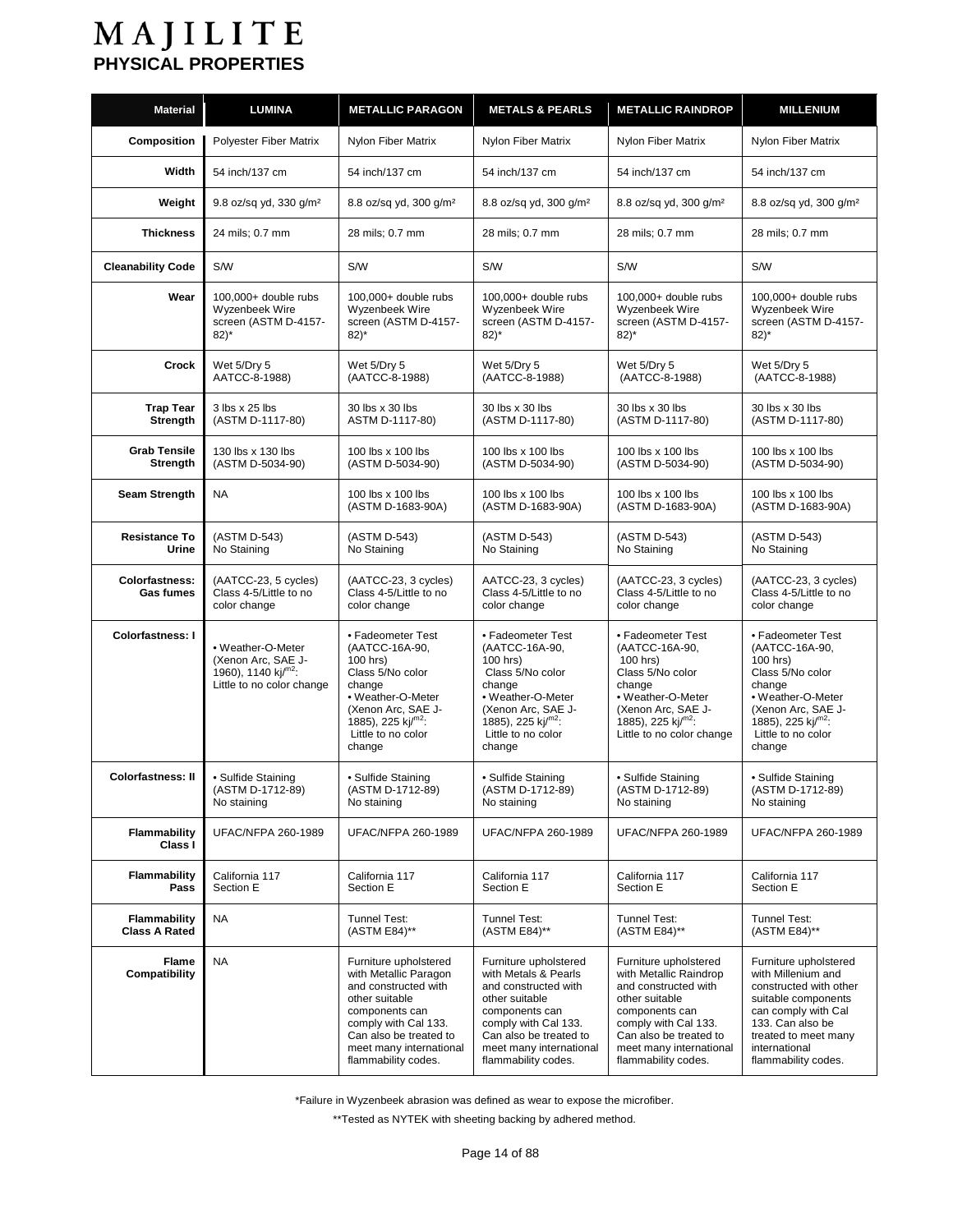| <b>Material</b>                           | <b>MILLWORK</b>                                                                                                                                                                                        | <b>MOCCASIN</b>                                                                                                                                                                                        | <b>MOSAIC</b>                                                                                                                                                                                        | <b>NOVASUEDE</b>                                                                                                                                                                                               | <b>NUANCE</b>                                                                                                                                                                                        |
|-------------------------------------------|--------------------------------------------------------------------------------------------------------------------------------------------------------------------------------------------------------|--------------------------------------------------------------------------------------------------------------------------------------------------------------------------------------------------------|------------------------------------------------------------------------------------------------------------------------------------------------------------------------------------------------------|----------------------------------------------------------------------------------------------------------------------------------------------------------------------------------------------------------------|------------------------------------------------------------------------------------------------------------------------------------------------------------------------------------------------------|
| Composition                               | Nylon Fiber Matrix                                                                                                                                                                                     | Nylon Fiber Matrix                                                                                                                                                                                     | Nylon Fiber Matrix                                                                                                                                                                                   | Nylon Fiber Matrix                                                                                                                                                                                             | Nylon Fiber Matrix                                                                                                                                                                                   |
| Width                                     | 54 inch/137 cm                                                                                                                                                                                         | 54 inch/137 cm                                                                                                                                                                                         | 54 inch/137 cm                                                                                                                                                                                       | 54 inch/134-137 cm                                                                                                                                                                                             | 54 inch/137 cm                                                                                                                                                                                       |
| Weight                                    | 8.8 oz/sq yd, 300 g/m <sup>2</sup>                                                                                                                                                                     | 9.5 oz/sq yd, 320 g/m <sup>2</sup>                                                                                                                                                                     | 8.8 oz/sq yd, 300 q/m <sup>2</sup>                                                                                                                                                                   | 5.8 oz/sq yd, 197 g/m <sup>2</sup>                                                                                                                                                                             | 8.8 oz/sq yd, 300 g/m <sup>2</sup>                                                                                                                                                                   |
| <b>Thickness</b>                          | 28 mils; 0.7 mm                                                                                                                                                                                        | 30 mils; 0.8 mm                                                                                                                                                                                        | 28 mils; 0.7 mm                                                                                                                                                                                      | N/A                                                                                                                                                                                                            | 28 mils; 0.7 mm                                                                                                                                                                                      |
| <b>Cleanability Code</b>                  | S/W                                                                                                                                                                                                    | S/W                                                                                                                                                                                                    | S/W                                                                                                                                                                                                  | S/W                                                                                                                                                                                                            | <b>S/W</b>                                                                                                                                                                                           |
| Wear                                      | 100,000+ double rubs<br>Wyzenbeek Wire<br>screen (ASTM D-4157-<br>$82$ <sup>*</sup>                                                                                                                    | 100,000+ double rubs<br><b>Wyzenbeek Wire</b><br>screen (ASTM D-4157-<br>$82)^*$                                                                                                                       | $100.000+$ double rubs<br>Wyzenbeek Wire<br>screen (ASTM D-4157-<br>$82)^*$                                                                                                                          | $100.000+$ double rubs<br>Wyzenbeek Wire<br>screen (ASTM D-4157-<br>82)                                                                                                                                        | 100,000+ double rubs<br>Wyzenbeek Wire<br>screen (ASTM D-4157-<br>$82)^*$                                                                                                                            |
| Crock                                     | Wet 5/Dry 5<br>AATCC-8-1988)                                                                                                                                                                           | Wet 5/Dry 5<br>(AATCC-8-1988)                                                                                                                                                                          | Wet 5/Dry 5<br>(AATCC-8-1988)                                                                                                                                                                        | Wet 3-4/Dry4-5<br>(AATCC-8-1988)                                                                                                                                                                               | Wet 5/Dry 5<br>(AATCC-8-1988)                                                                                                                                                                        |
| <b>Trap Tear</b><br>Strength              | 30 lbs x 30 lbs<br>(ASTM D-1117-80)                                                                                                                                                                    | 30 lbs x 30 lbs<br>ASTM D-1117-80)                                                                                                                                                                     | 30 lbs x 30 lbs<br>(ASTM D-1117-80)                                                                                                                                                                  | 35 lbs x 35 lbs<br>(ASTM D-1117-80)                                                                                                                                                                            | 30 lbs x 30 lbs<br>(ASTM D-1117-80)                                                                                                                                                                  |
| <b>Grab Tensile</b><br>Strength           | 100 lbs x 100 lbs<br>(ASTM D-5034-90)                                                                                                                                                                  | 100 lbs x 100 lbs<br>(ASTM D-5034-90)                                                                                                                                                                  | 100 lbs x 100 lbs<br>(ASTM D-5034-90)                                                                                                                                                                | 90 lbs x 110 lbs<br>(ASTM D-5034-90)                                                                                                                                                                           | 100 lbs x 100 lbs<br>(ASTM D-5034-90)                                                                                                                                                                |
| <b>Seam Strength</b>                      | 100 lbs x 100 lbs<br>(ASTM D-1683-90A)                                                                                                                                                                 | 100 lbs x 100 lbs<br>(ASTM D-1683-90A)                                                                                                                                                                 | 100 lbs x 100 lbs<br>(ASTM D-1683-90A)                                                                                                                                                               | 90 lbs x 135 lbs<br>(ASTM D-1683-90A)                                                                                                                                                                          | 100 lbs x 100 lbs<br>(ASTM D-1683-90A)                                                                                                                                                               |
| <b>Resistance To</b><br>Urine             | (ASTM D-543)<br>No Staining                                                                                                                                                                            | (ASTM D-543)<br>No Staining                                                                                                                                                                            | (ASTM D-543)<br>No Staining                                                                                                                                                                          | N/A                                                                                                                                                                                                            | (ASTM D-543)<br>No Staining                                                                                                                                                                          |
| <b>Colorfastness:</b><br><b>Gas fumes</b> | (AATCC-23, 3 cycles)<br>Class 4-5/Little to no<br>color change                                                                                                                                         | (AATCC-23, 5 cycles)<br>Class 4-5/Little to no<br>color change                                                                                                                                         | AATCC-23, 3 cycles)<br>Class 4-5/Little to no<br>color change                                                                                                                                        | (AATCC-23, 3 cycles)<br>Class 4-5/Little to no<br>color change                                                                                                                                                 | (AATCC-23, 3 cycles)<br>Class 4-5/Little to no<br>color change                                                                                                                                       |
| <b>Colorfastness: I</b>                   | • Fadeometer Test<br>(AATCC-16A-90,<br>100 hrs)<br>Class 5/No color<br>change<br>• Weather-O-Meter<br>(Xenon Arc, SAE J-<br>1885), 225 kj/m <sup>2</sup> :<br>Little to no color<br>change             | • Fadeometer Test<br>(AATCC-16A-90,<br>100 hrs)<br>Class 5/No color<br>change<br>• Weather-O-Meter<br>(Xenon Arc, SAE J-<br>1885), 225 $\text{kj}^{\text{m2}}$ :<br>Little to no color<br>change       | • Fadeometer Test<br>(AATCC-16A-90,<br>100 hrs)<br>Class 5/No color<br>change<br>• Weather-O-Meter<br>(Xenon Arc, SAE J-<br>1885), 225 kj/ $m^2$ :<br>Little to no color<br>change                   | • Light Stability (AATCC<br>Method 16A-82) Class<br>4-5/40 hrs. min.<br>• Water (AATCC 107-<br>1981) Class 4-5<br>· Perspiration (AATCC<br>15-1979) Class 4-5)<br>• Dry Cleaning (AATCC<br>132-1979) Class 4-5 | • Fadeometer Test<br>(AATCC-16A-90,<br>100 hrs)<br>Class 5/No color<br>change<br>• Weather-O-Meter<br>(Xenon Arc, SAE J-<br>1885), 225 $\text{ki}^{\text{m2}}$ :<br>Little to no color<br>change     |
| <b>Colorfastness: II</b>                  | • Sulfide Staining<br>(ASTM D-1712-89)<br>No staining                                                                                                                                                  | • Sulfide Staining<br>(ASTM D-1712-89)<br>No staining                                                                                                                                                  | • Sulfide Staining<br>(ASTM D-1712-89)<br>No staining                                                                                                                                                | N/A                                                                                                                                                                                                            | • Sulfide Staining<br>(ASTM D-1712-89)<br>No staining                                                                                                                                                |
| <b>Flammability</b><br>Class I            | <b>UFAC/NFPA 260-1989</b>                                                                                                                                                                              | <b>UFAC/NFPA 260-1989</b>                                                                                                                                                                              | <b>UFAC/NFPA 260-1989</b>                                                                                                                                                                            | UFAC/NFPA 260-A                                                                                                                                                                                                | <b>UFAC/NFPA 260-1989</b>                                                                                                                                                                            |
| <b>Flammability Pass</b>                  | California 117<br>Section E                                                                                                                                                                            | California 117<br>Section E                                                                                                                                                                            | California 117<br>Section E                                                                                                                                                                          | California 117<br>Section E                                                                                                                                                                                    | California 117<br>Section E                                                                                                                                                                          |
| Flammability<br><b>Class A Rated</b>      | Tunnel Test:<br>(ASTM E84)**                                                                                                                                                                           | Tunnel Test:<br>(ASTM E84)**                                                                                                                                                                           | Tunnel Test:<br>(ASTM E84)**                                                                                                                                                                         | Tunnel Test:<br>(ASTM E84)**                                                                                                                                                                                   | Tunnel Test:<br>(ASTM E84)**                                                                                                                                                                         |
| Flame<br>Compatibility                    | Furniture upholstered<br>with Millwork and<br>constructed with other<br>suitable components<br>can comply with Cal<br>133. Can also be<br>treated to meet many<br>international<br>flammability codes. | Furniture upholstered<br>with Moccasin and<br>constructed with other<br>suitable components<br>can comply with Cal<br>133. Can also be<br>treated to meet many<br>international<br>flammability codes. | Furniture upholstered<br>with Mosaic and<br>constructed with other<br>suitable components<br>can comply with Cal<br>133. Can also be<br>treated to meet many<br>international<br>flammability codes. | Can also be treated to<br>meet many international<br>flammability codes.                                                                                                                                       | Furniture upholstered<br>with Nuance and<br>constructed with other<br>suitable components<br>can comply with Cal<br>133. Can also be<br>treated to meet many<br>international<br>flammability codes. |

\*Failure in Wyzenbeek abrasion was defined as wear to expose the microfiber.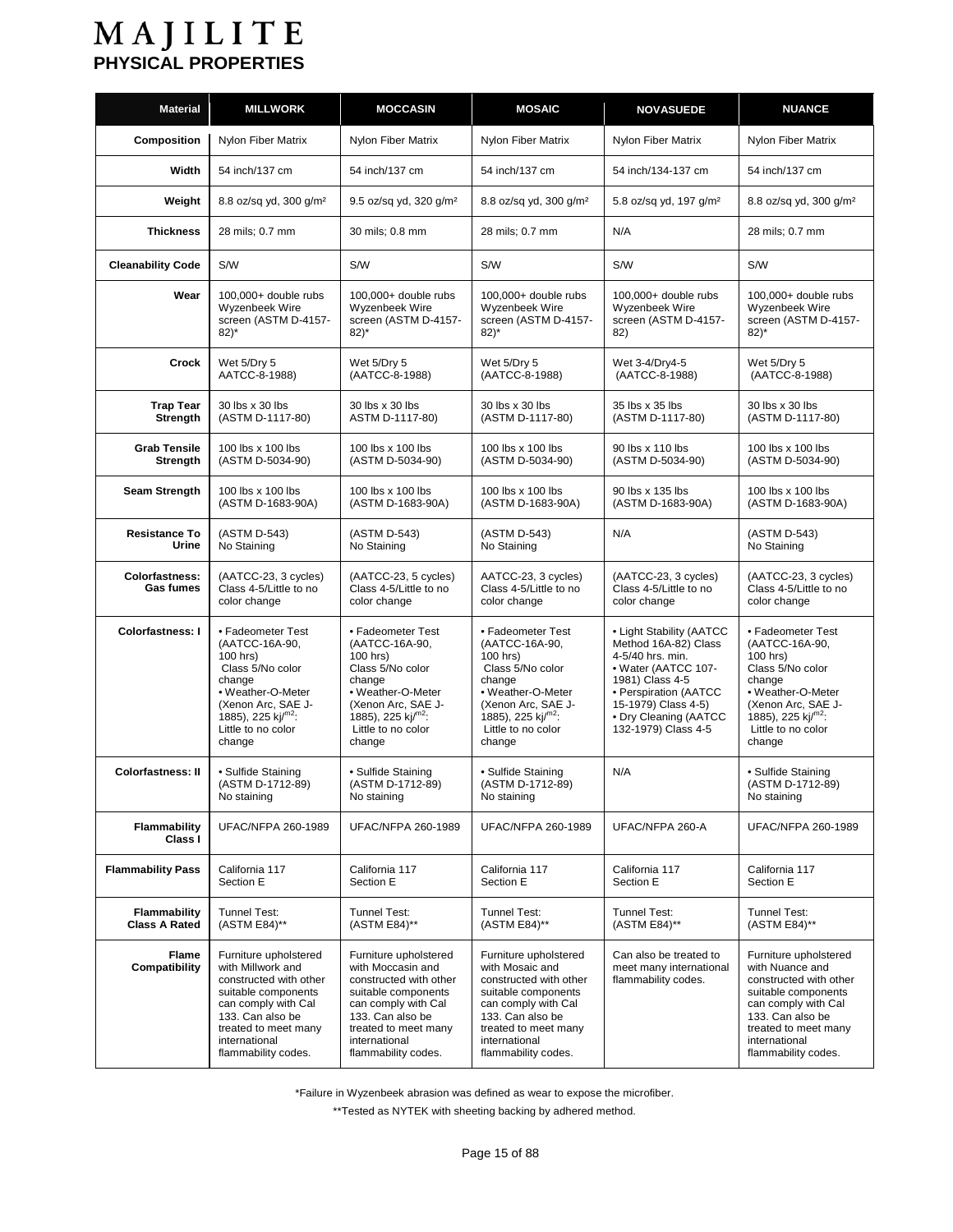| <b>Material</b>                      | <b>OVATION</b>                                                                                                                                                                                        | <b>OVATION PLUS</b>                                                                                              | <b>PANACHE</b>                                                                                                                                                                                        | <b>PASSPORT</b>                                                                                                                                                                                        | <b>PONY</b>                                                                                                                                                                                        |
|--------------------------------------|-------------------------------------------------------------------------------------------------------------------------------------------------------------------------------------------------------|------------------------------------------------------------------------------------------------------------------|-------------------------------------------------------------------------------------------------------------------------------------------------------------------------------------------------------|--------------------------------------------------------------------------------------------------------------------------------------------------------------------------------------------------------|----------------------------------------------------------------------------------------------------------------------------------------------------------------------------------------------------|
| Composition                          | Nylon Fiber Matrix                                                                                                                                                                                    | Polyester Fiber Matrix                                                                                           | Nylon Fiber Matrix                                                                                                                                                                                    | Nylon Fiber Matrix                                                                                                                                                                                     | Nylon Fiber Matrix                                                                                                                                                                                 |
| Width                                | 54 inch/137 cm                                                                                                                                                                                        | 54 inch/137 cm                                                                                                   | 54 inch/137 cm                                                                                                                                                                                        | 54 inch/137 cm                                                                                                                                                                                         | 54 inch/137 cm                                                                                                                                                                                     |
| Weight                               | 8.8 oz/sq yd, 300 q/m <sup>2</sup>                                                                                                                                                                    | 9.8 oz/sq yd, 330 g/m <sup>2</sup>                                                                               | 8.8 oz/sq yd, 300 g/m <sup>2</sup>                                                                                                                                                                    | 10.8 oz/sq yd, 365 g/m <sup>2</sup>                                                                                                                                                                    | 8.8 oz/sq yd, 300 q/m <sup>2</sup>                                                                                                                                                                 |
| <b>Thickness</b>                     | 28 mils; 0.7 mm                                                                                                                                                                                       | 24 mils; 0.7 mm                                                                                                  | 28 mils; 0.7 mm                                                                                                                                                                                       | 33 mils; 0.85 mm                                                                                                                                                                                       | 28 mils; 0.7 mm                                                                                                                                                                                    |
| <b>Cleanability Code</b>             | S/W                                                                                                                                                                                                   | S/W                                                                                                              | S/W                                                                                                                                                                                                   | S/W                                                                                                                                                                                                    | <b>S/W</b>                                                                                                                                                                                         |
| Wear                                 | 100,000+ double rubs<br>Wyzenbeek Wire<br>screen (ASTM D-4157-<br>$82$ <sup>*</sup>                                                                                                                   | $100.000+$ double rubs<br>Wyzenbeek Wire<br>screen (ASTM D-4157-<br>$82$ <sup>*</sup>                            | 100,000+ double rubs<br>Wyzenbeek Wire<br>screen (ASTM D-<br>4157-82)*                                                                                                                                | 100,000+ double rubs<br>Wyzenbeek Wire<br>screen (ASTM D-4157-<br>$82)^*$                                                                                                                              | $100.000+$ double rubs<br>Wyzenbeek Wire<br>screen (ASTM D-<br>4157-82)*                                                                                                                           |
| Crock                                | Wet 5/Dry 5<br>AATCC-8-1988)                                                                                                                                                                          | Wet 5/Dry 5<br>(AATCC-8-1988)                                                                                    | Wet 5/Dry 5<br>(AATCC-8-1988)                                                                                                                                                                         | Wet 5/Dry 5<br>(AATCC-8-1988)                                                                                                                                                                          | Wet 5/Dry 5<br>(AATCC-8-1988)                                                                                                                                                                      |
| <b>Trap Tear</b><br><b>Strength</b>  | 30 lbs x 30 lbs<br>(ASTM D-1117-80)                                                                                                                                                                   | 35 lbs x 25 lbs<br>ASTM D-1117-80)                                                                               | 30 lbs x 30 lbs<br>(ASTM D-1117-80)                                                                                                                                                                   | 30 lbs x 30 lbs<br>ASTM D-1117-80)                                                                                                                                                                     | 30 lbs x 30 lbs<br>(ASTM D-1117-80)                                                                                                                                                                |
| <b>Grab Tensile</b><br>Strength      | 100 lbs x 100 lbs<br>(ASTM D-5034-90)                                                                                                                                                                 | 130 lbs x 130 lbs<br>(ASTM D-5034-90)                                                                            | 100 lbs x 100 lbs<br>(ASTM D-5034-90)                                                                                                                                                                 | 100 lbs x 100 lbs<br>(ASTM D-5034-90)                                                                                                                                                                  | 100 lbs x 100 lbs<br>(ASTM D-5034-90)                                                                                                                                                              |
| Seam Strength                        | 100 lbs x 100 lbs<br>(ASTM D-1683-90A)                                                                                                                                                                | <b>NA</b>                                                                                                        | 100 lbs x 100 lbs<br>(ASTM D-1683-90A)                                                                                                                                                                | 100 lbs x 100 lbs<br>(ASTM D-1683-90A)                                                                                                                                                                 | 100 lbs x 100 lbs<br>(ASTM D-1683-90A)                                                                                                                                                             |
| <b>Resistance To</b><br>Urine        | (ASTM D-543)<br>No Staining                                                                                                                                                                           | (ASTM D-543)<br>No Staining                                                                                      | (ASTM D-543)<br>No Staining                                                                                                                                                                           | (ASTM D-543)<br>No Staining                                                                                                                                                                            | (ASTM D-543)<br>No Staining                                                                                                                                                                        |
| <b>Colorfastness:</b><br>Gas fumes   | (AATCC-23, 3 cycles)<br>Class 4-5/Little to no<br>color change                                                                                                                                        | (AATCC-23, 5 cycles)<br>Class 4-5/Little to no<br>color change                                                   | AATCC-23, 3 cycles)<br>Class 4-5/Little to no<br>color change                                                                                                                                         | (AATCC-23, 3 cycles)<br>Class 4-5/Little to no<br>color change                                                                                                                                         | (AATCC-23, 3 cycles)<br>Class 4-5/Little to no<br>color change                                                                                                                                     |
| <b>Colorfastness: I</b>              | • Fadeometer Test<br>(AATCC-16A-90,<br>100 hrs)<br>Class 5/No color<br>change<br>• Weather-O-Meter<br>(Xenon Arc, SAE J-<br>1885), 225 kj/ $m^2$ :<br>Little to no color<br>change                    | • Weather-O-Meter<br>(Xenon Arc, SAE J-<br>1960), 1140 $\text{kj}^{\text{m2}}$ :<br>Little to no color<br>change | • Fadeometer Test<br>(AATCC-16A-90,<br>100 hrs)<br>Class 5/No color<br>change<br>• Weather-O-Meter<br>(Xenon Arc, SAE J-<br>1885), 225 kj/ $m^2$ :<br>Little to no color<br>change                    | • Fadeometer Test<br>(AATCC-16A-90,<br>100 hrs)<br>Class 5/No color<br>change<br>• Weather-O-Meter<br>(Xenon Arc, SAE J-<br>1885), 225 kj/ $m^2$ :<br>Little to no color<br>change                     | • Fadeometer Test<br>(AATCC-16A-90,<br>100 hrs)<br>Class 5/No color<br>change<br>• Weather-O-Meter<br>(Xenon Arc, SAE J-<br>1885), 225 kj/ $m^2$ :<br>Little to no color<br>change                 |
| <b>Colorfastness: II</b>             | • Sulfide Staining<br>(ASIM D-1712-89)<br>No staining                                                                                                                                                 | • Sulfide Staining<br>(ASIM D-1712-89)<br>No staining                                                            | • Sulfide Staining<br>(ASIM D-1712-89)<br>No staining                                                                                                                                                 | · Sulfide Staining<br>(AS IM D-1712-89)<br>No staining                                                                                                                                                 | • Sulfide Staining<br>(AS IM D-1712-89)<br>No staining                                                                                                                                             |
| <b>Flammability Class</b>            | UFAC/NFPA 260-1989                                                                                                                                                                                    | UFAC/NFPA 260-1989                                                                                               | <b>UFAC/NFPA 260-1989</b>                                                                                                                                                                             | <b>UFAC/NFPA 260-1989</b>                                                                                                                                                                              | <b>UFAC/NFPA 260-1989</b>                                                                                                                                                                          |
| <b>Flammability Pass</b>             | California 117<br>Section E                                                                                                                                                                           | California 117<br>Section E                                                                                      | California 117<br>Section E                                                                                                                                                                           | California 117<br>Section E                                                                                                                                                                            | California 117<br>Section E                                                                                                                                                                        |
| Flammability<br><b>Class A Rated</b> | Tunnel Test:<br>(ASTM E84)**                                                                                                                                                                          | NA                                                                                                               | Tunnel Test:<br>(ASTM E84)**                                                                                                                                                                          | Tunnel Test:<br>(ASTM E84)**                                                                                                                                                                           | Tunnel Test:<br>(ASTM E84)**                                                                                                                                                                       |
| Flame<br>Compatibility               | Furniture upholstered<br>with Ovation and<br>constructed with other<br>suitable components<br>can comply with Cal<br>133. Can also be<br>treated to meet many<br>international<br>flammability codes. | <b>NA</b>                                                                                                        | Furniture upholstered<br>with Panache and<br>constructed with other<br>suitable components<br>can comply with Cal<br>133. Can also be<br>treated to meet many<br>international<br>flammability codes. | Furniture upholstered<br>with Passport and<br>constructed with other<br>suitable components<br>can comply with Cal<br>133. Can also be<br>treated to meet many<br>international<br>flammability codes. | Furniture upholstered<br>with Pony and<br>constructed with other<br>suitable components<br>can comply with Cal<br>133. Can also be<br>treated to meet many<br>international<br>flammability codes. |

\*Failure in Wyzenbeek abrasion was defined as wear to expose the microfiber.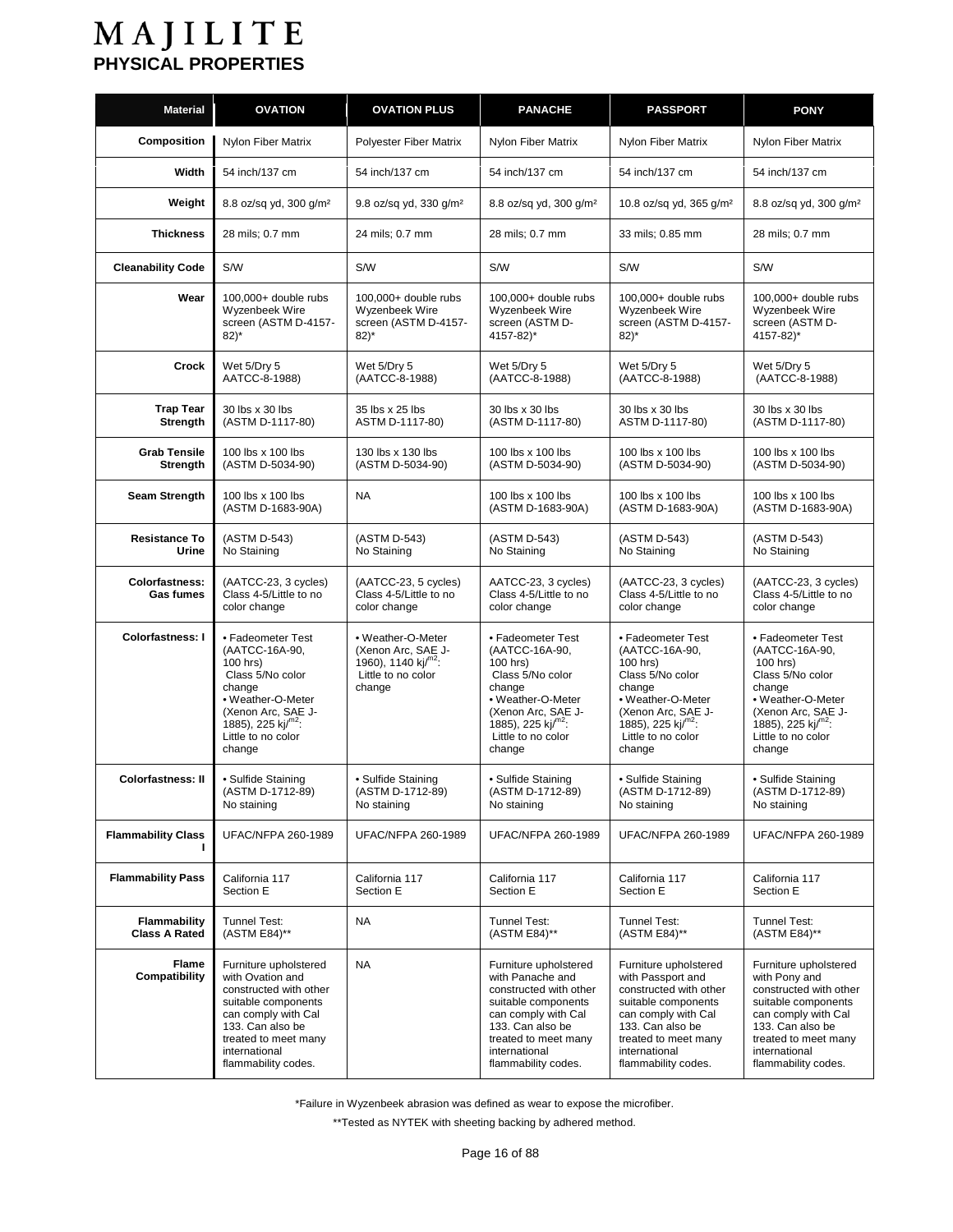| <b>Material</b>                           | <b>PRESTIGE</b>                                                                                                                                                                                        | <b>PRESTO</b>                                                                                                                                                                                        | <b>RADIANCE</b>                                                                                                                                                                                        | <b>RAINDROP</b>                                                                                            | <b>REFLECTION</b>                                                                                                                                                                                        |
|-------------------------------------------|--------------------------------------------------------------------------------------------------------------------------------------------------------------------------------------------------------|------------------------------------------------------------------------------------------------------------------------------------------------------------------------------------------------------|--------------------------------------------------------------------------------------------------------------------------------------------------------------------------------------------------------|------------------------------------------------------------------------------------------------------------|----------------------------------------------------------------------------------------------------------------------------------------------------------------------------------------------------------|
| Composition                               | Nylon Fiber Matrix                                                                                                                                                                                     | Nylon Fiber Matrix                                                                                                                                                                                   | Nylon Fiber Matrix                                                                                                                                                                                     | <b>Polyester Fiber Matrix</b>                                                                              | Nylon Fiber Matrix                                                                                                                                                                                       |
| Width                                     | 54 inch/137 cm                                                                                                                                                                                         | 54 inch/137 cm                                                                                                                                                                                       | 54 inch/137 cm                                                                                                                                                                                         | 54 inch/137 cm                                                                                             | 54 inch/137 cm                                                                                                                                                                                           |
| Weight                                    | 9.5 oz/sq yd, 320 q/m <sup>2</sup>                                                                                                                                                                     | 9.5 oz/sq yd, 320 g/m <sup>2</sup>                                                                                                                                                                   | 8.8 oz/sq yd, 300 g/m <sup>2</sup>                                                                                                                                                                     | 9.8 oz/sq yd, 330 g/m <sup>2</sup>                                                                         | 8.8 oz/sq yd, 300 g/m <sup>2</sup>                                                                                                                                                                       |
| <b>Thickness</b>                          | 30 mils; 0.8 mm                                                                                                                                                                                        | 30 mils; 0.8 mm                                                                                                                                                                                      | 28 mils; 0.7 mm                                                                                                                                                                                        | 24 mils; 0.6 mm                                                                                            | 28 mils; 0.7 mm                                                                                                                                                                                          |
| <b>Cleanability Code</b>                  | <b>S/W</b>                                                                                                                                                                                             | S/W                                                                                                                                                                                                  | S/W                                                                                                                                                                                                    | S/W                                                                                                        | S/W                                                                                                                                                                                                      |
| Wear                                      | 100,000+ double rubs<br>Wyzenbeek Wire<br>screen (ASTM D-4157-<br>$82)^*$                                                                                                                              | 100,000+ double rubs<br>Wyzenbeek Wire<br>screen (ASTM D-4157-<br>$82)^*$                                                                                                                            | 100,000+ double rubs<br>Wyzenbeek Wire<br>screen (ASTM D-4157-<br>$82)^*$                                                                                                                              | 100,000+ double rubs<br>Wyzenbeek Wire<br>screen (ASTM D-4157-<br>$82)^*$                                  | 100,000+ double rubs<br>Wyzenbeek Wire<br>screen (ASTM D-4157-<br>$82)^*$                                                                                                                                |
| Crock                                     | Wet 5/Dry 5<br>(AATCC-8-1988)                                                                                                                                                                          | Wet 5/Dry 5<br>AATCC-8-1988)                                                                                                                                                                         | Wet 5/Dry 5<br>(AATCC-8-1988)                                                                                                                                                                          | Wet 5/Dry 5<br>(AATCC-8-1988)                                                                              | Wet 5/Dry 5<br>(AATCC-8-1988)                                                                                                                                                                            |
| <b>Trap Tear</b><br>Strength              | 30 lbs x 25 lbs<br>(ASTM D-1117-80)                                                                                                                                                                    | 30 lbs x 25 lbs<br>(ASTM D-1117-80)                                                                                                                                                                  | 30 lbs x 30 lbs<br>ASTM D-1117-80)                                                                                                                                                                     | 35 lbs x 25lbs<br>(ASTM D-1117-80)                                                                         | 30 lbs x 30 lbs<br>(ASTM D-1117-80)                                                                                                                                                                      |
| <b>Grab Tensile</b><br><b>Strength</b>    | 100 lbs x 100 lbs<br>(ASTM D-5034-90)                                                                                                                                                                  | 100 lbs x 100 lbs<br>(ASTM D-5034-90)                                                                                                                                                                | 100 lbs x 100 lbs<br>(ASTM D-5034-90)                                                                                                                                                                  | 130 lbs x 130 lbs<br>(ASTM D-5034-90)                                                                      | 100 lbs x 100 lbs<br>(ASTM D-5034-90)                                                                                                                                                                    |
| <b>Seam Strength</b>                      | 100 lbs x 100 lbs<br>(ASTM D-1683-90A)                                                                                                                                                                 | 100 lbs x 100 lbs<br>(ASTM D-1683-90A)                                                                                                                                                               | 100 lbs x 100 lbs<br>(ASTM D-1683-90A)                                                                                                                                                                 | NA                                                                                                         | 100 lbs x 100 lbs<br>(ASTM D-1683-90A)                                                                                                                                                                   |
| <b>Resistance To</b><br>Urine             | (ASTM D-543)<br>No Staining                                                                                                                                                                            | (ASTM D-543)<br>No Staining                                                                                                                                                                          | (ASTM D-543)<br>No Staining                                                                                                                                                                            | (ASTM D-543)<br>No Staining                                                                                | (ASTM D-543)<br>No Staining                                                                                                                                                                              |
| <b>Colorfastness:</b><br><b>Gas fumes</b> | (AATCC-23, 3 cycles)<br>Class 4-5/Little to no<br>color change                                                                                                                                         | (AATCC-23, 3 cycles)<br>Class 4-5/Little to no<br>color change                                                                                                                                       | (AATCC-23, 3 cycles)<br>Class 4-5/Little to no<br>color change                                                                                                                                         | AATCC-23, 5 cycles)<br>Class 4-5/Little to no<br>color change                                              | (AATCC-23, 3 cycles)<br>Class 4-5/Little to no<br>color change                                                                                                                                           |
| <b>Colorfastness: I</b>                   | • Fadeometer Test<br>(AATCC-16A-90,<br>100 hrs)<br>Class 5/No color<br>change<br>• Weather-O-Meter<br>(Xenon Arc, SAE J-<br>1885), 225 kj/ $m^2$ :<br>Little to no color<br>change                     | • Fadeometer Test<br>(AATCC-16A-90,<br>100 hrs)<br>Class 5/No color<br>change<br>• Weather-O-Meter<br>(Xenon Arc, SAE J-<br>1885), 225 kj/ $m^2$ :<br>Little to no color change                      | • Fadeometer Test<br>(AATCC-16A-90,<br>100 hrs)<br>Class 5/No color<br>change<br>• Weather-O-Meter<br>(Xenon Arc, SAE J-<br>1885), 225 kj/ $m^2$ :<br>Little to no color<br>change                     | • Weather-O-Meter<br>(Xenon Arc, SAE J-<br>1960), 1140 kj/m <sup>2</sup> :<br>Little to no color<br>change | • Fadeometer Test<br>(AATCC-16A-90,<br>100 hrs)<br>Class 5/No color<br>change<br>• Weather-O-Meter<br>(Xenon Arc, SAE J-<br>1885), 225 kj/ $m^2$ :<br>Little to no color change                          |
| <b>Colorfastness: II</b>                  | • Sulfide Staining<br>(ASTM D-1712-89)<br>No staining                                                                                                                                                  | • Sulfide Staining<br>(ASTM D-1712-89)<br>No staining                                                                                                                                                | • Sulfide Staining<br>(ASTM D-1712-89)<br>No staining                                                                                                                                                  | • Sulfide Staining<br>(ASTM D-1712-89)<br>No staining                                                      | • Sulfide Staining<br>(ASTM D-1712-89)<br>No staining                                                                                                                                                    |
| <b>Flammability</b><br>Class I            | <b>UFAC/NFPA 260-1989</b>                                                                                                                                                                              | <b>UFAC/NFPA 260-1989</b>                                                                                                                                                                            | <b>UFAC/NFPA 260-1989</b>                                                                                                                                                                              | <b>UFAC/NFPA 260-1989</b>                                                                                  | <b>UFAC/NFPA 260-1989</b>                                                                                                                                                                                |
| <b>Flammability</b><br>Pass               | California 117<br>Section E                                                                                                                                                                            | California 117<br>Section E                                                                                                                                                                          | California 117<br>Section E                                                                                                                                                                            | California 117<br>Section E                                                                                | California 117<br>Section E                                                                                                                                                                              |
| Flammability<br><b>Class A Rated</b>      | Tunnel Test:<br>(ASTM E84)**                                                                                                                                                                           | Tunnel Test:<br>(ASTM E84)**                                                                                                                                                                         | Tunnel Test:<br>(ASTM E84)**                                                                                                                                                                           | NA                                                                                                         | Tunnel Test:<br>(ASTM E84)**                                                                                                                                                                             |
| Flame<br>Compatibility                    | Furniture upholstered<br>with Prestige and<br>constructed with other<br>suitable components<br>can comply with Cal<br>133. Can also be<br>treated to meet many<br>international<br>flammability codes. | Furniture upholstered<br>with Presto and<br>constructed with other<br>suitable components<br>can comply with Cal<br>133. Can also be<br>treated to meet many<br>international<br>flammability codes. | Furniture upholstered<br>with Radiance and<br>constructed with other<br>suitable components<br>can comply with Cal<br>133. Can also be<br>treated to meet many<br>international<br>flammability codes. | NA                                                                                                         | Furniture upholstered<br>with Reflection and<br>constructed with other<br>suitable components<br>can comply with Cal<br>133. Can also be<br>treated to meet many<br>international<br>flammability codes. |

\*Failure in Wyzenbeek abrasion was defined as wear to expose the microfiber.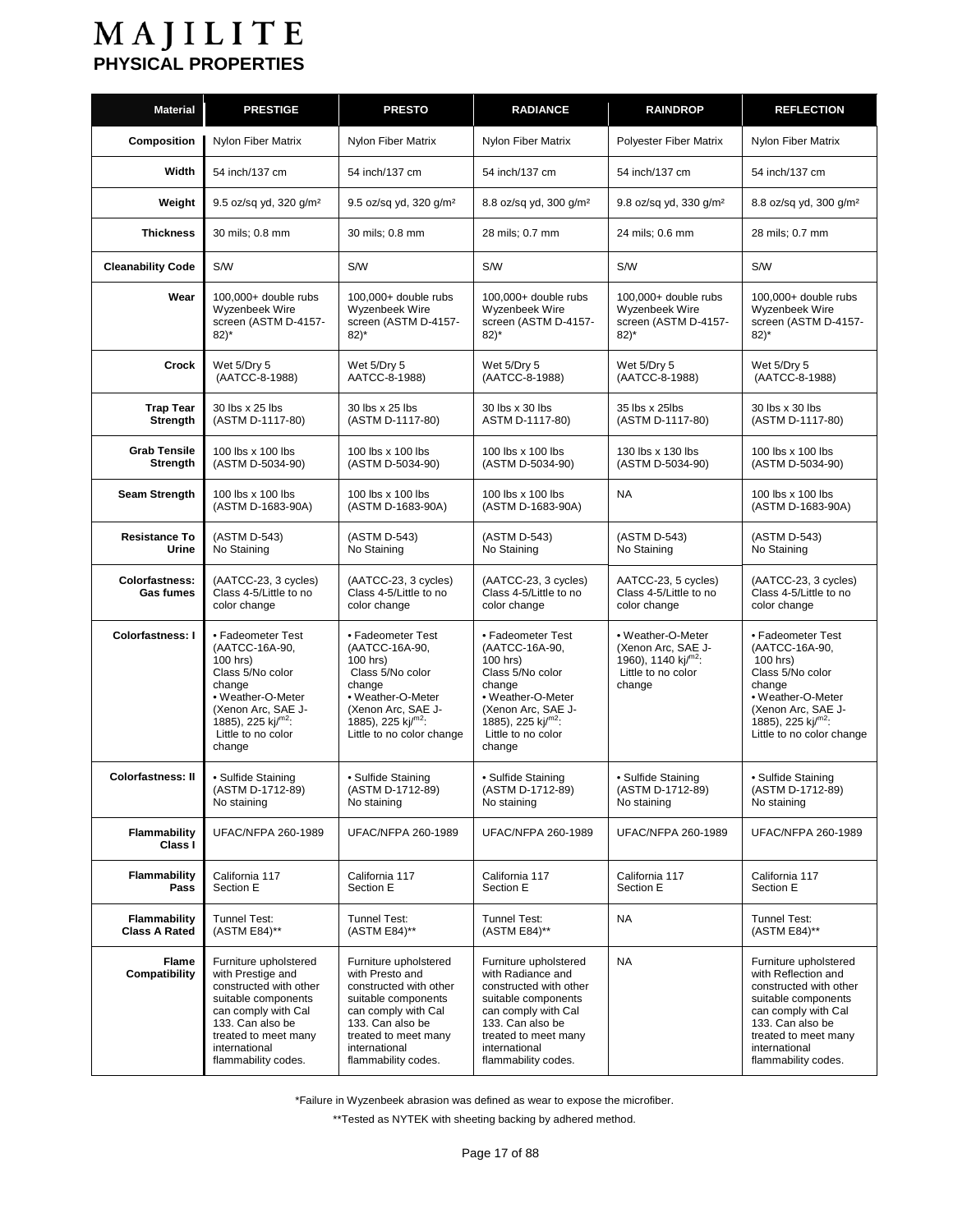| <b>Material</b>                             | <b>REPTILE</b>                                                                                                                                                                                     | <b>SATCHEL</b>                                                                                                                                                                                        | <b>SHIMMER</b>                                                                                                                                                                                        | <b>SONIC WAVE</b>                                                                               | <b>SPLENDOR</b>                                                                                                                                                                                     |
|---------------------------------------------|----------------------------------------------------------------------------------------------------------------------------------------------------------------------------------------------------|-------------------------------------------------------------------------------------------------------------------------------------------------------------------------------------------------------|-------------------------------------------------------------------------------------------------------------------------------------------------------------------------------------------------------|-------------------------------------------------------------------------------------------------|-----------------------------------------------------------------------------------------------------------------------------------------------------------------------------------------------------|
| Composition                                 | Nylon Fiber Matrix                                                                                                                                                                                 | Nylon Fiber Matrix                                                                                                                                                                                    | Nylon Fiber Matrix                                                                                                                                                                                    | Polyester Fiber                                                                                 | Nylon Fiber Matrix                                                                                                                                                                                  |
| Width                                       | 54 inch/137 cm                                                                                                                                                                                     | 54 inch/137 cm                                                                                                                                                                                        | 54 inch/137 cm                                                                                                                                                                                        | 54 inch/137 cm                                                                                  | 54 inch/137 cm                                                                                                                                                                                      |
| Weight                                      | 8.8 oz/sq yd, 300 g/m <sup>2</sup>                                                                                                                                                                 | 8.8 oz/sq yd, 300 g/m <sup>2</sup>                                                                                                                                                                    | 8.8 oz/sq yd, 300 g/m <sup>2</sup>                                                                                                                                                                    | 9.5 oz/sq yd, 320 q/m <sup>2</sup>                                                              | 10.3 oz/sq yd, 350 g/m <sup>2</sup>                                                                                                                                                                 |
| <b>Thickness</b>                            | 30 mils; 0.8 mm                                                                                                                                                                                    | 28 mils; 0.7 mm                                                                                                                                                                                       | 28 mils; 0.7 mm                                                                                                                                                                                       | 43 mils; 1.1 mm                                                                                 | 33 mils; 0.85 mm                                                                                                                                                                                    |
| Cleanability<br>Code                        | <b>S/W</b>                                                                                                                                                                                         | <b>S/W</b>                                                                                                                                                                                            | <b>S/W</b>                                                                                                                                                                                            | S/W                                                                                             | <b>S/W</b>                                                                                                                                                                                          |
| Wear                                        | $100.000+$ double rubs<br>Wyzenbeek Wire screen<br>(ASTM D-4157-82)*                                                                                                                               | $100.000+$ double rubs<br>Wyzenbeek Wire screen<br>(ASTM D-4157-82)*                                                                                                                                  | 100,000+ double rubs<br>Wyzenbeek Wire screen<br>(ASTM D-4157-82)*                                                                                                                                    | 100,000+ double rubs<br>Wyzenbeek Wire screen<br>(ASTM D-4157-82)*                              | 100,000+ double rubs<br>Wyzenbeek Wire screen<br>(ASTM D-4157-82)*                                                                                                                                  |
| Crock                                       | Wet 5/Dry 5<br>(AATCC-8-1988)                                                                                                                                                                      | Wet 5/Dry 5<br>AATCC-8-1988)                                                                                                                                                                          | Wet 5/Dry 5<br>(AATCC-8-1988)                                                                                                                                                                         | Wet 5/Dry 5<br>(AATCC-8-1988)                                                                   | Wet 5/Dry 5<br>(AATCC-8-1988)                                                                                                                                                                       |
| <b>Trap Tear</b><br><b>Strength</b>         | 30 lbs x 30 lbs<br>(ASTM D-1117-80)                                                                                                                                                                | 30 lbs x 30 lbs<br>(ASTM D-1117-80)                                                                                                                                                                   | 30 lbs x 30 lbs<br>ASTM D-1117-80)                                                                                                                                                                    | 15 lbs x 10 lbs<br>(ASTM D-1117-80)                                                             | 30 lbs x 30 lbs<br>ASTM D-1117-80)                                                                                                                                                                  |
| <b>Grab Tensile</b><br>Strength             | 100 lbs x 100 lbs<br>(ASTM D-5034-90)                                                                                                                                                              | 100 lbs x 100 lbs<br>(ASTM D-5034-90)                                                                                                                                                                 | 100 lbs x 100 lbs<br>(ASTM D-5034-90)                                                                                                                                                                 | 55 lbs x 45 lbs<br>(ASTM D-5034-90)                                                             | 100 lbs x 100 lbs<br>(ASTM D-5034-90)                                                                                                                                                               |
| Seam Strength                               | 100 lbs x 100 lbs<br>(ASTM D-1683-90A)                                                                                                                                                             | 100 lbs x 100 lbs<br>(ASTM D-1683-90A)                                                                                                                                                                | 100 lbs x 100 lbs<br>(ASTM D-1683-90A)                                                                                                                                                                | 110 lbs x 80 lbs<br>(ASTM D-1683-90A)                                                           | 100 lbs x 100 lbs<br>(ASTM D-1683-90A)                                                                                                                                                              |
| <b>Resistance To</b><br>Urine               | (ASTM D-543)<br>No Staining                                                                                                                                                                        | (ASTM D-543)<br>No Staining                                                                                                                                                                           | (ASTM D-543)<br>No Staining                                                                                                                                                                           | (ASTM D-543)<br>No Staining                                                                     | (ASTM D-543)<br>No Staining                                                                                                                                                                         |
| <b>Colorfastness:</b><br><b>Gas fumes</b>   | (AATCC-23, 3 cycles)<br>Class 4-5/Little to no<br>color change                                                                                                                                     | (AATCC-23, 3 cycles)<br>Class 4-5/Little to no<br>color change                                                                                                                                        | (AATCC-23, 3 cycles)<br>Class 4-5/Little to no<br>color change                                                                                                                                        | (AATCC-23, 3 cycles)<br>Class 4-5/Little to no<br>color change                                  | (AATCC-23, 3 cycles)<br>Class 4-5/Little to no<br>color change                                                                                                                                      |
| <b>Colorfastness: I</b>                     | • Fadeometer Test<br>(AATCC-16A-90,<br>100 hrs)<br>Class 5/No color change<br>• Weather-O-Meter<br>(Xenon Arc, SAE J-<br>1885), 225 kj/ $m^2$ :<br>Little to no color change                       | • Fadeometer Test<br>(AATCC-16A-90,<br>100 hrs)<br>Class 5/No color<br>change<br>• Weather-O-Meter<br>(Xenon Arc, SAE J-<br>1885), 225 kj/ $m^2$ :<br>Little to no color change                       | • Fadeometer Test<br>(AATCC-16A-90,<br>100 hrs)<br>Class 5/No color change<br>• Weather-O-Meter<br>(Xenon Arc, SAE J-<br>1885), 225 kj/ $m^2$ :<br>Little to no color change                          | • Fadeometer Test<br>(AATCC-16,<br>Option 3, 120 hrs)<br>Class 4-5/Little to no<br>color change | • Fadeometer Test<br>(AATCC-16A-90,<br>100 hrs)<br>Class 5/No color change<br>• Weather-O-Meter<br>(Xenon Arc, SAE J-<br>1885), 225 kj/ $m^2$ :<br>Little to no color change                        |
| <b>Colorfastness: II</b>                    | • Sulfide Staining<br>(ASTM D-1712-89)<br>No staining                                                                                                                                              | • Sulfide Staining<br>(ASTM D-1712-89)<br>No staining                                                                                                                                                 | • Sulfide Staining<br>(ASTM D-1712-89)<br>No staining                                                                                                                                                 | • Sulfide Staining (ASTM<br>D-1712-89)<br>No staining                                           | · Sulfide Staining<br>(ASTM D-1712-89)<br>No staining                                                                                                                                               |
| <b>Flammability</b><br>Class I              | <b>UFAC/NFPA 260-1989</b>                                                                                                                                                                          | <b>UFAC/NFPA 260-1989</b>                                                                                                                                                                             | <b>UFAC/NFPA 260-1989</b>                                                                                                                                                                             | <b>UFAC/NFPA 260-1989</b>                                                                       | <b>UFAC/NFPA 260-1989</b>                                                                                                                                                                           |
| <b>Flammability</b><br>Pass                 | California 117<br>Section E                                                                                                                                                                        | California 117<br>Section E                                                                                                                                                                           | California 117<br>Section E                                                                                                                                                                           | California 117<br>Section E                                                                     | California 117<br>Section E                                                                                                                                                                         |
| <b>Flammability</b><br><b>Class A Rated</b> | Tunnel Test:<br>(ASTM E84)**                                                                                                                                                                       | Tunnel Test:<br>(ASTM E84)**                                                                                                                                                                          | Tunnel Test:<br>(ASTM E84)**                                                                                                                                                                          | <b>NA</b>                                                                                       | Tunnel Test:<br>(ASTM E84)**                                                                                                                                                                        |
| Flame<br>Compatibility                      | Furniture upholstered<br>with Reptile and<br>constructed with other<br>suitable components can<br>comply with Cal 133.<br>Can also be treated to<br>meet many international<br>flammability codes. | Furniture upholstered<br>with Satchel and<br>constructed with other<br>suitable components<br>can comply with Cal<br>133. Can also be treated<br>to meet many<br>international flammability<br>codes. | Furniture upholstered<br>with Shimmer and<br>constructed with other<br>suitable components<br>can comply with Cal<br>133. Can also be treated<br>to meet many<br>international flammability<br>codes. | <b>NA</b>                                                                                       | Furniture upholstered<br>with Splendor and<br>constructed with other<br>suitable components can<br>comply with Cal 133.<br>Can also be treated to<br>meet many international<br>flammability codes. |

\*Failure in Wyzenbeek abrasion was defined as wear to expose the microfiber.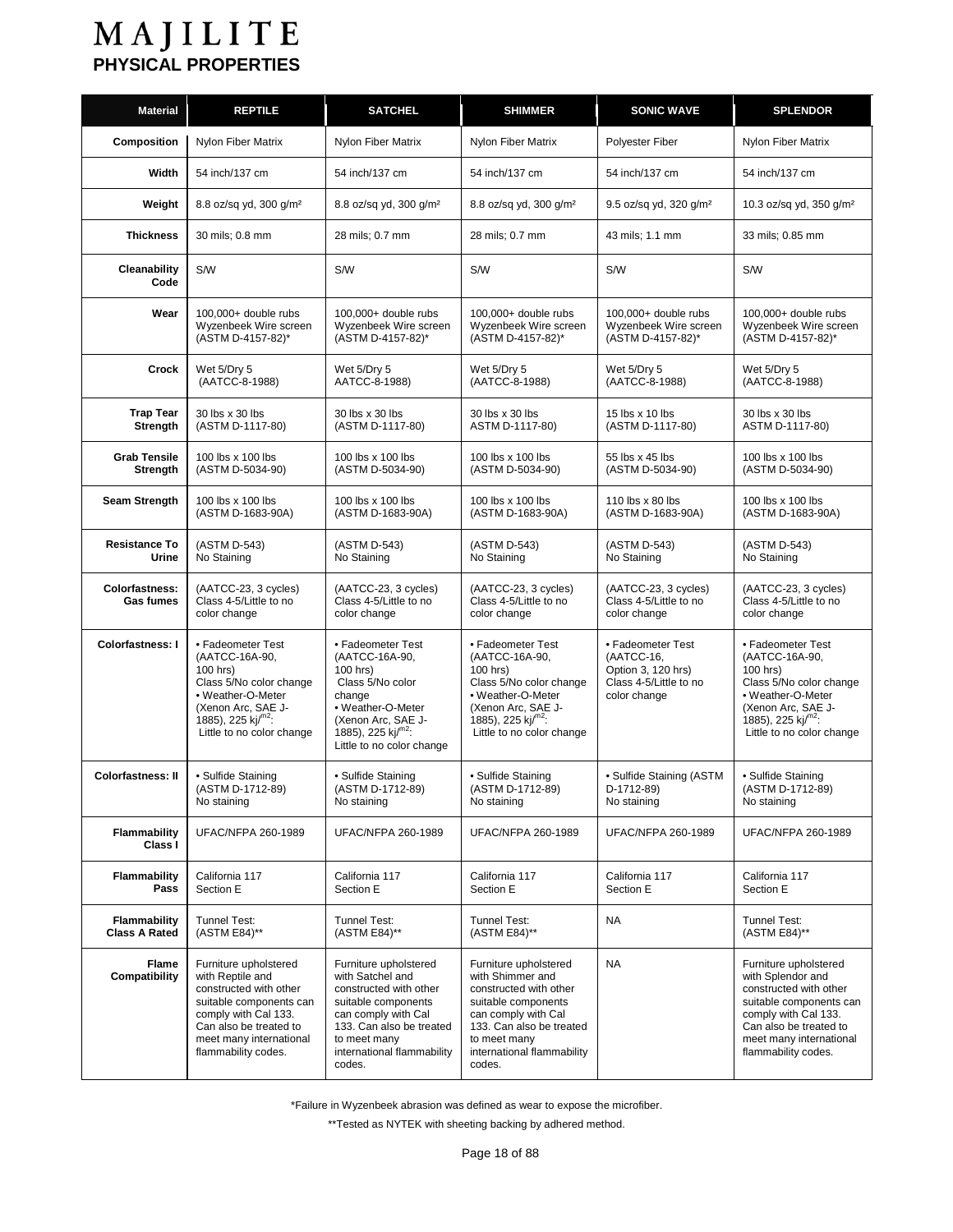| <b>Material</b>                             | <b>STARLITE</b>                                                                                                                                                                                        | <b>STATURE</b>                                                                                                                                                                                        | <b>STATUS</b>                                                                                                                                                                                        | <b>STELLAR</b>                                                                                                                                                                                        | <b>TECHNO</b>                                                                                                                                                                                        |
|---------------------------------------------|--------------------------------------------------------------------------------------------------------------------------------------------------------------------------------------------------------|-------------------------------------------------------------------------------------------------------------------------------------------------------------------------------------------------------|------------------------------------------------------------------------------------------------------------------------------------------------------------------------------------------------------|-------------------------------------------------------------------------------------------------------------------------------------------------------------------------------------------------------|------------------------------------------------------------------------------------------------------------------------------------------------------------------------------------------------------|
| <b>Composition</b>                          | Nylon Fiber Matrix                                                                                                                                                                                     | Nylon Fiber Matrix                                                                                                                                                                                    | Nylon Fiber Matrix                                                                                                                                                                                   | Nylon Fiber Matrix                                                                                                                                                                                    | Nylon Fiber Matrix                                                                                                                                                                                   |
| Width                                       | 54 inch/137 cm                                                                                                                                                                                         | 54 inch/137 cm                                                                                                                                                                                        | 54 inch/137 cm                                                                                                                                                                                       | 54 inch/137 cm                                                                                                                                                                                        | 54 inch/137 cm                                                                                                                                                                                       |
| Weight                                      | 8.8 oz/sq yd, 300 g/m <sup>2</sup>                                                                                                                                                                     | 10 oz/sq yd, 340 g/m <sup>2</sup>                                                                                                                                                                     | 8.8 oz/sq yd, 300 g/m <sup>2</sup>                                                                                                                                                                   | 12.2 oz/sq yd, 410 g/m <sup>2</sup>                                                                                                                                                                   | 8.8 oz/sq yd, 300 g/m <sup>2</sup>                                                                                                                                                                   |
| <b>Thickness</b>                            | 28 mils; 0.7 mm                                                                                                                                                                                        | 33 mils; 0.85 mm                                                                                                                                                                                      | 28 mils; 0.7 mm                                                                                                                                                                                      | 38 mils; 0.95 mm                                                                                                                                                                                      | 28 mils; 0.7 mm                                                                                                                                                                                      |
| <b>Cleanability Code</b>                    | <b>S/W</b>                                                                                                                                                                                             | S/W                                                                                                                                                                                                   | S/W                                                                                                                                                                                                  | S/W                                                                                                                                                                                                   | S/W                                                                                                                                                                                                  |
| Wear                                        | 100,000+ double rubs<br>Wyzenbeek Wire<br>screen (ASTM D-4157-<br>$82)^*$                                                                                                                              | 100,000+ double rubs<br>Wyzenbeek Wire<br>screen (ASTM D-4157-<br>$82)^*$                                                                                                                             | 100,000+ double rubs<br>Wyzenbeek Wire<br>screen (ASTM D-4157-<br>$82)^*$                                                                                                                            | 100,000+ double rubs<br>Wyzenbeek Wire<br>screen (ASTM D-4157-<br>$82$ <sup>*</sup>                                                                                                                   | 100,000+ double rubs<br>Wyzenbeek Wire<br>screen (ASTM D-4157-<br>$82$ <sup>*</sup>                                                                                                                  |
| Crock                                       | Wet 5/Dry 5<br>(AATCC-8-1988)                                                                                                                                                                          | Wet 5/Dry 5<br>(AATCC-8-1988)                                                                                                                                                                         | Wet 5/Dry 5<br>(AATCC-8-1988)                                                                                                                                                                        | Wet 5/Dry 5<br>(AATCC-8-1988)                                                                                                                                                                         | Wet 5/Dry 5<br>AATCC-8-1988)                                                                                                                                                                         |
| <b>Trap Tear</b><br>Strength                | 30 lbs x 30 lbs<br>(ASTM D-1117-80)                                                                                                                                                                    | 30 lbs x 30 lbs<br>ASTM D-1117-80)                                                                                                                                                                    | 30 lbs x 30 lbs<br>(ASTM D-1117-80)                                                                                                                                                                  | 30 lbs x 30 lbs<br>ASTM D-1117-80)                                                                                                                                                                    | 30 lbs x 30 lbs<br>(ASTM D-1117-80)                                                                                                                                                                  |
| <b>Grab Tensile</b><br>Strength             | 100 lbs x 100 lbs<br>(ASTM D-5034-90)                                                                                                                                                                  | 100 lbs x 100 lbs<br>(ASTM D-5034-90)                                                                                                                                                                 | 100 lbs x 100 lbs<br>(ASTM D-5034-90)                                                                                                                                                                | 100 lbs x 100 lbs<br>(ASTM D-5034-90)                                                                                                                                                                 | 100 lbs x 100 lbs<br>(ASTM D-5034-90)                                                                                                                                                                |
| Seam Strength                               | 100 lbs x 100 lbs<br>(ASTM D-1683-90A)                                                                                                                                                                 | 100 lbs x 100 lbs<br>(ASTM D-1683-90A)                                                                                                                                                                | 100 lbs x 100 lbs<br>(ASTM D-1683-90A)                                                                                                                                                               | 100 lbs x 100 lbs<br>(ASTM D-1683-90A)                                                                                                                                                                | 100 lbs x 100 lbs<br>(ASTM D-1683-90A)                                                                                                                                                               |
| <b>Resistance To</b><br>Urine               | (ASTM D-543)<br>No Staining                                                                                                                                                                            | (ASTM D-543)<br>No Staining                                                                                                                                                                           | (ASTM D-543)<br>No Staining                                                                                                                                                                          | (ASTM D-543)<br>No Staining                                                                                                                                                                           | (ASTM D-543)<br>No Staining                                                                                                                                                                          |
| <b>Colorfastness:</b><br><b>Gas fumes</b>   | (AATCC-23, 3 cycles)<br>Class 4-5/Little to no<br>color change                                                                                                                                         | (AATCC-23, 3 cycles)<br>Class 4-5/Little to no<br>color change                                                                                                                                        | (AATCC-23, 3 cycles)<br>Class 4-5/Little to no<br>color change                                                                                                                                       | (AATCC-23, 3 cycles)<br>Class 4-5/Little to no<br>color change                                                                                                                                        | (AATCC-23, 3 cycles)<br>Class 4-5/Little to no<br>color change                                                                                                                                       |
| <b>Colorfastness: I</b>                     | • Fadeometer Test<br>(AATCC-16A-90,<br>100 hrs)<br>Class 5/No color<br>change<br>• Weather-O-Meter<br>(Xenon Arc, SAE J-<br>1885), 225 kj/ $m^2$ :<br>Little to no color change                        | • Fadeometer Test<br>(AATCC-16A-90,<br>100 hrs)<br>Class 5/No color<br>change<br>• Weather-O-Meter<br>(Xenon Arc, SAE J-<br>1885), 225 kj/ $m^2$ :<br>Little to no color<br>change                    | • Fadeometer Test<br>(AATCC-16A-90,<br>100 hrs)<br>Class 5/No color<br>change<br>• Weather-O-Meter<br>(Xenon Arc, SAE J-<br>1885), 225 kj/ $m^2$ :<br>Little to no color<br>change                   | • Fadeometer Test<br>(AATCC-16A-90,<br>100 hrs)<br>Class 5/No color<br>change<br>• Weather-O-Meter<br>(Xenon Arc, SAE J-<br>1885), 225 kj/ $m^2$ :<br>Little to no color<br>change                    | • Fadeometer Test<br>(AATCC-16A-90,<br>100 hrs)<br>Class 5/No color<br>change<br>• Weather-O-Meter<br>(Xenon Arc, SAE J-<br>1885), 225 kj/ $m^2$ :<br>Little to no color change                      |
| <b>Colorfastness: II</b>                    | • Sulfide Staining<br>(ASTM D-1712-89)<br>No staining                                                                                                                                                  | · Sulfide Staining<br>(ASTM D-1712-89)<br>No staining                                                                                                                                                 | • Sulfide Staining<br>(ASTM D-1712-89)<br>No staining                                                                                                                                                | • Sulfide Staining<br>(ASTM D-1712-89)<br>No staining                                                                                                                                                 | • Sulfide Staining<br>(ASTM D-1712-89)<br>No staining                                                                                                                                                |
| <b>Flammability</b><br>Class I              | <b>UFAC/NFPA 260-1989</b>                                                                                                                                                                              | <b>UFAC/NFPA 260-1989</b>                                                                                                                                                                             | <b>UFAC/NFPA 260-1989</b>                                                                                                                                                                            | <b>UFAC/NFPA 260-1989</b>                                                                                                                                                                             | <b>UFAC/NFPA 260-1989</b>                                                                                                                                                                            |
| <b>Flammability</b><br>Pass                 | California 117<br>Section E                                                                                                                                                                            | California 117<br>Section E                                                                                                                                                                           | California 117<br>Section E                                                                                                                                                                          | California 117<br>Section E                                                                                                                                                                           | California 117<br>Section E                                                                                                                                                                          |
| <b>Flammability</b><br><b>Class A Rated</b> | Tunnel Test:<br>(ASTM E84)**                                                                                                                                                                           | Tunnel Test:<br>(ASTM E84)**                                                                                                                                                                          | <b>Tunnel Test:</b><br>(ASTM E84)**                                                                                                                                                                  | Tunnel Test:<br>(ASTM E84)**                                                                                                                                                                          | Tunnel Test:<br>(ASTM E84)**                                                                                                                                                                         |
| <b>Flame</b><br>Compatibility               | Furniture upholstered<br>with Starlite and<br>constructed with other<br>suitable components<br>can comply with Cal<br>133. Can also be<br>treated to meet many<br>international<br>flammability codes. | Furniture upholstered<br>with Stature and<br>constructed with other<br>suitable components<br>can comply with Cal<br>133. Can also be<br>treated to meet many<br>international<br>flammability codes. | Furniture upholstered<br>with Status and<br>constructed with other<br>suitable components<br>can comply with Cal<br>133. Can also be<br>treated to meet many<br>international<br>flammability codes. | Furniture upholstered<br>with Stellar and<br>constructed with other<br>suitable components<br>can comply with Cal<br>133. Can also be<br>treated to meet many<br>international<br>flammability codes. | Furniture upholstered<br>with Techno and<br>constructed with other<br>suitable components<br>can comply with Cal<br>133. Can also be<br>treated to meet many<br>international<br>flammability codes. |

\*Failure in Wyzenbeek abrasion was defined as wear to expose the microfiber.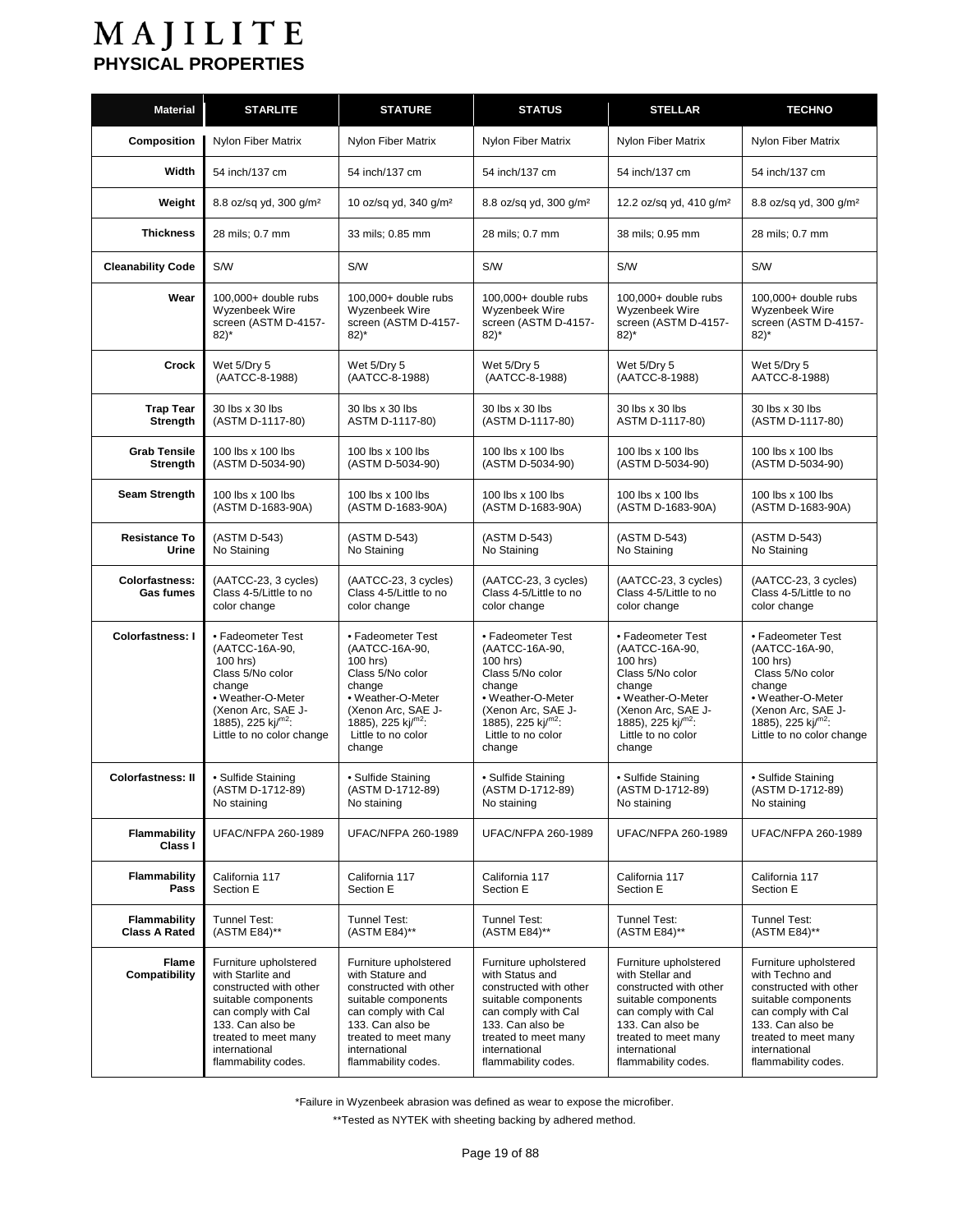| <b>Material</b>                             | <b>UNDERGLASS</b>                                                                               | <b>VINTAGE</b>                                                                                                                                                                                        | <b>VISTA</b>                                                                                                                                                                                        | <b>WEATHERED METAL</b>                                                                                                                                                                                        | <b>WOVEN FINESSE</b>                                                                                                                                                                                     |
|---------------------------------------------|-------------------------------------------------------------------------------------------------|-------------------------------------------------------------------------------------------------------------------------------------------------------------------------------------------------------|-----------------------------------------------------------------------------------------------------------------------------------------------------------------------------------------------------|---------------------------------------------------------------------------------------------------------------------------------------------------------------------------------------------------------------|----------------------------------------------------------------------------------------------------------------------------------------------------------------------------------------------------------|
| <b>Composition</b>                          | Polyester Fiber                                                                                 | Nylon Fiber Matrix                                                                                                                                                                                    | Nylon Fiber Matrix                                                                                                                                                                                  | Nylon Fiber Matrix                                                                                                                                                                                            | Nylon Fiber Matrix                                                                                                                                                                                       |
| Width                                       | 54 inch/137 cm                                                                                  | 54 inch/137 cm                                                                                                                                                                                        | 54 inch/137 cm                                                                                                                                                                                      | 54 inch/137 cm                                                                                                                                                                                                | 54 inch/137 cm                                                                                                                                                                                           |
| Weight                                      | 9.5 oz/sq yd, 320 g/m <sup>2</sup>                                                              | 8.8 oz/sq yd, 300 q/m <sup>2</sup>                                                                                                                                                                    | 8.8 oz/sq yd, 300 g/m <sup>2</sup>                                                                                                                                                                  | 8.8 oz/sq yd, 300 g/m <sup>2</sup>                                                                                                                                                                            | 8.8 oz/sq yd, 300 q/m <sup>2</sup>                                                                                                                                                                       |
| <b>Thickness</b>                            | 43 mils; 1.1 mm                                                                                 | 28 mils; 0.7 mm                                                                                                                                                                                       | 28 mils; 0.7 mm                                                                                                                                                                                     | 28 mils; 0.7 mm                                                                                                                                                                                               | 28 mils; 0.7 mm                                                                                                                                                                                          |
| <b>Cleanability Code</b>                    | S/W                                                                                             | <b>S/W</b>                                                                                                                                                                                            | S/W                                                                                                                                                                                                 | S/W                                                                                                                                                                                                           | S/W                                                                                                                                                                                                      |
| Wear                                        | 100,000+ double rubs<br>Wyzenbeek Wire<br>screen (ASTM D-4157-<br>$82)^*$                       | 100,000+ double rubs<br>Wyzenbeek Wire<br>screen (ASTM D-4157-<br>$82)^*$                                                                                                                             | 100,000+ double rubs<br>Wyzenbeek Wire<br>screen (ASTM D-4157-<br>$82$ <sup>*</sup>                                                                                                                 | $100,000+$ double rubs<br>Wyzenbeek Wire<br>screen (ASTM D-4157-<br>$82)^*$                                                                                                                                   | $100.000+$ double rubs<br>Wyzenbeek Wire screen<br>(ASTM D-4157-82)*                                                                                                                                     |
| Crock                                       | Wet 5/Dry 5<br>(AATCC-8-1988)                                                                   | Wet 5/Dry 5<br>(AATCC-8-1988)                                                                                                                                                                         | Wet 5/Dry 5<br>(AATCC-8-1988)                                                                                                                                                                       | Wet 5/Dry 5<br>(AATCC-8-1988)                                                                                                                                                                                 | Wet 5/Dry 5<br>(AATCC-8-1988)                                                                                                                                                                            |
| <b>Trap Tear</b><br>Strength                | 15 lbs x 10 lbs<br>(ASTM D-1117-80)                                                             | 30 lbs x 30 lbs<br>ASTM D-1117-80)                                                                                                                                                                    | 30 lbs x 30 lbs<br>(ASTM D-1117-80)                                                                                                                                                                 | 30 lbs x 30 lbs<br>(ASTM D-1117-80)                                                                                                                                                                           | 30 lbs x 30 lbs<br>(ASTM D-1117-80)                                                                                                                                                                      |
| <b>Grab Tensile</b><br>Strength             | 55 lbs x 45 lbs<br>(ASTM D-5034-90)                                                             | 100 lbs x 100 lbs<br>(ASTM D-5034-90)                                                                                                                                                                 | 100 lbs x 100 lbs<br>(ASTM D-5034-90)                                                                                                                                                               | 100 lbs x 100 lbs<br>(ASTM D-5034-90)                                                                                                                                                                         | 100 lbs x 100 lbs<br>(ASTM D-5034-90)                                                                                                                                                                    |
| <b>Seam Strength</b>                        | 110 lbs x 80 lbs<br>(ASTM D-1683-90A)                                                           | 100 lbs x 100 lbs<br>(ASTM D-1683-90A)                                                                                                                                                                | 100 lbs x 100 lbs<br>(ASTM D-1683-90A)                                                                                                                                                              | 100 lbs x 100 lbs<br>(ASTM D-1683-90A)                                                                                                                                                                        | 100 lbs x 100 lbs<br>(ASTM D-1683-90A)                                                                                                                                                                   |
| <b>Resistance To</b><br>Urine               | (ASTM D-543)<br>No Staining                                                                     | <b>NA</b>                                                                                                                                                                                             | (ASTM D-543)<br>No Staining                                                                                                                                                                         | (ASTM D-543)<br>No Staining                                                                                                                                                                                   | (ASTM D-543)<br>No Staining                                                                                                                                                                              |
| <b>Colorfastness:</b><br><b>Gas fumes</b>   | (AATCC-23, 3 cycles)<br>Class 4-5/Little to no<br>color change                                  | (AATCC-23, 3 cycles)<br>Class 4-5/Little to no<br>color change                                                                                                                                        | AATCC-23, 3 cycles)<br>Class 4-5/Little to no<br>color change                                                                                                                                       | (AATCC-23, 3 cycles)<br>Class 4-5/Little to no<br>color change                                                                                                                                                | (AATCC-23, 3 cycles)<br>Class 4-5/Little to no<br>color change                                                                                                                                           |
| <b>Colorfastness: I</b>                     | • Fadeometer Test<br>(AATCC-16,<br>Option 3, 120 hrs)<br>Class 4-5/Little to no<br>color change | • Fadeometer Test<br>(AATCC-16A-90,<br>100 hrs)<br>Class 5/No color<br>change                                                                                                                         | • Fadeometer Test<br>(AATCC-16A-90,<br>100 hrs)<br>Class 5/No color<br>change<br>• Weather-O-Meter<br>(Xenon Arc. SAE J-<br>1885), 225 kj/ $m^2$ :<br>Little to no color<br>change                  | • Fadeometer Test<br>(AATCC-16A-90,<br>100 hrs)<br>Class 5/No color<br>change<br>• Weather-O-Meter<br>(Xenon Arc, SAE J-<br>1885), 225 kj/ $m^2$ :<br>Little to no color change                               | • Fadeometer Test<br>(AATCC-16A-90,<br>100 hrs)<br>Class 5/No color change<br>• Weather-O-Meter<br>(Xenon Arc, SAE J-<br>1885), 225 kj/m <sup>2</sup> :<br>Little to no color change                     |
| <b>Colorfastness: II</b>                    | · Sulfide Staining<br>(ASTM D-1712-89)<br>No staining                                           | NA                                                                                                                                                                                                    | • Sulfide Staining<br>(ASTM D-1712-89)<br>No staining                                                                                                                                               | • Sulfide Staining<br>(ASTM D-1712-89)<br>No staining                                                                                                                                                         | • Sulfide Staining<br>(ASTM D-1712-89)<br>No staining                                                                                                                                                    |
| Flammability<br>Class I                     | <b>UFAC/NFPA 260-1989</b>                                                                       | <b>UFAC/NFPA 260-1989</b>                                                                                                                                                                             | <b>UFAC/NFPA 260-1989</b>                                                                                                                                                                           | <b>UFAC/NFPA 260-1989</b>                                                                                                                                                                                     | <b>UFAC/NFPA 260-1989</b>                                                                                                                                                                                |
| <b>Flammability</b><br>Pass                 | California 117<br>Section E                                                                     | California 117<br>Section E                                                                                                                                                                           | California 117<br>Section E                                                                                                                                                                         | California 117<br>Section E                                                                                                                                                                                   | California 117<br>Section E                                                                                                                                                                              |
| <b>Flammability</b><br><b>Class A Rated</b> | NA                                                                                              | Tunnel Test:<br>(ASTM E84)**                                                                                                                                                                          | Tunnel Test:<br>(ASTM E84)**                                                                                                                                                                        | Tunnel Test:<br>(ASTM E84)**                                                                                                                                                                                  | Tunnel Test:<br>(ASTM E84)**                                                                                                                                                                             |
| Flame<br>Compatibility                      | NA                                                                                              | Furniture upholstered<br>with Vintage and<br>constructed with other<br>suitable components<br>can comply with Cal<br>133. Can also be<br>treated to meet many<br>international<br>flammability codes. | Furniture upholstered<br>with Vista and<br>constructed with other<br>suitable components<br>can comply with Cal<br>133. Can also be<br>treated to meet many<br>international<br>flammability codes. | Furniture upholstered<br>with Weathered Metal<br>and constructed with<br>other suitable<br>components can<br>comply with Cal 133.<br>Can also be treated to<br>meet many international<br>flammability codes. | Furniture upholstered<br>with Woven Finesse and<br>constructed with other<br>suitable components can<br>comply with Cal 133. Can<br>also be treated to meet<br>many international<br>flammability codes. |

\*Failure in Wyzenbeek abrasion was defined as wear to expose the microfiber.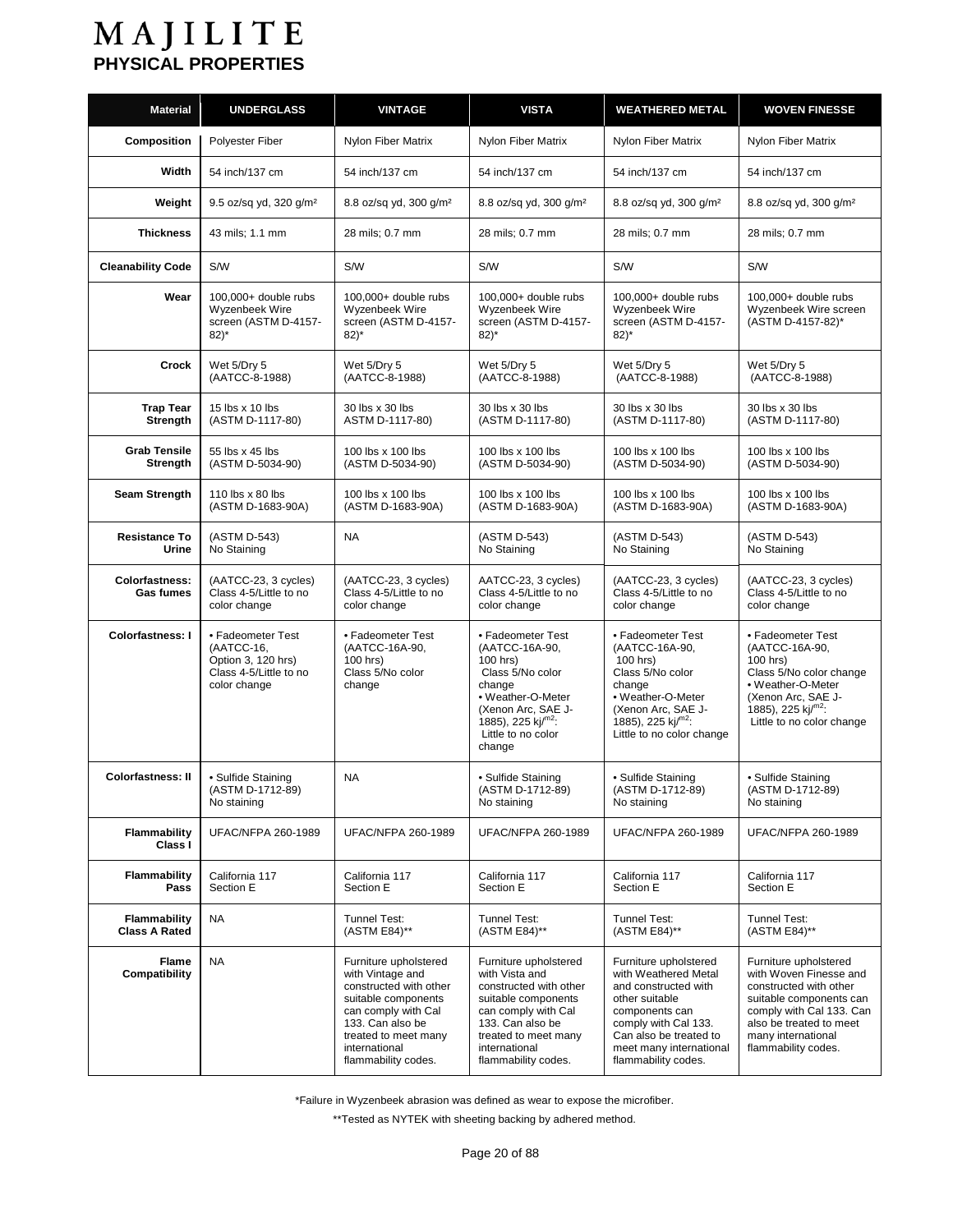# **STORAGE AND HANDLING**

### <span id="page-20-0"></span>**Storing and Hanging**

- Store in a moist, climate-controlled environment to allow for maximum stretch and flexibility. Avoid extremes in humidity or temperature.
- Keep NYTEK® products in their delivery box before they are used.
- Avoid standing rolls on their ends or overcrowding rolls in storage bins, which can create bunching, wrinkling or pressure marks.

### **Preventing Exposure to Foreign Materials**

- During processing, prevent dirt or foreign objects from adhering to the backside of NYTEK® products, which may leave pressure marks or bumps visible on the face.
- In winter the material is more susceptible to static and dirt because of dry conditions.

### **Removing Wrinkles and Pressure Marks**

- Use steam or heat to remove wrinkles and pressure marks.
- Try either technique on a small swatch first to establish the appropriate temperature.
- For steam, use a hand held steamer or flat iron with a damp, clean white cotton presser cloth between the iron and the material's backside. Steam is less likely to cause burning.
- A heat gun or flat iron can be used to generate dry heat, which is best for removing stubborn wrinkles.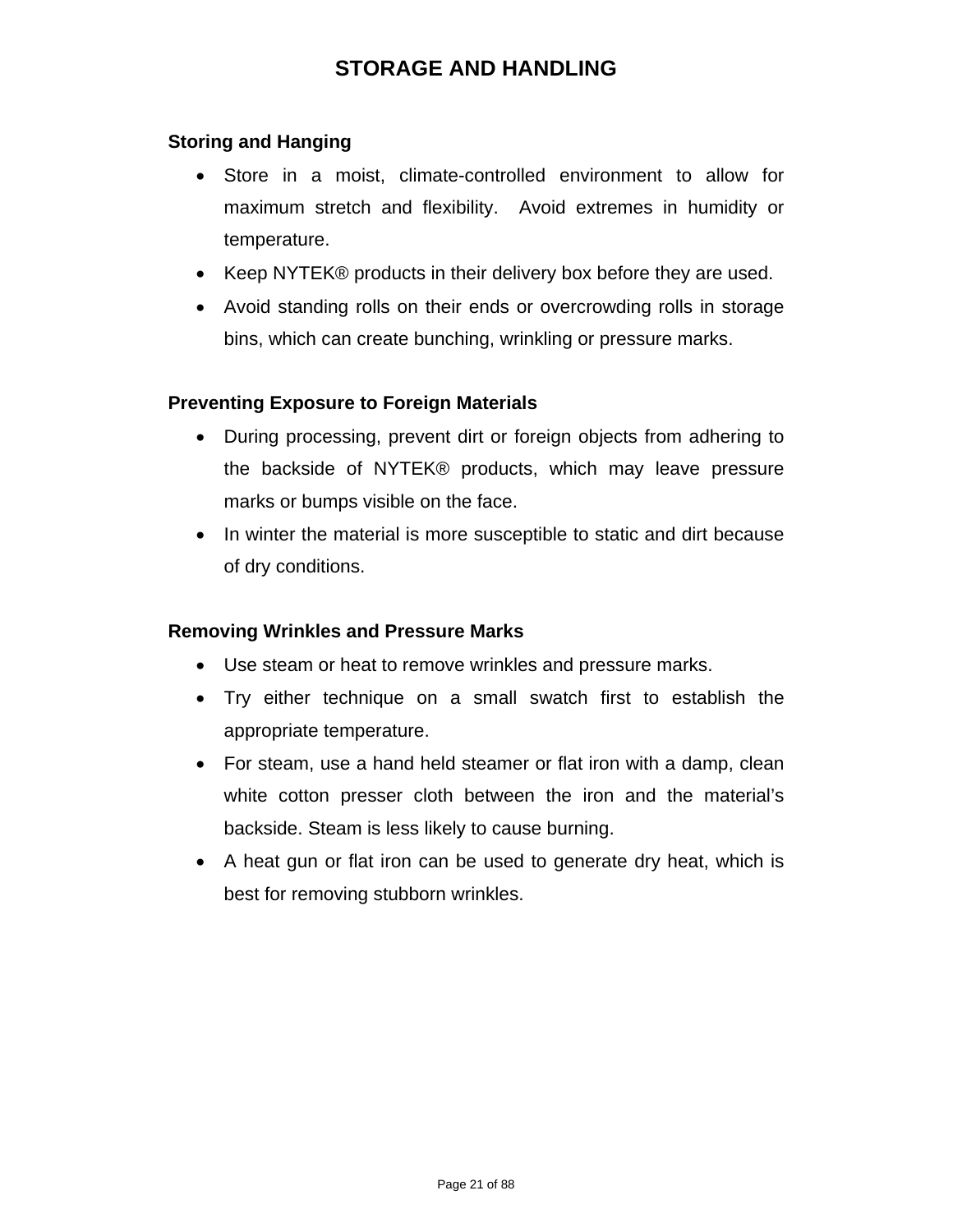## **For Best Storage Results:**

**Do** 

• Store in a climate-controlled environment that is not too dry and helps the material retain moisture.

• Keep the backside of the material clean and unexposed to dirt and other contaminants.

• Use steam or dry heat to remove wrinkles and pressure marks.

# **Don't**

- Stand rolls on their ends.
- Overcrowd rolls in storage bins, which causes bunching and wrinkling
- Expose the backside to static or dirt.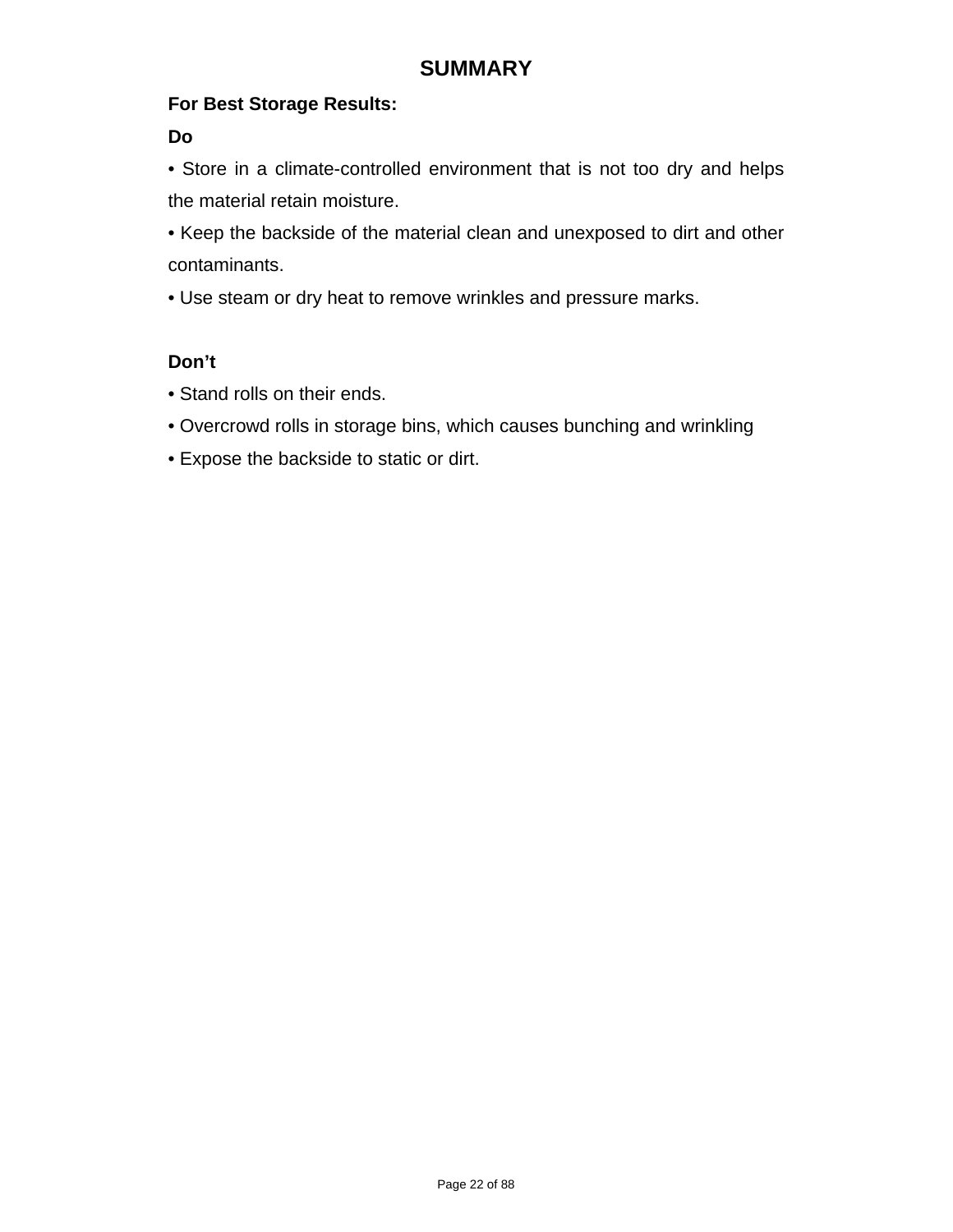# **CUTTING**

# <span id="page-22-0"></span>**Before Cutting**

- Run a test sample of each design to see how the material is going to perform and that the pattern and layout are correct.
- Expose NYTEK® products, especially NOVASUEDE®, to humidity prior to being cut to allow the micro-fibers to absorb moisture and expand.
- Keep cut goods in a humid state throughout the upholstery process.
- Prevent static electricity by increasing the plant's humidity levels. However, placing grounded metal strips on the cutting table should discharge the energy as it develops.

### **Pattern Development**

- Test the pattern by evaluating the upholstered product in both humid and dry environments.
- If the fabric is loose fitting or sagging in humid conditions, then cut down the pattern.
- Replace patterns as often as required to assure their accuracy, always referring to the master pattern.
- Correctly fitting the patterns while the cover is in an expanded state will negate the effects of humidity in the future.
- Apply steam to a test cover and tailor the cover to fit the job.
- Remove the test cover and allow the moisture on it to dry.
- Deconstruct the cover; the dry state is the size to use for the master pattern.
- Model the subsequent patterns from the test cover.

### **Orienting Patterns Properly**

Orient the patterns properly based on the stretch requirements.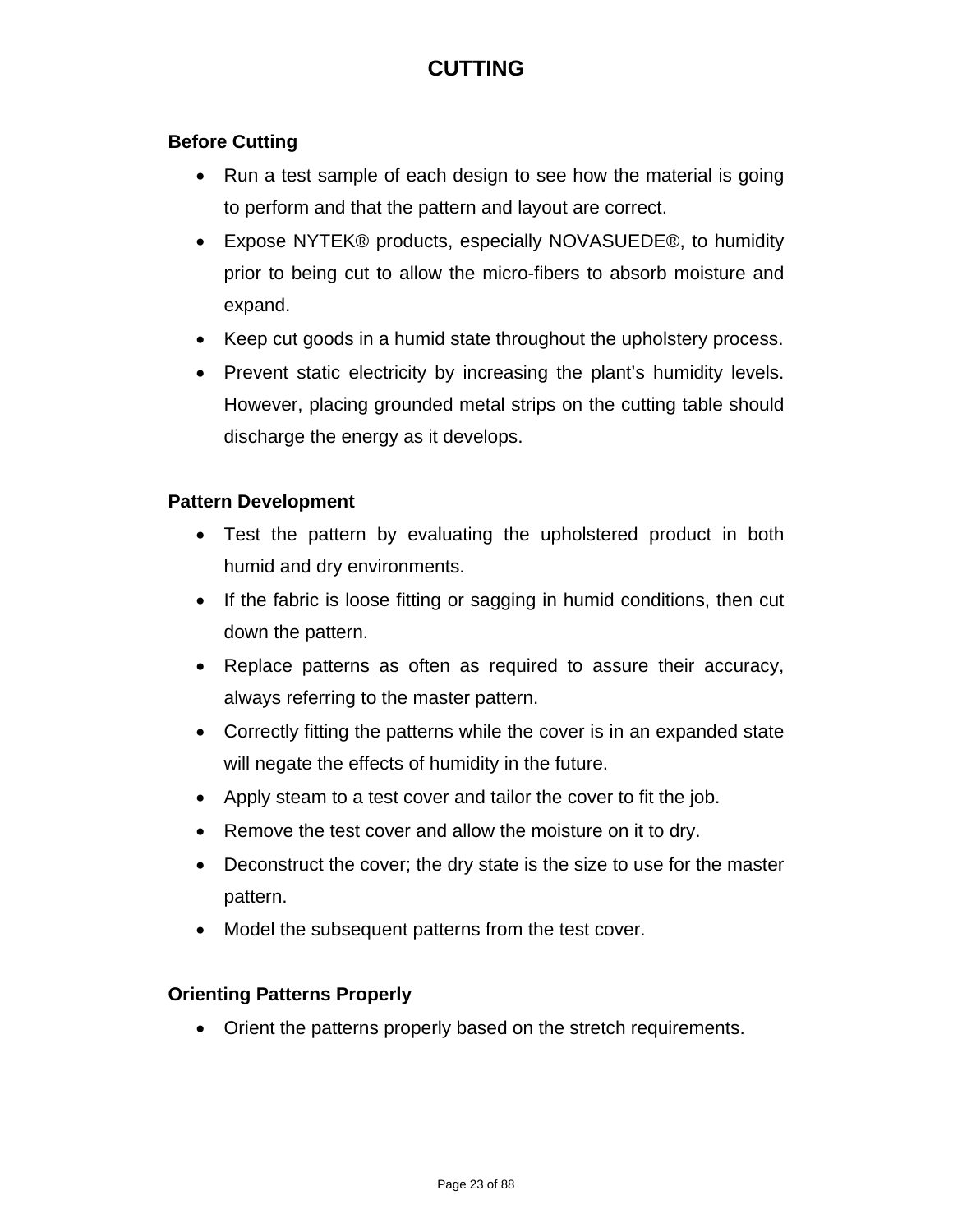# **Preventing Drag**

- Drag or clinging occurs if the material is not laying out smoothly on cutting surfaces.
- Drag can be reduced by top coating the tables with Teflon adhesive-backed films laminated to the work surfaces. Many upholsterers use Kraft underlay papers. The Singer Sewing Company (www.singerco.com), Material Concepts (www.materialconcepts.com), Cansew Inc., (www.cansew.ca) and M.J. Foley Company (www.mjfoleyco.com) sell these and other surface treatments. Call Technical Services if additional assistance is needed.

# **Cutting the Fabric**

- Cut entire orders from the same roll of fabric or dye lot.
- Make sure the material has time to settle back into its natural state if the material has been stretched. Putting Kraft papers between layers should facilitate this.
- Use a fine felt or ballpoint pen or a sharp carbon pencil to mark the backside of the cover.
- Keep precise markings on pieces to be sewn together to prevent later problems.

# **Precision, Multi-Layer and Single Layer Cutting**

- Multi-layer cutting works best with a straight blade cutter equipped with an automatic sharpening device to reduce friction between the blade and cutting edge. Avoid slippage by not over stacking.
- Use any single layer cutting method preferred by the shop.
- Blade speed should be no higher than 1600-3200 rpm to avoid fusing the edges together because of knives over-heating.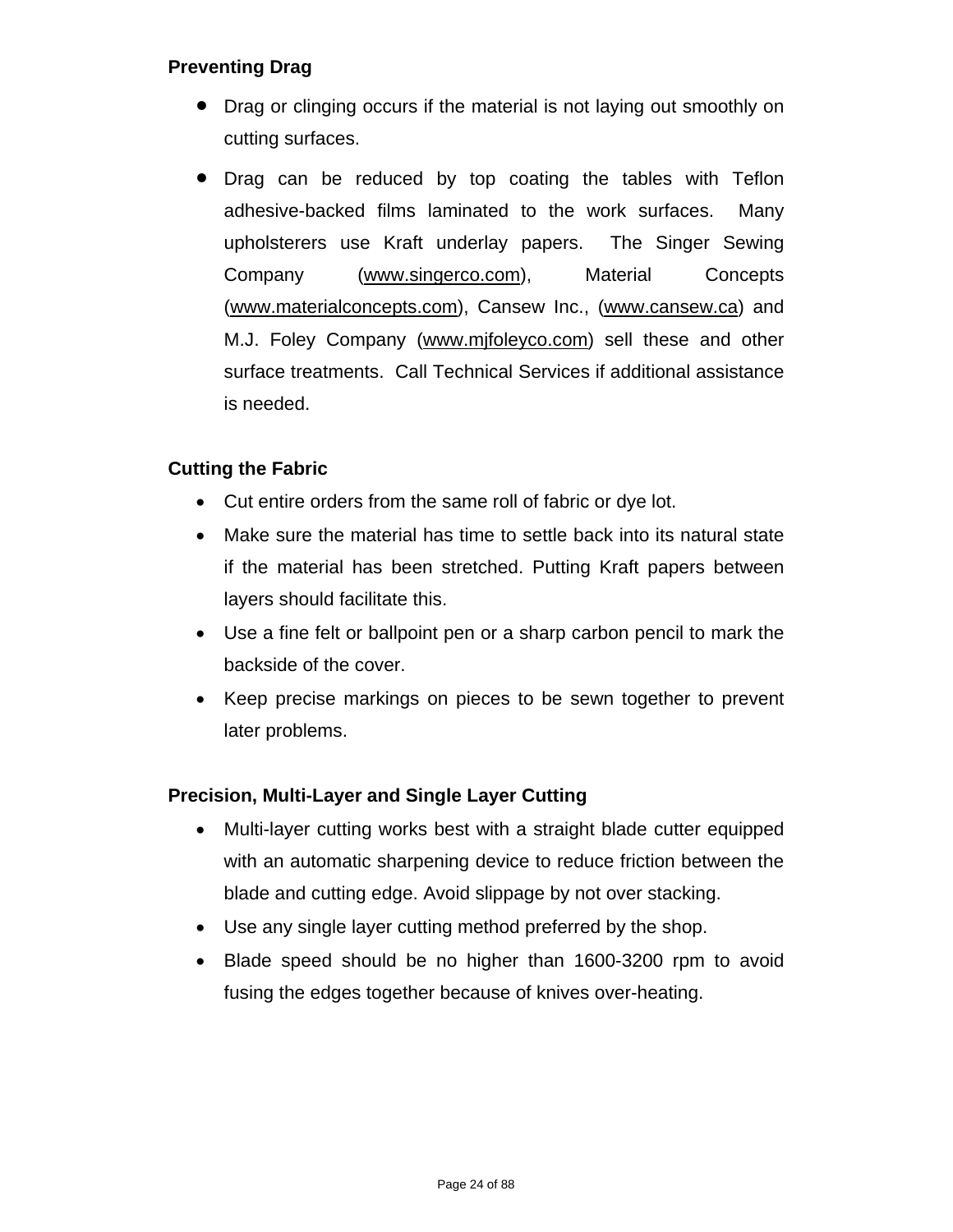# **Notches**

- Notches may need to be cut in the selvages to help prevent puckering or bunching during sewing and upholstery.
- Make notches either in the pattern or during sewing.

# **SUMMARY**

# **Before Cutting**

- Run a test sample.
- Understand how stretch and the fabric pattern will affect the design and layout.
- Cut in a climate-controlled environment.
- Orient patterns properly.
- Prevent drag.

# **During Cutting**

- Cut the entire order from the same dye lot.
- Insert notches in the selvages to prevent puckering or bunching.
- Mark precisely.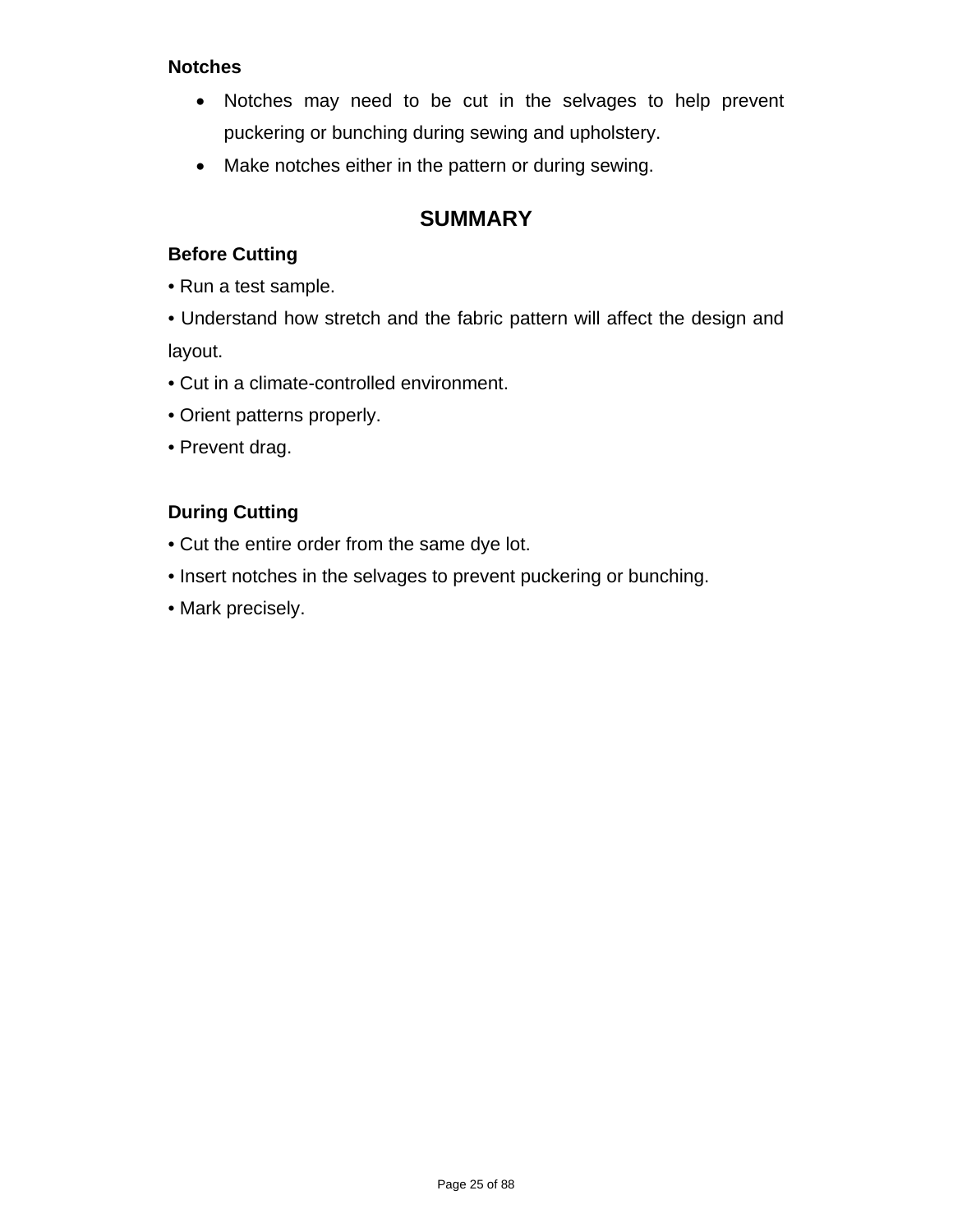# **SEWING**

### <span id="page-25-0"></span>**Before Sewing**

- Run a sample of each style before running an entire job to see how the material is going to perform and to make sure the patterns are correct.
- Calculate the same sewing time allowances for NYTEK® products as allowed for natural leather.
- Allow machine operators time to develop the techniques necessary to work efficiently with NYTEK® products, which are easier to work with than natural leather.

# **Similarities to Natural Leather**

- NYTEK® absorbs moisture, resulting in expansion and greater elasticity.
- To achieve optimal results, use the same upholstery methods and techniques as used for leather. Most upholstery applications are a skilled craft rather than an exact science.
- Like natural leathers, errors cannot be covered up during the upholstering process. Operators need time and patience to learn the techniques unique to our products.
- Proper prepping is critical to achieve the best results. Because of the smooth finish and weight of the cover, flaws and errors made during the prepping process may show by not filling out the cover properly or from telegraphing.

### **Machine Requirements**

- Shops may use any brand name light industrial sewing machine that satisfies their production needs. Both walking foot machines, which prevent puckering, or flat foot machines produce excellent results.
- Each shop should determine how to set thread tension and foot pressure. For best results, keep as loose as possible.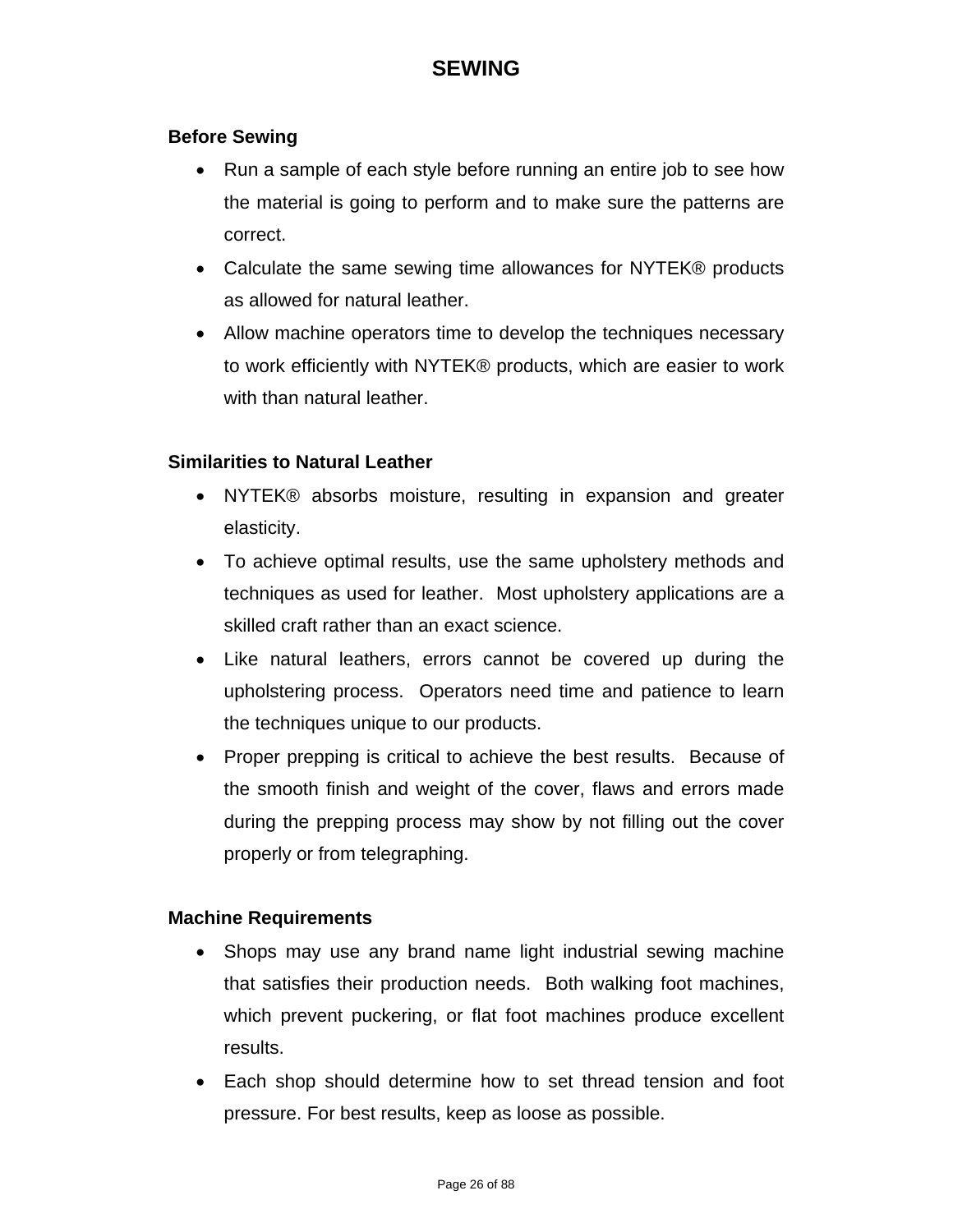Fine feed dogs provide the best results and do not damage the surface of the covers.

# **Reducing Drag**

- Use a Teflon presser foot and laminate adhesive-backed Teflon film to the machine table and bed.
- Majilite can add backing material to our products. Contact us for recommendations and pricing.

# **Needle and Thread Sizes**

- Use a Schmetz Nm 120, normal round point needle with a Nymo size D nylon thread. The sewing machine model determines the needle length.
- Thread should move freely through the eye of the needle and the needle should make a hole in the cover large enough for the thread to pass through without dragging and causing wrinkling, gathering or puckering. Needles with cutting points are not advised.
- Thread and needle size must match. Threads often are selected by size, color, and appearance. Nylon threads will perform better with NYTEK® Products than other thread fibers. Properly sized thread should fill the hole created by the needle.
- Needle holes in the cover are permanent, just like with natural leather.

# **Stitches Per Inch, Seam Allowance, and Notches**

- Seven to eight  $(7 \text{ to } 8)$  stitches per inch is adequate. Five to six  $(5 \text{ to } 10)$ to 6) stitches per inch is common for decorative topstitching. The industry standard for seam allowances is three-eights to one-half  $(3/8"$  to  $\frac{1}{2}"$  ) inches.
- Seams often need to be trimmed after being sewn for proper tailoring and to prevent telegraphing through the cover.
- Wetting the seams with hand steamers, spray water bottles or wet rags will help the two covers stretch and work together.
- Cut sufficient notches into the seam allowances to prevent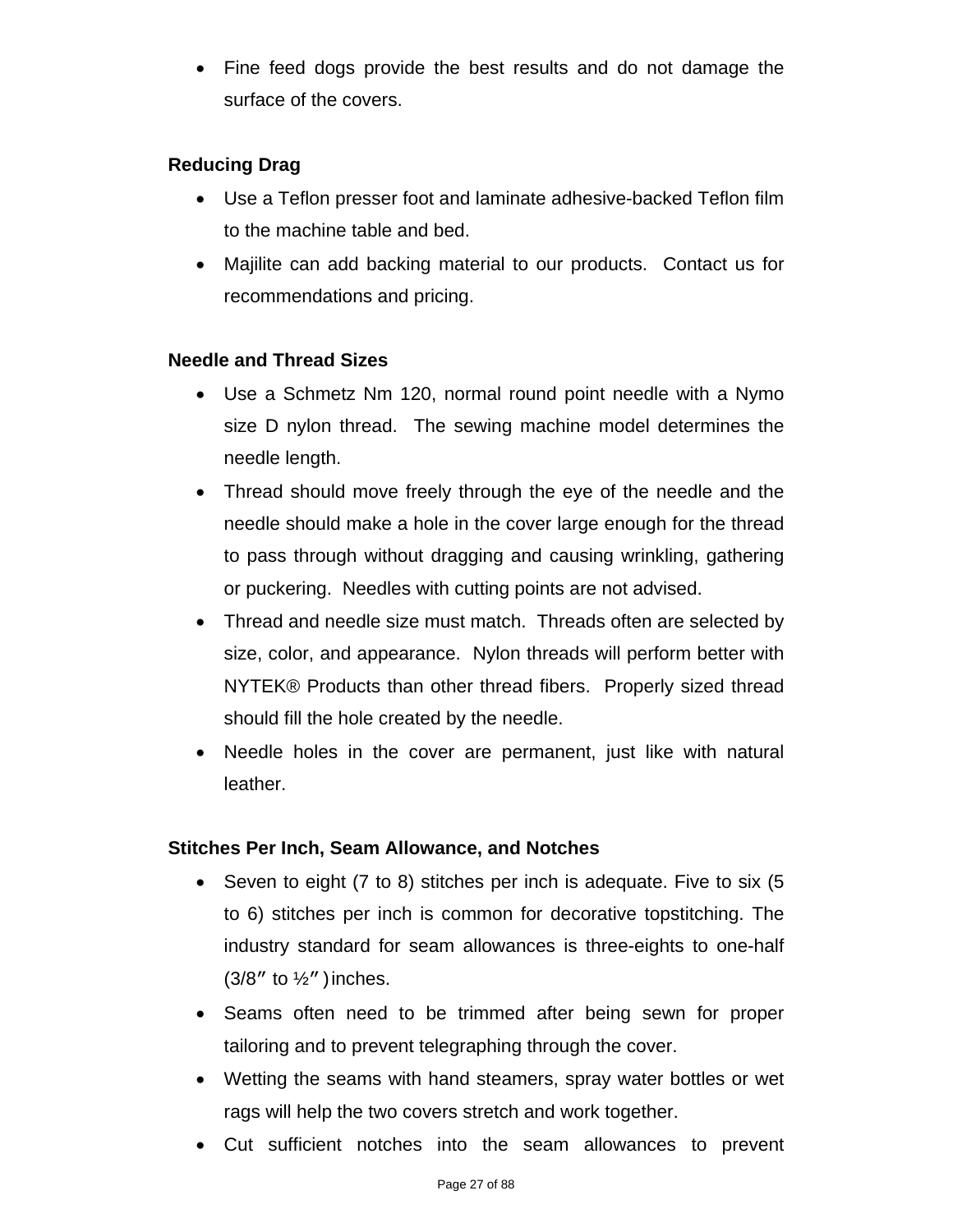puckering and other defects during sewing. Pattern notching tools work well for this and can be purchased through the Singer Sewing Company, Cutters Exchange, M.J. Foley Company, and other manufacturers.

# **SUMMARY**

- Run a sample before cutting the entire job.
- Sewing time allowances will be similar to what is required for leather.
- Use brand name light industrial sewing machines.
- Utilize various techniques to control drag.
- Follow specified seam allowances and stitch requirements.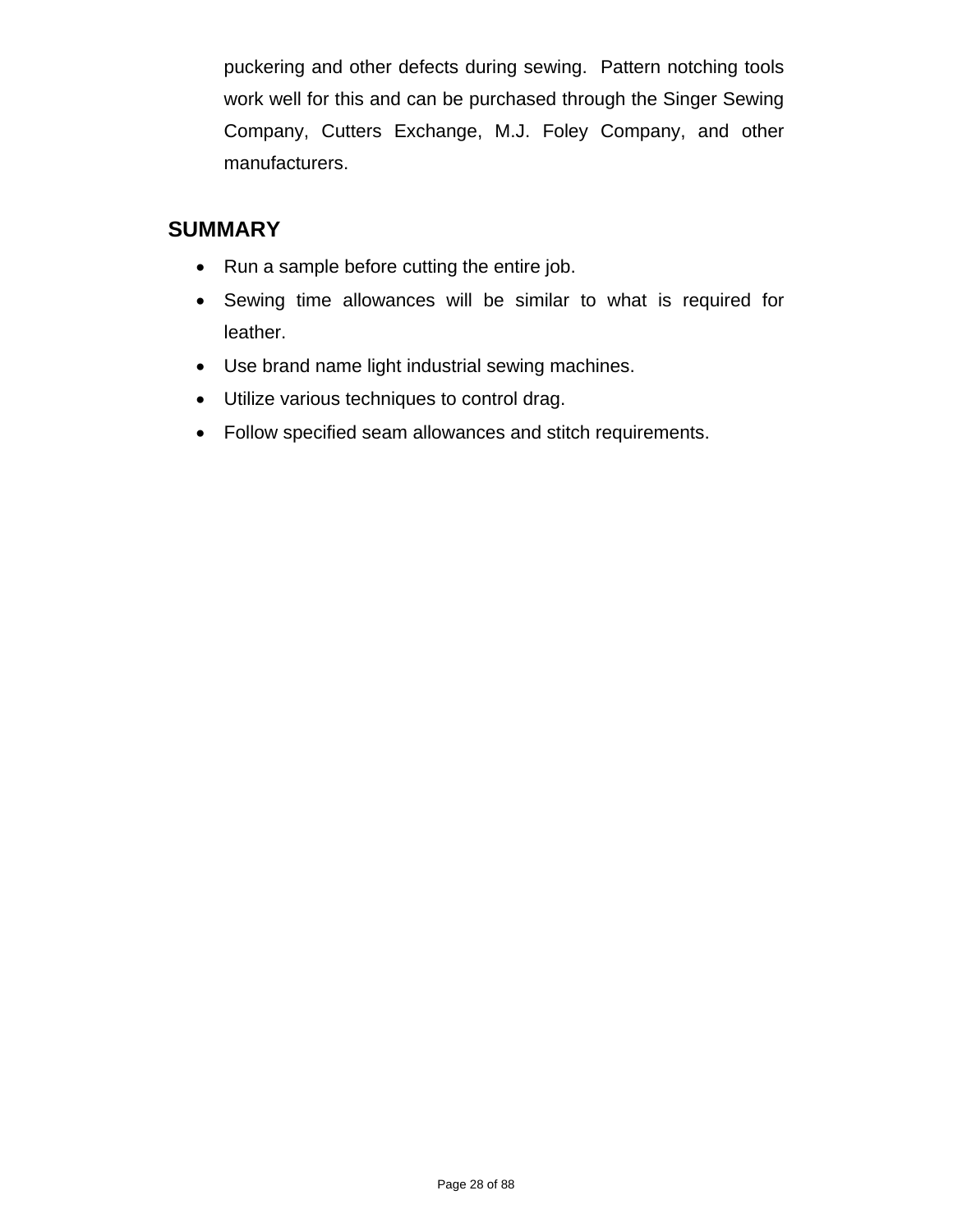# **UPHOLSTERY**

### <span id="page-28-0"></span>**Basic Information about Stretch**

- Stretch in the width direction is greater and easier to manipulate than stretch in the length.
- Stretch is not uniform with all colors and is greater with lighter colors than with darker ones with less dye penetration.

### **Grain and Nap**

- Please consider the direction of the design when cutting patterns, such as with NYTEK**®** Products like MOCCASIN, BABY OSTRICH, CANE, etc.,
- The nap of NOVASUEDE<sup>®</sup> is a non-directional design.

### **Seam Allowances**

- Trim excess selvages to prevent them from showing through the cover or creating bunching or wrinkling.
- Add notches to eliminate gathering of selvages under the cover.

### **Wrinkle Removal and Moisture**

- Remove wrinkles by pulling the excess cover taut in all directions. Mist steam or water on the back of the cover to assist in this process.
- If excessive wrinkles are present, check for correct pattern size, accurate orientation of the patterns in relationship to the stretch of the goods, proper fillers and a correctly sewn cover.
- Use foam to provide enough support to keep the cover filled for a tight look.

### **Bagging Prevention: Moisture and Humidity**

- Moisture will absorb into the micro-fiber matrix of NYTEK® products, especially NOVASUEDE®, resulting in expansion and greater elasticity similar to natural leather.
- To prevent bagging, the cover needs to be exposed to an adequate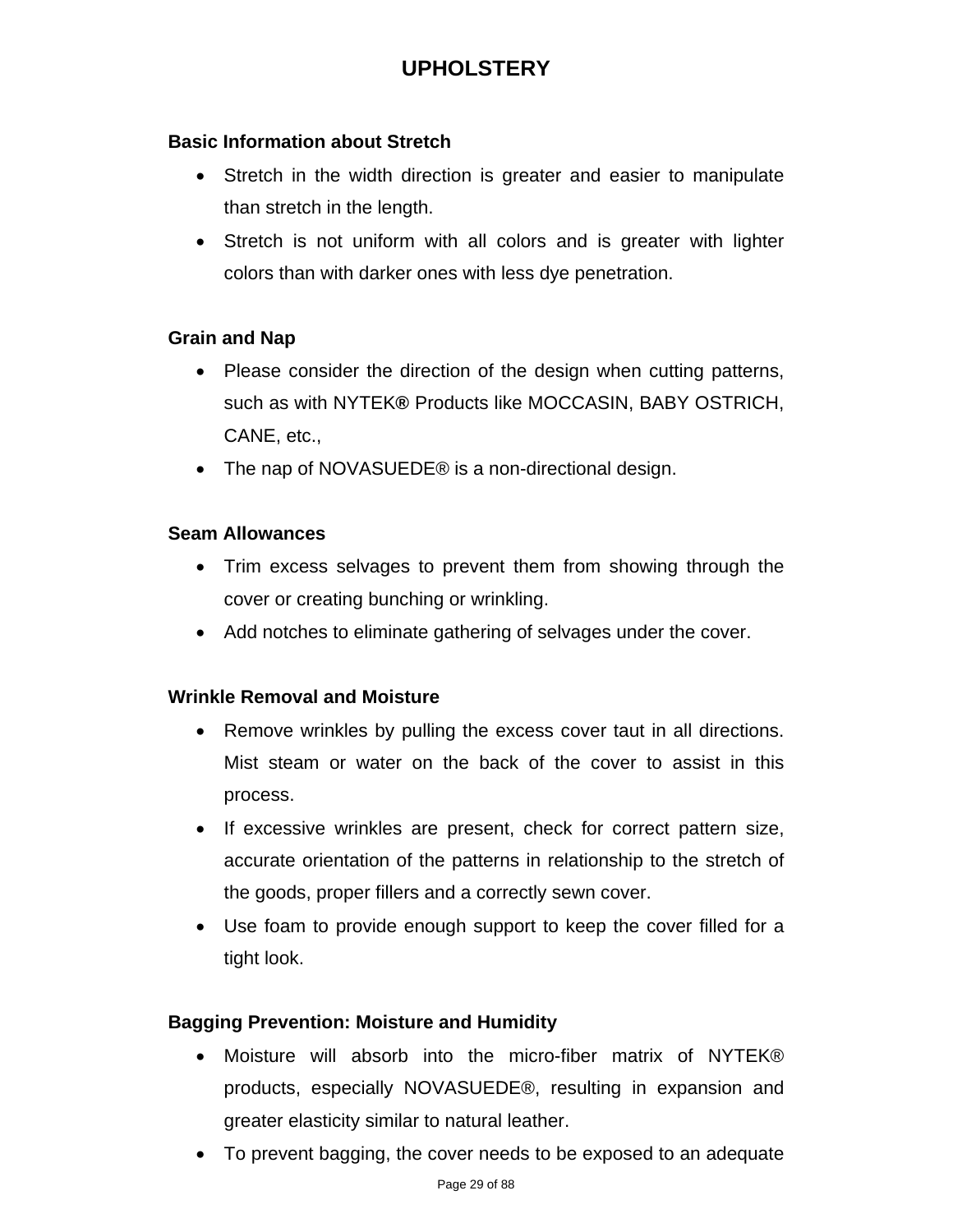amount of humidity, the cutting patterns should be properly sized and the cover needs to be pulled tight. Be sure to use adequate and appropriate cushion filling materials.

 NYTEK® products should be exposed to humidity before and after being cut to allow for expansion as their micro-fibers absorb water. If the shop is not climatically controlled to regulate humidity, steam the cover well both during pattern development and upholstering. Correctly fitting the patterns and placing the cover properly in an expanded state will negate the effects of humidity in the future. All excess bagging or stretch should be eliminated at this time.

# **Why Bagging Occurs After Upholstering**

- The covers were sewn and/or applied loosely in low humidity conditions. Bagging occurs after the cover sets for a few days and the temperature and humidity have increased dramatically.
- Bagging also can occur if the cushion breaks down. NYTEK®, like leather, is not totally elastic. It should be properly supported to prevent "puddling." Puddling is a special type of bagging or sagging that occurs on the chair seat. It is a mark remaining after the sitter rises, but the chair's foam does not recover. The material on the chair now looks too big because the cover is not properly supported, e.g., like a director's chair. The upholsterer needs to properly support the cover material with foam or springs to prevent this.

### **Drag**

- The backside of NYTEK® products tend to grab or cling to foam.
- Apply a thin layer of spun polyester fiber batting over the foam to reduce drag.
- Spray slickeners can be used to reduce drag and are available through most upholstery supply houses. Avoid slickeners containing silicone that can disburse small particles into finishing areas. Some shops are reporting success using talcum powder on exposed foam surfaces. Steaming or misting water onto the back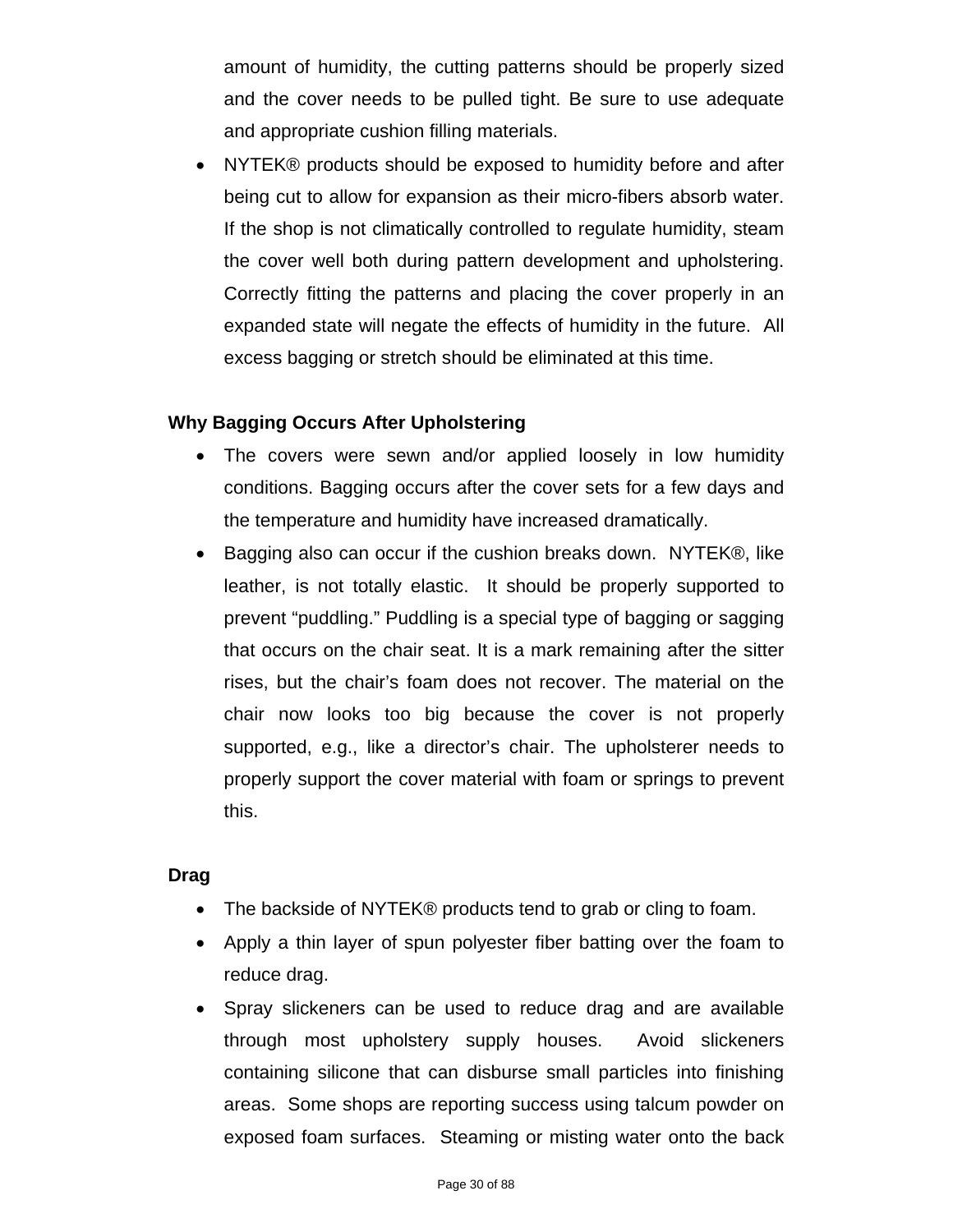of the cover also may help. Excess wrinkles should be pulled out while the cover is expanded.

 Majilite can add a backer to NYTEK® products to provide a slicker surface during the manufacturing process. Contact Majilite for feasibility and pricing.

# **Cushion Construction**

- Specify appropriate cushion filling materials.
- The back of the cover tends to cling to foam so placing something between the cover and the foam will reduce this problem.
- If the cover creeps on the cushion during sitting, it will resist returning to the proper position if it is restricted from sliding freely. Add a layer of spun polyester fiber batting to remedy this problem.
- Avoid bonded polyester batting, which sets at low temperatures and doesn't spring back quickly, and shows unattractively through the covers.
- Foam quality also is a factor in the performance of the cushion; 3 lb/ft<sup>3</sup> HR foams achieve the best results.  $1.8$  lb/ft<sup>3</sup> foams are frequently used as a cost saving measure but they must be able to fill out the cover and retain the shape of the cushion.
- There are a number of products designed to be used as cushion fillers. As with natural leather, any bunching or wrinkling of materials under the cover may telegraph through and be visible on the surface. NYTEK® products can also be backed with a variety of materials. See APPLICATIONS**.**
- Vent cushions for proper functioning.

### **Vents**

 Air exchange should occur quickly and freely when the cushion is used so air does not become trapped, which prevents the cushion from functioning properly. A poorly vented pillow will seem hard when it is first sat on and will usually be noisy as it expends the trapped air. After someone leaves the seat, a poorly vented cushion will appear deflated and take time to recover.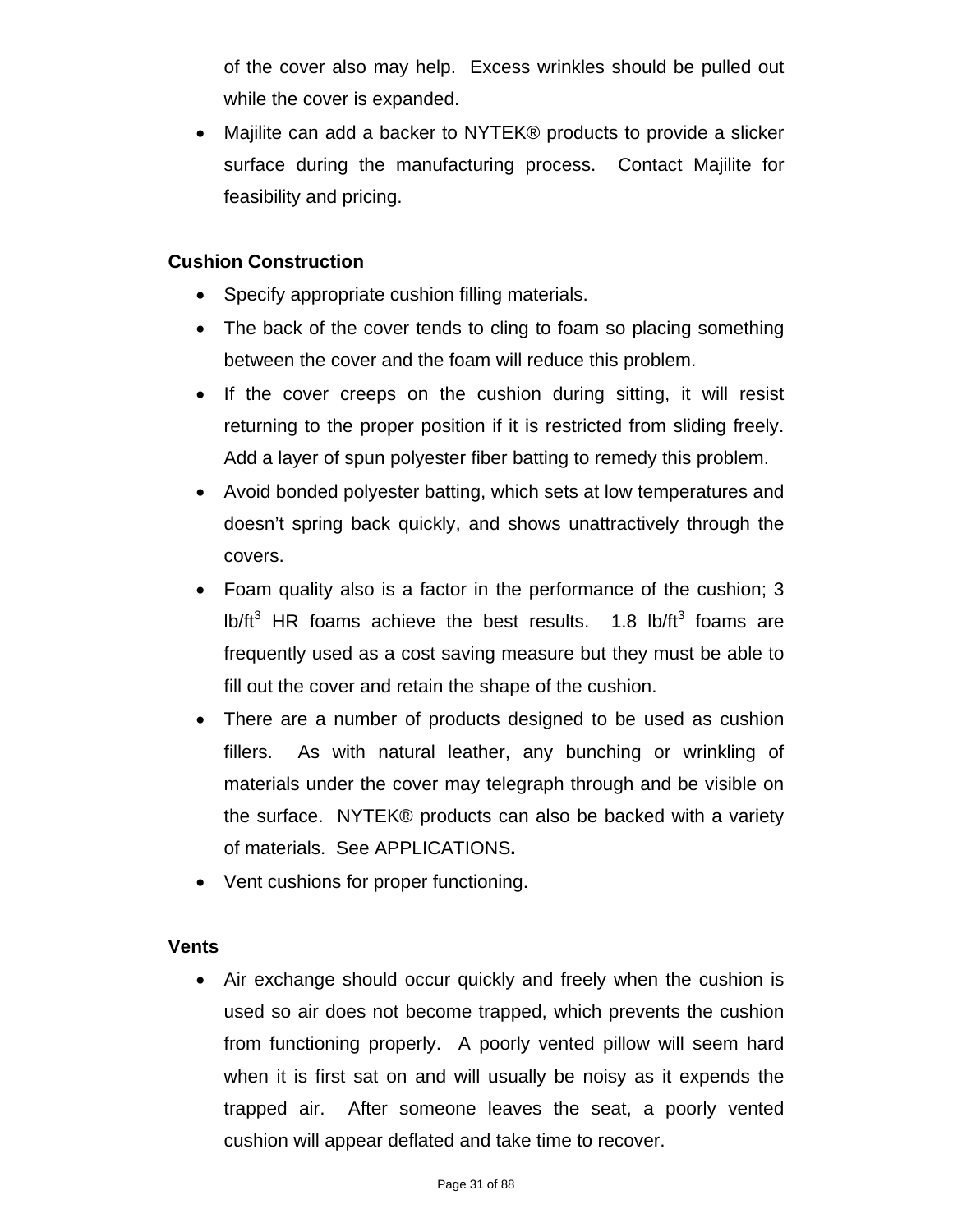- Include air evacuation holes or panels when constructing cushions or pillows to allow for the free movement of air caused by the compression and expansion of foam.
- Add a complimenting breathable fabric in the zipper boxing for double-faced cushions. Many manufacturers only face one side of the cushion and use a complimenting fabric for the bottom and back, which should negate any airflow problems.

# **Slipping Cushions**

- Loose pillows have a tendency to slide. NYTEK® products like FINESSE® have a smooth finish that will slide freely against itself or a similar surface.
- Using a complimenting cover that has more grip or friction on the underside of the cushion and/or the deck of the seat should restrict this. Cushion ties are frequently used on loose pillow seat construction. Other NYTEK® products like NOVASUEDE® are naturally resistant to sliding. Someone slipping out of the seat is symptomatic of underlying problems with the cushion construction and/or the relationship of the pitch between the seat and back.

# **Staple Cutting of Material**

- This can occur if the plunger extends beyond the tip of the staple gun when it is discharged during a tight pull or bridged cover.
- Try eliminating any bridging of the cover and regulate the air down on the gun. The staple plungers on the staple guns also can be trimmed shorter so they are flush or just shorter than the nose of the gun.

# **Regulating With Heat or Steam**

- Carefully make adjustments with heat or steam after upholstering. Spun polyester fiber batting used in cushion padding will melt easily if exposed to heat. Adhesives used in prepping may also release under heat.
- High temperature heat guns should be used carefully and sparingly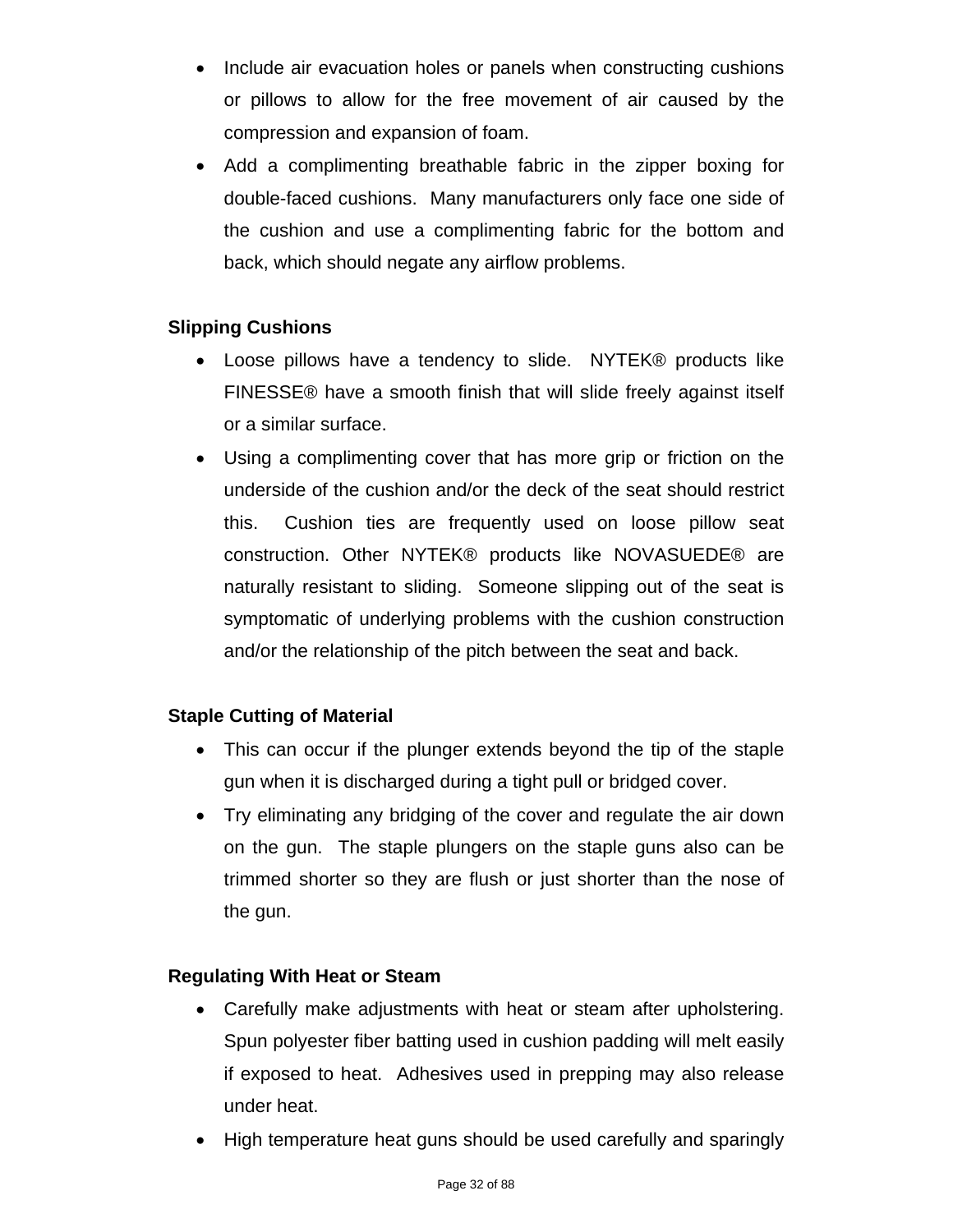to shrink small wrinkles out of the cover. Experiment with pieces of scrap first. Steam may be most effective when applied to the backside of the cover to give it more stretch prior to application, making it easier to pull tightly.

#### **Mistakes**

- Holes and cuts cannot be repaired. To avoid future problems, use experienced operators to work on complex designs.
- Re-upholstering involves the same skills as general upholstering and the same cautionary measures should be followed.
- Expedient short cuts will produce unsatisfactory results. This can include trying to upholster over existing covers, not refurbishing or replacing worn or broken down padding or fillers, not carefully inspecting the job for foreign materials, not removing old tacks or staples, and not repairing substrate materials.

### **Vertical Panels**

- Back vertical panels with Majilite's light weight polycotton sheeting backer or foam/tricot backer. They help provide stability and prevent sagging in humid conditions. Stapled covers should be pulled down as tightly as possible. Steaming the cover first is recommended.
- If the operator wants to glue the cover to the panel, please refer to the section on DIRECT LAMINATION and/or the section on PANELS AND WALLCOVERING that appears later in this guide.

# **SUMMARY**

- Expose cushions to humidity to prevent bagging.
- Apply slickeners and a thin layer of spun polyester fiber to prevent drag.
- Use proven techniques in cushion construction.
- Include air evacuation holes or panels when constructing cushions or pillows.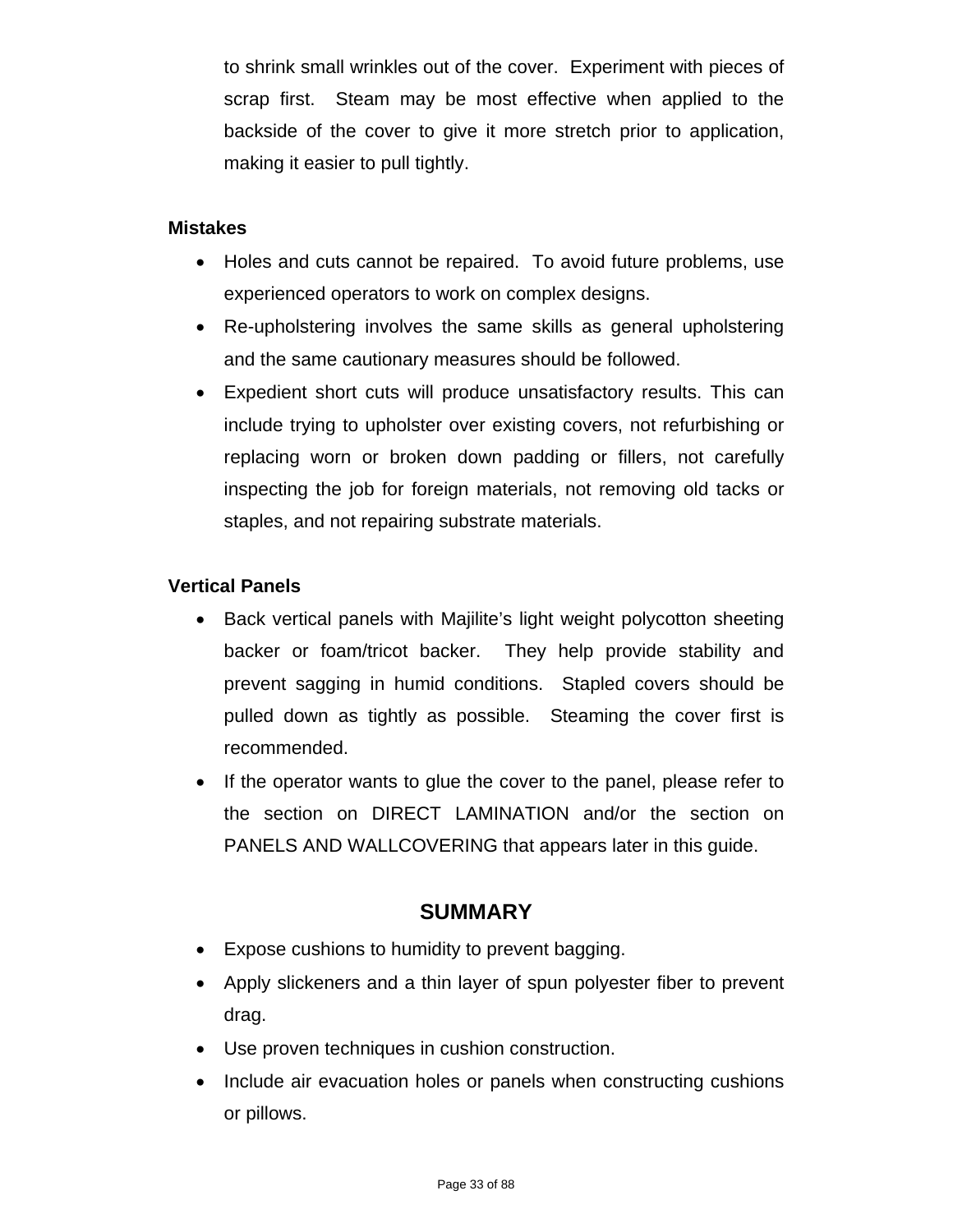# <span id="page-33-0"></span>**TIPS FOR USING NOVASUEDE®, FINESSE® AND NYTEK® AS WALLCOVERING**

- Majilite provides a light-weight polyester/cotton sheeting backer for wall applications. Backing provides dimensional stability that helps prevent seam separation, minimizes the risk of wallpaper paste bleed through, and allows NYTEK® products to be used with standard adhesives and hanging techniques.
- Experienced installers should test a small sample to see how the fabric hangs.
- Use recommended vinyl adhesives such as standard or heavy-duty vinyl premixed cement. Refer to the manufacturer's instructions for use and suitability of the adhesives.
- Prepare all surfaces as directed by the adhesive manufacturer and inspect them for foreign objects or contamination.
- Ensure complete surface coverage on all glued areas to achieve proper bonding; missed area will blister.
- Smooth by hand after laying material to ensure 100% bond and to work out bubbles.
- Double cut seams using **sharp** blades.
- Lightly brush as required.
- If a padded effect is desired, use NYTEK® products backed with a Majilite foam. Please refer to the MARINE LINER INSTALLATION section.
- For applications requiring direct cementing to wood, fiberglass, aluminum, and other materials, please refer to the DIRECT CEMENT METHOD section.

# **SUMMARY**

- Use Majilite backers.
- Employ experienced installers.
- Use recommended vinyl adhesives.
- Prepare surfaces and ensure complete coverage.
- Smooth by hand and double cut seams.
- Lightly brush.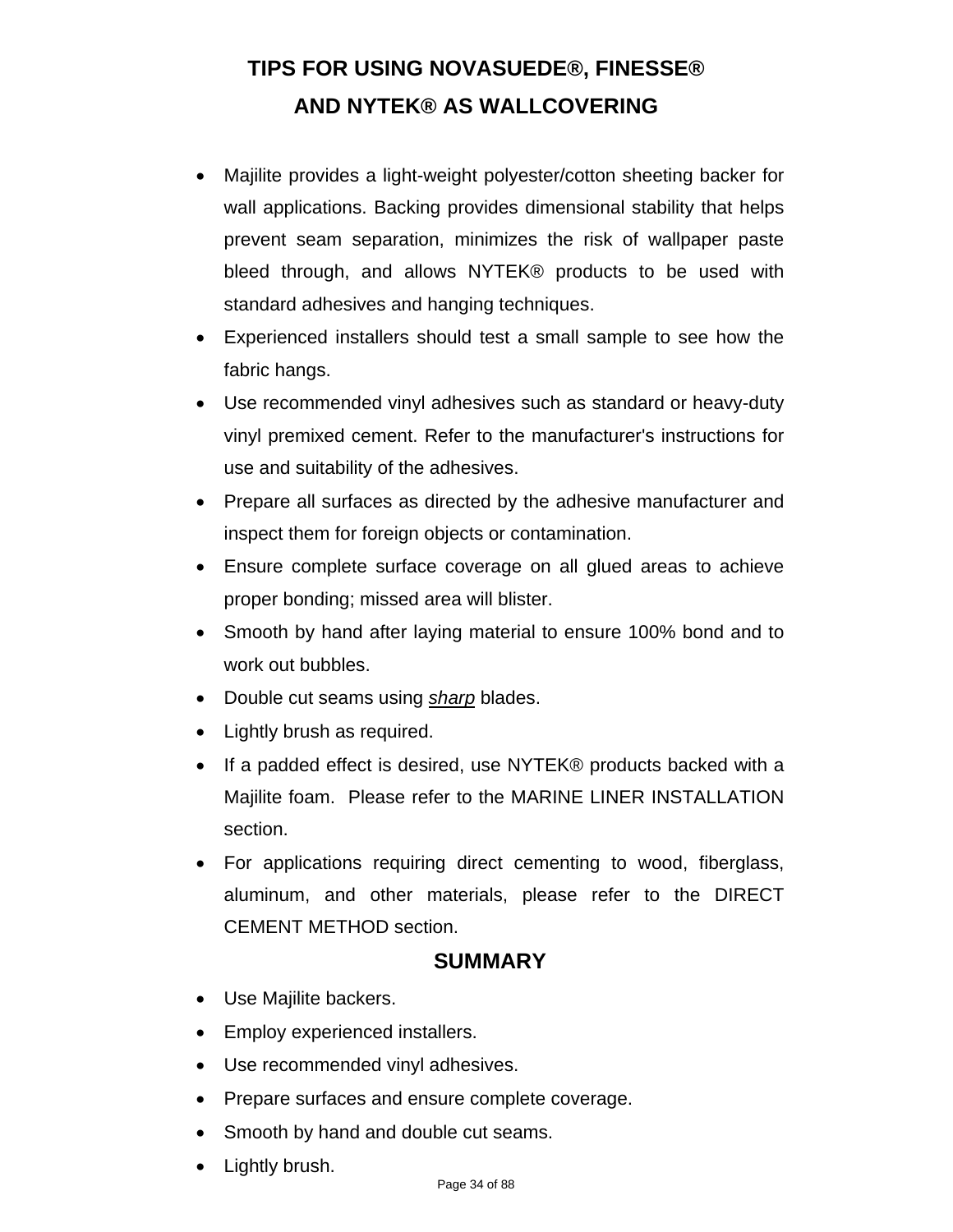# **NOVASUEDE®, FINESSE® and NYTEK® DIRECT CEMENT APPLICATION**

<span id="page-34-0"></span>Direct cement application is used for components with molded shapes such as cowls, dashboards, door panels, and horizontal surfaces like desktops and tables made of laminate, chipboard, aluminum, and fiberglass.

This procedure applies to NYTEK® products with and without Majilite's foam/tricot, knit, or sheeting backings. **I**f installing as a wallcovering with standard vinyl wall cements, please see the section on TIPS FOR USING NOVASUEDE**®**-NYTEK**®** AS A WALLCOVERING.

- Inspect all surfaces for foreign materials and defects and prepare them according to the adhesive's instructions. For instance, particleboard is porous and may need to be sealed, primed, or doubled adhesive coated.
- Use either a spray contact adhesive or one that can be brushed to coat substrates such as laminate, chipboard, and aluminum. Brushing wets the coated surface well.
- Only use a spray adhesive on NOVASUEDE® or NYTEK® to keep the adhesive on top of the fibers and not push it through to the face through brushing.
- Thoroughly cover both surfaces with adhesive**.** Missed areas or places where there are voids or gaps in the adhered material may swell and bubble when exposed to high humidity.
- Contact adhesives must be appropriate for the specific application and the material to which they will be applied; i.e. aluminum, wood, etc. The container label, technical literature, or adhesive manufacturer should provide that information.
- Some water-based adhesives swell NYTEK® products, making the cover difficult to handle. Run samples and contact the adhesive dealer for further guidance.
- Do not use pressure sensitive adhesives that tend to creep with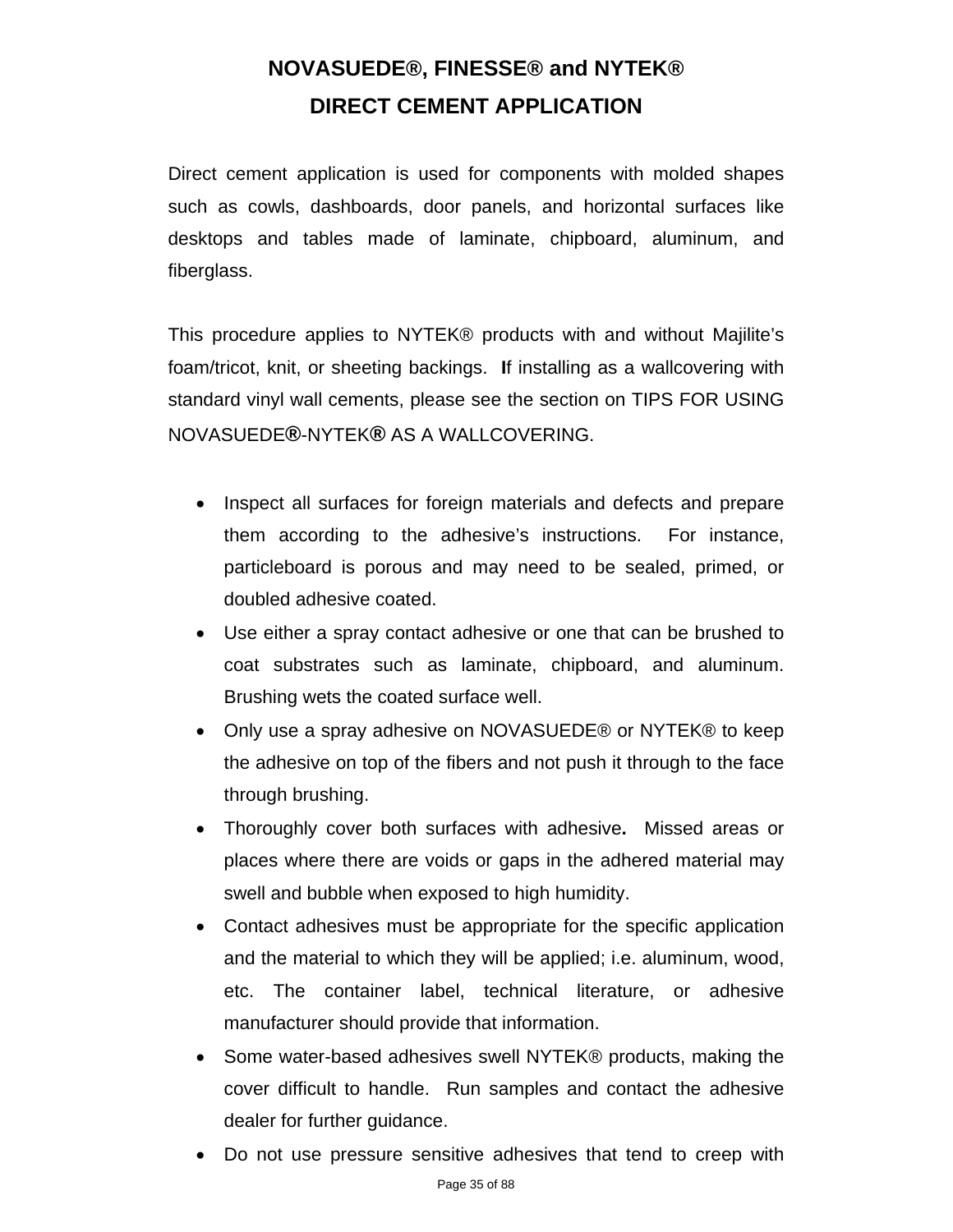time and can result in thumb printing, loss of bond, or wicking of the adhesive up to the face of the material.

- After applying adhesive to the substrate and NYTEK®, allow the solvent to evaporate and laminate the material before the adhesives open times have expired.
- Start at the center of the piece and work out to the edges to stick the cover down. To get extra stretch at difficult corners, apply a little steam to the face of the NYTEK® as it is being stretched.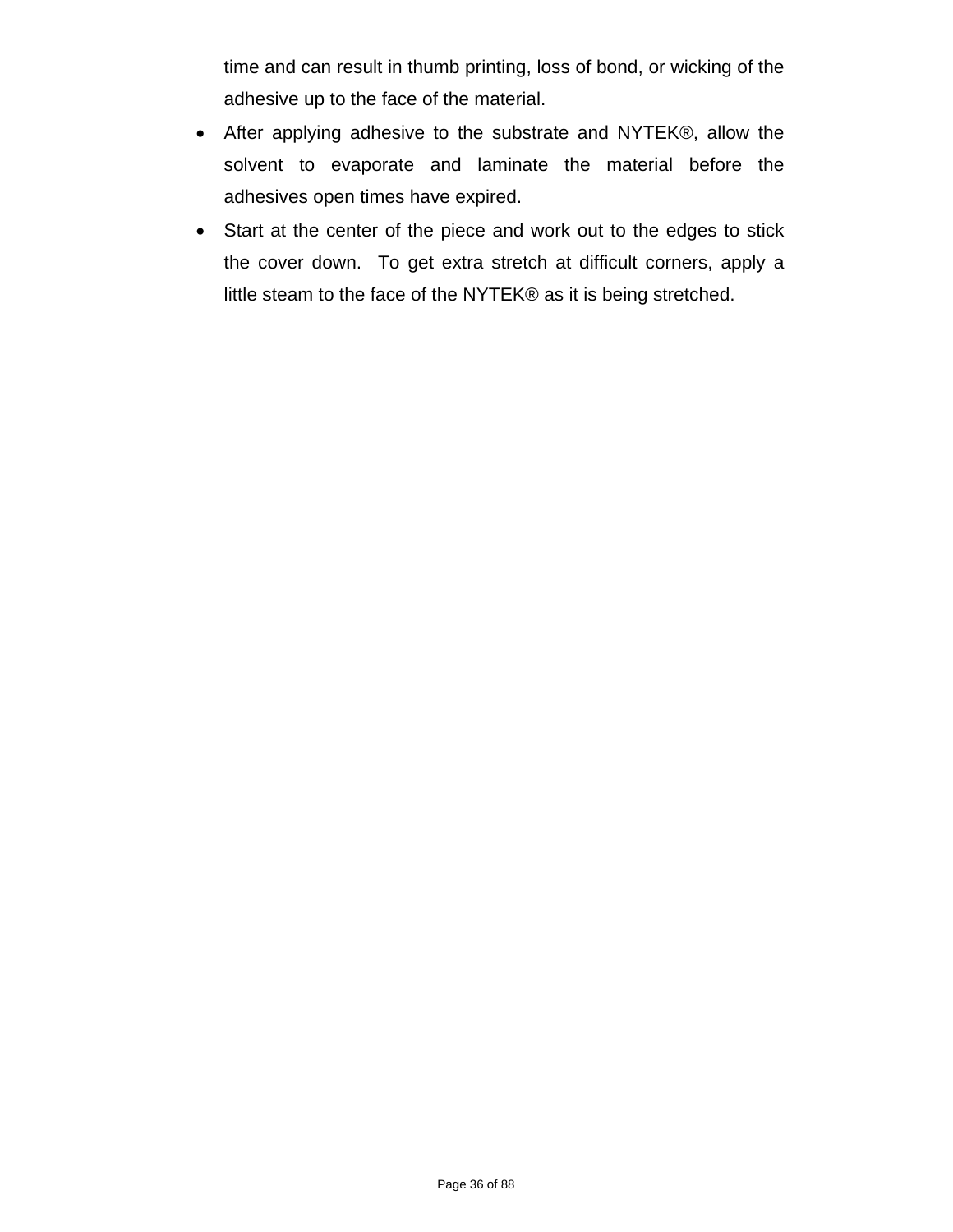## **STRETCHWALL AND PANELS**

### **Solid Panels: Cemented**

**For solid, smooth panels**, apply NYTEK® without backing with contact cement following the suggestions in the DIRECT CEMENT APPLICATIONS section of this User's Guide.

**For wood, gypsum board or other compatible substrates**, use standard water-based wallcovering cements with NYTEK® with the polycotton sheeting backing. Follow the suggestions in the WALLCOVERING section.

### **Solid Panels: Upholstered**

**For a padded look**, follow the stretch and staple and/or direct cement method using the foam/tricot backing as described in the MARINE APPLICATIONS section.

**For a padded look without foam tricot backing**, the panel should be upholstered using techniques discussed in the UPHOLSTERY section. The foam padding is glued to the panel and covered with a Dacron or other appropriate batting.

### **Not Recommended**

- Gluing the NYTEK® directly to the foam may cause spots to appear where the adhesive coverage is low, resulting in areas where the foam to NYTEK® bond is low. These low bond areas may bubble in high humidity.
- Using too much adhesive will saturate the foam and result in thumb printing where the foam takes a permanent set after compression.
- Upholstering over foam alone is also not recommended. The cover will not sufficiently compress the foam, especially in the center of a large panel. Batting, however, is compressed by the stretching of the cover during upholstering and will push back the cover to help keep it tight and smooth.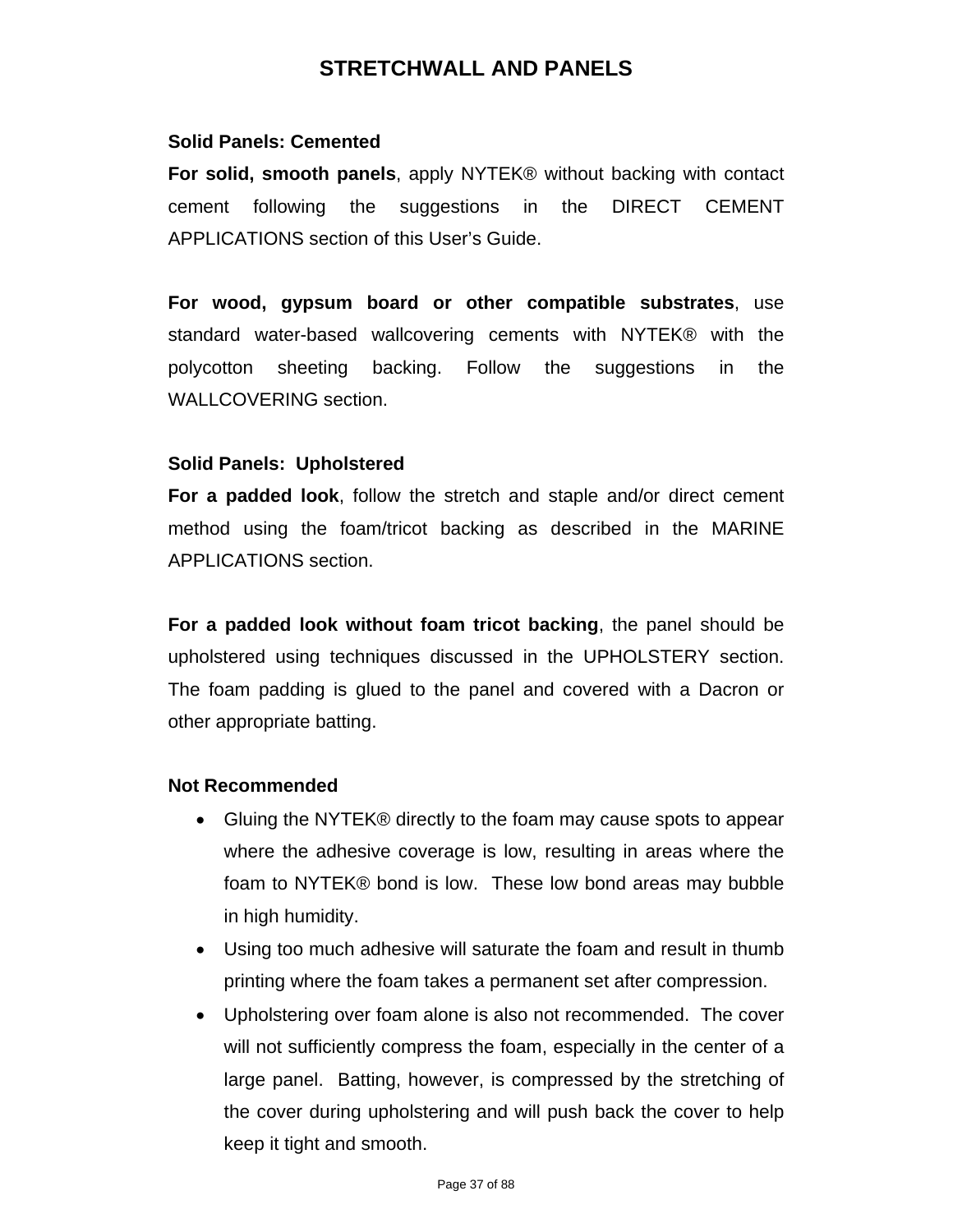- The NYTEK® cover must be stretched tightly and evenly over the panel before stapling in the back, especially with large panels. Ideally, the NYTEK® should be steamed or misted on the back, making it easier to stretch. After upholstering, the NYTEK® will contract and tighten with less humidity in the panel.
- Foam tricot backing can be used to help stabilize NYTEK® for applications where padding will not push the cover.
- Knit backed NYTEK® is an alternative. NYTEK® without backing is not as stable in humid conditions as the backed materials, but has been stretched over open panels.
- Stretching the NYTEK® is extremely critical in these applications since the cover will not be pushed out and kept smooth by battings and foams.
- The NYTEK® should be steamed or misted lightly on the back and then stretched evenly as much as possible in both directions to avoid wrinkles. The cross machine direction generally has more stretch than the machine direction.
- Attach the NYTEK® securely after stretching, remembering that it will contract and get very tight in a dry environment. If the clips in the panel are inadequate, the tension produced by this contraction could pull the NYTEK® out of the clip or track. Stretching the NYTEK® in a humid environment will help it remain tight in these conditions.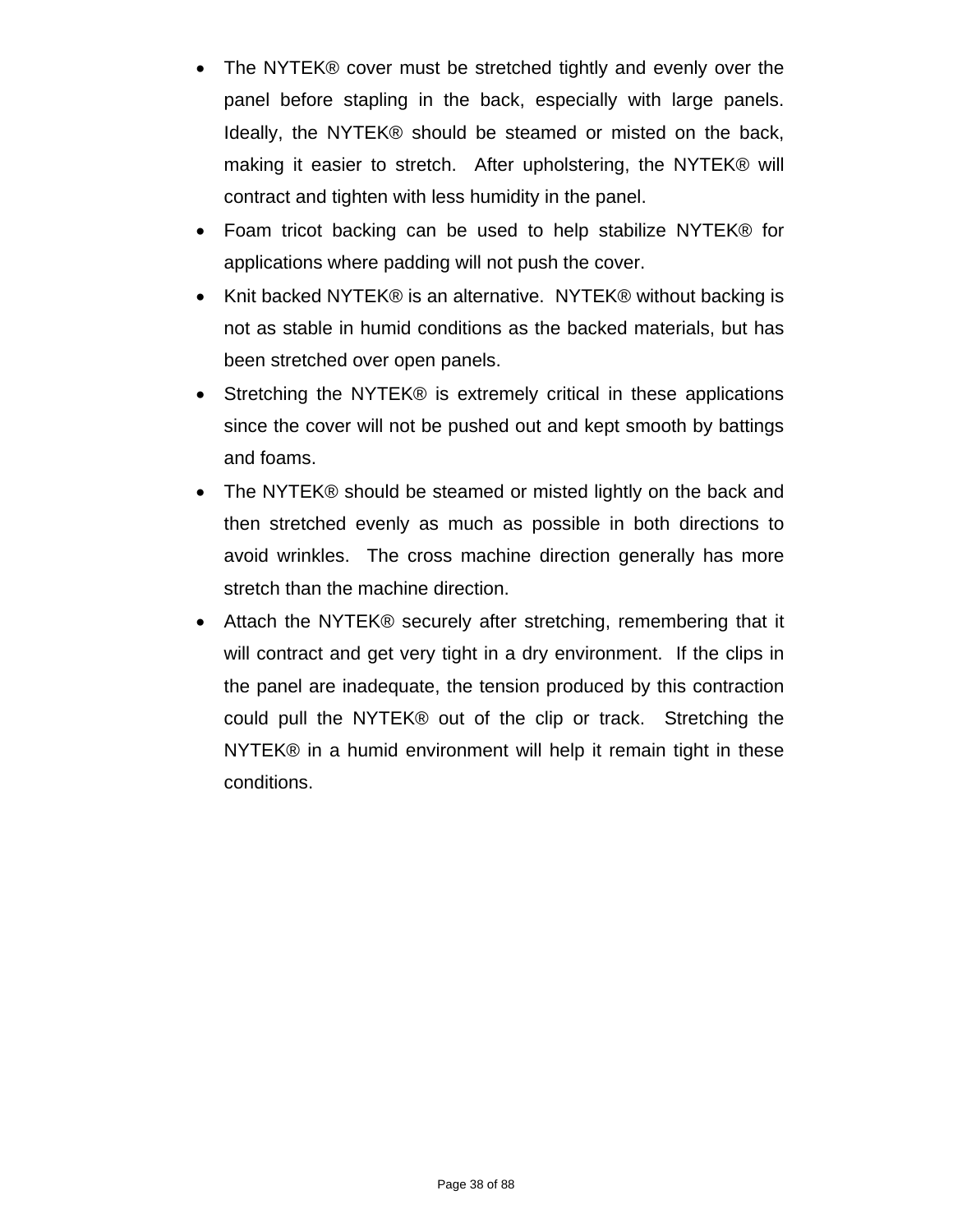## **MARINE LINER INSTALLATION GUIDELINES**

NOVASUEDE® and FINESSE® are made of NYTEK®, a specially engineered nylon fiber matrix. These luxurious materials are very much like natural leather, not just in the way they look and feel but in the way they react to atmospheric conditions.

NYTEK®, like leather, will expand and contract slightly with changes in moisture content, although it will not retain much water. It regulates absorbed moisture so that it never holds more than 8 to 10 percent of its own weight.

NYTEK® products with a Majilite foam/tricot knit package are more dimensionally stable to changes in atmospheric conditions. The 1/8" foam package is the most common construction and is the standard for headliners and panels with most major manufacturers and custom refurbishers. The foam/tricot package increases acoustical properties and gives a more luxurious padded effect. It will also mask defects and soften rough surfaces.

For best results, NYTEK® products should be installed in a humid environment. With more moisture, NYTEK® is easier to work with it and will remain tighter after installation. These fabrics are softened by moisture, making them more elastic and easier to stretch. Additionally, the fabrics are in their most expanded state when moist and by pulling them tightly, they will get even tighter as the moisture decreases. They will then remain unaffected with future changes in moisture level.

Controlling atmospheric conditions in a production environment may not always be practical. Many installers keep a humidifier or steamer in the installation area. Installers can also use a water spray bottle and apply it to the backside of the material (even on the foam back) during installation.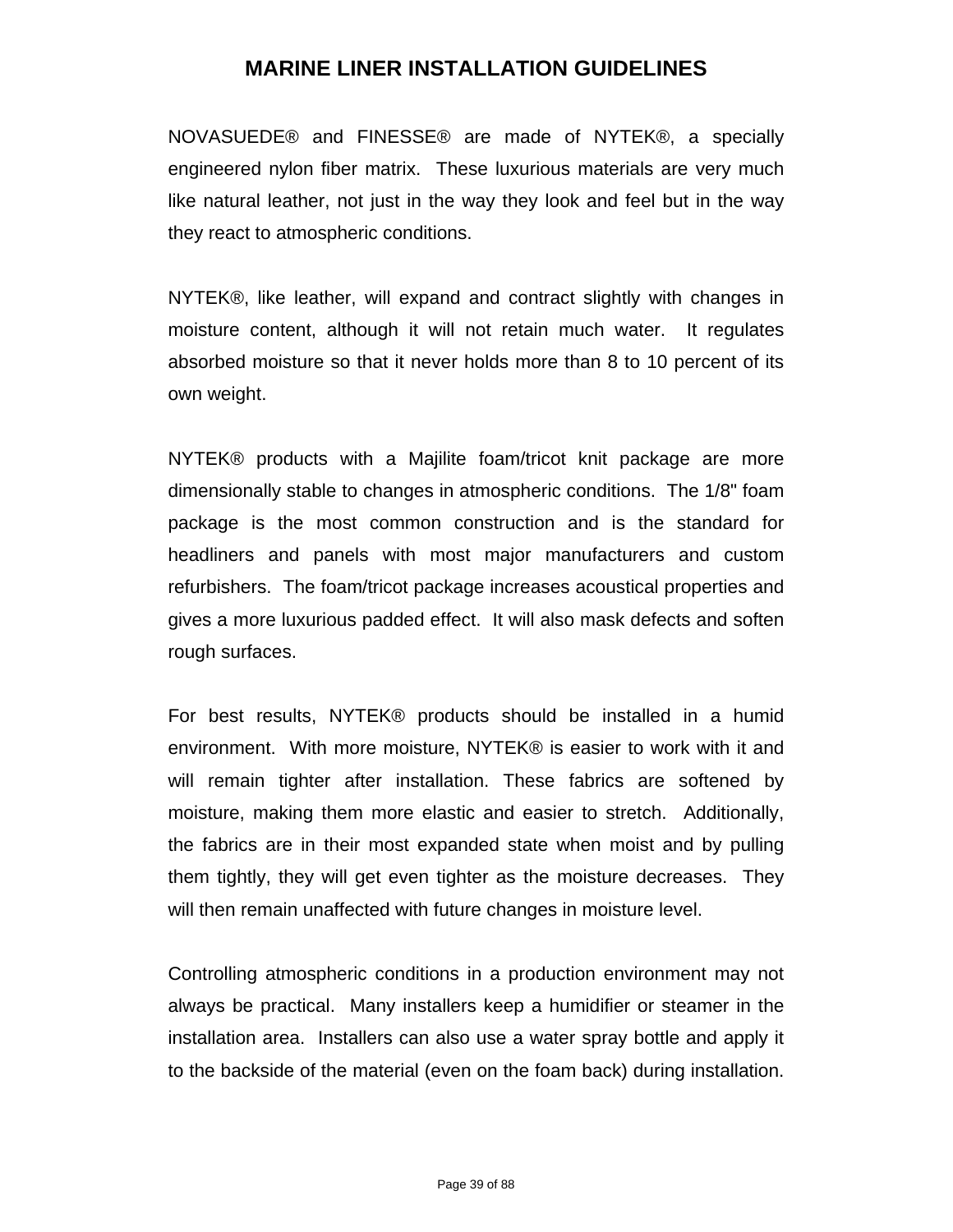This technique can be used if conditions are dry or whenever a tight, crease-free wrap around a tough curve or corner is desired.

In order to create a tight appearance, pull the NYTEK® product as tightly as practically possible. Also be sure to pull evenly to avoid rippling. Since NYTEK® has such high tensile strength, installers should not worry about pulling too hard.

For a stretch and staple overhead, we recommend keeping the spacing between ribs to 24 inches or less to prevent sagging. To achieve even tension, follow these steps:

- 1. Tack or staple the material to one end of one rib or batten. Pull the material the length of the batten down to the other end to the maximum stretch possible and tack down this end.
- 2. Lightly mist the back (foam/tricot) side of the material with water. Restretch from one end and staple. Staple along the rib without further stretching.
- 3. Starting on one end, stretch this material straight across to the other rib or batten and staple. Use appropriate leather stretching tools for maximum stretch. Water mist if conditions have dried the material. As the material dries it will further contract and tighten.

Use a good quality clear spray contact adhesive for cementing to a flat surface. For cement bonding to wood or other porous surfaces with water-based cements, back the NYTEK® to a Majilite sheeting.

The information contained in this guide is based on laboratory tests and actual field experience. The suggestions are intended as an installation guide only without guarantee. Since applications will vary, the exact method of installation is beyond our control. It is the buyer's responsibility to assess the suitability of these products for the specific application.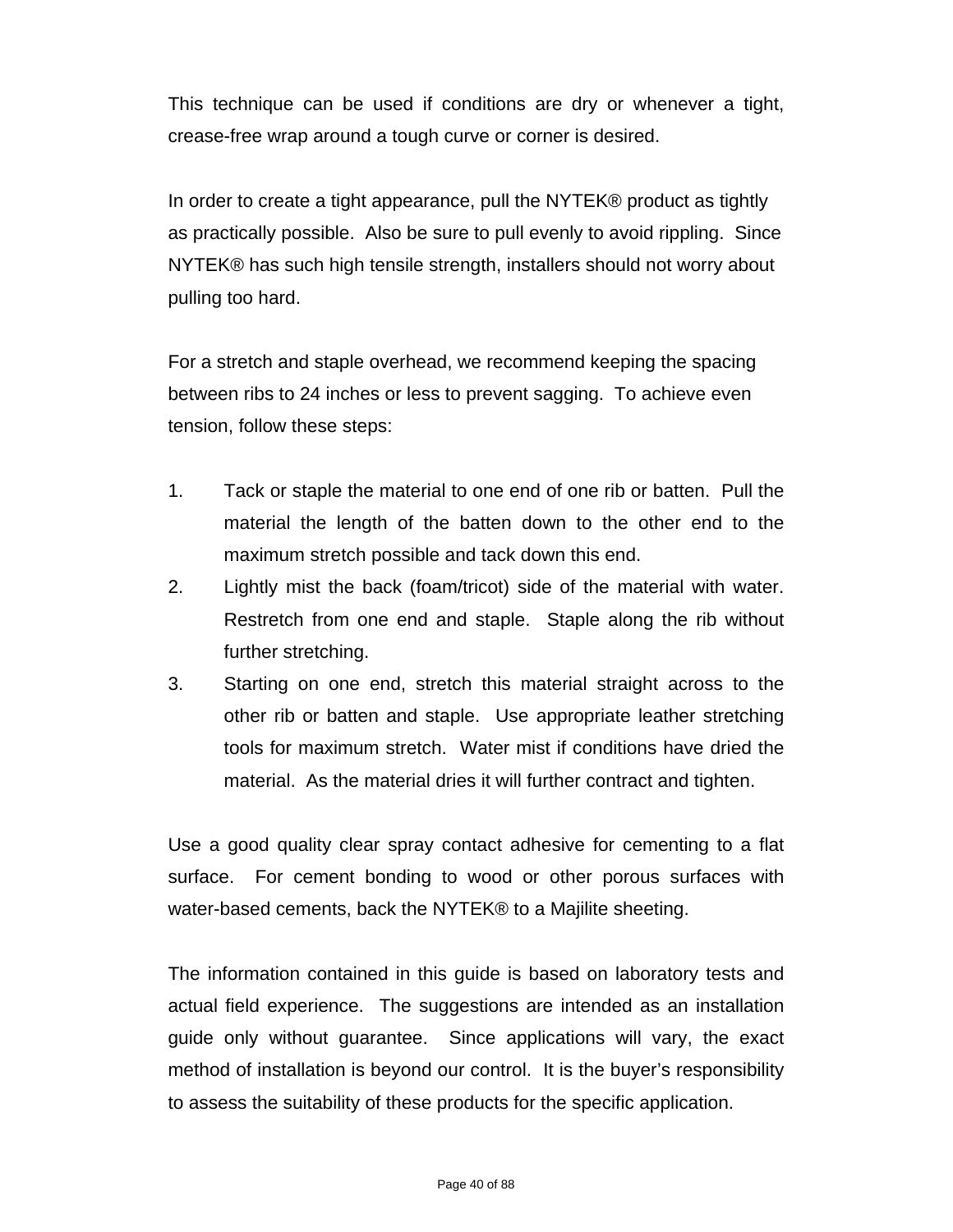## **AIRCRAFT INSTALLATION GUIDELINES**

NOVASUEDE® and FINESSE® are made of NYTEK®, a specially engineered nylon microfiber matrix. These luxurious materials are very much like natural leather, not just in the way they look and feel but in the way they react to atmospheric conditions.

NYTEK®, like leather, will expand and contract slightly with changes in moisture content, although it will not retain much water. It regulates absorbed moisture in such a way that it never holds more than 8 to 10 percent of its own weight.

To avoid sagging problems, we recommend installation by direct cement method. NYTEK® materials should be adhered to solid continuous surfaces that have been properly prepared according to the manufacturer's instructions for the adhesive being used. The adhesive should be a contact, solvent type that is recommended for the material to which it will be applied, (i.e. aluminum, etc.).

- Apply the adhesive by spray gun to both the NYTEK® and the panel. Spray a light to moderate coat in each direction.
- Allow the solvent to evaporate and recoat each piece. Apply enough coats to assure complete coverage of both the NYTEK® and the panel.
- Laminate the NYTEK® to the panel within the recommended open time as specified by the adhesive manufacturer.
- Roll or press the fabric by roll or other convenient means to assure good contact between the two surfaces.
- It is important that both the NYTEK® and the material to which it is being adhered are thoroughly covered by adhesive. Missed areas or places where there are voids or gaps in the adhered material may swell and bubble in high humidity.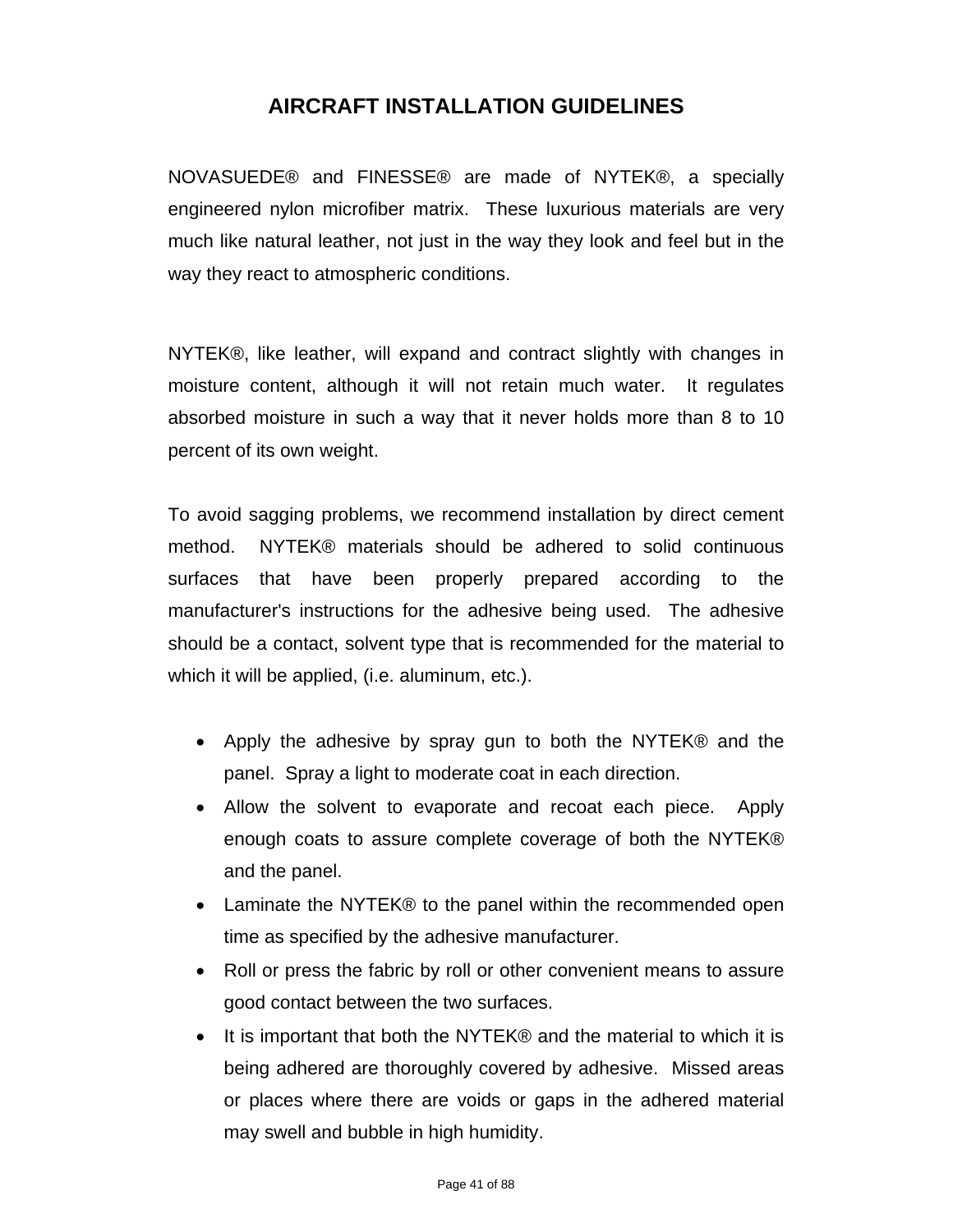- Do not use pressure sensitive adhesives as they tend to creep with time and can result in thumbprinting, loss of bond, or wicking of the adhesive up to the face of the material.
- It is best to adhere the NYTEK® to the center of the piece and work out to the edges. To get extra stretch at difficult corners, apply a little steam to the face of the NYTEK® as it is being stretched.

**For upholstered applications**, we recommend that NYTEK® be stretched as much as possible in both directions. To achieve this, the material may be moistened by steaming or by conditioning and upholstering in a humid environment. NYTEK® has more stretch in the cross roll direction than in the roll direction. Pull evenly to avoid wrinkles. To help maintain a tight appearance, it is advisable to provide some push behind the cover from foam or appropriate battings that have been compressed during the upholstering operation.

We do not recommend NYTEK® for stretch and clip headliners unless backed by a Majilite approved backing.

If you have not used NYTEK® before or would like to evaluate it on your application prior to an installation, we have sample cuts available approximately 23" x 18" in size that we can send to you free of charge. Please contact your Majilite representative or call Majilite at 978-441- 6800.

This information is based on laboratory tests and actual field experience.

The suggestions are intended as an installation guide only without guarantee. Since applications will vary, the exact method of installation is beyond our control. It is the buyer's responsibility to assess the suitability of these products for the specific application,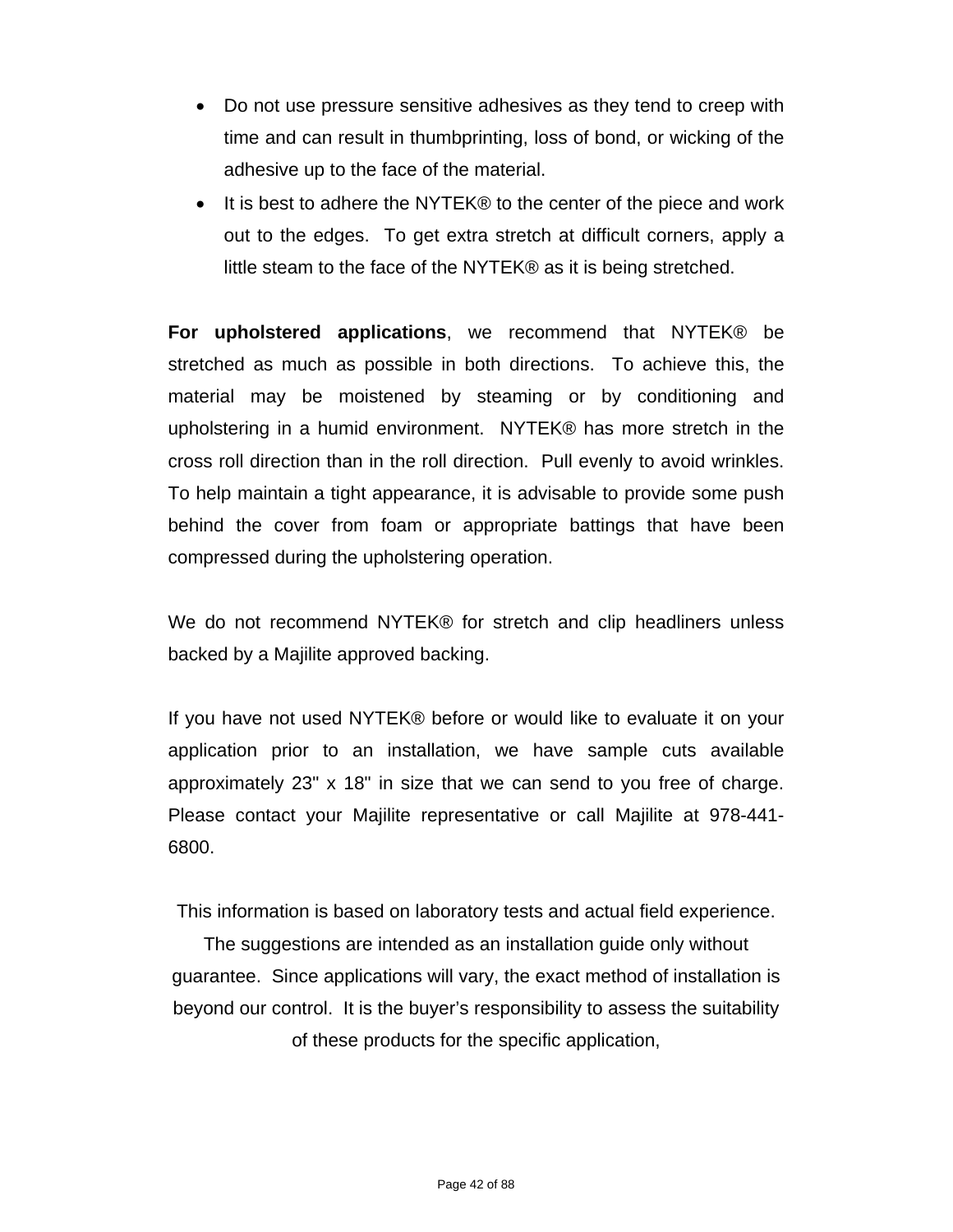# **FLAMMABILITY**

NOVASUEDE® and NYTEK® faux leather products pass the following flammability tests without additional flame retardant (FR) treatment:

- **Cal 117E**-Pass: Novasuede®, Nytek® (nylon and polyester microfiber composites)
- **UFAC/NFPA260** Class 1: Novasuede®, Nytek® (nylon and polyester microfiber composites)

To meet other flammability specifications, it may be necessary to apply a flame retardant (FR) treatment to Novasuede® or Nytek®. Majilite can be treated to the following standards; please contact us with any questions:

- **ASTM E84**-(glue down method) Class A: Novasuede®/sheeting, Nytek® (nylon)/poplin
- I.M.O. 652 (16), Sections 8.2 and 8.3: Novasuede®  $\mathcal{O}$ , Novasuede®/knit, Novasuede®/sheeting, Novasuede®/FR foam and tricot, Nytek® (nylon and polyester microfiber composites)  $\mathbf{\Theta}$ . Nytek®/knit, Nytek®/sheeting, Nytek®/FR foam and tricot, Indoor/Outdoor
- **I.M.O. 653 (IMO Fire Test Procedure Code, Annex 1, Part 2 and**  Part 5): Novasuede<sup>®</sup>
- **I.M.O. 653 (IMO Fire Test Procedure Code, Annex 1, Part 5 and Annex 2):** Nytek® (special construction, minimums required) <sup>©</sup>
- **B.S. 5852, Part 1, Ignition sources #0 and #1:** Novasuede®, Novasuede®/knit, Novasuede®/sheeting, Nytek®, Nytek®/knit, Nytek®/sheeting
- **B.S. 5852, Part 2, Ignition source #5 (crib 5):** Novasuede®, Novasuede®/knit, Novasuede®/sheeting, Nytek®, Nytek®/knit, Nytek®/sheeting
- **EN 1021:** Novasuede®, Novasuede®/knit, Novasuede®/sheeting,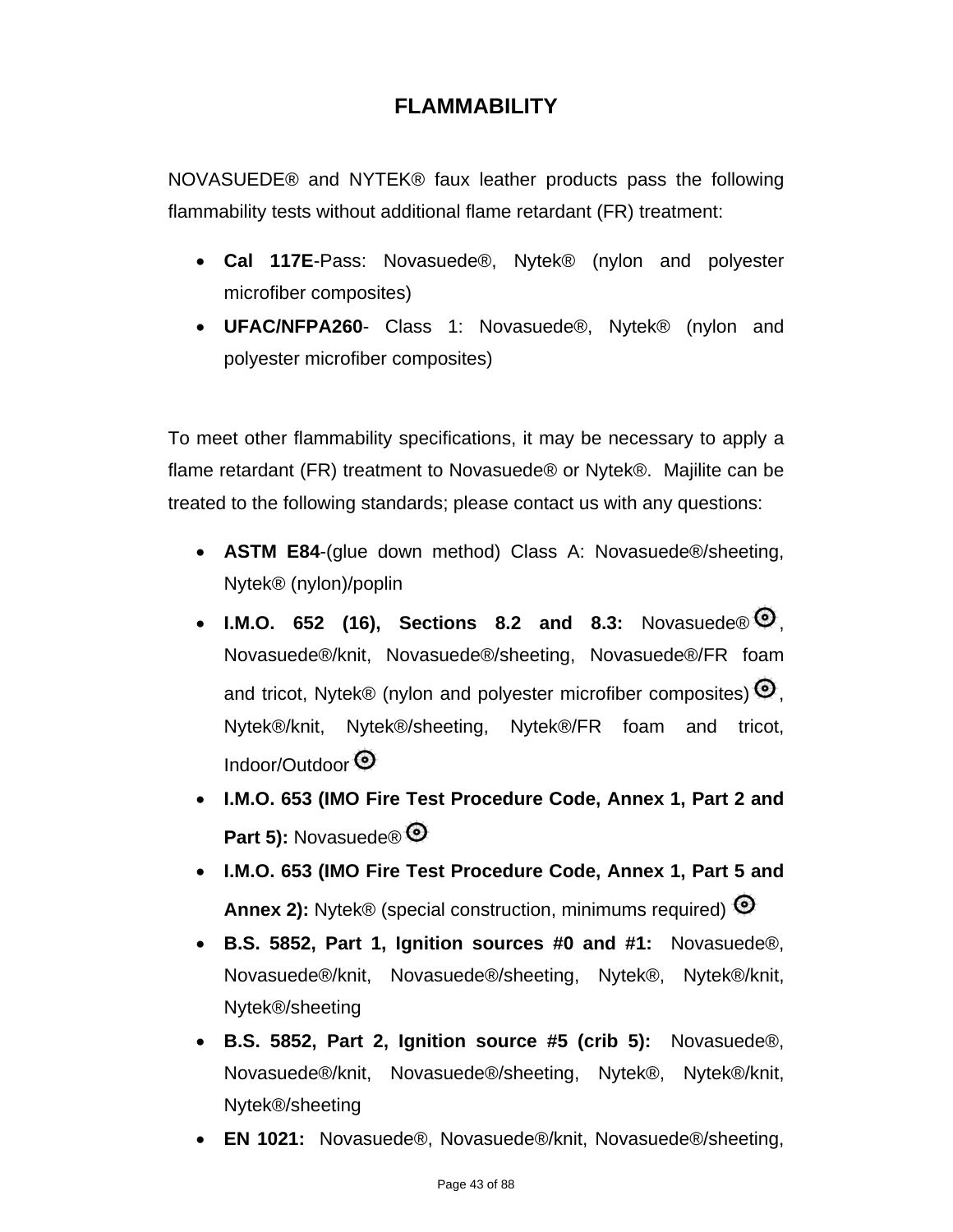Nytek®, Nytek®/knit, Nytek®/sheeting

- **BS 476, Part 7, Class 1:** Novasuede®/sheeting, Nytek® (special construction)
- **FAR 25.853 (a) Appendix F Part I (a)(1)(ii)** (12 second vertical burn): Novasuede®, Novasuede®/knit, Nytek®, Nytek®/knit
- **MVSS302** Novasuede®, Nytek®

Denotes conformance to European Marine Equipment Directive (MED), modules B and D and is also available with Lloyd's Register "Certificate of Fire Approval"

Unless otherwise noted, Nytek® faux leathers are nylon microfiber composites.

Independent laboratories have tested sample lots of flame retardanttreated Novasuede® and Nytek® using the previously described methods. The test reports are available upon request. Majilite manufactures new orders using these methods, which undergo quality control testing. Majilite must acknowledge a customer request in writing before performing or certifying these tests on individual orders.

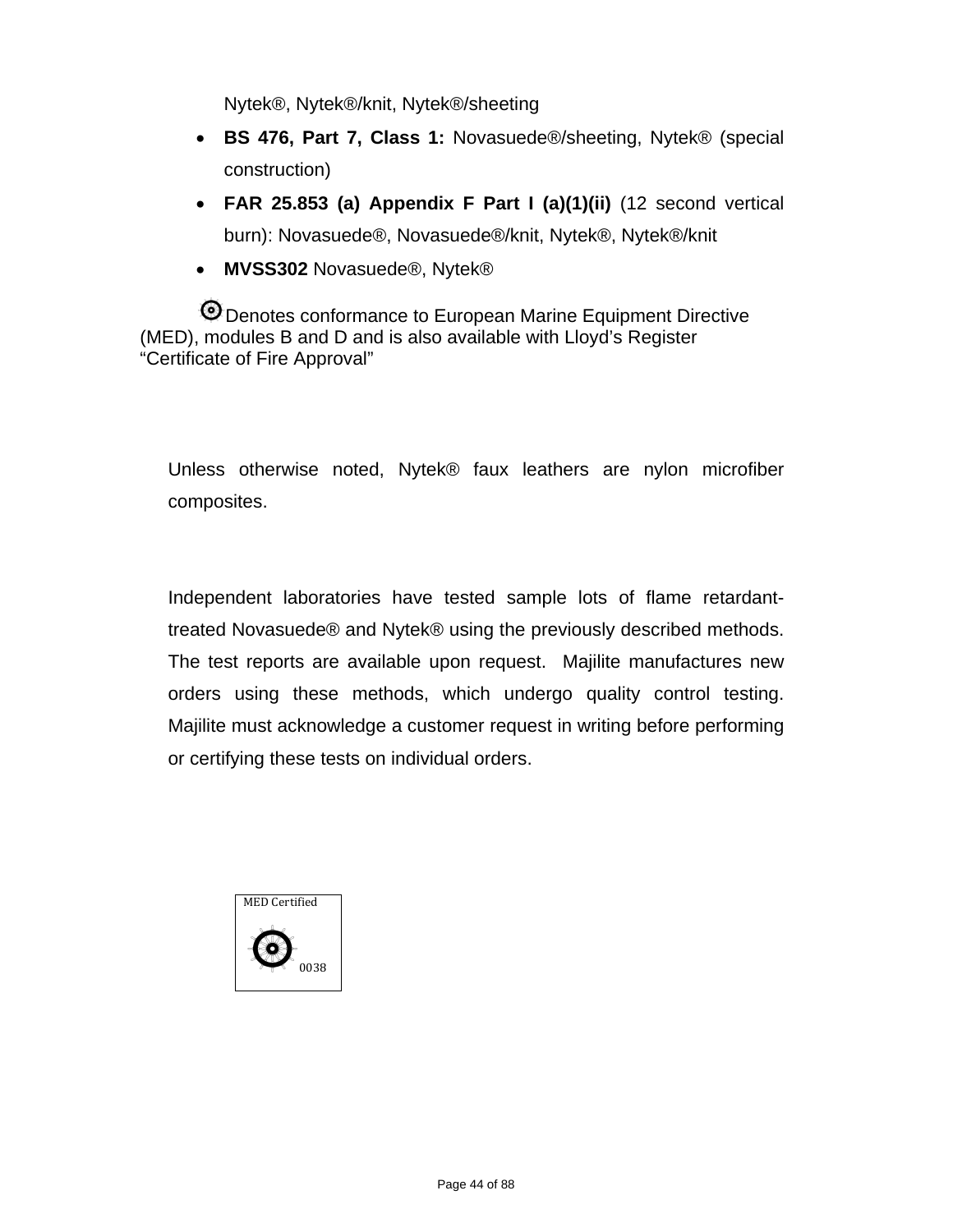# **TECHNICAL BULLETIN 133 AND CALIFORNIA 133 NYTEK®**

Since March 1, 1992, the state of California has required upholstered seating furniture sold for use in certain public occupancies (as defined in the bulletin) to meet the requirements of the State of California, Bureau of Home Furnishings and Thermal Insulating Technical Bulletin 133, better known as "Cal 133".

The city of Boston, the New York/New Jersey Port Authority, and other city and state governments adopted Cal 133 as the standard for drafting their own legislation.

Cal 133 is a full-scale test involving a piece of furniture or a suitable mockup. A suitable mock-up consists of a seat, back cushion and arms, if applicable, which are configured into a metal frame made of slotted "L" angle iron and slotted flat iron as described in the Cal 133 Technical Bulletin. The cushions will be constructed using the same methods and materials (cover, barrier, foam, threads, etc.) to be used in the final finished piece of furniture. The purpose of the mock-up is to give a predictable indication of how the furniture will perform in an actual chair test.

**No cover material can pass Cal 133** since it is a composite, not a component test. It considers the effect of the individual components and their influence on each other as they relate to the design of the seating furniture being tested. The methods and materials that pass with one design may not pass on another.

**Cal 133 does not specify fire barrier materials**, however most manufacturers have reported that the best results are obtained when adequate fire barrier materials are used.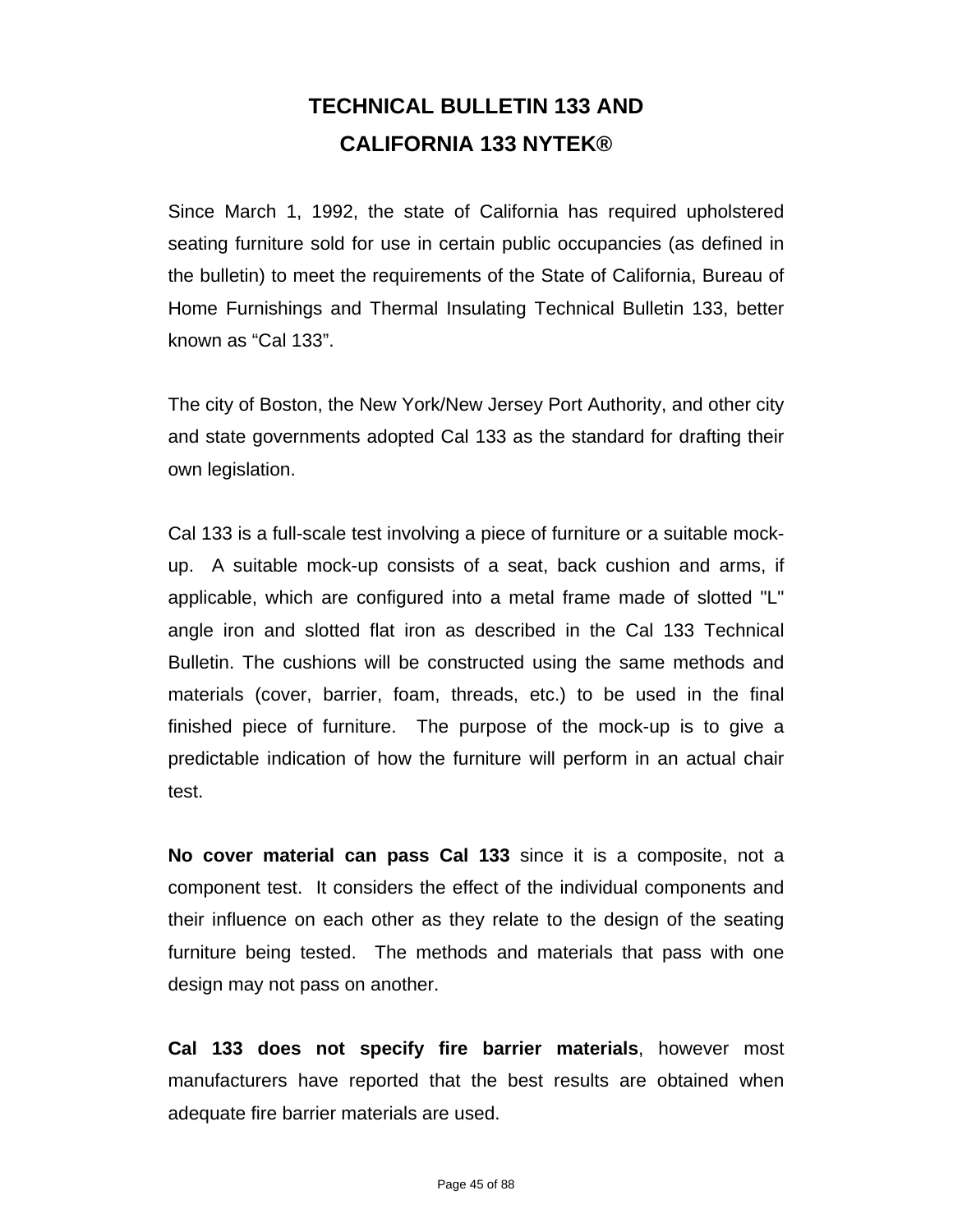**Fire retarding foams** are not a requirement of Cal 133. In fact, no components are specified. The law's goal is the construction of safer furniture. Manufacturers have the flexibility to select their own methods and materials as long as their chair passes the test.

**NYTEK® products** are used successfully throughout the industry on Cal 133 furniture when used in conjunction with a suitable fire barrier and Cal 117 rated foam and other components.

The California Department of Consumers Affairs, Bureau of Home Furnishings and Thermal Insulation (BHFTI) has literature on barrier fabrics and foam components, Cal 133 question and answer booklets, and copies of the regulation. If you need assistance contact the following numbers or website:

**The New York/New Jersey Port Authority**: 212-435-7000

**The City of Boston Fire Department Chemist Office**: 617-343-3527

### **BHFTI** – www.bhfti.ca.gov

For further guidance or for technical assistance, call Majilite at 978-441- 6800.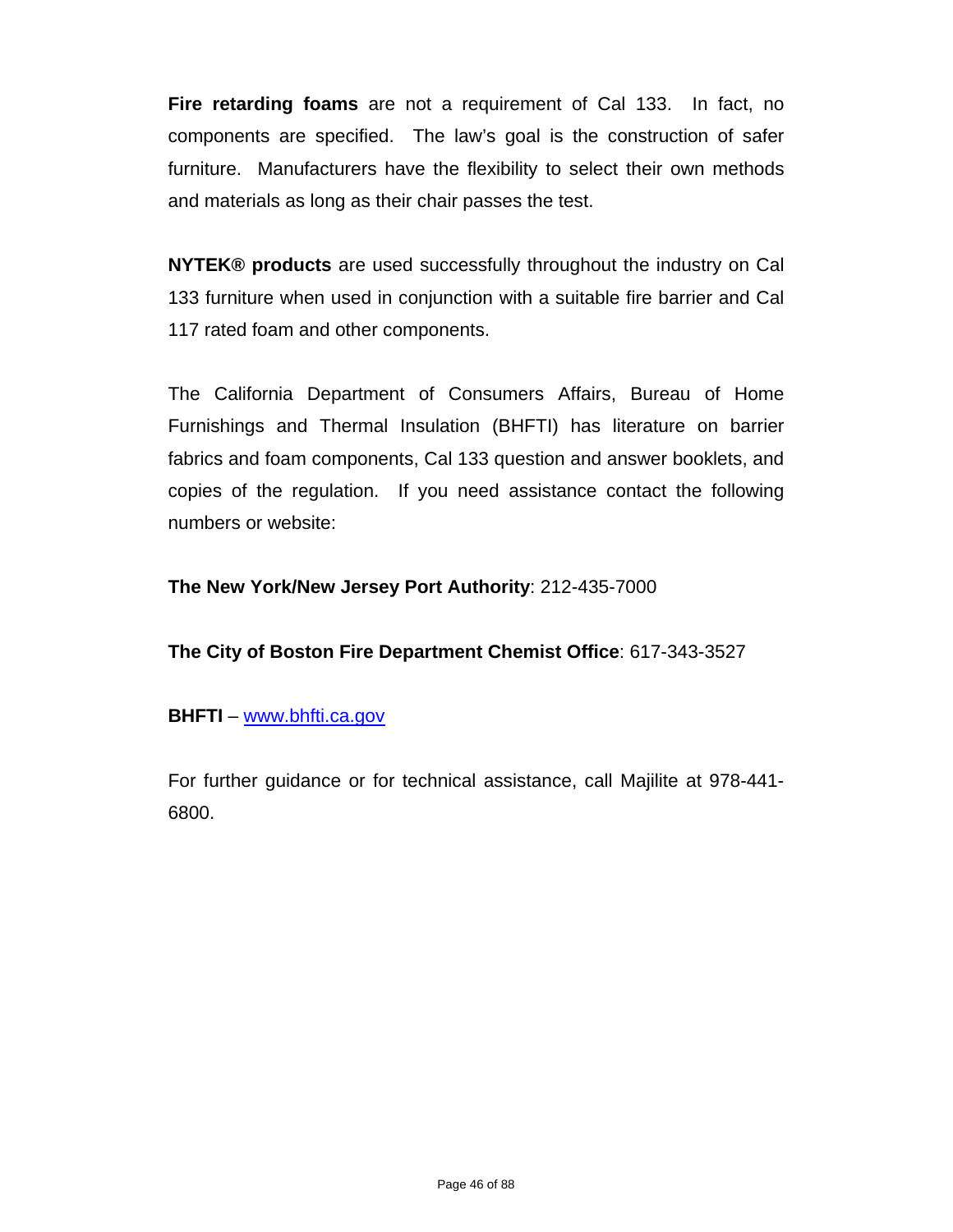# **CITY OF BOSTON**

The City of Boston's BFD IX Component Test has been one of the toughest flammability tests for upholstery fabrics. It requires a vertical flame test with a large flame and a short after-flame time requirement. Because of Boston's reputation for tough fire standards, many specifiers request that upholstery fabrics pass the Boston test even though the fabric might not be used there.

Often a flame retardant compliance treatment would change the hand of the fabric and, in some cases, the color and texture. Some of these treatments were water-soluble and could be washed out, limiting their effectiveness. Sometimes a chair built with approved components (fabric cover, foam, etc.) did not perform well in a full-scale burn test.

The City of Boston discontinued component testing in January 1995. In its place, Boston adopted the Cal 133 full-scale burn test. Its emphasis has shifted to total chair performance in a fire and allows the chair manufacturer to select component combinations to successfully meet the test requirements.

NYTEK® products are used in the city of Boston by incorporating them into chairs designed to pass Cal 133. Often it is necessary to use a barrier fabric between the NYTEK® cover and the foam or fiberfill. Please refer to the section on Cal 133 and contact your Majilite representative if you have any questions.

Boston regulations differ in some respects from Cal133. They do not exempt buildings with sprinklers and then cover more occupancy use groups than Cal 133.

For more information on the City of Boston regulations, contact the Boston Fire Department, Chemist Office at 617-343-3527. http://www.cityofboston.gov/fire/PGA.asp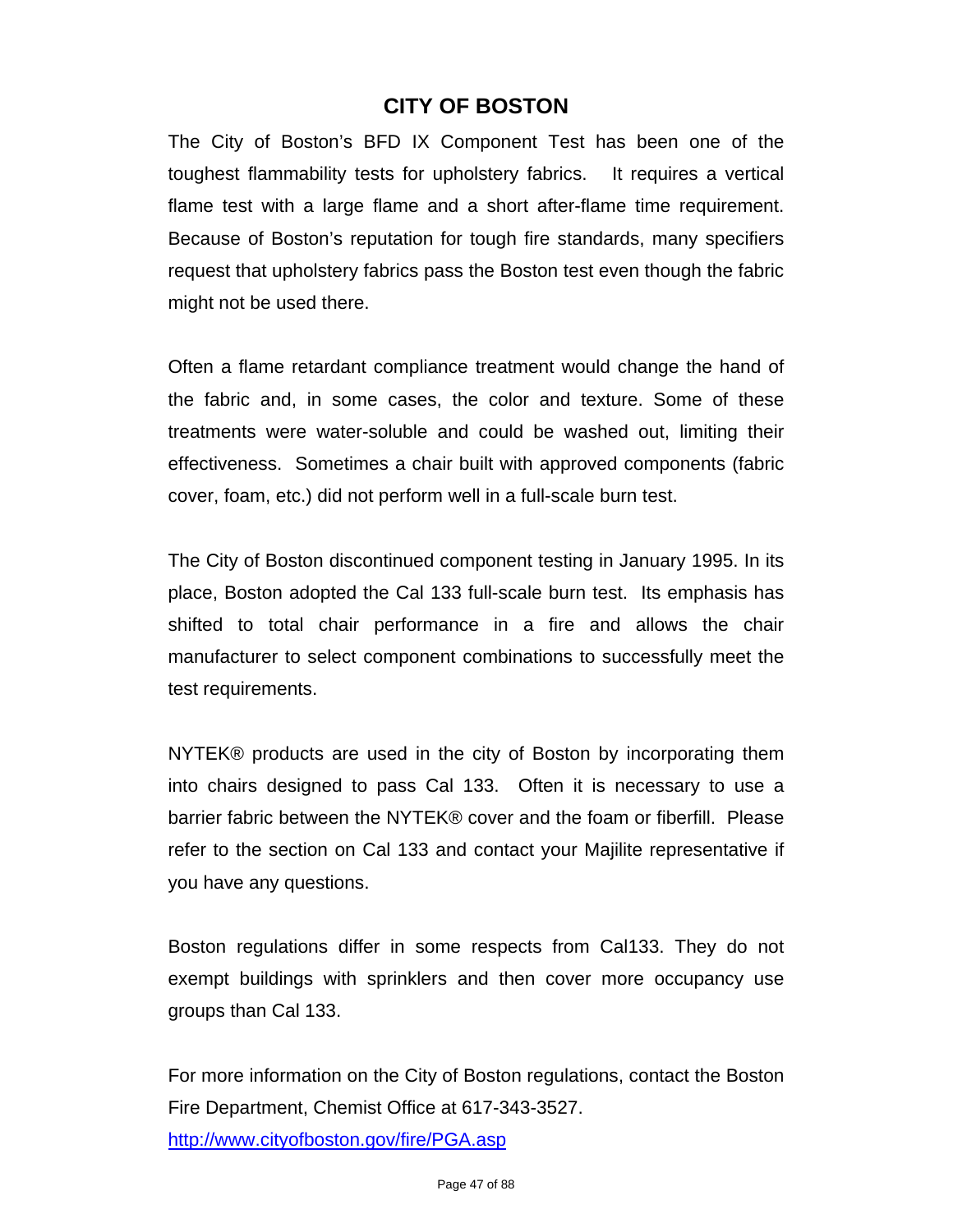# **NOVASUEDE® CLEANING INSTRUCTIONS**

- NOVASUEDE®'s special technology allows for easy care and cleaning.
- Liquid spills tend to "bead up" on the surface; often all that is needed is quick action with a dry cloth to absorb the liquid.
- Remove dust deposits, prevent soil build-up, and keep the suede surface looking crisp and new with normal, regular vacuuming with a soft brush attachment.
- Novasuede can be cleaned and groomed with a Magik brush, Miracle brush, or similar lint removal brush.
- Use Scotch tape or a soft eraser to remove light stains and smudge marks.

### **Water-soluble Stains**

- Water-soluble stains from coffee, tea, juice, soft drinks, milk, beer, wine, and other drinks can be removed by dabbing the affected area with clean water, mild soapy water, or a 50/50 solution of water and white vinegar.
- Blotting is always preferable to rubbing for stain removal.
- Remove excess soap or vinegar solution by dabbing with clean water and blotting with a clean cloth.
- Allow the material to dry naturally or dry quickly with a hair dryer using the warm setting.
- "Rings" noticed after drying are usually the result of some residual soap or cleaning solution remaining on the fabric and can be removed by cleaning again with water.

### **Non Water-soluble Stains**

 Use a petroleum solvent such as naphtha (lighter fluid) or mineral spirits to remove non-water soluble stains such as grease, oil, and shoe polish.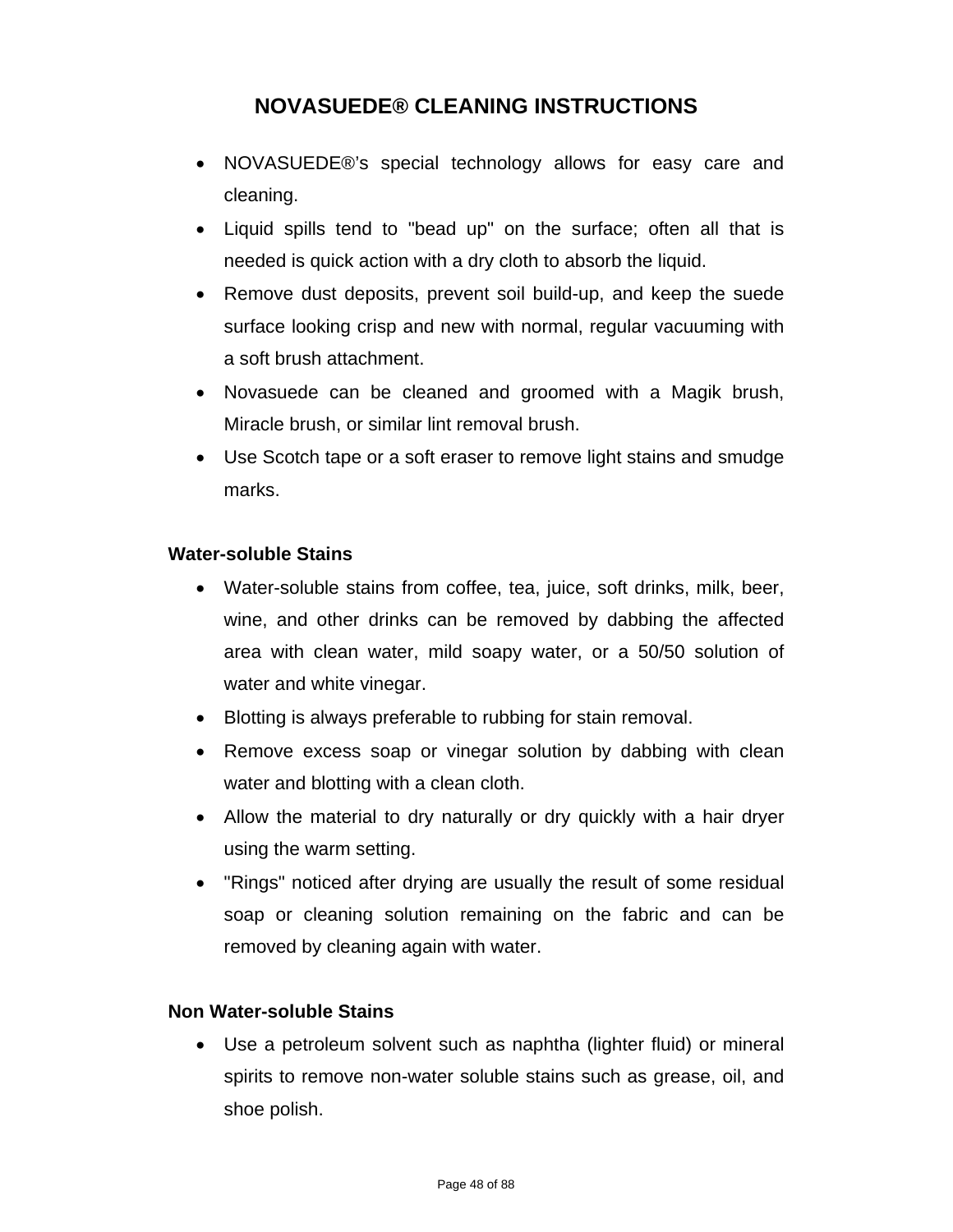- Dab the stained area with a clean cloth moistened with solvent and then blot with a clean, dry cloth. Repeat if necessary.
- Work from the edges of the stain toward the center to avoid enlarging it.
- Rubbing the area carefully with fine sandpaper usually can repair surface damage and minor cigarette burns.

### **Cleaning Removable Covers**

- Machine wash separately, using the cool or warm water setting on the delicate cycle.
- Use mild detergent without pouring it directly onto the material and no bleach. Spin and tumble dry on a low setting, or spin and hang to dry in a shady area. Do not twist or wring.
- NOVASUEDE® covers also can be professionally dry cleaned using a clean perchloroethylene solvent and these settings: short cycle, tumble dry warm, steam followed by brushing to restore nap.

A wet extraction process, available through most professional cleaning services, is recommended to clean widespread dirt or for an overall cleaning of upholstered pieces.

Although NOVASUEDE® is spill resistant, supplementary treatments such as Scotchgard can be used for further protection. Test a sample to ensure that the texture or color of the material will not be affected.

### **Restoring the Nap**

After cleaning, it is important to restore the nap by lightly brushing with a soft bristle brush after the NOVASUEDE® is completely dry. Regular routine vacuuming, immediate attention to accidental spills, and occasional brushing generally are all that is required to maintain the luxurious feel and appearance of NOVASUEDE®.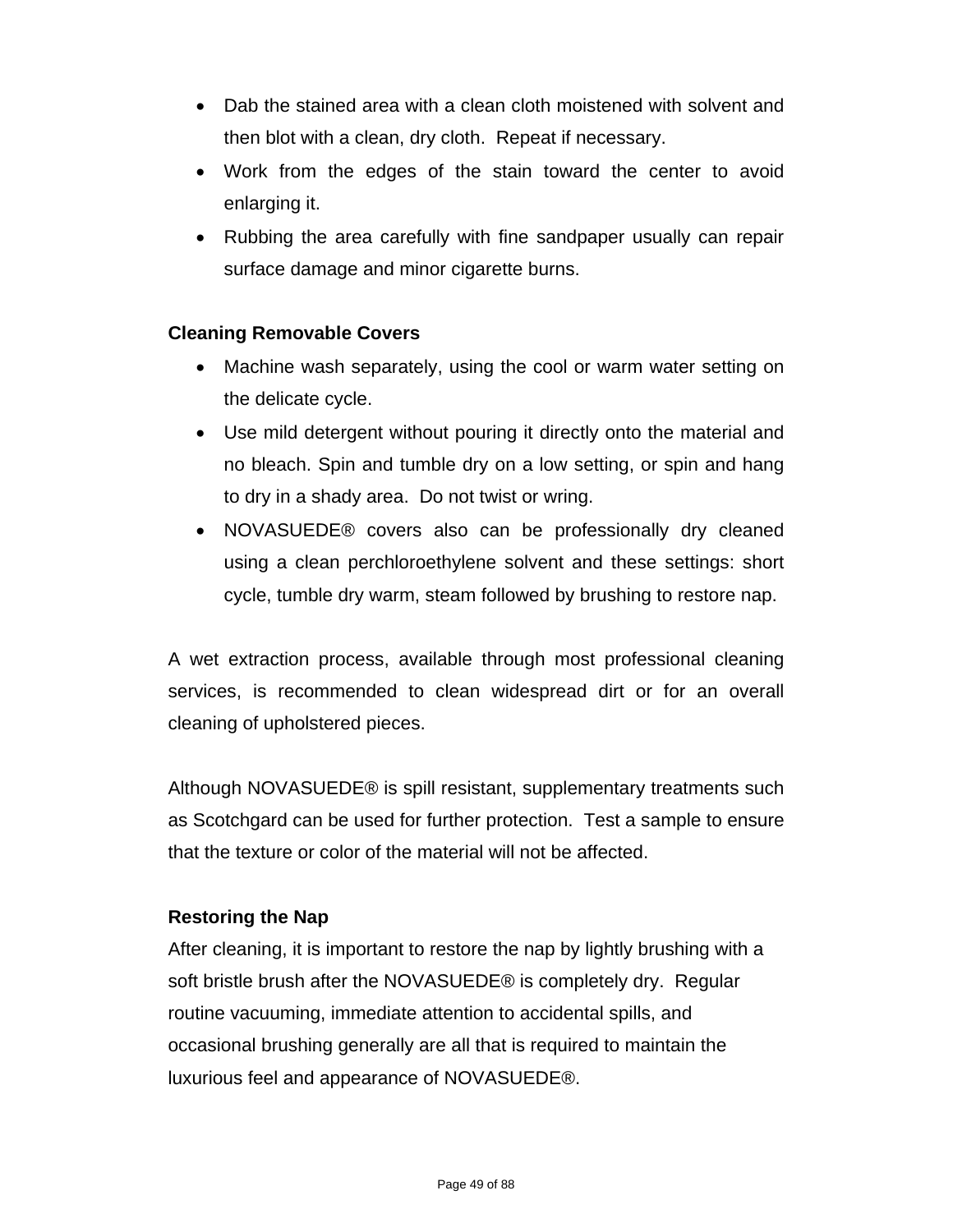# **SUEDE STAIN REMOVAL INSTRUCTIONS**

- 1. Remove as much of the stain as possible before applying cleaners. For dry stains, try brushing with a Magik or Miracle brush. Remove wet residue with a spoon, a butter knife or absorb with a soft cloth.
- 2. Select the appropriate cleaner according to the chart below.
- 3. Begin with the cleaner listed first, allowing the spot to dry.
- 4. If the stain remains, proceed to the next recommended cleaner.

| <b>STAINS</b>                  | <b>CLEANERS</b> |                |   |
|--------------------------------|-----------------|----------------|---|
| Coffee, Tea, Milk              | 1               | 2              | 3 |
| Juice, Soft Drinks             | 1               | $2^{\circ}$    | 3 |
| Wine, Beer                     | 1               | $2 \quad 3$    |   |
| Mustard                        | $\overline{2}$  | 3              |   |
| Catsup, Chocolate              | 1               | $\overline{2}$ |   |
| Cooking Oil, Mayonnaise        | 1               | $\overline{2}$ | 3 |
| Crayon, Lipstick               | 4               | 5 <sub>2</sub> |   |
| Urine                          | 1               | $\overline{2}$ | 3 |
| <b>Blood</b>                   | 1               | $\overline{2}$ |   |
| <b>Body Oils</b>               | 1               | 2              | 5 |
| Furniture Polish, Ink          | $\overline{2}$  | 5              |   |
| Grease, Shoe Polish, Motor Oil | 4               | 5              | 2 |

### **CLEANERS**

- **1** Cold to lukewarm, never hot, water.
- **2** Mix one teaspoon of a mild soap (Woolite®, Joy®, Ivory Liquid®, or Tide® powder) to a pint of cold or warm water.
- **3** Pure white vinegar mixed 50/50 with water. Use vinegar full strength for stubborn stains.
- **4** A petroleum distillate such as mineral spirits or naphtha.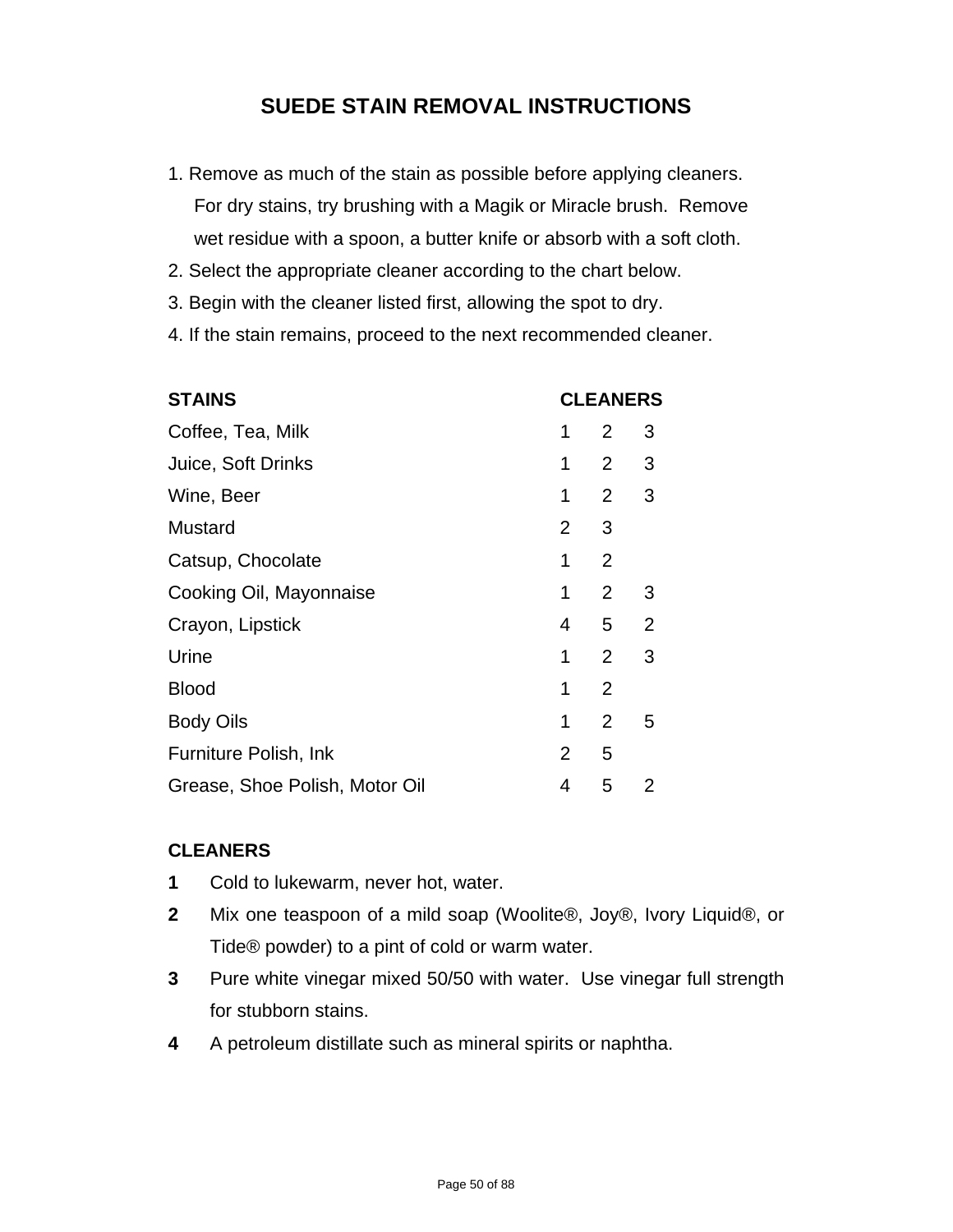**5** A dry cleaning solvent such as perchloroethylene, or Blue Coral® "Dri-Clean" Carpet and Upholstery Cleaner in a clear plastic bottle with a spray trigger.

NOTE: Exercise proper care when using solvents or solvent cleaners since some are flammable. Read and follow the manufacturer's directions and use with adequate ventilation while wearing protective gloves.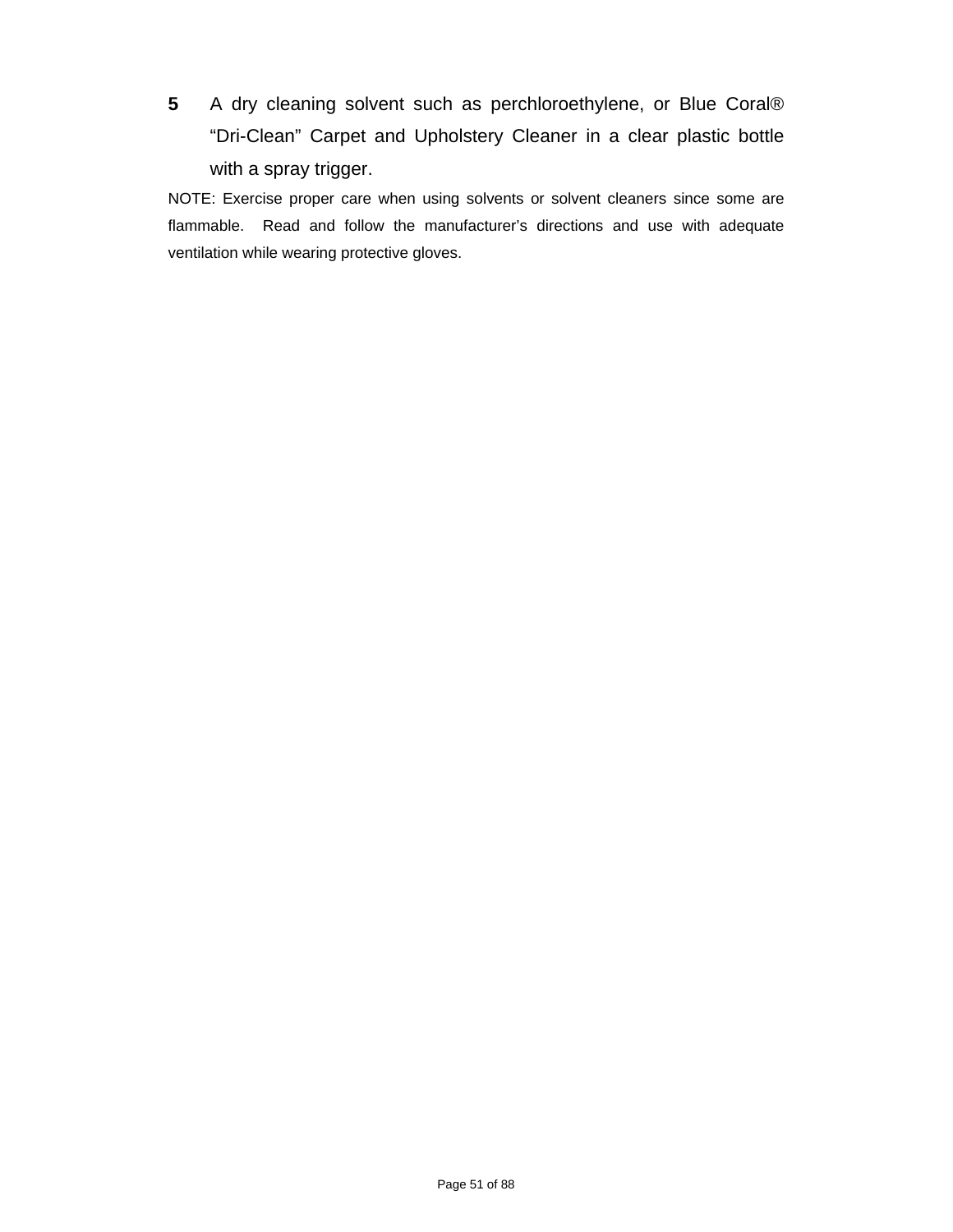# **NOVASUEDE®: COMMONLY ASKED CARE AND CLEANING QUESTIONS**

### **How should I take care of NOVASUEDE® furniture?**

Periodic cleaning of airborne dust and dirt is the key to long life for carpets, draperies, and upholstery fabrics. Brush NOVASUEDE® with a soft nylon lint brush, similar to a Magik or Miracle brush, avoiding metal brushes or those with stiff bristles. Normal, regular vacuuming for a few minutes a week also will remove dust deposits, prevent soil build-up, and keep your NOVASUEDE® furniture looking fresh and new.

### **What about spills?**

NOVASUEDE®'s microfiber structure causes many spills to "bead up" on the surface. Often all that is needed is quick action with a dry cloth to absorb the liquid.

### **What do I do about stains?**

Don't be alarmed about a dried spill on NOVASUEDE®. The fabric easily "releases" most stains with normal cleaning techniques. Blot (if still sticky) or brush out (if dry) any excess staining material. Water-soluble stains can be removed by dabbing the affected area with mild soapy water using Woolite, Joy, Dove or any mild dishwashing soap. Avoid soaking the suede to prevent soap build-up; rather dab the stain with soapy water and blot with a clean cloth like a soft absorbent terry cloth towel. For more stubborn stains, brush with a soft toothbrush and blot. A 50/50 mixture of white vinegar and water is another good cleaning agent.

For non water-soluble stains such as grease, use a petroleum solvent (mineral spirits, naphtha, or a spot remover with perchloroethylene). Moisten a clean cloth with the solvent, dab the stained area, and blot with a clean dry cloth.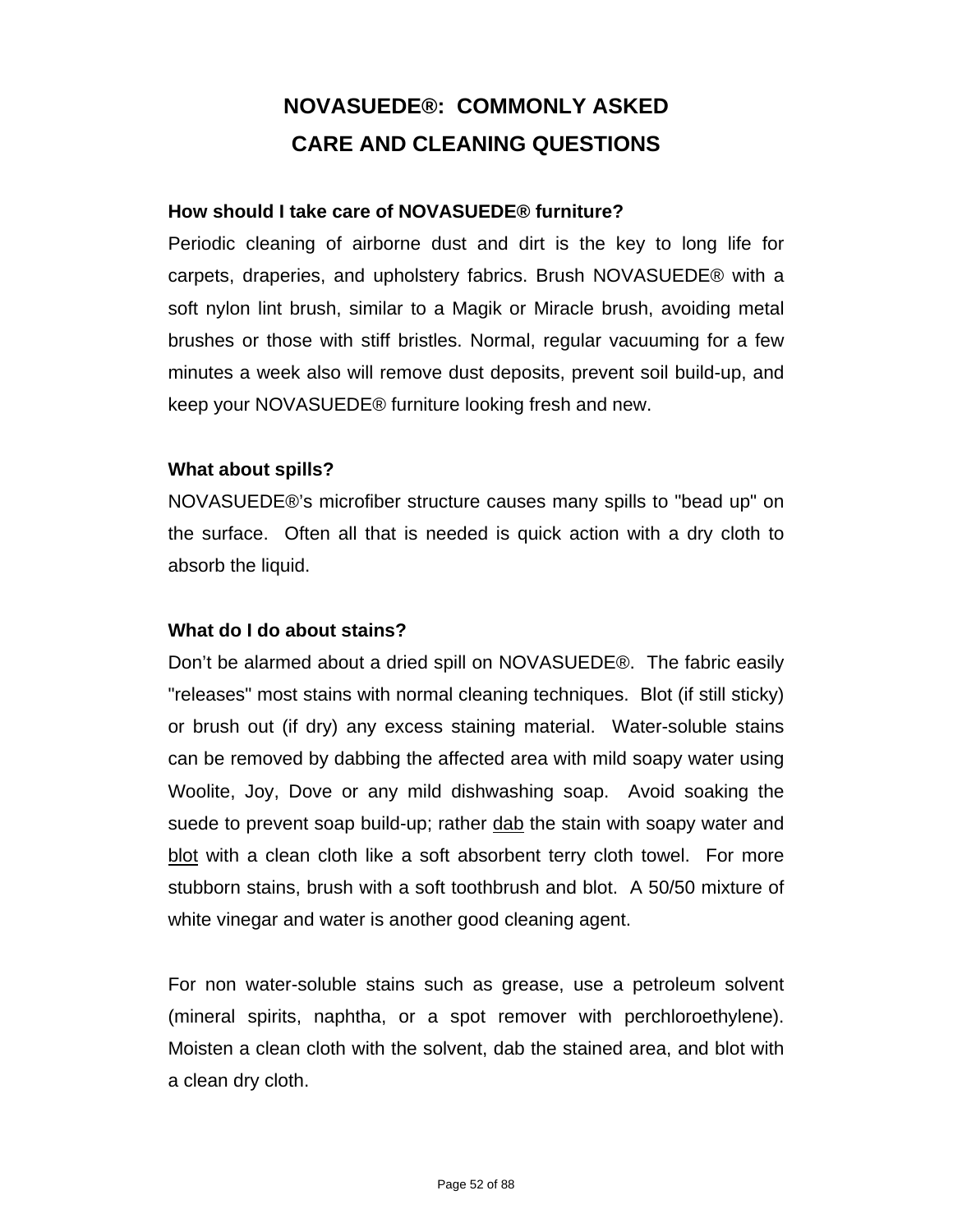After cleaning, allow the suede to air dry or dry quickly on the warm setting of a hair dryer. Brush to restore the nap.

### **What do I do about rings?**

"Rings" remaining after cleaning or drying usually are the result of some residual soap or cleaning solution remaining in the fabric. Even water can leave a ring of minerals, salts, dust or other contaminants. Rings or spots also may be areas where the suede microfibers have clumped together. Many rings can be brushed out.

For a more stubborn ring, try cleaning the area again with clear water using a sponge or soft clean cloth. A "feathering" technique (working from the center out) will help prevent the ring from reappearing. Blot as much of the water as possible with a dry towel. Quick drying with a hair dryer (or fan) set at the warm setting can help prevent ring formation. When dry, always brush to restore the nap.

### **What about stains or soiled areas too large to spot clean?**

For large areas, a wet extraction process, available through most professional cleaning services, is recommended. These large stains also can be removed using a home wet vacuum system, such as a Bissell carpet cleaner with small upholstery attachment. Use a mild soap and cool to lukewarm water. Do not soak the suede. Spray and vacuum; lightly brushing if necessary. Use water to remove soap residue. Allow the suede to dry completely then lightly brush to restore the nap. Removable cushion covers also may be washed on a gentle cycle in a washing machine using cold water and Woolite followed by a cold rinse. Air-dry the suede or lightly tumble the cover in a dryer on a cool setting. Brush the suede lightly after drying.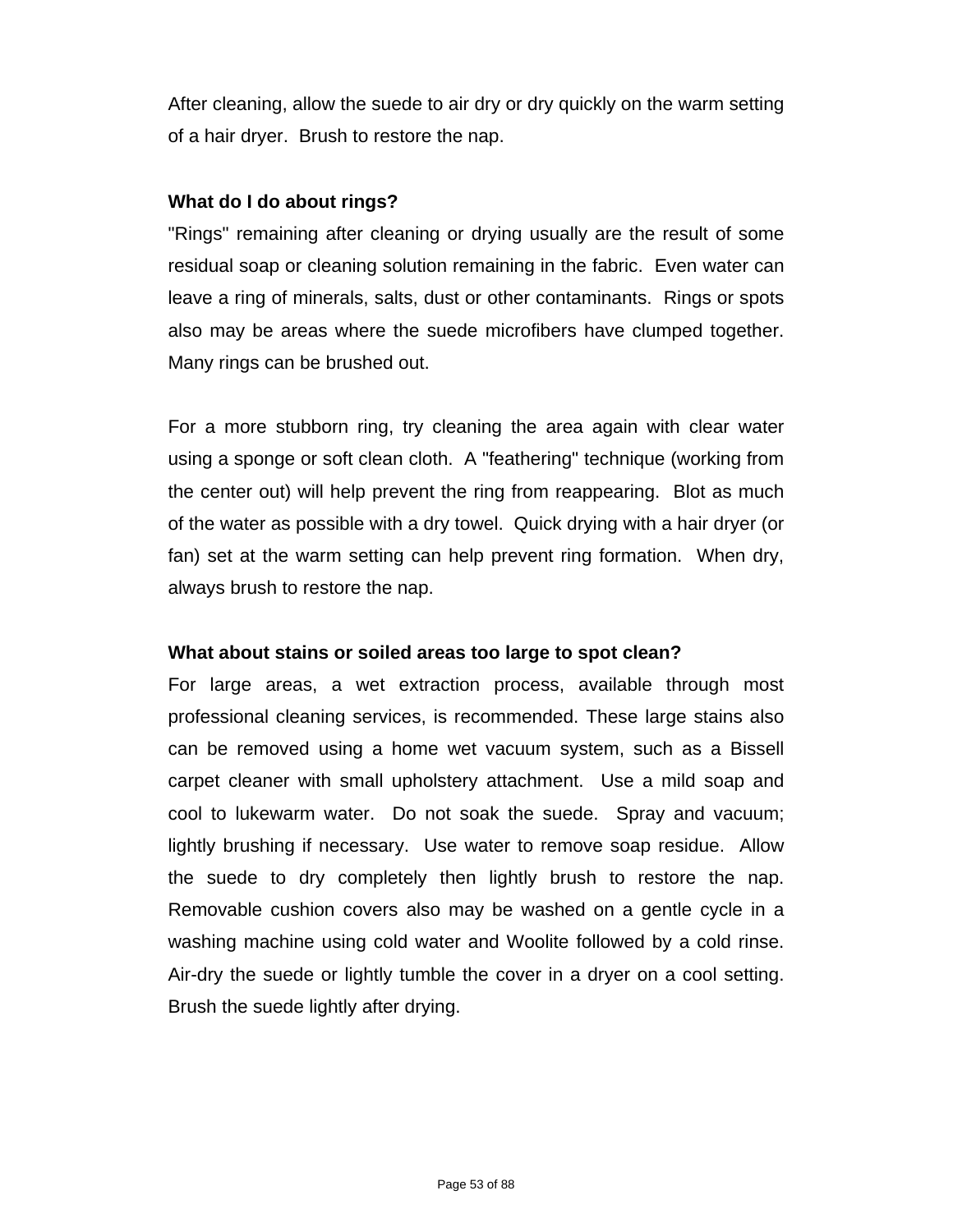# **Can I treat my NOVASUEDE® furniture with Scotchgard or other fabric protectors?**

Professionals should apply Scotchgard, Fiberseal, Soilshield, and other commercial fabric protectors on NOVASUEDE® to ensure adequate and complete coverage. With any treatment, we recommend a preliminary test to make sure that the hand, texture, or color of the material will not be affected.

### **What are the advantages of using fabric treatment?**

Good quality fabric treatments can enhance the water repellency and stain release characteristics of NOVASUEDE®. Many fabric protection applicators guarantee their products and provide care and cleaning guides for customers. Professional cleaners also can provide quick and timely local service. Buyers also might be more comfortable knowing a fabric treatment has been applied, especially one with a warranty.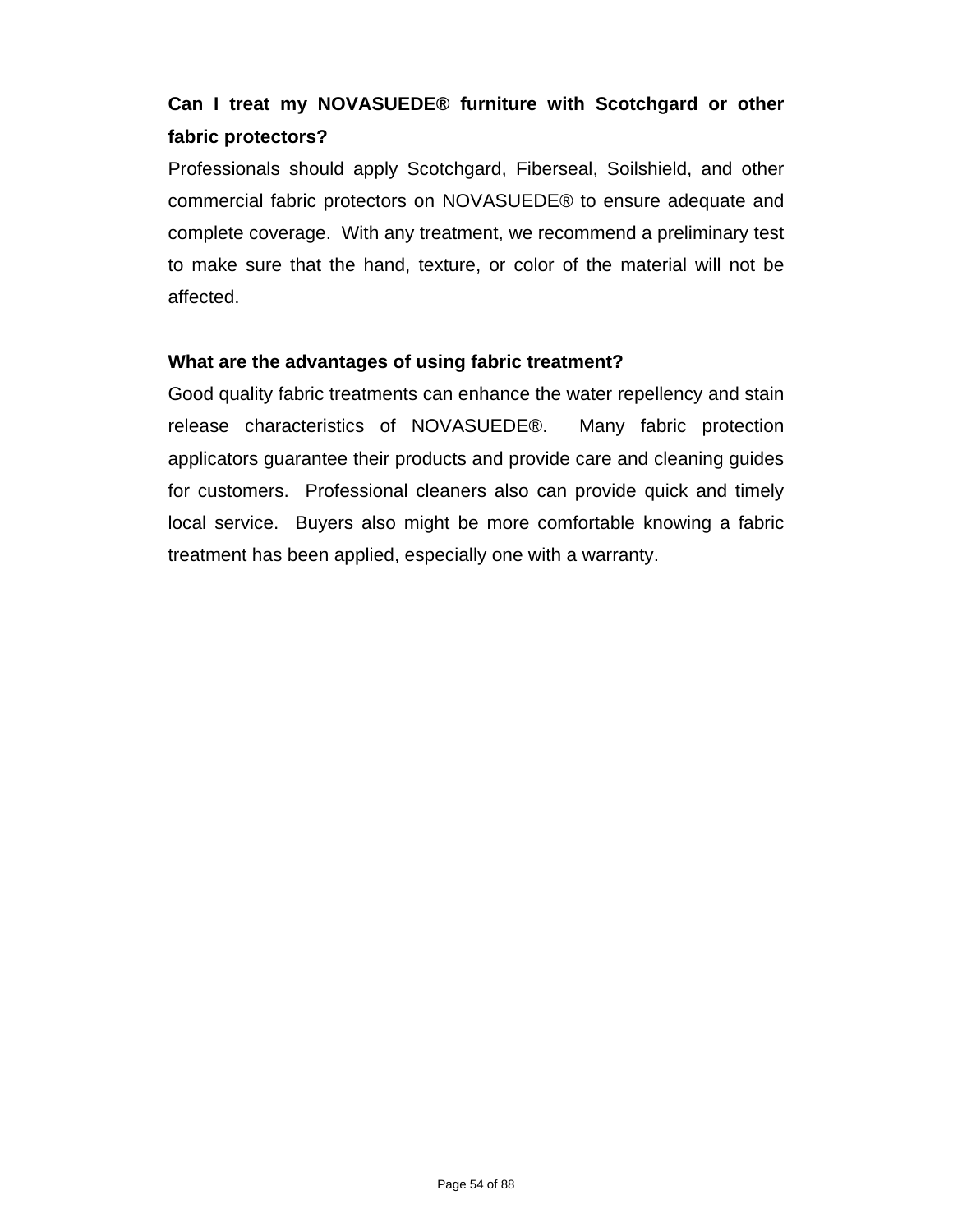## **"COLOR TRANSFER" FROM NOVASUEDE®**

#### **Color Transfer from Buffing Dust**

Occasionally upholstery shops report a transfer of colored buffing dust from NOVASUEDE® to another fabric, usually occurring in warm weather when the upholsterer is more likely to pick up color on his hands, arms and shirt through sweat. However, dye bleeding might be suspected initially.

#### **How Buffing Dust is Created**

One of the final steps in manufacturing NOVASUEDE® is buffing its surface to achieve uniform fiber and nap length with a very fine abrasive which generates very tiny dust particles that are difficult to distinguish as individual particles. NOVASUEDE® dust on clothing may look like a dye bleed.

After buffing, the dust is vacuumed out of the NOVASUEDE®, but sporadically some dust can remain in a few yards within a bolt. Most furniture manufacturers simply blow off the dust with a stream of dry compressed air from an air hose at the final inspection just before wrapping for shipment. This also cleans off sawdust, metal shavings, or other types of airborne dust. Most of the dust on clothing can be removed with masking tape, a lint brush or washed and rinsed with cold water.

Infrequently an end user will think the fabric's color is bleeding. Regular vacuuming and occasional light brushing with a soft bristle lint brush, similar to a Magik or Miracle brush, is recommended for normal maintenance of NOVASUEDE® regardless of buffing dust. Airborne dirt, dust, household sprays, and air pollution can settle on the suede during use.

NOVASUEDE® furniture also should be periodically "dusted" by vacuuming. Dirt can act as an abrasive, shortening the life of any fabric.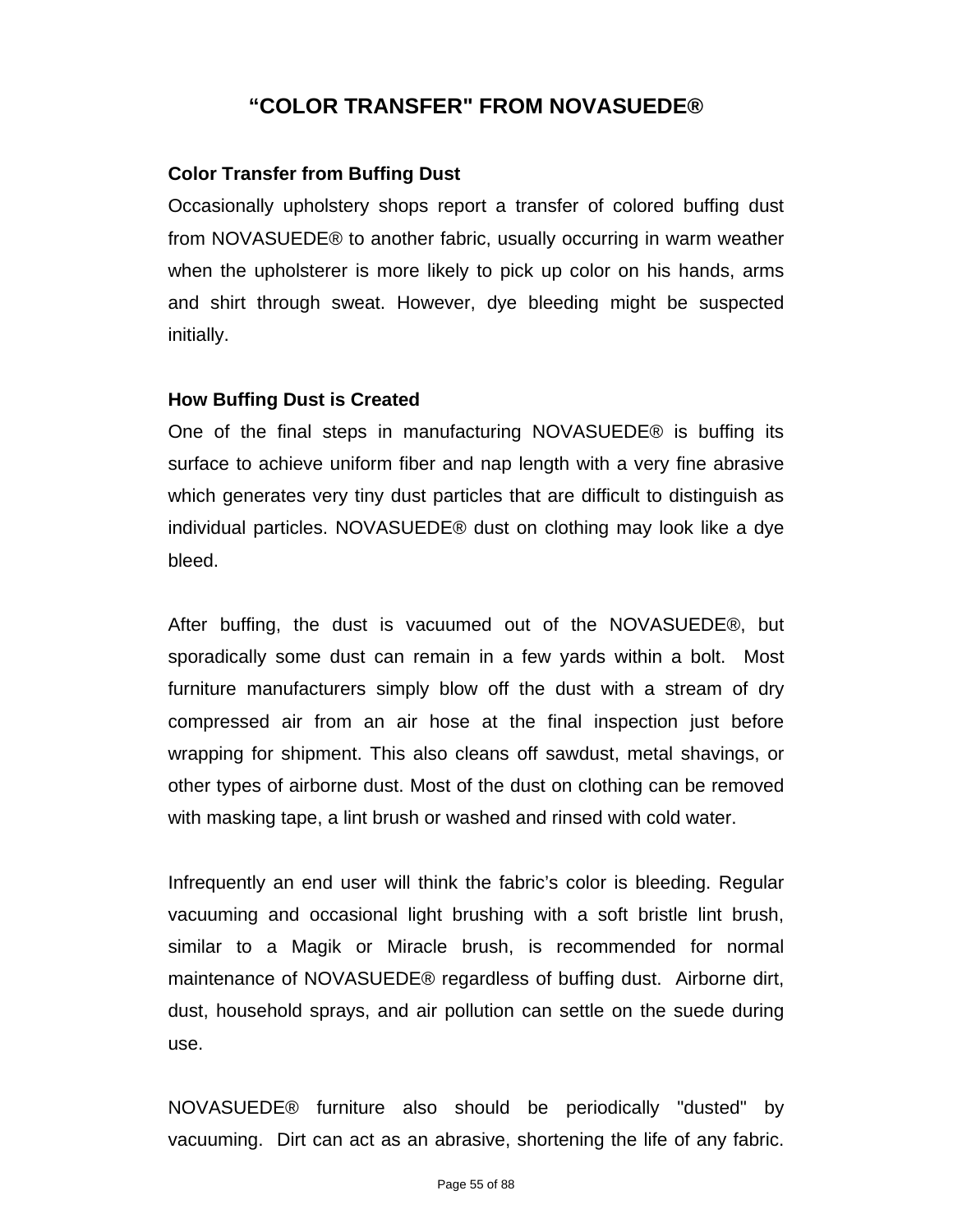Foreign material may cause the nylon microfibers in NOVASUEDE® to cling together, reducing the "tracking" effect of the nap. Through regular use and vacuuming, the buffing dust should diminish to where it is no longer a concern.

### **Color Transfer from Dye Bleed**

A dye bleed might cause color to transfer from certain dark colors of NOVASUEDE® (black, dark or bright reds, and purples) to lighter NOVASUEDE® colors or to other lighter fabrics or leathers. This can occur especially if the contrasting materials are washed together or if the suede becomes wet. A small amount of this dye bleed usually does not change the suede color, but it can stain other materials.

Therefore care should be taken in the selection of the combination of NOVASUEDE® colors used in the same piece when they will be cleaned or washed together. For example, a black or a wine NOVASUEDE® should not be used in appliqué with Gelato as some bleeding of the dye in the darker suedes will occur when the piece is washed. Care should also be taken when certain dark colors of NOVASUEDE® are used for throw pillows on light colored sofas, especially if the pillows may become wet during use.

Other materials such as vinyls, natural leathers, and some synthetic leathers can extract dye from NOVASUEDE® when wet or in elevated temperatures. Vinyls and leathers contain oils that can extract dye from many textiles. Also, some natural and synthetic leathers have top finishes that can become soft and tacky when very warm, causing them to stick to other materials.

### **Evaluating Color Compatibility**

 Before fabrication, NOVASUEDE® users should test color compatibility when using dark colors with lighter colored suede, fabrics or leathers.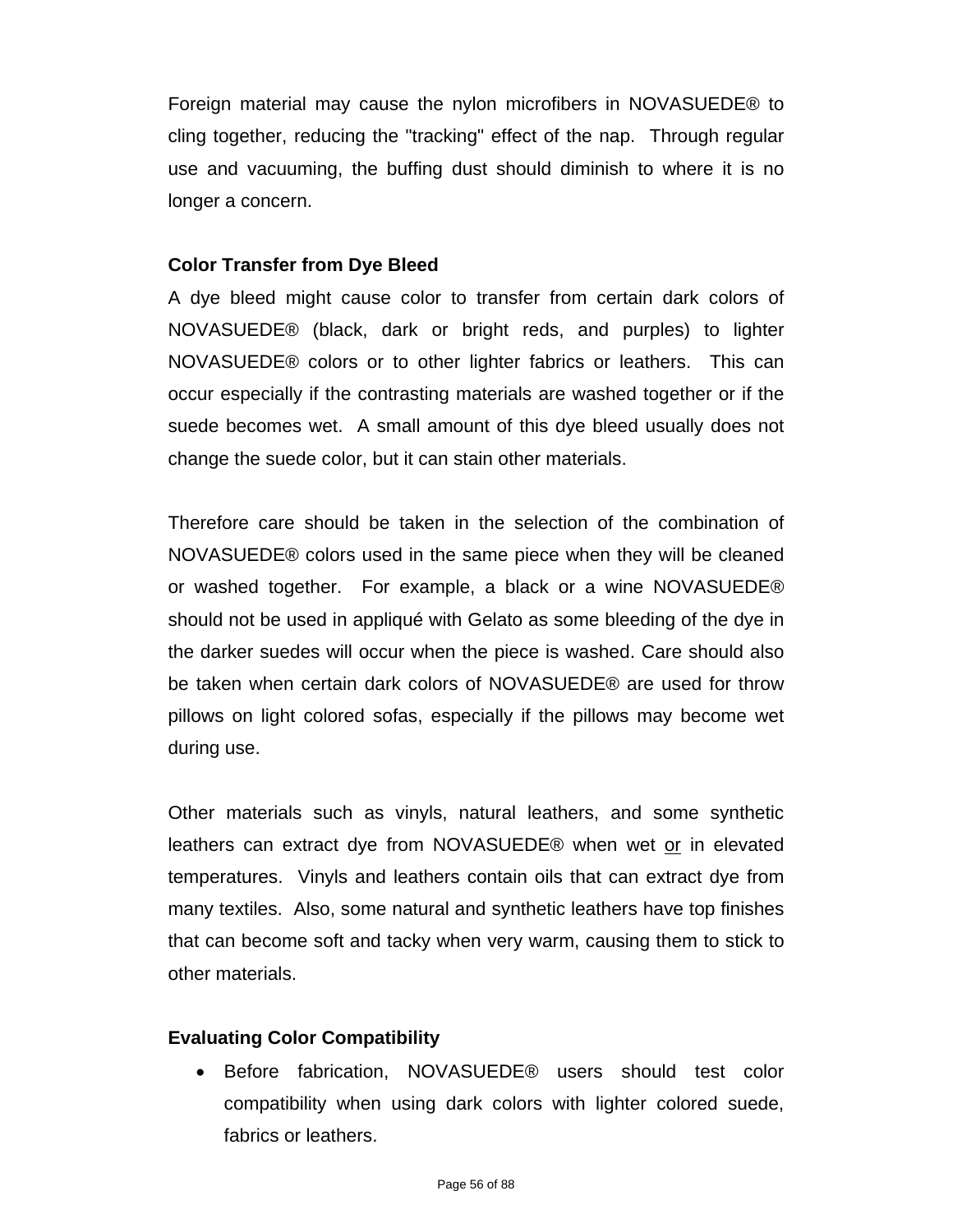- Wet a piece of the NOVASUEDE® thoroughly and squeeze out excess water. Put the fabric in contact with a piece of the light colored fabric or leather glass and insert it between two pieces of safety glass or other clean, flat water impermeable surface.
- Place a small weight on the top plate glass. After 24 hours, separate the NOVASUEDE**®** from the light colored fabric and note any color changes.
- For vinyls and natural or synthetic leathers, you should check for dye extraction by oils. Repeat the above procedure using dry NOVASUEDE® with vinyl or leather between plate glass, compressed with a small weight. Place overnight in an oven at 158F or 70C.

Please contact the company if you want Majilite to conduct the testing.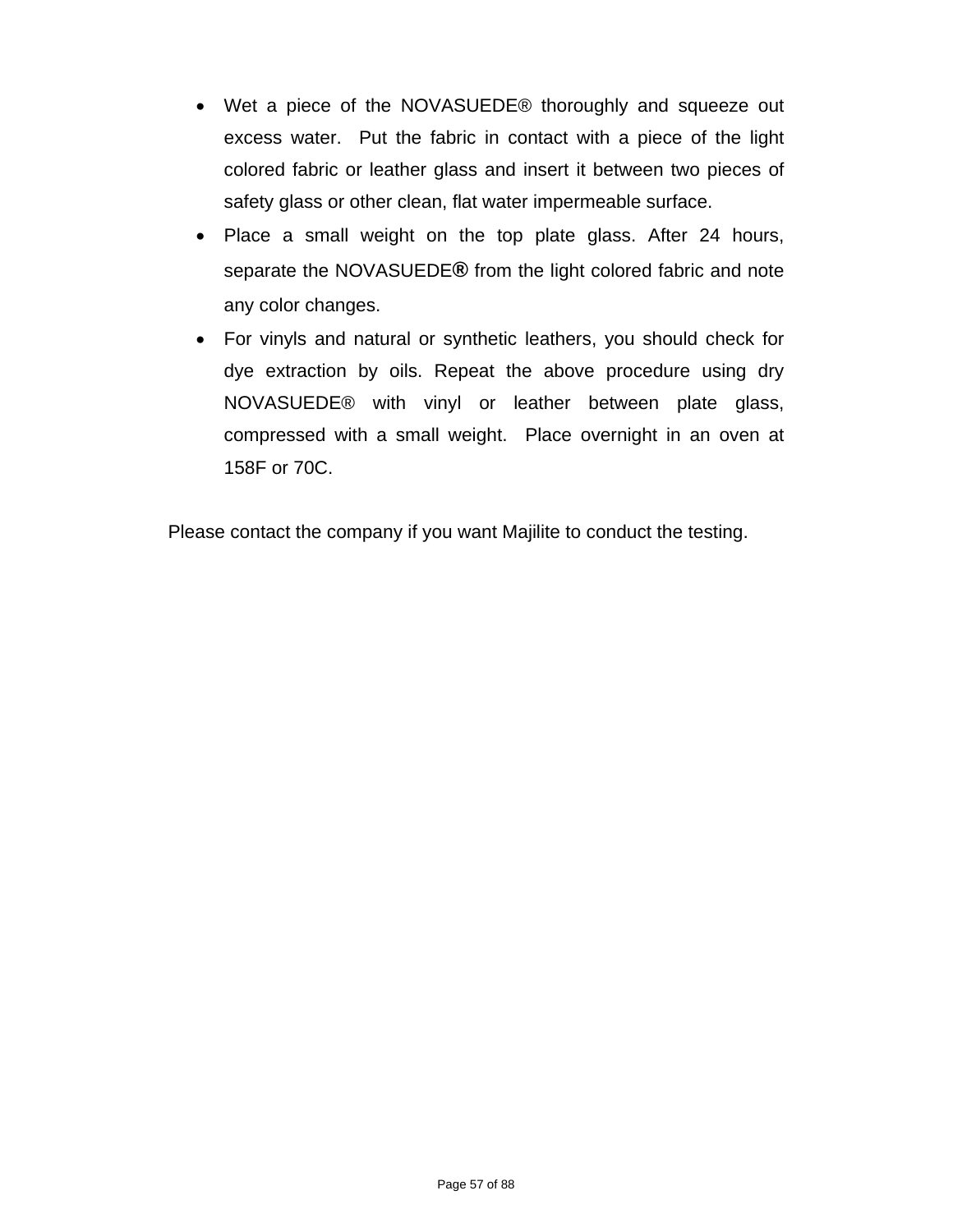# **NOVASUEDE® STAIN REMOVAL: WET EXTRACTION METHOD**

Large dirt or stains on NOVASUEDE® may be too labor intensive to clean by spot cleaning. Removing ground-in or soaked-in stains by wetting and blotting is also not practical and is time-consuming.

The wet extraction technique, used by professional cleaners, is an alternative cleaning method. Individuals can use a Bissell carpet machine with a small upholstery attachment or a wet/dry vacuum. The cleaning technique involves spraying the suede with water and vacuuming the suspended dirt. The best technique to use with extraction equipment is to wet and vacuum in one motion rather than soak.

Remove dry dirt by brushing and vacuuming. Blot wet stains as much as possible. Excess dried stains should be scraped off with a spoon. Some materials may be partially removed by lightly applying and removing scotch tape.

Prepare a soap solution as follows:

- 1 gallon of water
- 1/4 cup Woolite
- 2 cup Vivid detergent with non-chlorine bleach

Transfer some of the soap solution to a 1-pint bottle equipped with a trigger or pump spray top similar to those used for many household cleaners.

Spray the soap solution onto the stained area. Lightly wet the area, but avoid over soaking. Brush the soap solution into the suede with a soft brush such as a soft toothbrush. Do not scrub or rub excessively. Lightly work the soap into the suede to soften the stain.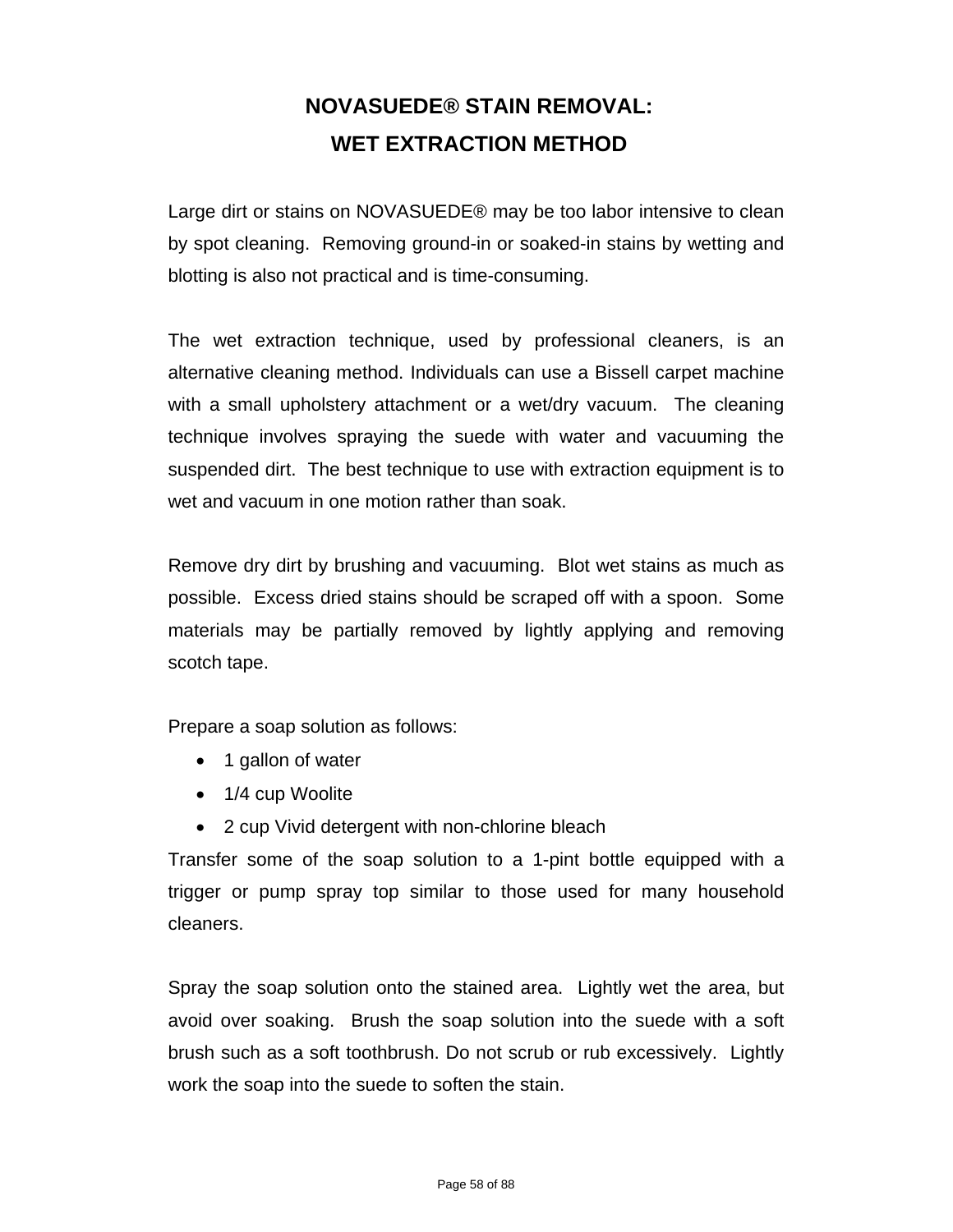Extract the soap solution with cold water. Several rinses may be necessary. The suede will darken when wet and may mask the stain. To determine whether another washing is necessary, dry a small portion of the cleaned area with a hair dryer to determine if any of the stain remains. Once the stains have been removed, clean the entire panel or piece of furniture to maintain a consistent appearance. Allow the piece to dry at room temperature overnight, and then brush lightly to restore the nap.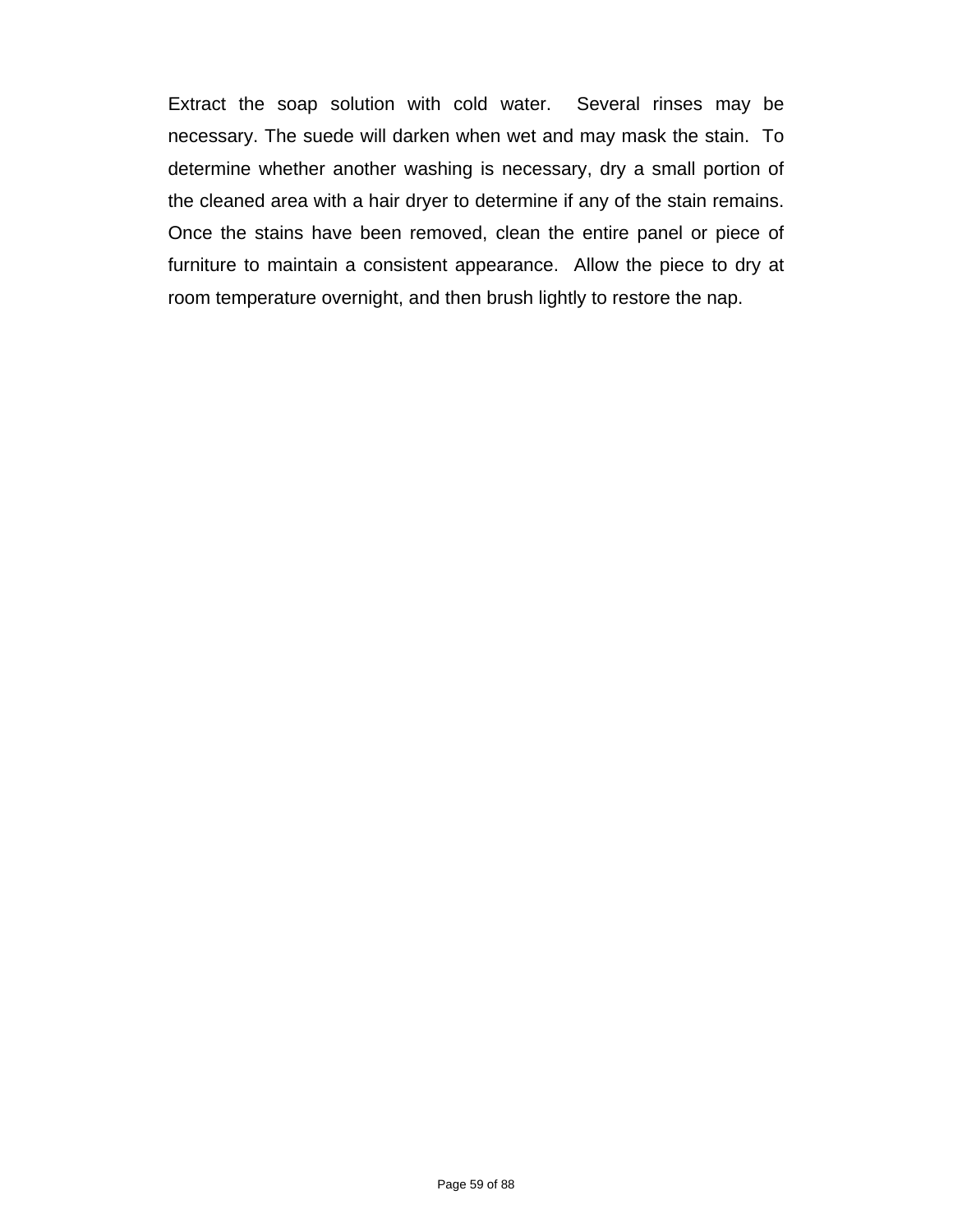# **CLEANING PROCEDURES FOR EMBOSSED NOVASUEDE® AND NOVASUEDE® PERF**

- Clean EMBOSSED NOVASUEDE® and NOVASUEDE® PERF using the same procedures as the standard NOVASUEDE® line. Lightly brush and vacuum these materials regularly. Brush only with a soft bristle brush with the same stiffness as a soft toothbrush.
- Spots and stains can be removed using water or Woolite and water for water-based stains. Use mineral spirits or perchloroethylene for oil-based stains.
- Machine wash EMBOSSED NOVASUEDE® and NOVASUEDE® PERF in Woolite using cold water, a cold rinse and tumble dry only, then air dry. Lightly brush the nap once the suede has completely dried.
- Use extraction equipment for sofa and chairs.
- Avoid scrubbing, picking, or digging the suede surface when cleaning EMBOSSED NOVASUEDE® or NOVASUEDE® PERF. Doing so can pull some of the microfiber into the embossed areas or the individual perforations can reduce the overall embossed or perforated effect of the product. Let the soap and water or cleaning solvent loosen the stains, then remove them by blotting with a clean absorbent cloth.
- For further instructions, please refer to the sections NOVASUEDE®: COMMONLY ASKED CARE AND CLEANING QUESTIONS and PROCEDURE FOR REMOVAL OF STAINS FROM NOVASUEDE®: - WET EXTRACTION METHOD.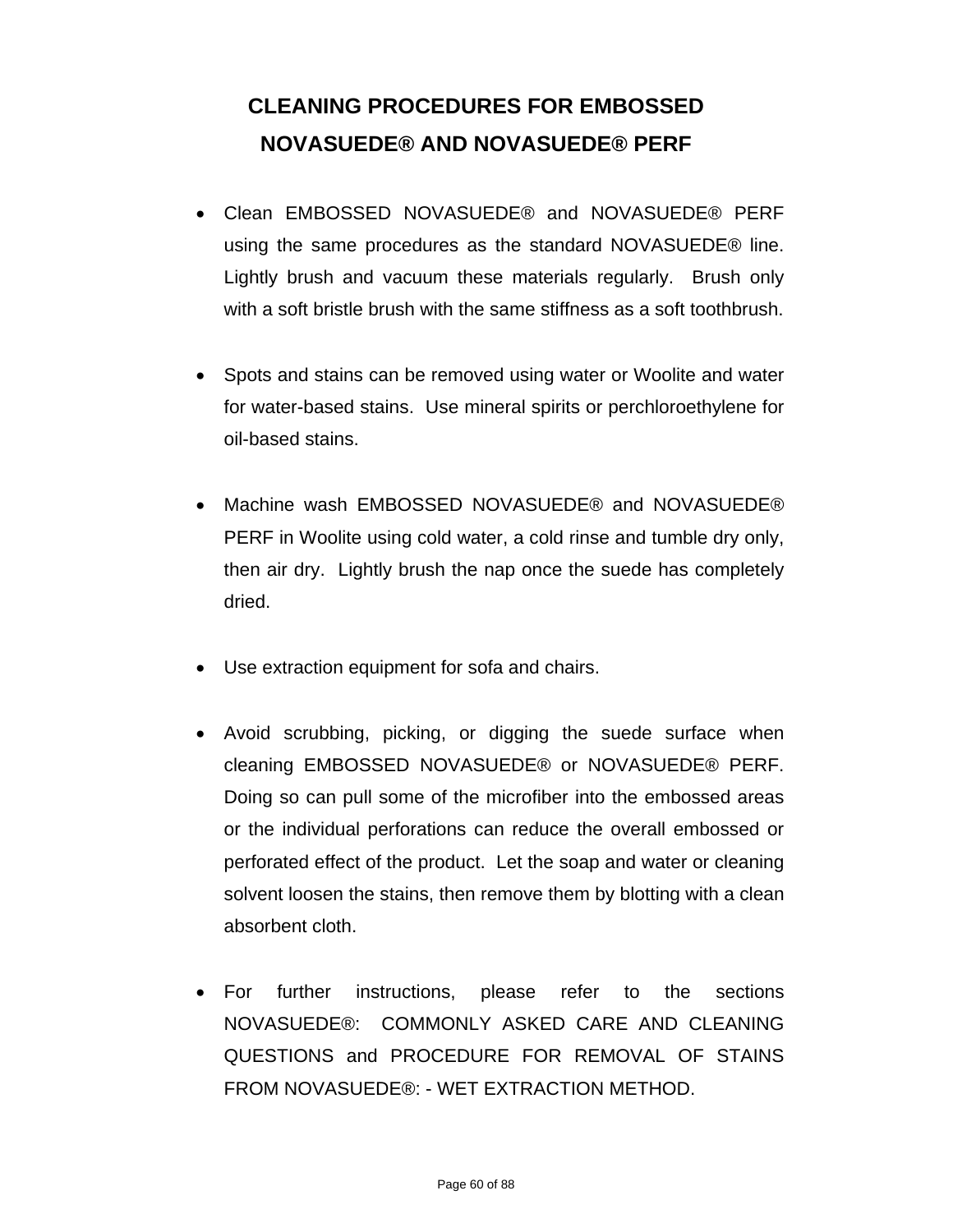### **INK**

- Cleaning techniques will vary because different inks are composed of different materials.
- The chances for success are greater the sooner the ink spot is cleaned. Begin working with small areas, starting with the least visible area to test the cleaning technique's success.
- Blue Coral Dri-Clean Upholstery Cleaner has worked well in cleaning ink from NOVASUEDE®. It can be purchased at auto parts stores as either a clear liquid in a trigger spray bottle or as an aerosol, which is not as effective.
- Follow the directions on the bottle and use the dab and blot technique. Blue Coral Dri-Clean also can be used as a spot cleaner or as a soap for wet extraction. Blue Coral is manufactured by Blue Coral, Inc. Cleveland, Ohio 44105; 1-800-844-1080, Technical Assistance 1-800-416-1600.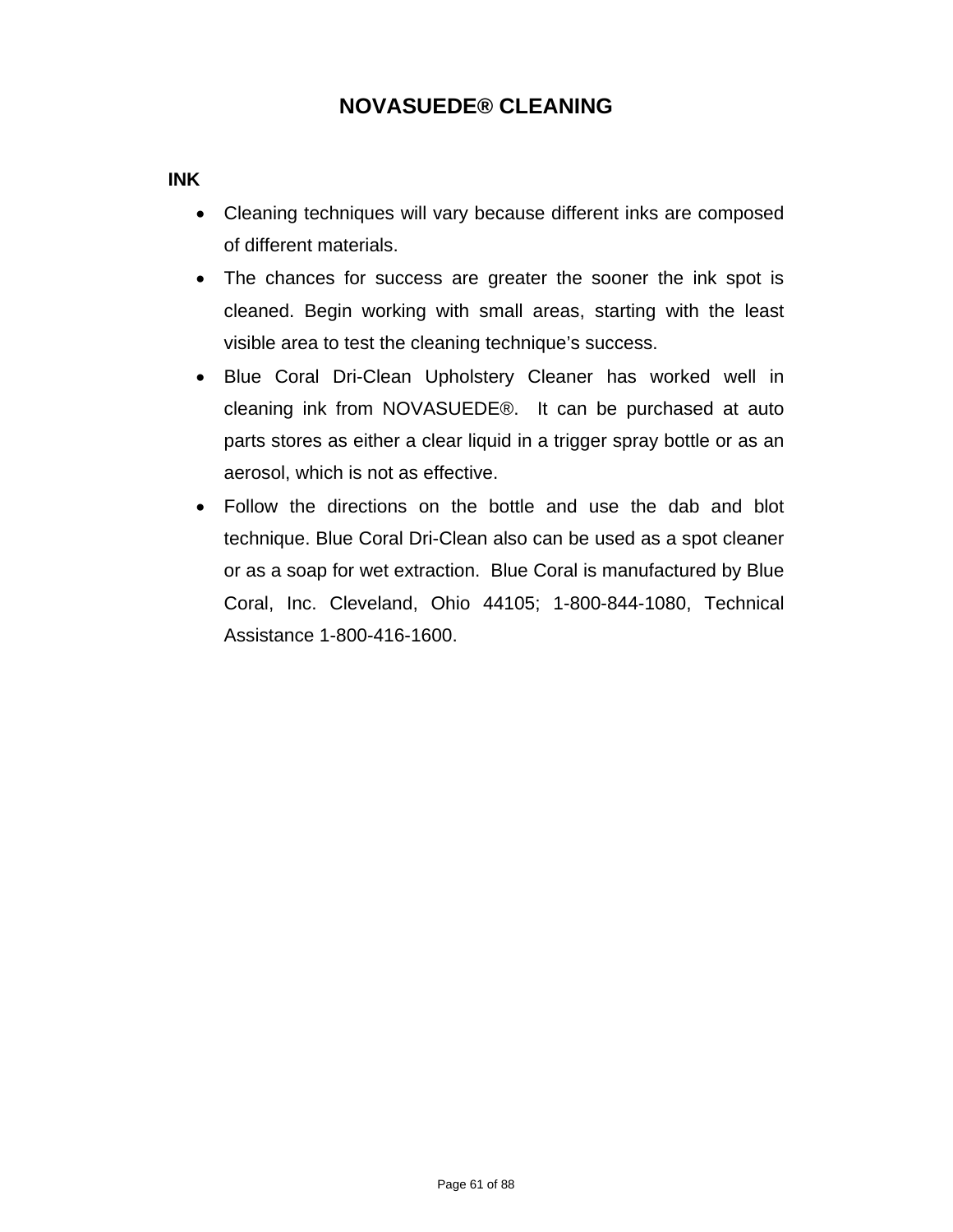### **BLOOD**

- Take appropriate precautions to prevent the spread of disease when handling blood or blood products.
- Most fresh blood stains can be removed with cold water
- For fresh blood, pat the stain with a cloth dabbed in cold water and then blot the stain with a clean dry cloth. Repeat the process until no more blood transfers to the cloth.
- Dried blood may be more difficult to soften and remove.
- Before washing, gently scrape the dried blood with a fingernail file or similar object. Avoid bruising the suede. Use a soft toothbrush to break up the blood, then use the cold water and cloth method discussed above.
- If water alone does not work, try a diluted solution of a mild soap such as Woolite, Joy, Dove, or Ivory in cold water.
- Do not use warm or hot water as it may set the blood into the suede.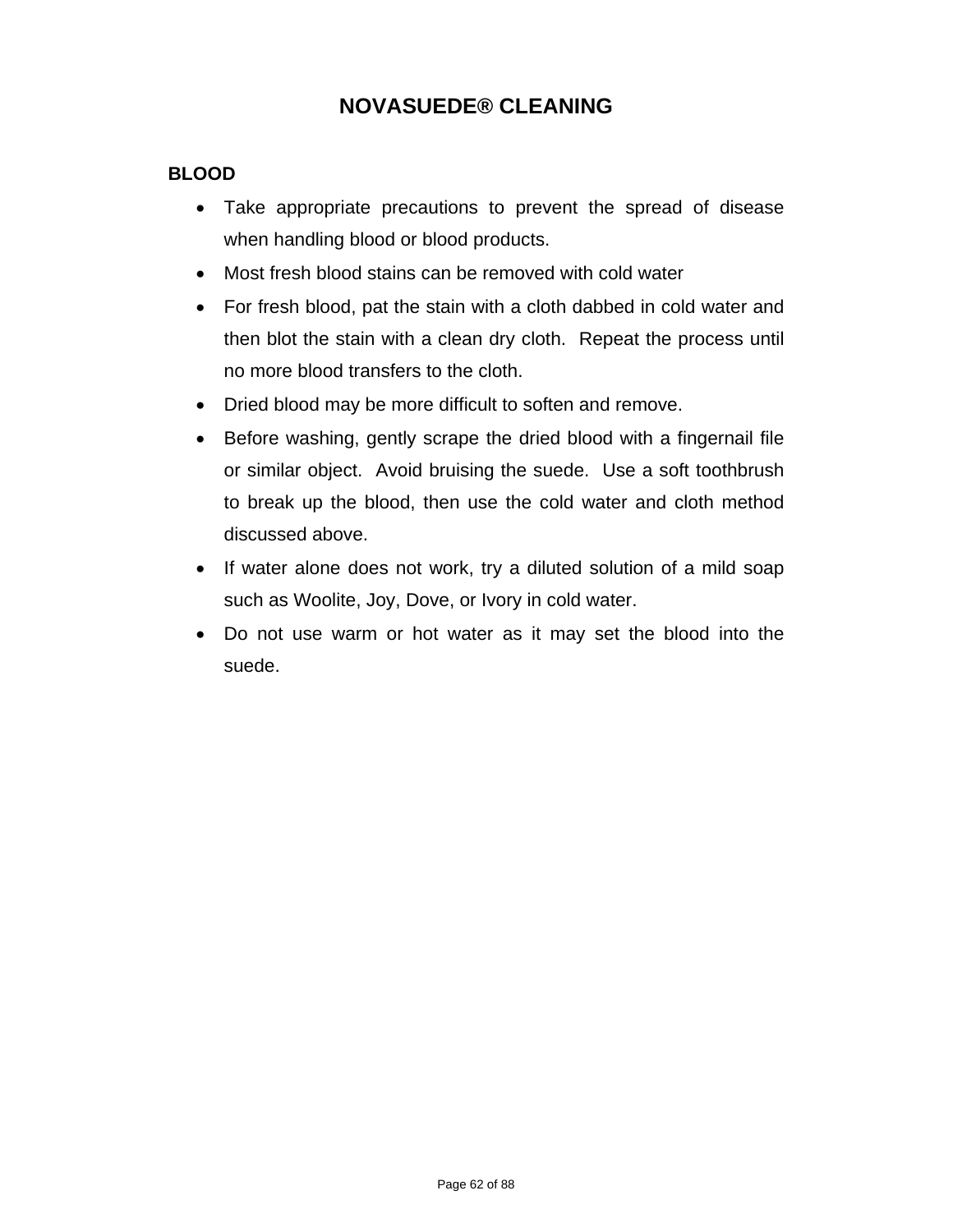### **OIL AND GREASE**

Oil and grease do not respond well to cleaning with water alone or even water and soap. Instead, dissolve the oil or grease with a solvent and blot.

### **Mineral Spirits for Oil Stains**

Mineral spirits is a clear water-white solvent sold in hardware and paint stores, often as paint thinner for oil-based paints. A combustible liquid, it is a distillate of petroleum and has a mild odor similar to kerosene. Keep it away from ignition sources, use with adequate ventilation, and follow the manufacturer's label instructions. Avoid alcohols, ketones such as acetone, and nail polish removers.

### **Grease: Tougher to Dissolve**

Try mineral spirits first to remove grease stains, then if necessary, perchloroethylene, which is a better grease solvent and dries fast. However, its strong odor and fumes can be a safety problem if the area is not well ventilated. Follow all manufacturer's label instructions and the Material Safety Data Sheet (M.S.D.S.):

- Before applying solvent to the stain, scrape off any excess grease or oil with a knife. If the grease is heavy and stiff, gently loosen it with a soft toothbrush.
- Being more fluid, oil may be partially blotted up with a clean dry cloth. Avoid spreading the stain.
- Wet a clean white cloth with solvent and dab the grease or oil stain with it.
- Quickly blot the stain with a dry portion of the cloth.
- Repeat this process several times until the stain is gone and the cloth shows no more oil is being picked up.
- Be careful not to over wet the stain with solvent, especially in the beginning of the cleaning process, because the stain will spread out as the solvent begins to dissolve it.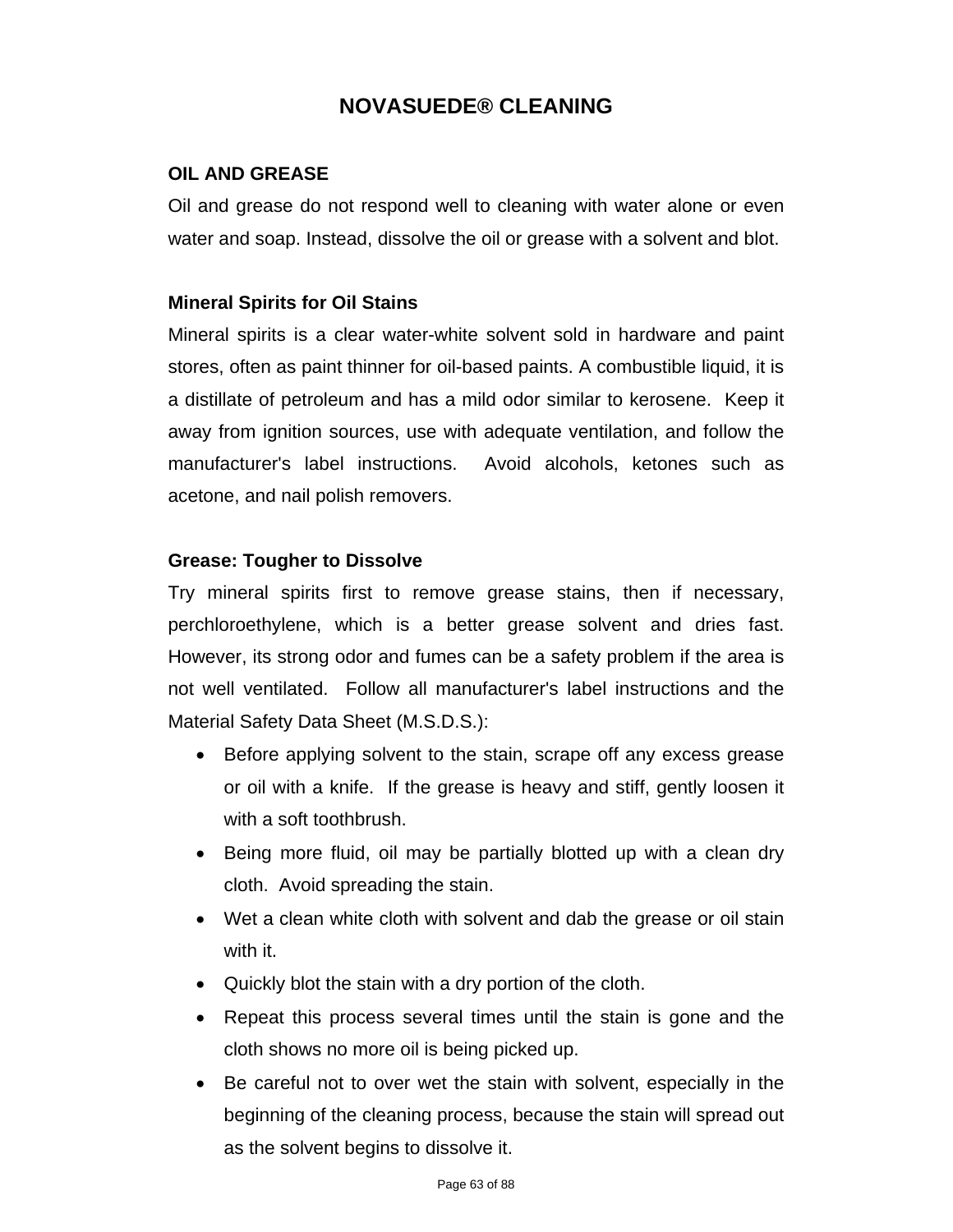- If a ring remains after the spot dissolves, there is probably a small amount of stain remaining that has been pushed out to the edges of the wetted area. Rewet the spot with solvent and blot again with a clean cloth. Using a hair dryer on a warm setting, blow air across the spot. As the wet area shrinks, lightly brush it with a soft cloth or use your hand to feather out the boundary between the wet area and the dry, dispersing the ring.
- Stains such as shoe polish have oil soluble and water soluble components. They require cleaning with a solvent followed by soap and water.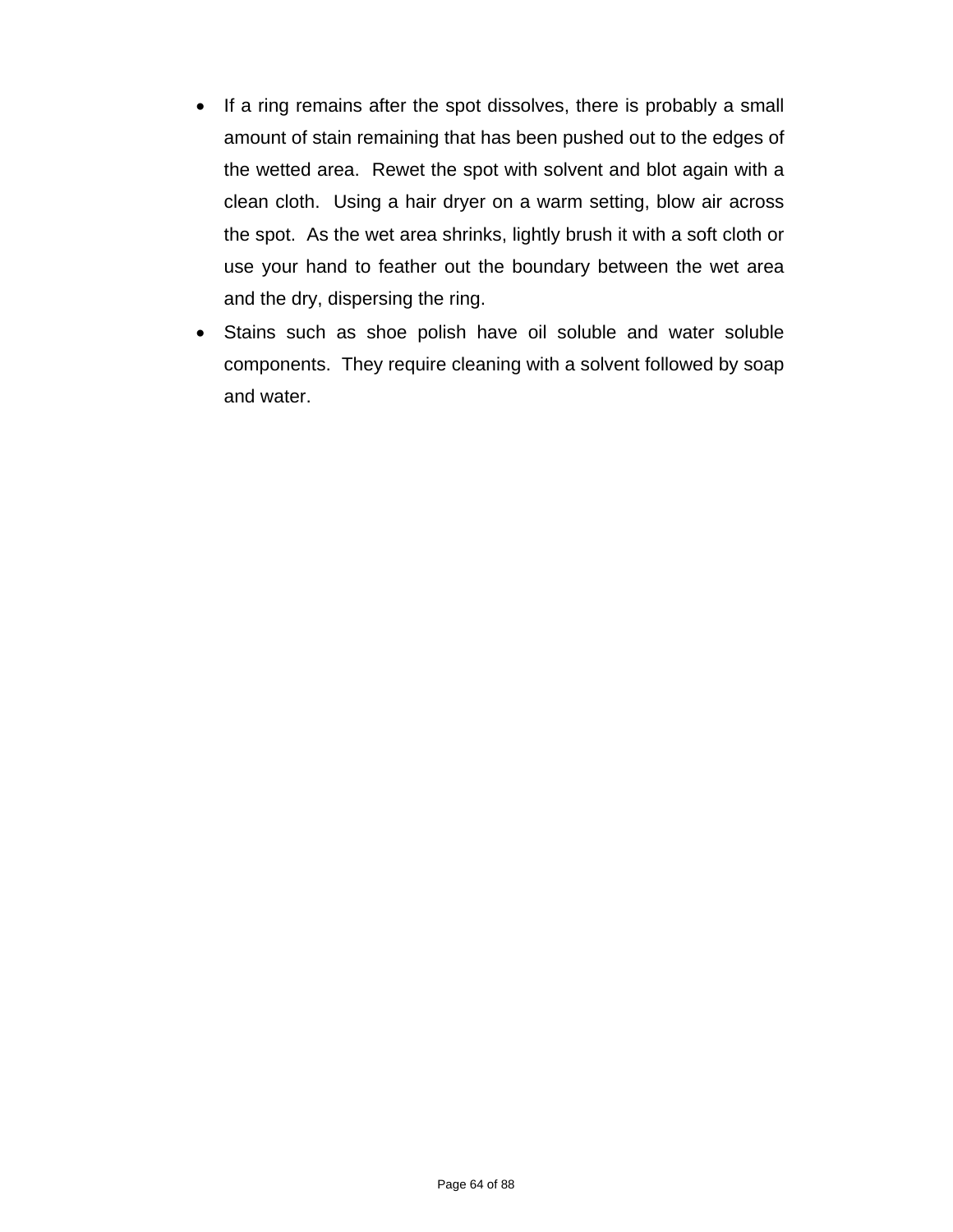### **CHALK**

Some upholsters use chalk to mark their patterns, which is easier to remove than ballpoint pens, china markers, and crayons. A soft, nondusting variety of chalk, such as Crayola Anti-dust white chalk, will mark suede relatively easily. Occasionally, chalk may get on the face of the suede or chalk marks will need to be removed if the pattern is marked incorrectly.

For best results, brush the suede with a soft brush such as a soft toothbrush. The brush loosens the chalk and should be followed by brushing or fluffing the suede with a soft clean cloth to disperse it. In the upholstery shop, use clean dry compressed air from an air hose to accomplish this. Mineral spirits also are effective but are messier and more time consuming. Brushing suede also works.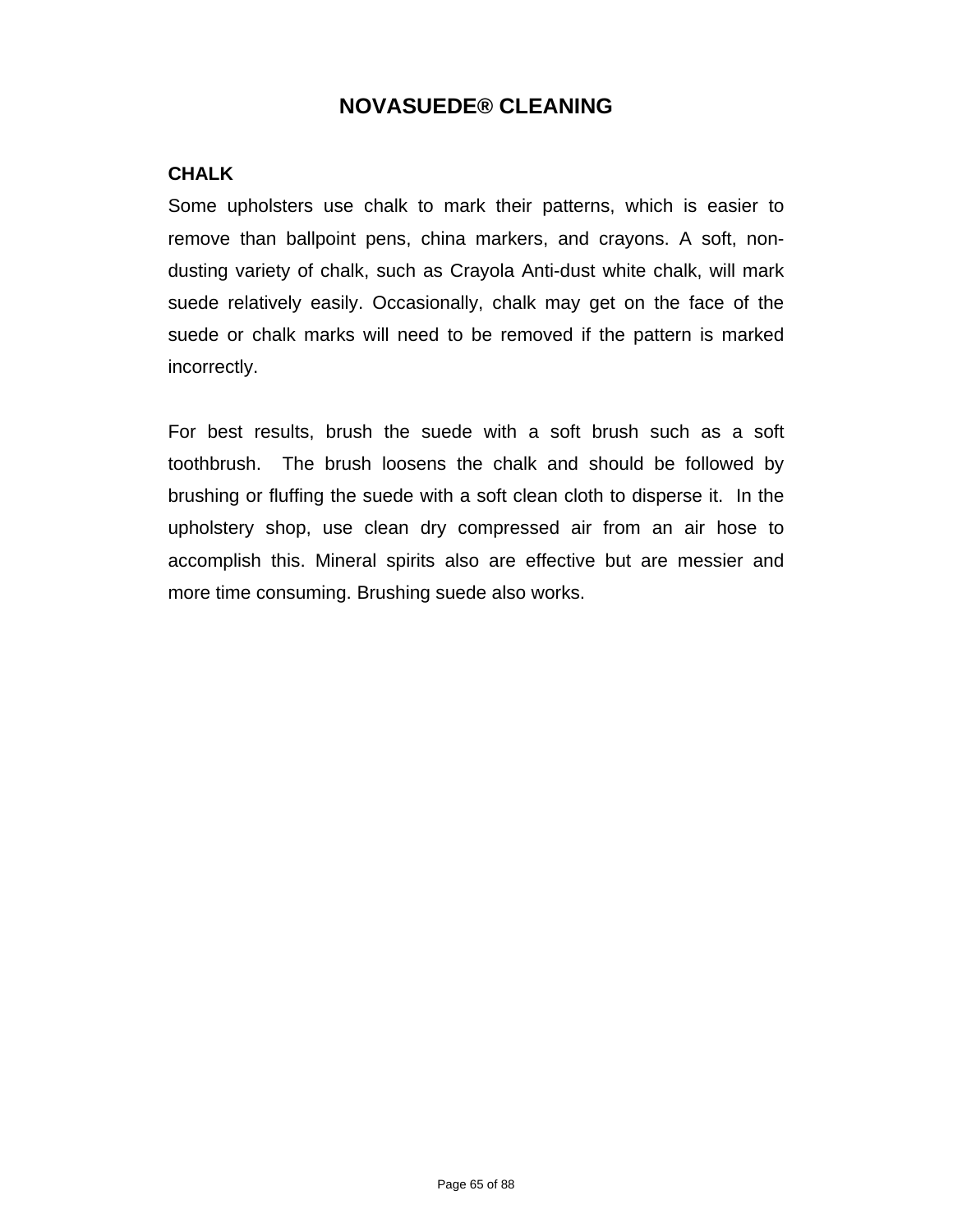### **MASKING TAPE**

### **Using Masking Tape to Clean NOVASUEDE®**

- Masking tape can be used to clean NOVASUEDE® like a lint brush. However, it should only lightly touch the suede and then be removed.
- NEVER RUB THE TAPE INTO THE SUEDE or leave FOR ANY PERIOD OF TIME.
- **NEVER USE TAPE TO MARK OR LABEL NOVASUEDE® IF THE** TAPE WILL NEED TO BE REMOVED TO USE THE SUEDE.

### **Leaving Tape on NOVASUEDE®**

There will be occasions when certain tapes will remain on NOVASUEDE® for a period of time, e.g., when a plastic cover is inadvertently taped to the chair's upholstery during packaging. Masking tapes have rubber adhesives that with time tend to increase their peel adhesions to the surface of the material to which they have been applied. So when the tape is removed, some of the adhesive remains on the surface of the material. With NOVASUEDE®, the tape may pull out some of the microfiber and raise the nap above the rest of the suede. The result may be a dark area where the suede does not track with the rest of the piece.

These rubbery adhesives do not clean well with soap and water. Even some of the more popular spray cleaners do little more than soften the adhesive and "chase" it around.

If masking tape has been applied to suede for a period of time, the tape will have established a good bond to the microfibers. If this is the case, *DO NOT PULL THE TAPE OFF THE SUEDE.* The best way to remove the tape safely is to soften the tape adhesive and then remove it and the tape at the same time. A minimum of adhesive will remain on the suede.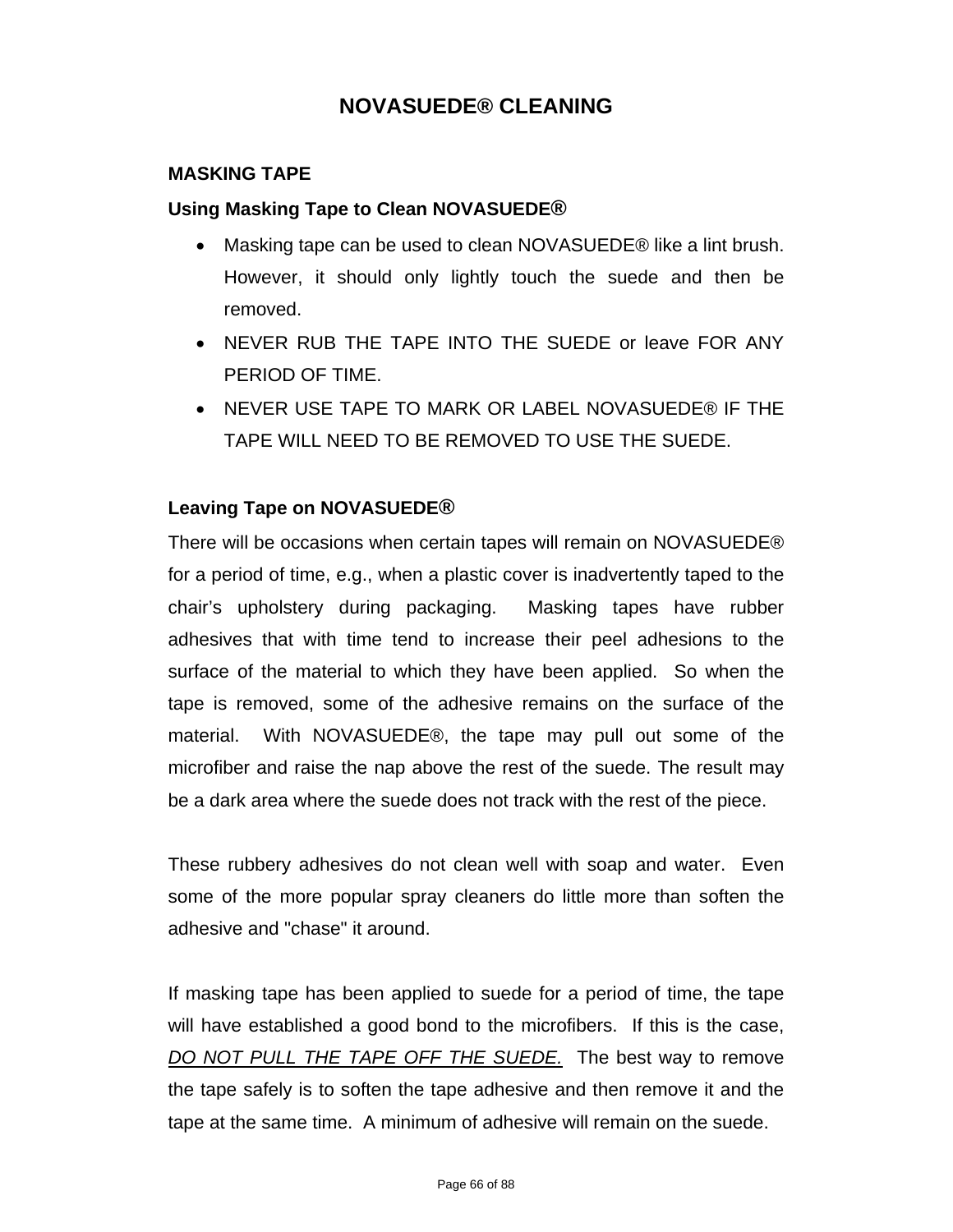Mineral spirits is a clear water-white solvent sold in hardware and paint stores, often as paint thinner for oil-based paints. A combustible liquid, it is a distillate of petroleum and has a mild odor similar to kerosene. Keep it away from ignition sources, use with adequate ventilation, and follow the manufacturer's label instructions. Avoid alcohols, ketones such as acetone, and nail polish removers. It works well with clean white cloths to remove masking tape. Follow these instructions:

- Starting with a small piece of tape, wet a cloth with the mineral spirits and wet the edge of the masking tape at the bond line.
- The solvent will penetrate the suede, spread under the tape, and soften the tape.
- Using light tension, gently lift the tape and slowly pull it back to where the solvent spot ends, a quarter-inch at a time. You should feel the tape grab to the dry suede. *DO NOT PULL ON THE SUEDE!!!*
- Repeat the procedure until the tape has been completely removed.
- It is important to work with a small area at a time and to be patient.
- Over-wetting the tape with mineral spirits or leaving it too long on the suede after wetting will soften the adhesive too much. When the tape is removed, the adhesive will remain on the suede.
- Too little mineral spirits on the tape or too little wetting time will not allow the adhesive to soften adequately. When the tape is removed, some suede fibers also will be removed.
- If any adhesive remains after the tape is removed, wet it with mineral spirits, roll it into a ball and pick it off the suede surface. Avoid pushing it down into the suede.
- If the suede is dark or tacky, some adhesive may have been pushed into the microfiber. Wet the spot with mineral spirits and blot with a clean cloth. Brush the suede with a soft toothbrush. After drying, lightly brush the suede.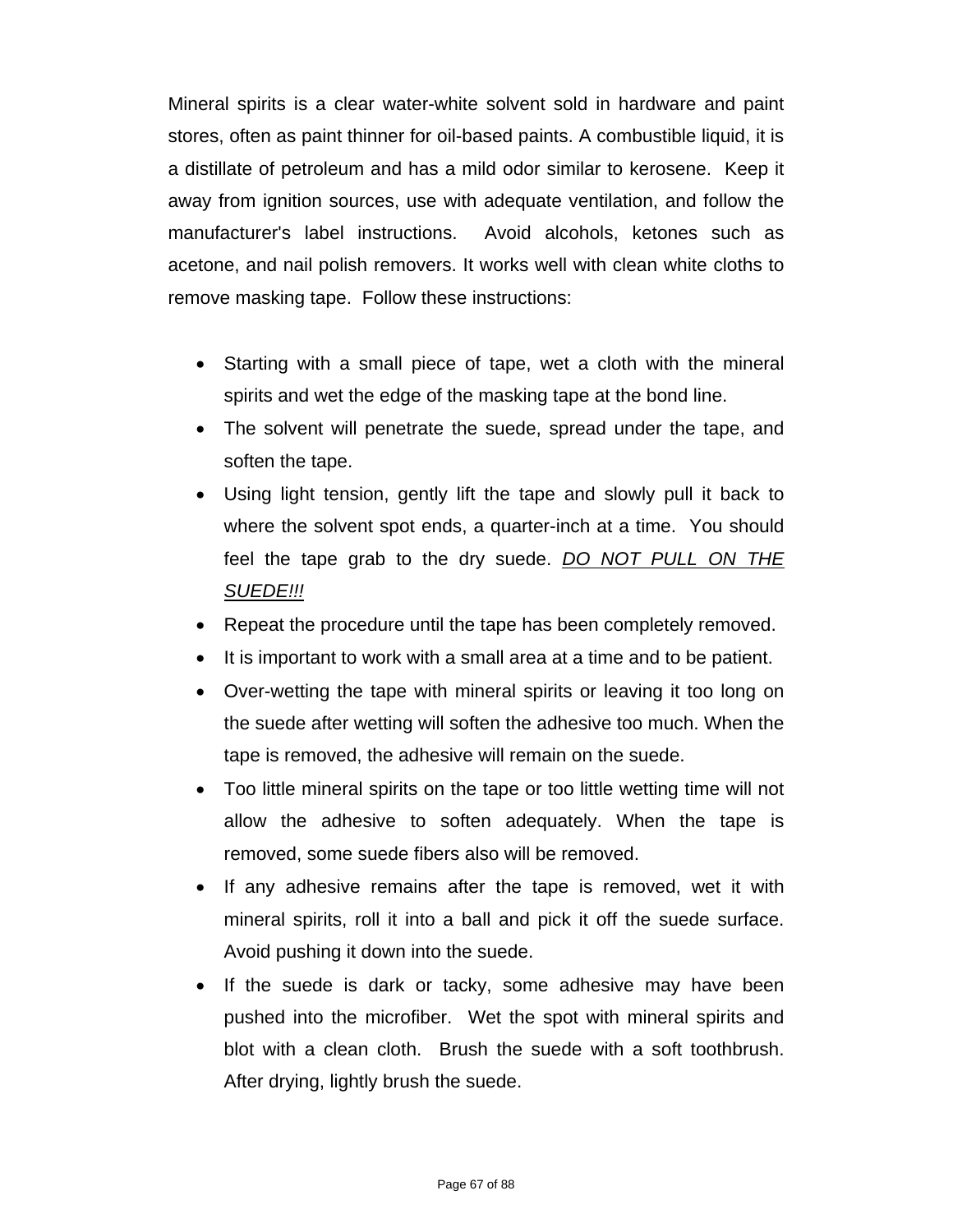### **GLUES**

Some upholsterers use fabric spray adhesives that may be sprayed onto foam, frame parts, or cardboard. Occasionally, a part covered with glue may bump up against a piece of furniture covered in NOVASUEDE® and some of the glue transfers to the suede surface.

Several solvents including perchloroethylene and mineral spirits can loosen adhesives without damaging the suede but require adequate ventilation. Perchloroethylene is fast drying but has a strong odor and can be a safety problem. If the solvent is flammable or combustible, keep it away from ignition sources. Follow the manufacturer's label instructions and all precautions. Consult the Material Safety Data Sheet (M.S.D.S.).

- Dab a clean white cloth in mineral spirits, getting it damp but not dripping wet.
- Dab the edge of the adhesive mark, wetting the adhesive and a small area around it.
- Lightly rub or brush the adhesive to get it to form a ball and roll off the suede.
- Avoid pushing the softened adhesive into the suede. After the adhesive is gone, brush the suede, still moistened with mineral spirits, with a soft brush to break up any residual adhesive and blot with a clean dry cloth.
- Mineral spirits dry slowly so it may be necessary to speed up the process by blowing warm dry air over the spot. If the spot appears dark when dry, there may be a little adhesive left in the suede. Rewet with mineral spirits, brush, and blot.
- Sometimes the mineral spirits may leave a ring. If this happens, lightly brush the ring with a cloth dampened with mineral spirits, then brush the suede lightly as you dry it with a hair dryer.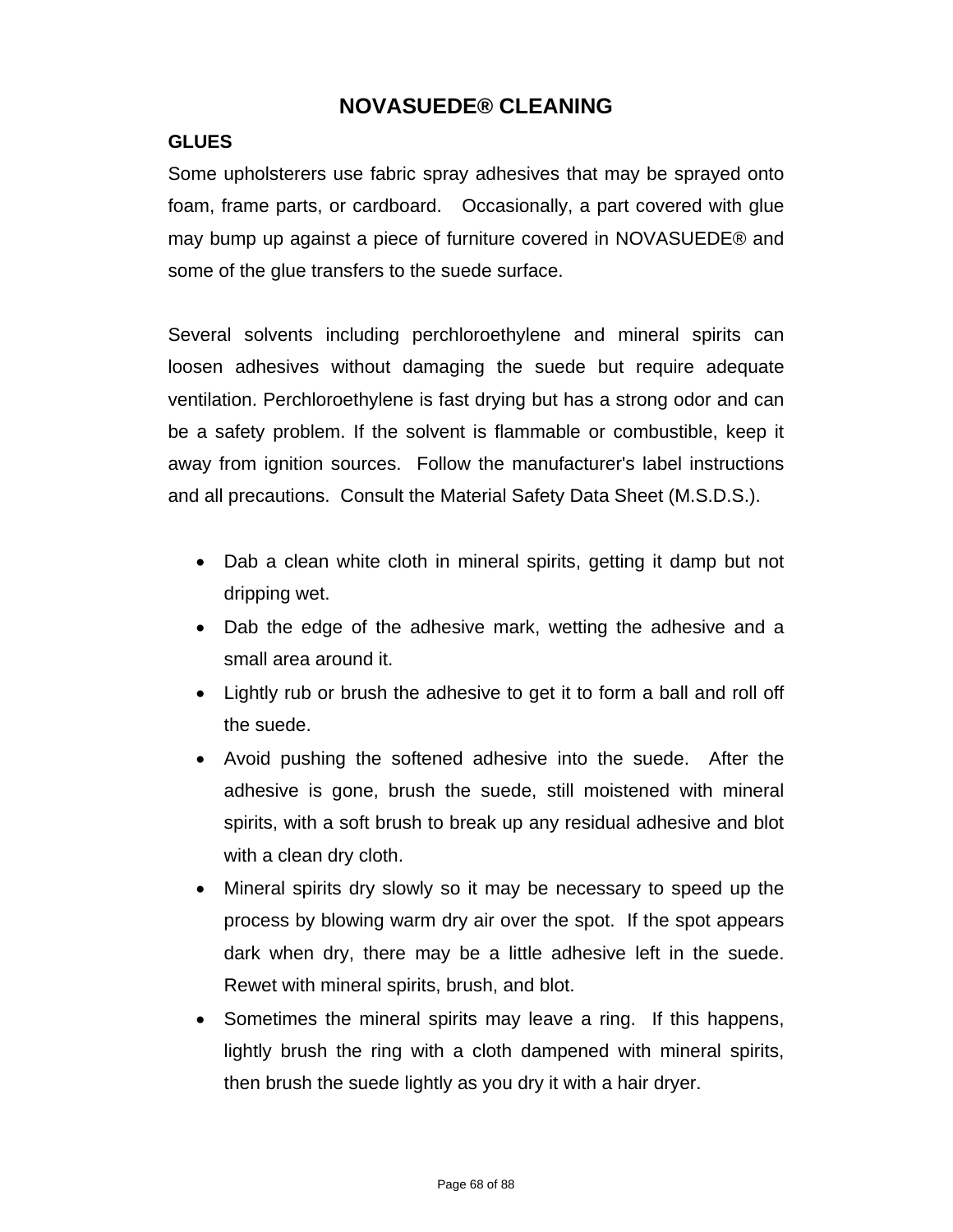# **CLEANING INSTRUCTIONS FAUX LEATHER MATERIALS**

NYTEK®, a specially engineered nylon fiber matrix, is designed with a built-in stain resistant finish that will not wash or wear off and does not require a topically applied spray. The following simple cleaning methods will ensure the long-lasting beauty and elegance of these NYTEK® products.

### **Ordinary Cleaning**

Ordinary dirt, smudges and water-soluble stains such as coffee, tea, juice, soft drinks, milk, beer, and wine can be removed with mild soap and water. Use a clean cloth or soft sponge to dab the stain with soapy water. Remove the soap solution by wiping the area with a cloth and clean water. Dry with a soft lint-free cloth or towel.

### **Stubborn Stains**

Very stubborn stains or non-water soluble stains can be removed with a mild solvent such as naphtha (lighter fluid, paint thinner). Lightly wipe the stain with a clean cloth moistened with solvent. Blot the area with a dry cloth and dry.

#### **Ink and Magic Marker Stains**

Many ink and magic marker stains can be removed using a solution of one part Wisk detergent and one part rubbing alcohol. Dab lightly with a moist cloth, but do not rub. As the ink loosens, blot the area with a dry cloth. Repeat if necessary. Rinse with a cloth dampened in clean water, and dry with a soft cloth.

### **Commercial Installations**

For general cleaning of commercial installations, use mild soap and water. Avoid using cleaners containing abrasives or bleach. Disinfectants can be used provided they are evaluated beforehand. Technical bulletins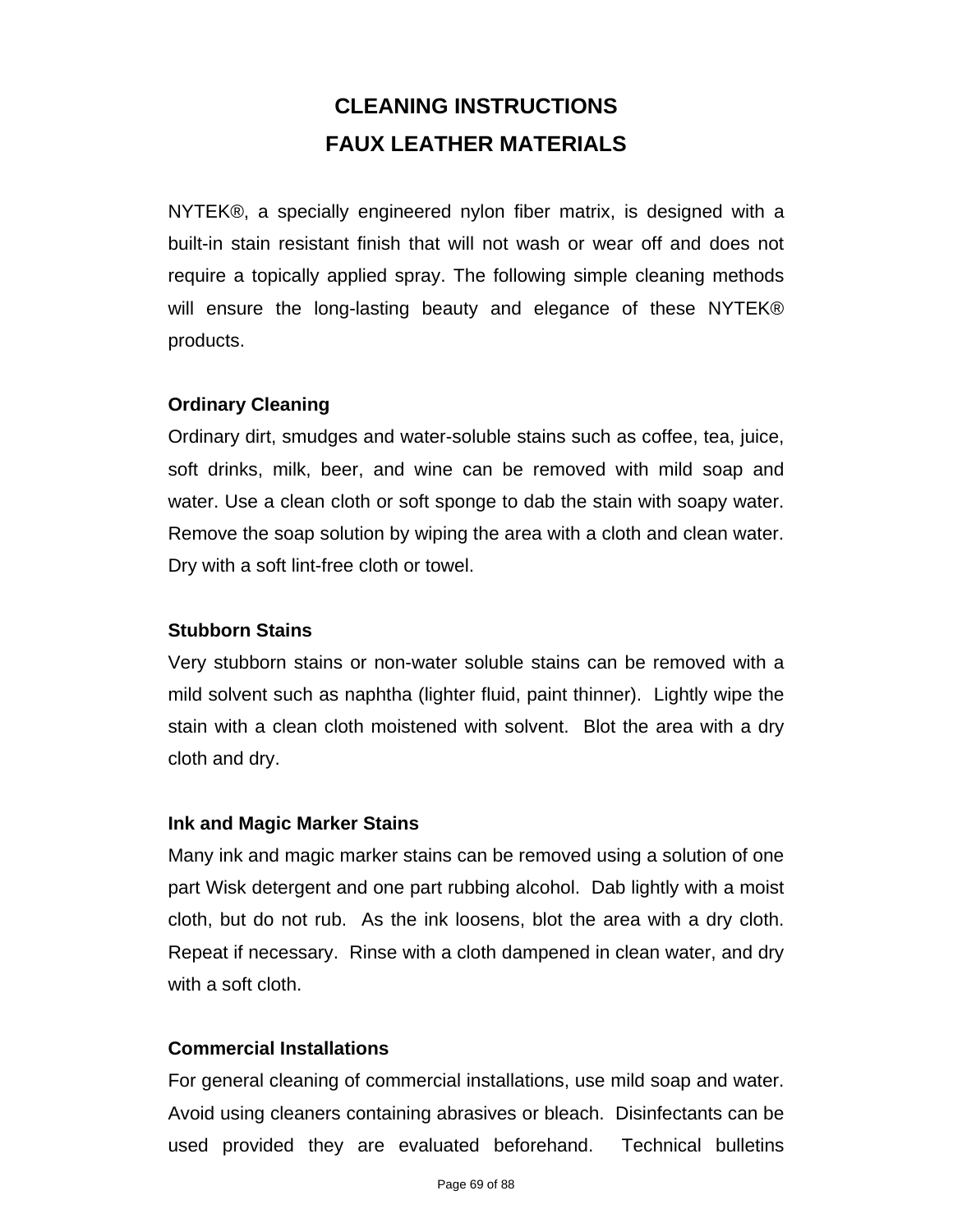outlining specific cleaning and disinfecting procedures for NYTEK® products used in health care applications are available.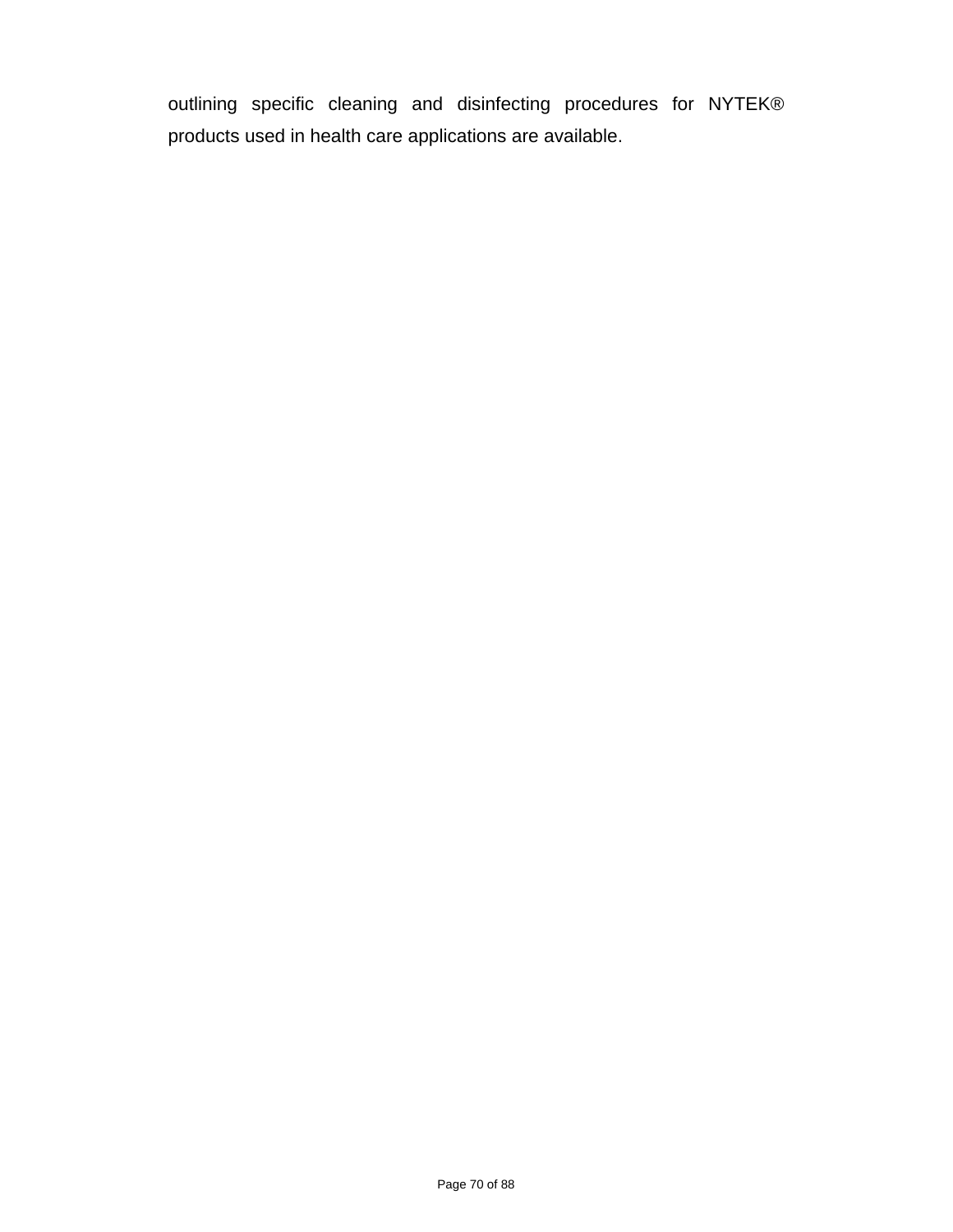# **NON-SUEDE CLEANING INSTRUCTIONS**

### **To Remove Stains:**

- 1. Select the appropriate cleaner according to the chart below.
- 2. Begin with the cleaner listed first and allow spot to dry.
- 3. If stain remains, proceed to the next recommended cleaner.

| <b>STAINS</b>                  | <b>CLEANERS</b> |                |  |
|--------------------------------|-----------------|----------------|--|
| Coffee, Tea, Milk              | 1               |                |  |
| Juice, Soft Drinks             | 1               |                |  |
| Wine, Beer                     | 1               |                |  |
| Mustard, Catsup, Chocolate     | 1               |                |  |
| Cooking Oil, Mayonnaise        | 1               | 2              |  |
| Crayon, Lipstick               | 1               | $\overline{2}$ |  |
| Urine, Blood                   | 1               |                |  |
| <b>Body Oils</b>               | 1               |                |  |
| Ink                            | 3               |                |  |
| Grease, Shoe Polish, Motor Oil | 2               | 1              |  |
| <b>Furniture Polish</b>        | 2               |                |  |

### **CLEANERS**

- **1** *Mild soap (such as Joy, Dove, Ivory or other hand-dishwashing liquids) and water.* Use a clean cloth or soft sponge to dab the stain with soapy water. Remove the soap solution by wiping the area with a cloth and clean water. Dry with a soft lint-free cloth or towel.
- **2** *Mild petroleum solvent such as naphtha (lighter fluid) or mineral spirits (paint thinner).* Lightly wipe the stain with a clean cloth that has been moistened with solvent. Blot the area and allow to dry.
- **3** *One part Wisk detergent and one part rubbing alcohol*. Dab lightly with a cloth that has been moistened with the solution. Do not rub. As the ink loosens, blot the area with a dry cloth. Repeat if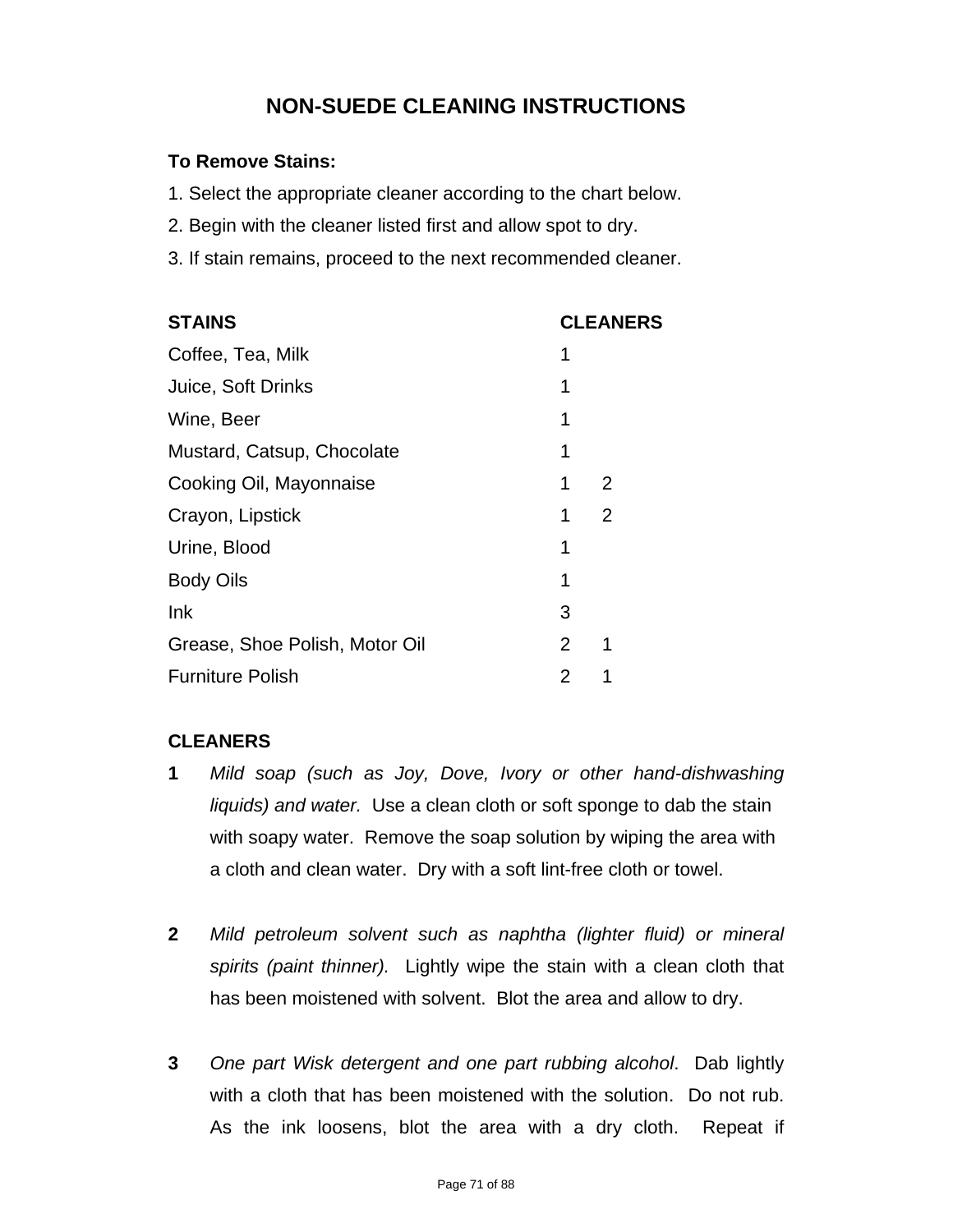necessary. Rinse with a cloth dampened in clean water and dry with a soft cloth. Ballpoint pen ink can be removed with Maji-Clean Ink Sticks that are available through Majilite.

NOTE: Exercise proper care when using solvents or solvent cleaners. Some solvents are flammable. Read and follow manufacturer's directions on labels. Use with adequate ventilation and wear protective gloves.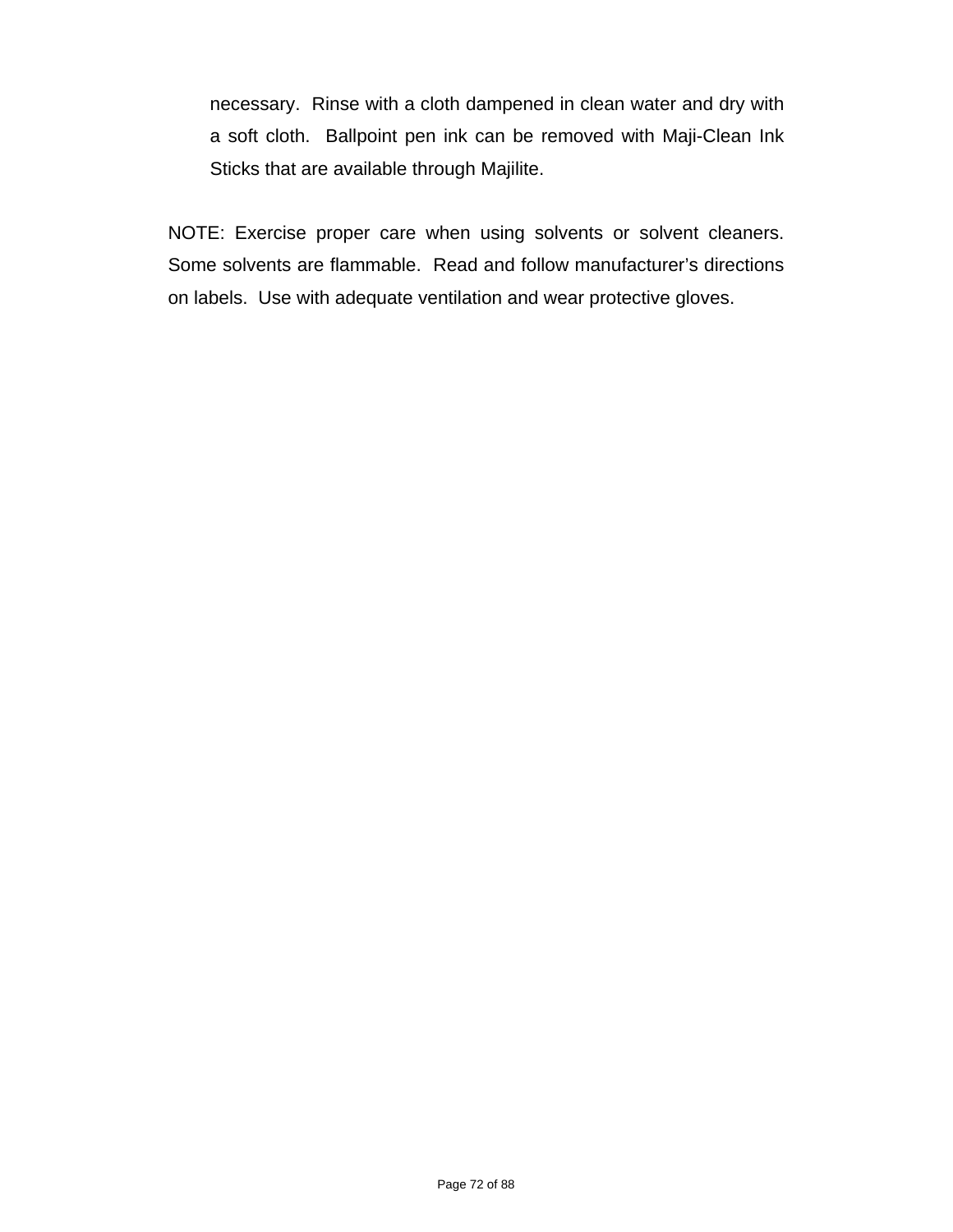# **CARE AND CLEANING GUIDE FOR NYTEK® PRODUCTS USED IN HEALTH CARE APPLICATIONS**

NYTEK® faux leathers are used in dental chairs, examination tables, hospital furniture, and other health care products that should be cleaned and disinfected frequently. Majilite has evaluated several cleaners/disinfectants and recommends the following:

**Cleaning:** Wipe the NYTEK® with a mild soap and water solution using a soft clean cloth or sponge. Avoid cleaners containing abrasives. Rinse with clean water, dry with a soft cloth or towel.

**Disinfecting with bleach**: Clean the faux leather of gross filth (loose dirt and debris). Prepare a bleach solution at the desired concentration up to 10% (5000ppm available chlorine). Use an EPA registered product whenever possible and follow the manufacturer's label instructions. Spray to wet the surface with the bleach solution. Allow it to remain for no longer than 10 minutes. Thoroughly rinse with clean water. Allow to dry before use.

**Disinfecting:** The following products are acceptable based on testing: Dilute as directed and apply according to the manufacturers label instructions.

| <b>PRODUCT</b>              | <b>TYPE</b>           | <b>MANUFACTURER</b>          |
|-----------------------------|-----------------------|------------------------------|
| Birex se                    | Phenol                | <b>Biotrol International</b> |
| MaxiSpray                   | Phenol/Glutaraldehyde | Henry Schein                 |
| Omni II                     | Phenol                | Certol International, Inc.   |
| Hospital<br>Foam<br>Precise | Phenol                | CalTech Industries, Inc.     |
| cleaner                     |                       |                              |
| ProSpray & ProSpray Wipes   | Phenol                | Certol International         |
| Antimicrobial<br>Sporicidin | Phenol                | Contec, Inc.                 |
| Solution                    |                       |                              |
| Antimicrobial<br>Sporicidin | Phenol                | Contec, Inc.                 |
| <b>Towlettes</b>            |                       |                              |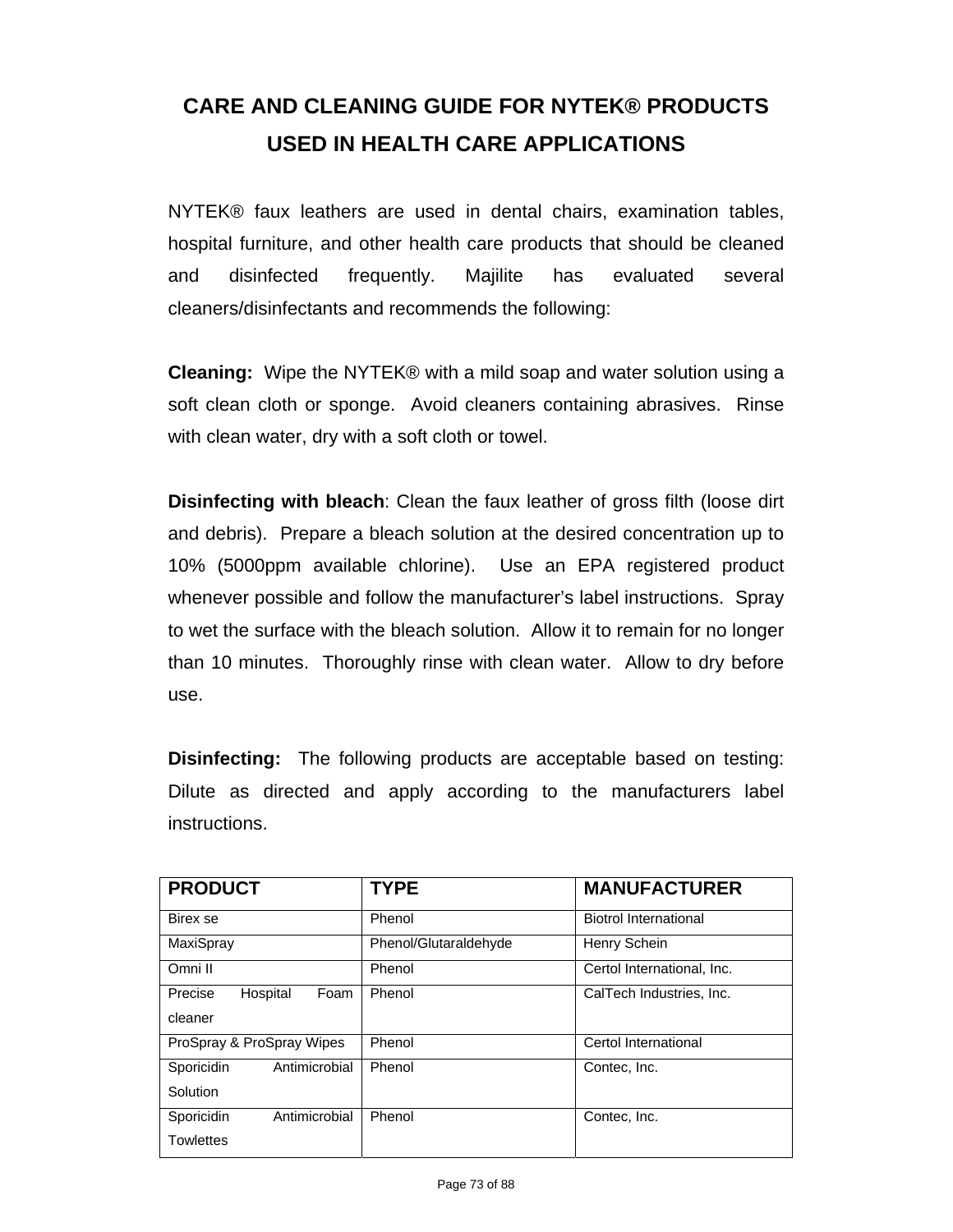| Procide Spray   | Phenol               | Certol International, Inc.  |
|-----------------|----------------------|-----------------------------|
| Cetylcide II    | Quaternary compounds | Cetylite Ind. Inc.          |
| Madacide IFD    | Quaternary compounds | Mada Medical Products, Inc. |
| Cavicide        | Quaternary compounds | Metrex Research Corp.       |
|                 | 17% isopropanol      |                             |
| Maxi Spray Plus | Quaternary compounds | Metrex Research Corp.       |
|                 | 17% isopropanol      |                             |
| Sani-Cloth Plus | Quaternary compounds | <b>PDI</b>                  |
|                 | 10-12% isopropanol   |                             |
| Sani-cloth HB   | Quaternary compounds | <b>PDI</b>                  |

Majilite does not include Iodophors, such as Biocide, Wescodyne, ProMedyne and Iodofive, on the acceptable list at this time due to concerns about possible staining of the NYTEK® surface.

The company does not recommend use the following products on NYTEK®:

- Alcohols such as isopropyl alcohol and ethanol
- Products with levels of alcohols above 20% such as: Coe Spray II "The Pump," DisCide Ultra Disinfectant Spray, Citrex Hospital Spray Disinfectant, Super Sani-Cloth, DisCide Ultra Towelettes, Lysol, Lysol II, Lysol Professional

Majilite does not endorse any particular product's specific ability to clean and/or disinfect; we only verify that the approved products have been shown not to harm the NYTEK® finish. Our evaluations were based upon the disinfectants as currently formulated and may not reflect possible future reformulations or modifications by the manufacturers.

Majilite continues to examine the effects of various commercial disinfectants on NYTEK®. Our laboratories are available to test specific products upon a customer's request.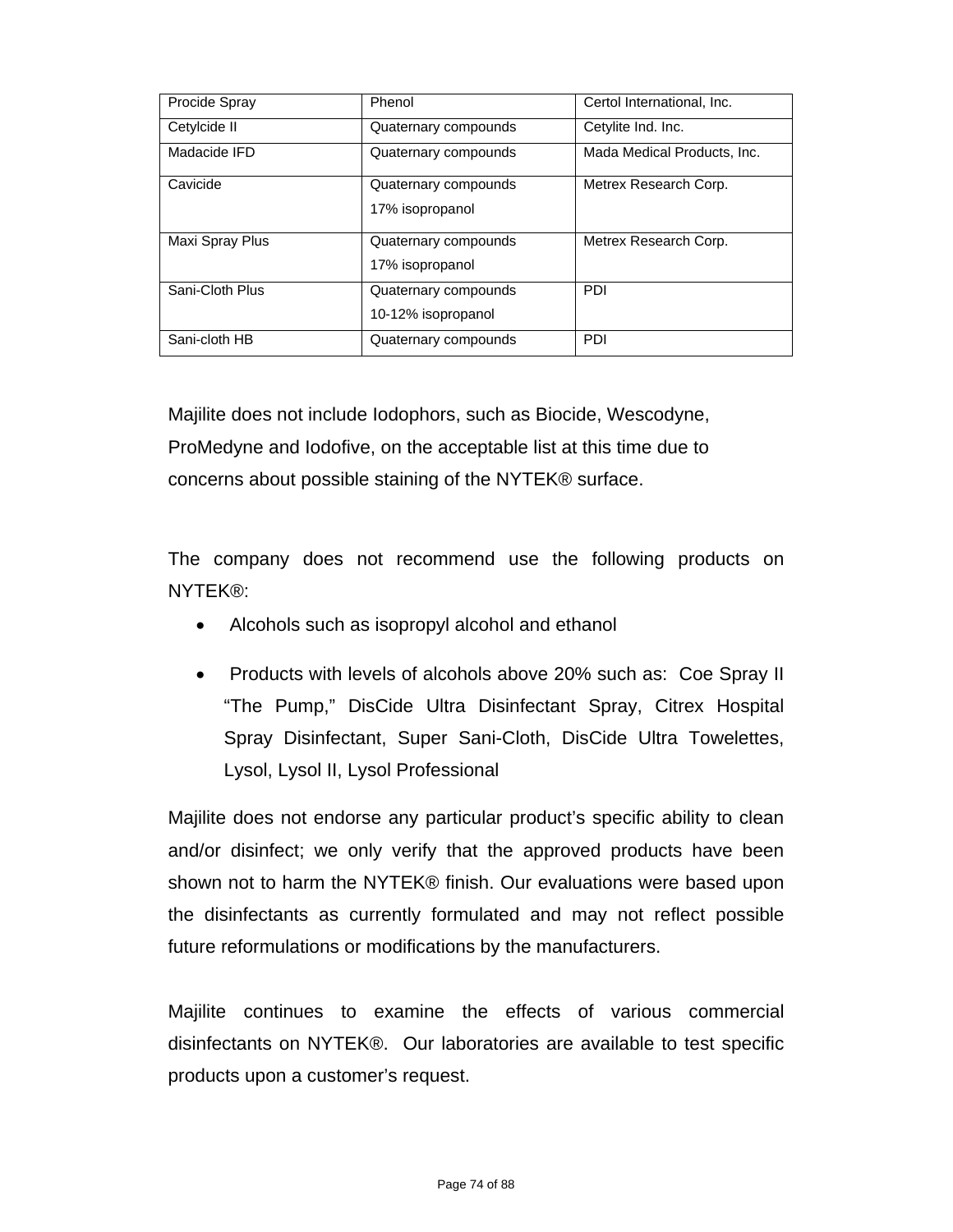The NYTEK® faux leather collection includes: Action, Attaché, Baby Ostrich, Brushed Finesse, Burnished Metal, Cane, Courier, Deco, Destiny, Finesse, Glazed Finesse, Grandeur, Metals & Pearls Finesse, Moccasin, Nuance, Panache, Pearl Raindrop, Prestige, Satchel, Starlite, Vista etc.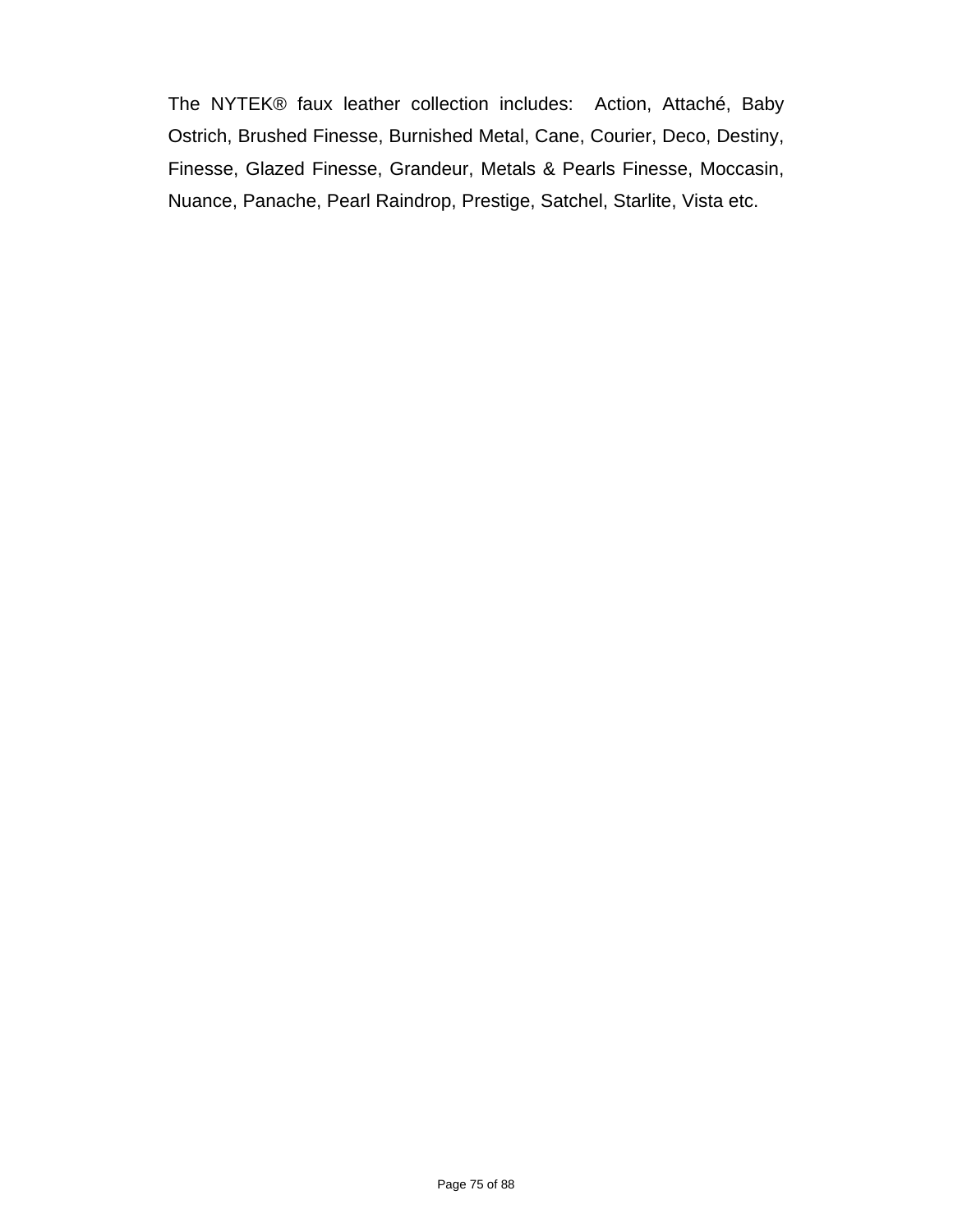## **REMOVAL OF BALL POINT PEN INK FROM NYTEK® FAUX LEATHER**

Cleaning ink stains varies because different inks are composed of different materials. However, clean any ink spot as soon a possible to increase the chances of removal. Begin working with small areas, starting with the least visible area to test the cleaning technique's success.

**Majilite's Ink Removal Stick** is designed for removal of ink, lipstick, and other stains. It can be used on any of our faux leather products. It is not recommended for NOVASUEDE®. Use the stick as directed on the label. Rub some onto the stain, wait thirty seconds and remove the stain with a clean cloth. Repeat if necessary. For stubborn stains, allow the Ink Removal Stick gel to remain on the material overnight. Ink Removal Sticks can be ordered from Majilite Customer Service for a nominal fee at 978-441-6800.

In place of the stick, use the following procedure with common ingredients:

- 1. In a small cup, mix one-part full-strength Wisk detergent with one part rubbing alcohol, which is commonly composed of 70% isopropyl alcohol and 30% water.
- 2. Wet a small portion of a soft white cloth and apply the cleaning solution to the ink stain and blot up the stain. Do not rub. Blot the cleaning solution with a dry cloth and repeat step 2 several times to extract as much of the stain as possible. This will keep the ink from spreading unnecessarily.
- 3. Dab a soft or medium bristle toothbrush into the cleaning solution and gently brush the stain in a swirling motion. As the ink loosens, blot the cleaning solution with a dry cloth and repeat step 3 until the stain is gone (usually about 3 or 4 times). Use the least amount of solution possible and clean and dry in several steps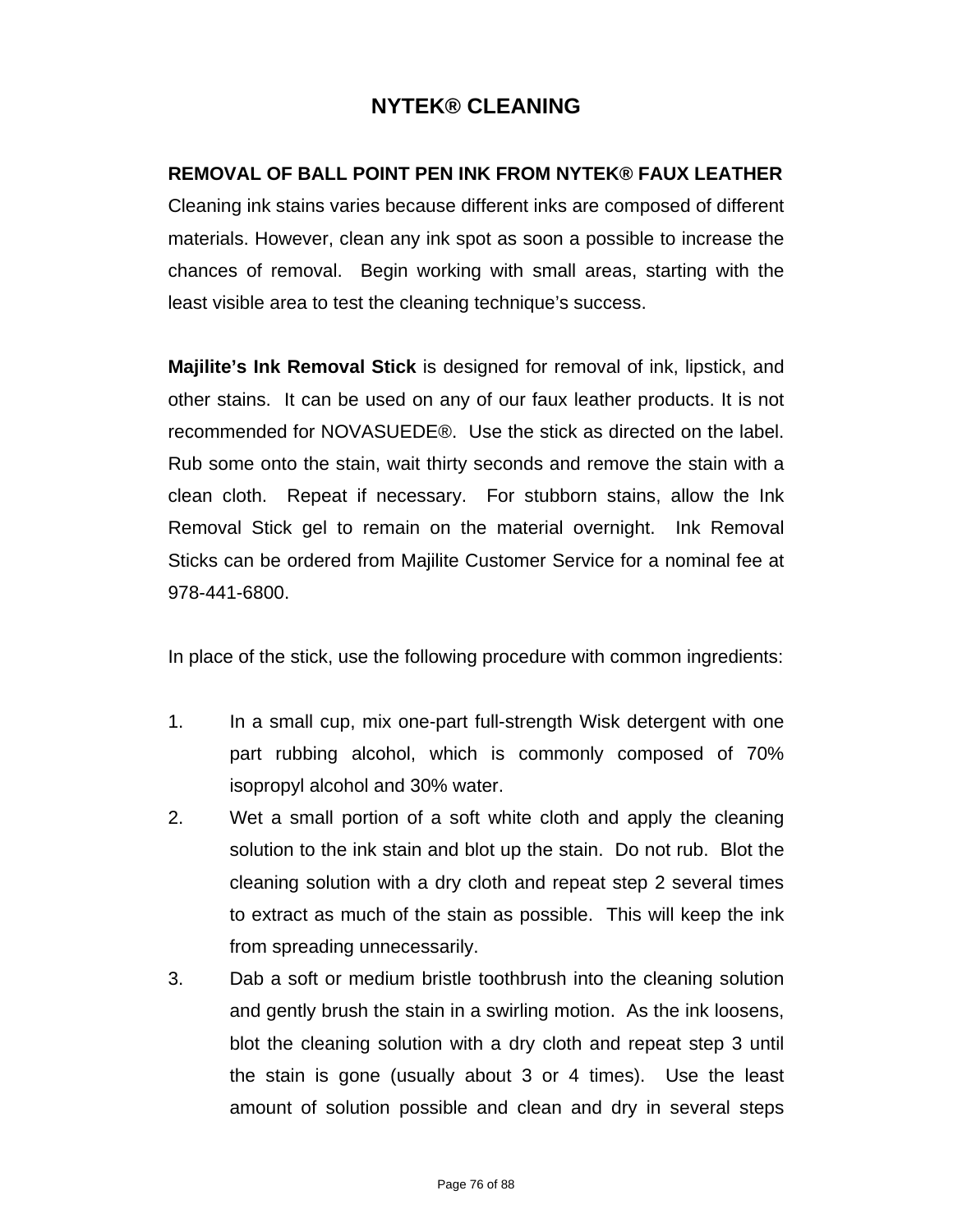rather than saturate the NYTEK® material and attempt to extract the stain all at once.

- 4. Extract the cleaning solution from the NYTEK® with a damp cloth. Several rinses will be necessary to extract all the soap. Wisk has a characteristic blue color and may impart a blush tinge to lighter colors but this will disappear as the Wisk is extracted with a damp cloth.
- 5. Allow the fabric to air dry or dry with a hair dryer on a warm setting.
- 6. Check for residual soap evidenced by a bluish color or a soapy feel. If necessary, repeat steps 4 and 5.

For general cleaning, use water and a mild soap such as Woolite following the manufacturers directions.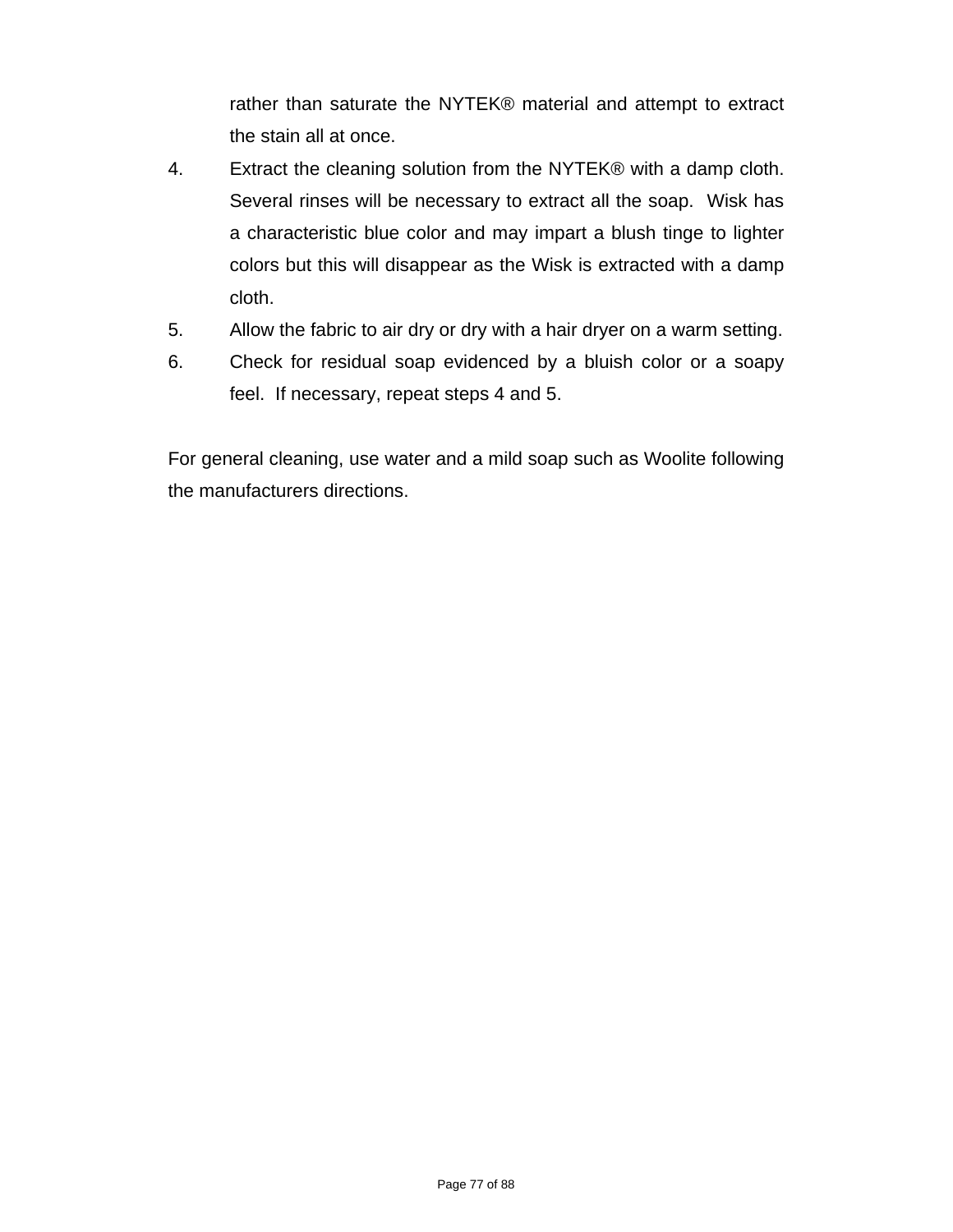## **BLOOD**

- Take appropriate precautions to prevent the spread of disease when handling blood or blood products.
- Most fresh blood stains can be removed by wiping with a damp cloth or sponge with cold water
- For fresh blood, pat the stain with a cloth dabbed in cold water and then blot the stain with a clean dry cloth. Repeat the process until no more blood transfers to the cloth.
- Dried blood may be more difficult to soften and remove.
- Before washing, gently scrape the dried blood with a fingernail file or similar object. Avoid bruising the suede. Use a soft toothbrush to break up the blood, then use the cold water and cloth method discussed above.
- If the water alone does not work, try a diluted solution of a mild soap, such as Woolite, Joy, Dove, or Ivory, in cold water.
- The rest of the blood should flake off fairly easily once some is removed. Follow the washing with an appropriate disinfectant.
- Do not use warm or hot water as it may set the blood stain into the suede.

Please see our discussion of disinfectants in the section on CARE AND CLEANING GUIDE FOR FINESSE® IN HEALTH CARE APPLICATIONS.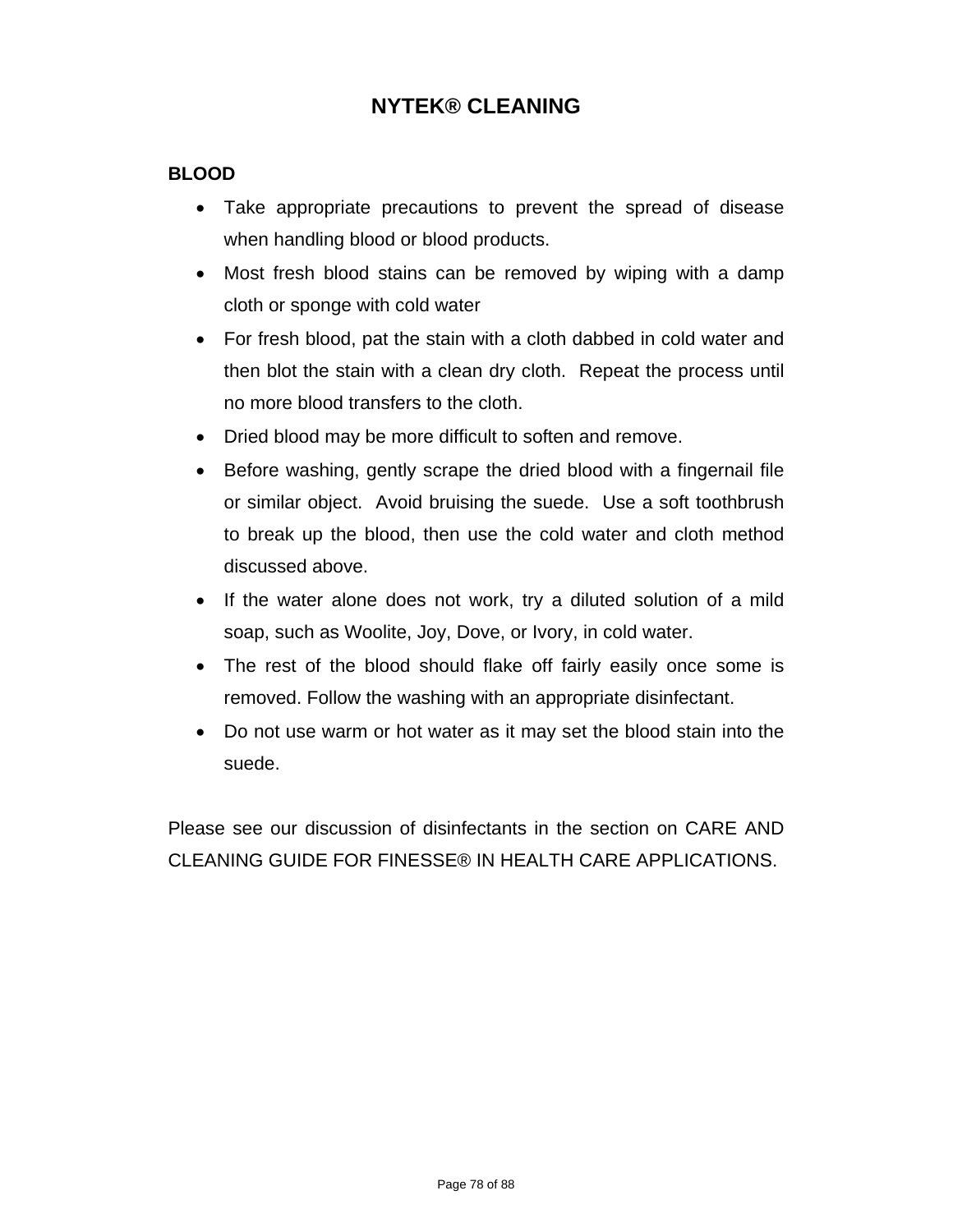#### **PAINT**

#### **Wet Paint: Water Based:**

Blot up as much of the wet paint as possible; avoid spreading it. Wash the material with warm soapy water, then follow with warm water to remove the soap residue. Use a soft toothbrush to extricate paint worked into the valleys of the leather grain. Do not scrub the material; rather use a soft swirling motion to loosen the paint.

#### **Wet Paint: Oil Based:**

Blot up as much of the wet paint as possible; avoid spreading it. Wet a soft cloth or sponge with mineral spirits and wipe up the paint residue. Mineral spirits is a clear water-white solvent sold in hardware and paint stores, often as paint thinner for oil-based paints. A combustible liquid, it is a distillate of petroleum and has a mild odor similar to kerosene. Keep it away from ignition sources, use with adequate ventilation, and follow the manufacturer's label instructions. Avoid alcohols, ketones such as acetone, and nail polish removers.

Several cleanings may be necessary to remove the last of the paint and to avoid a hazy or chalky appearance on the NYTEK® surface once the solvent has evaporated. In the final cleanings, be sure to use a new, clean cloth to avoid transferring paint back to the NYTEK® surface.

#### **Dried Paint: Water Based or Oil Based:**

If the paint has dried, work on small areas. Wet the paint with mineral spirits. The mineral spirits will help to loosen the dried paint from the NYTEK® surface. The dried paint must be gently scraped off using a fingernail or a fingernail file to get under the edge of the paint.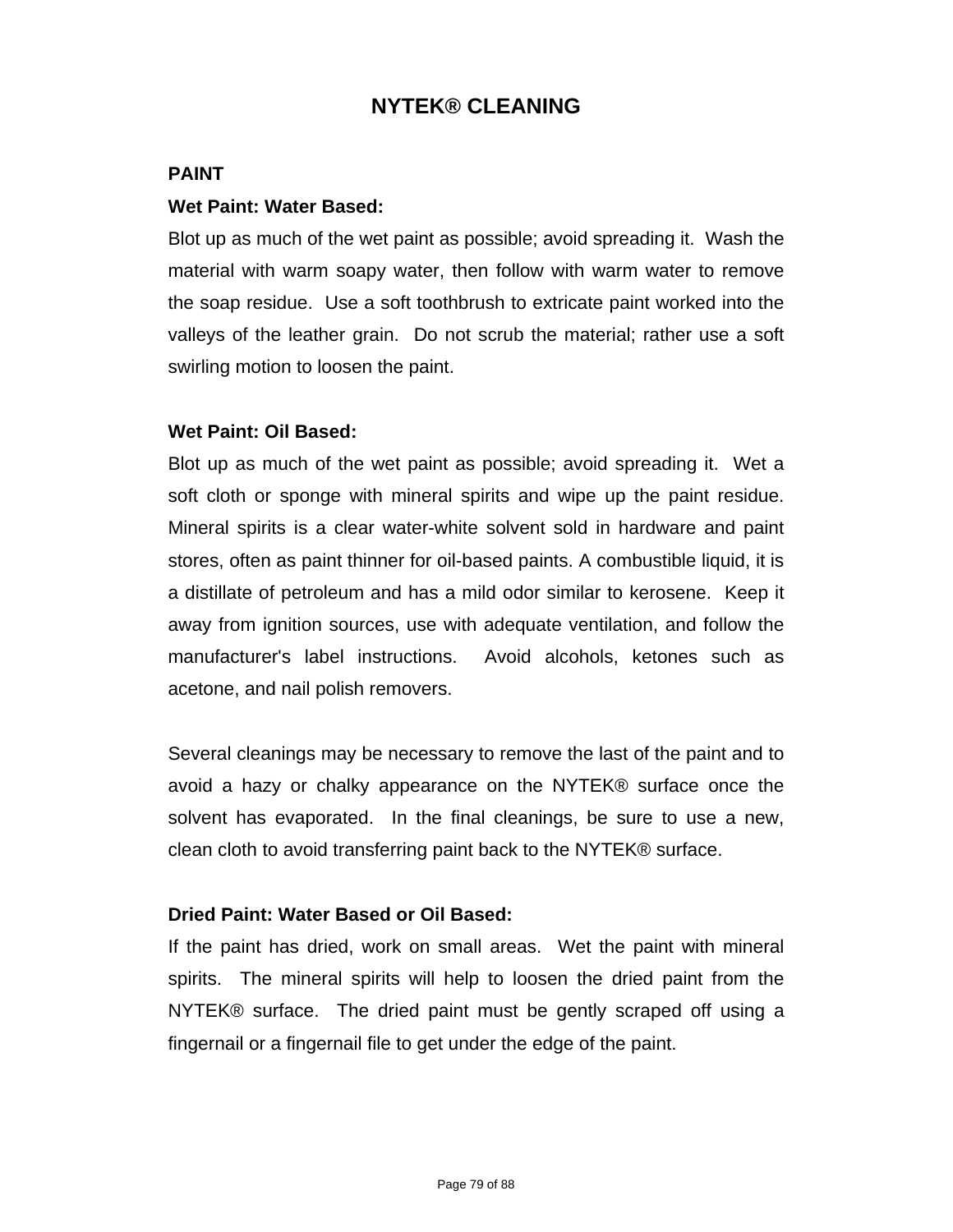#### **MASKING TAPE**

One of the side effects of masking tape being left on NYTEK  $\circledR$  for a period of time, e.g., when a plastic cover is inadvertently taped to a chair's upholstery during packaging, is that some of the adhesive remains on the surface of the material after removal. These rubbery adhesives do not clean well with soap and water or spray cleaners.

#### **Cleaning the Tape Adhesive**

- Remove as much adhesive as possible by applying fresh masking tape to the affected area, rubbing it lightly, and then pulling it off rapidly.
- The new tape will not form a strong bond to the NYTEK® surface, but will stick to the adhesive residue on it and will pull some of it off.
- Working with a small area at a time, wet the edge of the adhesive with a clean white cloth with mineral spirits.\*
- Gently roll the adhesive into a ball and pull it off the NYTEK® surface.
- After the adhesive has been removed, clean the affected area with mineral spirits and a new clean white cloth. Wipe off any excess and allow the piece to air dry. Some adhesive remains if the affected area still feels sticky or has a hazy appearance. Repeat the process until the NYTEK® is restored to its original color and gloss.

*\* Mineral spirits is a clear water-white solvent sold in hardware and paint stores, often as paint thinner for oil-based paints. A combustible liquid, it is a distillate of petroleum and has a mild odor similar to kerosene. Keep it away from ignition sources, use with adequate ventilation and follow the manufacturer's instructions. Avoid alcohols, ketones such as acetone, and nail polish removers.*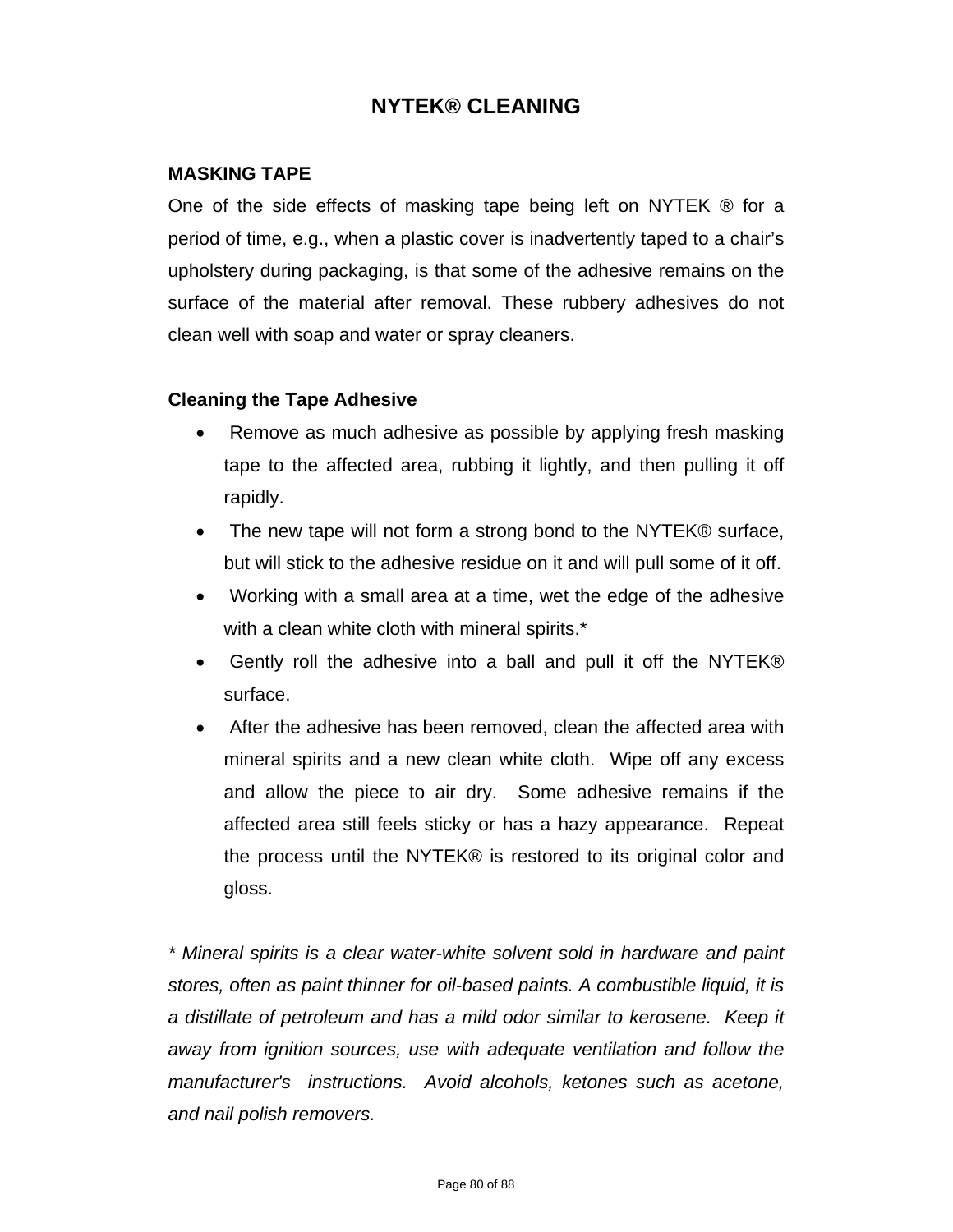# **WHITE-OUT, LIQUID PAPER OR SIMILAR CORRECTION FLUIDS**

## **Wet White-Out**

Correction fluids will dry in one to two minutes, so quick action is necessary. If the White-Out is still wet, blot it with a cloth, sponge or paper towel. Avoid spreading.

## **Dried White-Out**

Rub masking tape on the dried spot, pulling it off quickly. Push the tape down into the grain with the wooden handle of a kitchen utensil . Repeat three or four times until White-Out no longer transfers to the tape.

To clean a large spill or several spots:

- Work with a small area or one spot at a time.
- Dip a soft toothbrush into mineral spirits,\* shake off the excess, and brush the remainder of the stain in a circular motion. The White-Out will fade as it begins to dissolve.
- Blot it up quickly with a clean, dry soft cloth to avoid spreading. Several cleanings may be necessary to remove all of the White-Out and to avoid a hazy or chalky appearance on the NYTEK® surface once the solvent has evaporated.
- In the final cleaning, use a new, clean cloth to avoid re-transferring the White-Out. If necessary, lightly scrape the last of the White-Out from the valleys of the leather grain with fingernails.
- Allow to air dry. If odor is a problem, wash out the mineral spirits with soapy water or a dilute solution of Woolite or a mild dishwashing liquid.

*\*Mineral spirits is a clear water-white solvent sold in hardware and paint stores, often as paint thinner for oil-based paints. A combustible liquid, it is a distillate of petroleum and has a mild odor similar to kerosene. Keep it away from ignition sources, use with adequate ventilation, and follow the manufacturer's instructions. Avoid alcohols, ketones such as acetone, and nail polish removers.*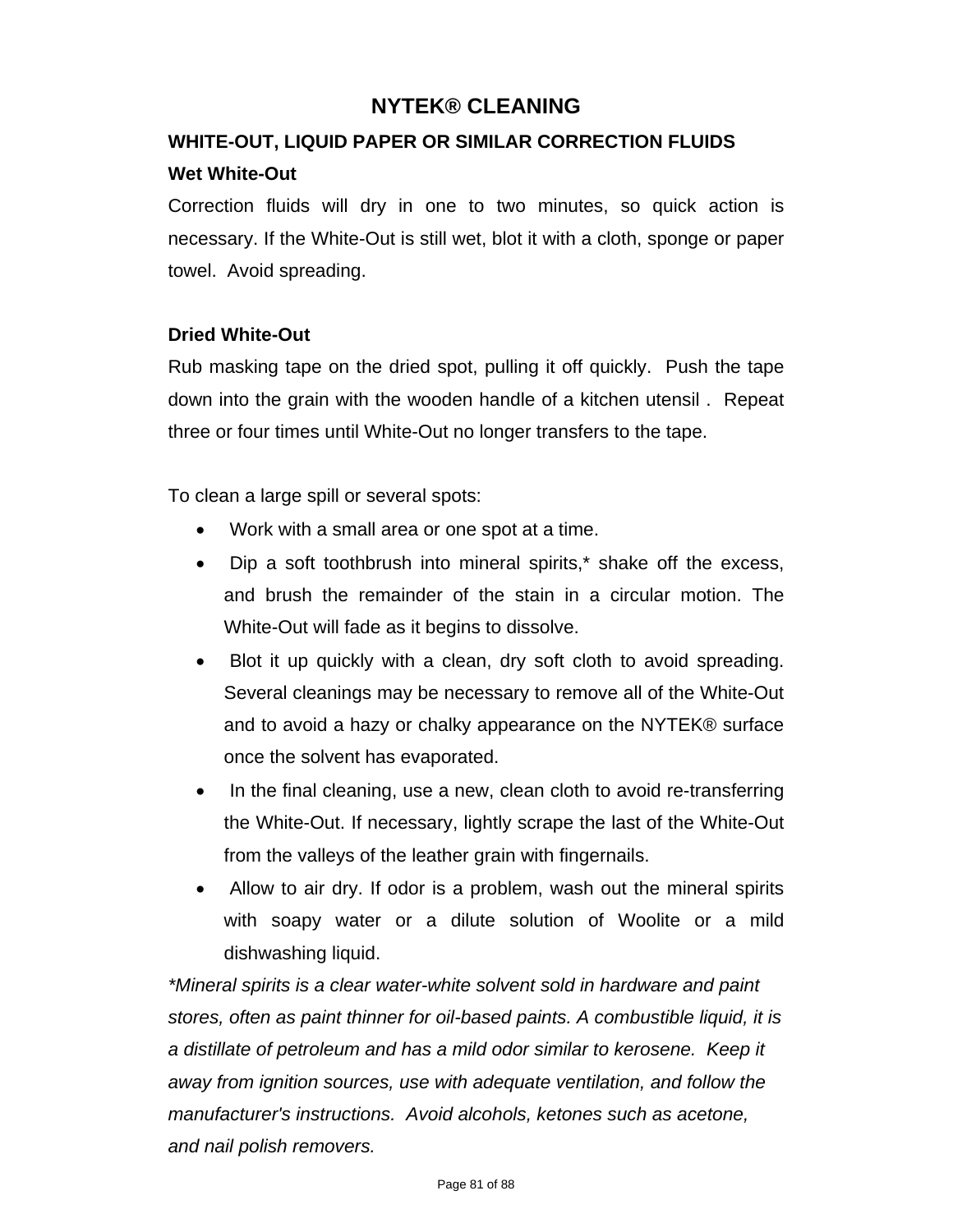## **GLUES**

The chemical composition of glues varies widely and it may not be possible to remove every glue from NYTEK® products. For water-based or rubber-based (in petroleum solvent) glues, the following procedure may be helpful:

- Working with a small area, wet a clean white cloth with mineral spirits.\*
- Wet the edge of the adhesive with the mineral spirits, and gently roll it into a ball, pulling it off the NYTEK® surface.
- After the adhesive has been removed, clean the affected area with mineral spirits on a new clean white cloth.
- Wipe off any excess solvent and allow the piece to air dry. If the affected area still feels sticky or has a hazy appearance, then some adhesive remains.
- Repeat the process until the NYTEK® is restored to its original color and gloss.

*\*Mineral spirits is a clear water-white solvent sold in hardware and paint stores, often as paint thinner for oil-based paints. A combustible liquid, it is a distillate of petroleum and has a mild odor similar to kerosene. Keep it away from ignition sources, use with adequate ventilation, and follow the manufacturer's instructions. Avoid alcohols, ketones such as acetone, and nail polish removers.*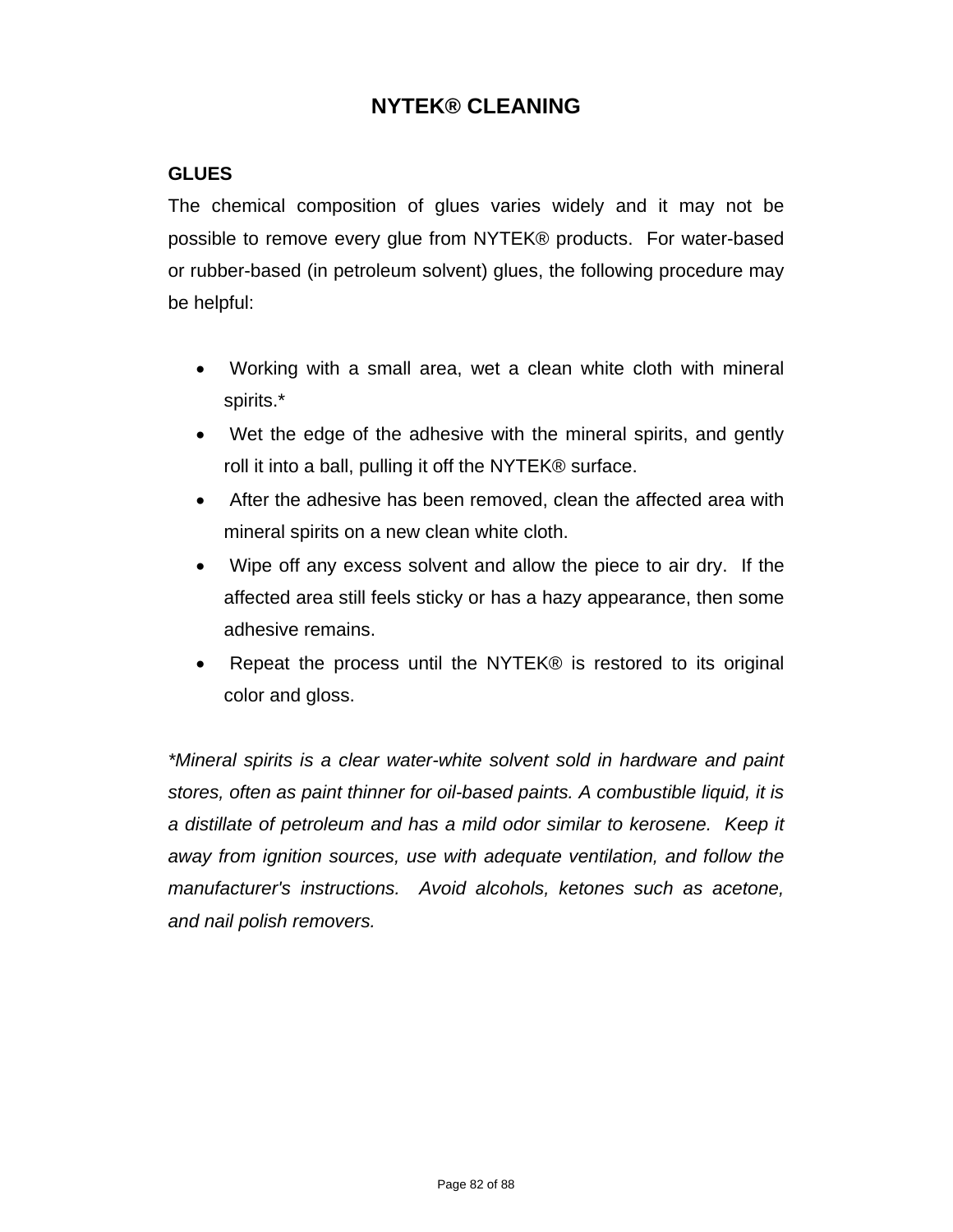## **TOPICAL FINISHES**: **SCOTCHGARD AND TEFLON**:

Majilite does not recommend using stain treatment products like Scotchgard or Teflon on any of the finished leather grains of the NYTEK® line. Refer to the CARE AND CLEANING section on NOVASUEDE® for a discussion of these finishes.

These finishes change the fabric fibers' surface tension by coating them with a Teflon fluorocarbon resin or silicone that prevents dirt and liquid spills from penetrating. The resin is applied via a spray, pad, or other similar process. When the volatiles evaporate, the respective resins are left behind, coated onto the fabric fibers.

NYTEK® products already have an inherently stain resistant finish. Liquids bead up on them and are easily wiped up. Coating this finish with these topical finishes will not cause water to bead up more. Also the Teflon resin will not penetrate through the leather finish to coat the nylon microfibers.

#### **NYTEK® Does Not Need Vinyl Dressings and Leather Conditioners**

Since NYTEK® does not contain oils or plasticizers like leather or vinyl, it does not "dry out" or become stiff with time. It is not necessary to apply anything to its surface to "restore it." Periodic cleaning with soap and water and sensible care and use are all that are needed.

# **Proper Cleaning Methods for NYTEK's**® **Gloss and Simulated Leather Surface**

One of NYTEK's® most appealing features is how it mimics leather's gloss and surface feel. Plus it's easy to clean with water and a soft cloth or sponge. If necessary, use a dilute solution of a mild neutral soap such as Woolite, or a hand dishwashing liquid like Joy, Ivory Liquid, or Dove. Then rinse the cloth in warm water, wipe the material and let it air dry. Once dry, the original look and feel of the material should be restored.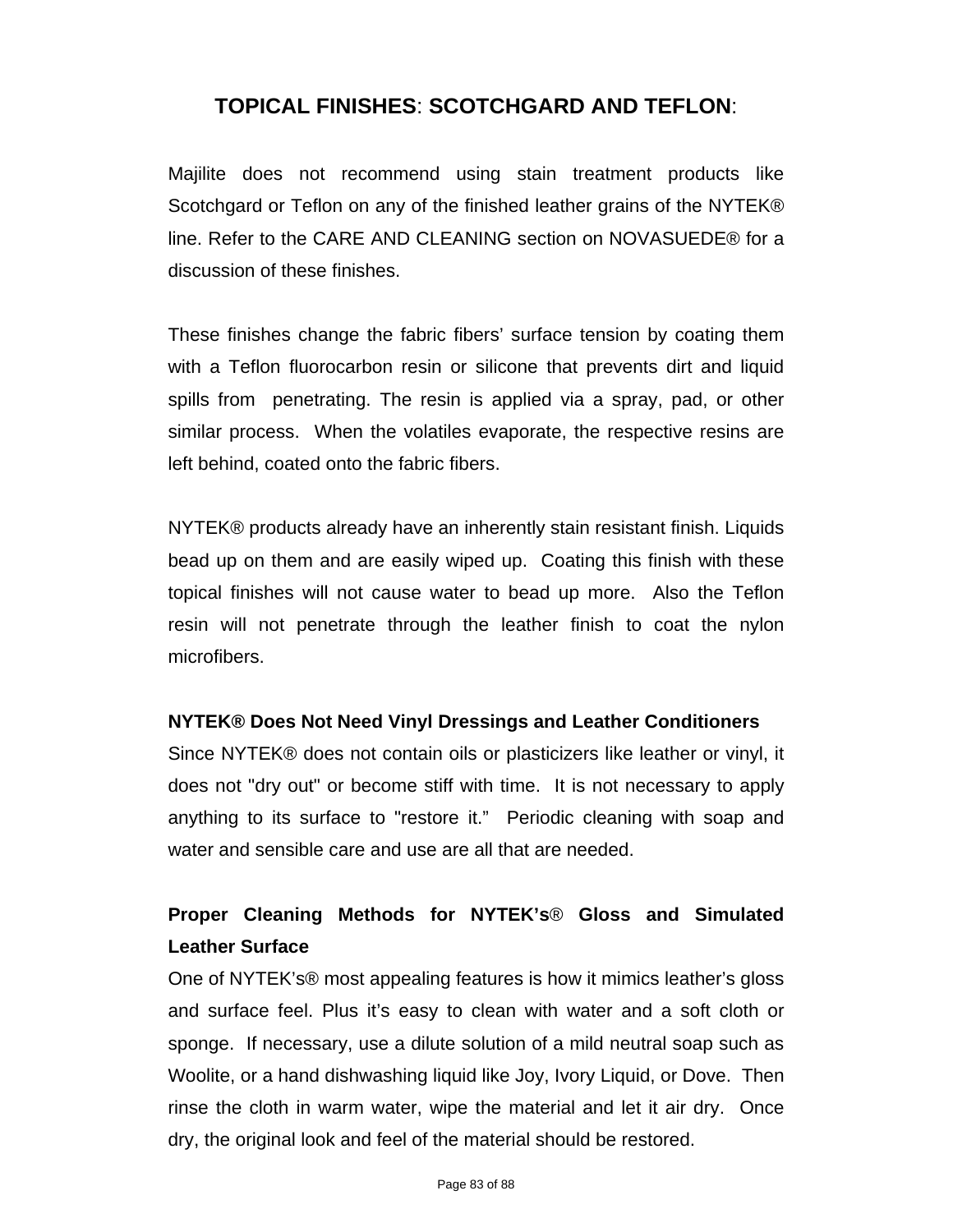NYTEK® does not need special products like Armor All to restore its surface since it does not contain oils or plasticizers that make it "dry out" or become stiff with time. While our laboratory studies have not shown them to be damaging to NYTEK®, they alter the gloss and surface feel of the material, diminish its similarity to leather, and make it feel more like plastic or vinyl.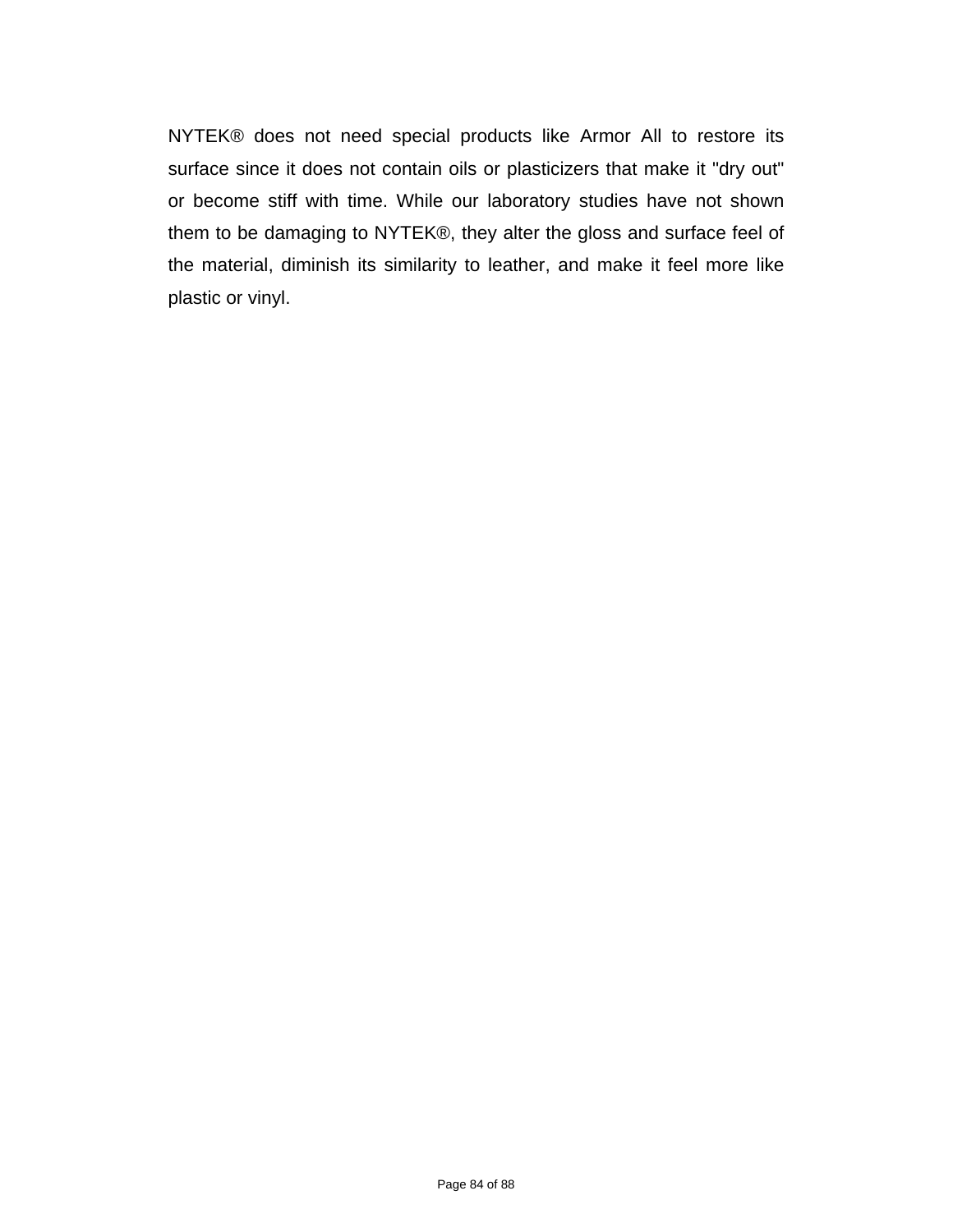# **REPAIRING CUTS**

Although resistant to most punctures and tears, there may be rare occasions when NYTEK® grains are cut or bruised through abuse or an accident. Because of the high tear strength of NYTEK® products, the cuts don't tend to spread but can be difficult to repair. Tape inserted behind the cover to hold the thin material in place and close the cut will show as an outline or ridge, known as " x-raying."

Leather repair experts can remedy the problem if the cut or bruise has not penetrated the nylon microfiber. They can be found on the Internet and or through a referral from a leather upholsterer. They will apply waxes and other coatings to match the color, grain, and gloss of damaged NYTEK® products.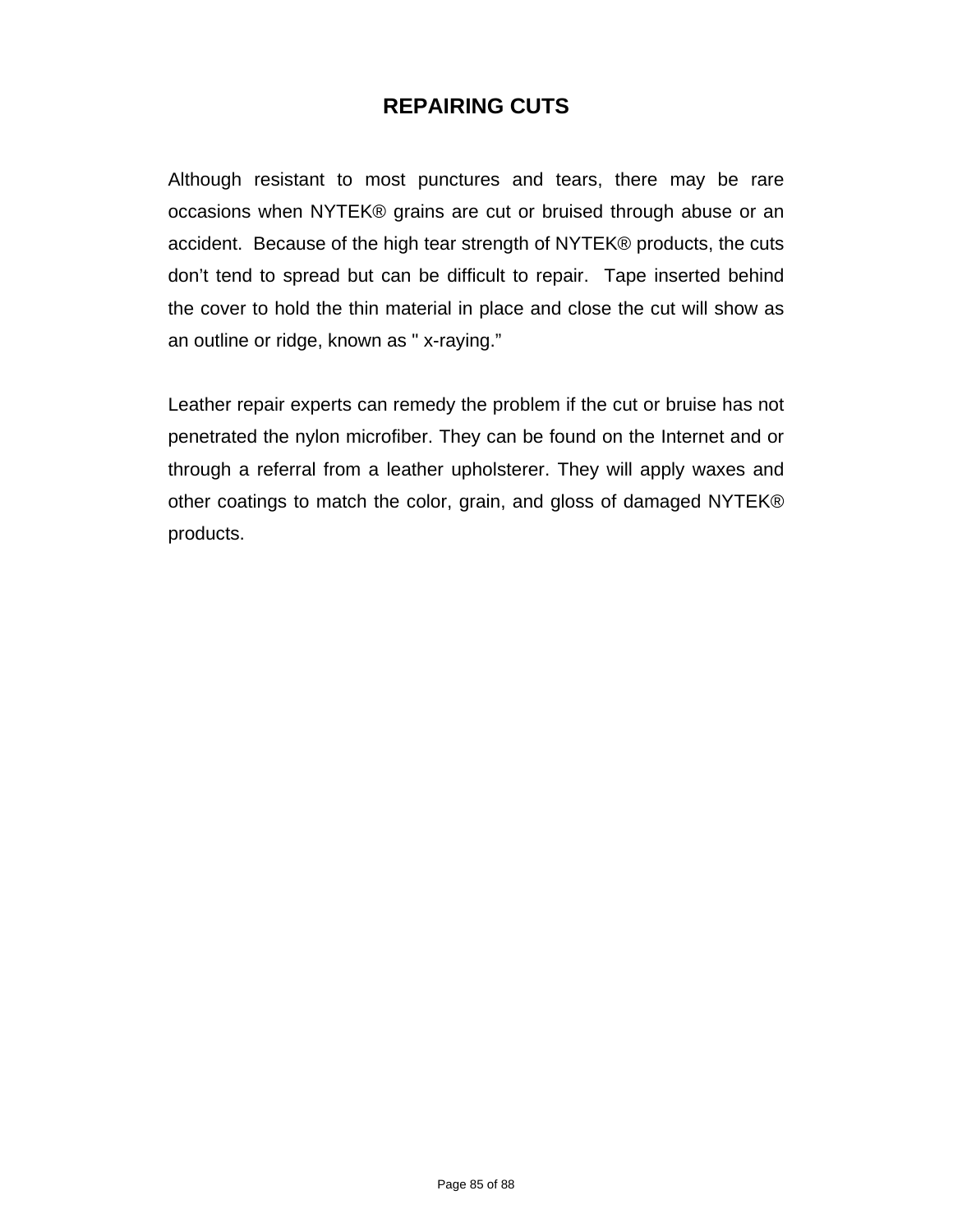# **IS BACKING NECESSARY?**

NYTEK® products have good tensile and tear strength without backing. However for some of NYTEK®'s applications, backing such as foam tricot may facilitate easier installation and provide softness, acoustical properties, and additional thickness. Polycotton sheeting backing may be used to reduce stretch. Foam tricot or knit provides dimensional stability in high humidity. All backings are made to order and add a week or two to the delivery.

#### **STANDARD BACKINGS**

#### **Poly/cotton Sheeting**

NOVASUEDE® and all faux leather NYTEK® products being used for wallcovering applications where standard or heavy duty water based wall cements are applied can be backed with a polyester/cotton plain weave sheeting. This takes out the stretch and provides dimensional stability. Without the backing, the NYTEK® could be stretched during hanging and then shrink after the adhesive dries, resulting in seam separation. The cement used to adhere the sheeting to the NYTEK® also reduces the tendency of the nylon microfiber matrix to absorb the wall cement. Refer to the discussion in the WALLCOVERING section of this guide.

Poly/cotton sheeting backed NYTEK® also can be used in direct contact cement applications when there are no rounded or complex shapes involved and where maximum stretch is necessary. The polycotton sheeting firms the hand of the NYTEK®, so it is generally not recommended for upholstery applications.

## **1/8 Inch Foam and Tricot**

The standard backing for a marine headliner is 1/8 inch polyurethane foam with a nylon tricot knit. The foam has acoustical properties and a soft cushiony feel. The tricot knit supports the foam and provides a smooth,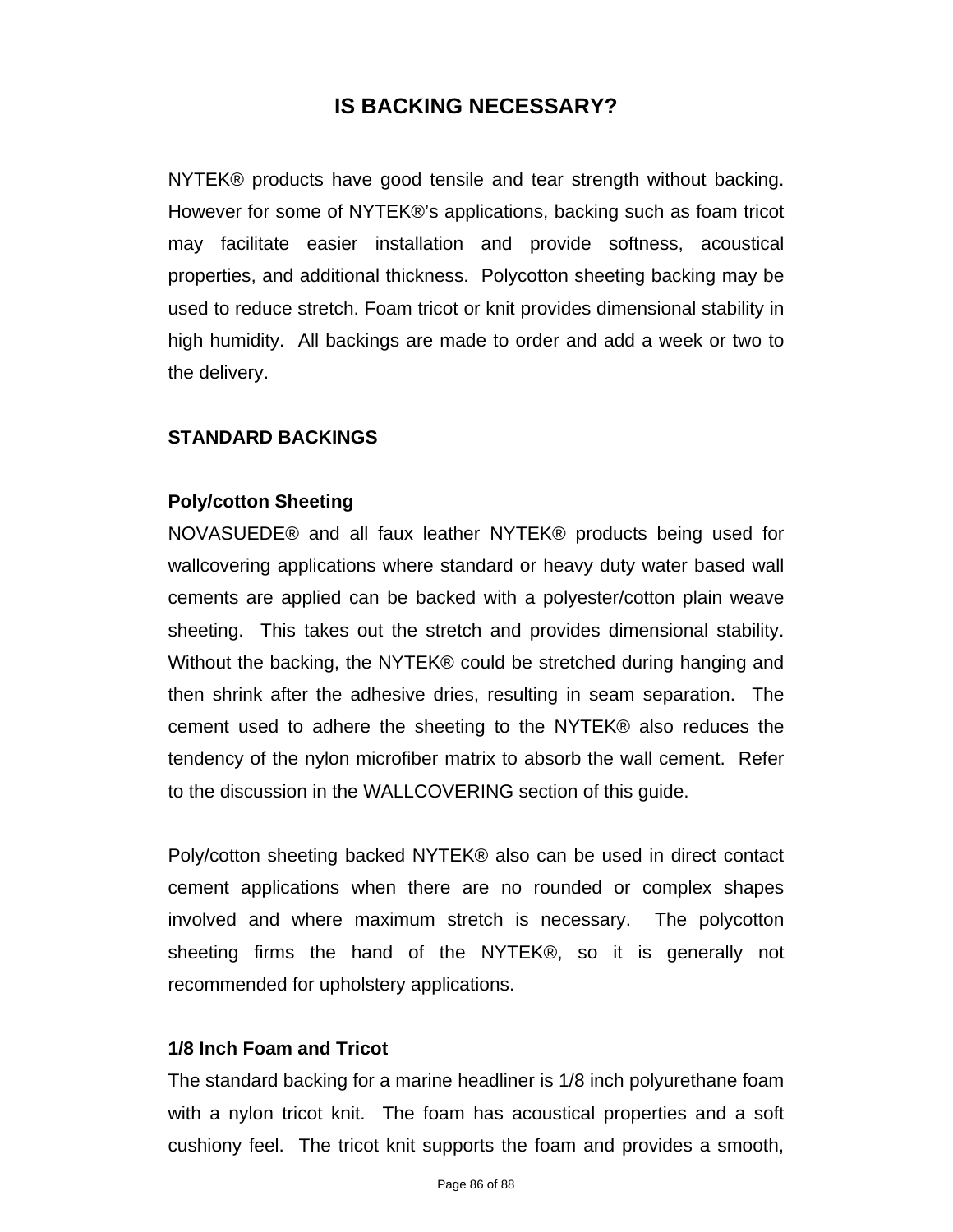slippery surface to slide across a plywood panel when covering, and prevents the foam from grabbing the wood and bunching when stretching the material. Together the foam and tricot help stabilize the NYTEK® in high humidity. If a customer wants foam padding under NYTEK® for a headliner application, the installer should not glue NYTEK® to their own foam. Spots can form if there is low bond of the cement causing bubbles in high humidity conditions. If too much cement is applied, it could saturate the foam resulting in thumbprinting. Majilite uses a special process to ensure a strong bond between the foam and the entire roll of NYTEK®.

NYTEK® products with foam tricot can be used in stretch and staple applications and must be stretched properly. Please see the suggestions in the MARINE APPLICATIONS section of this User's Guide. These backings also can be used in direct cement applications with contact cements. Please refer to the suggestions in the DIRECT CEMENT APPLICATION section of this User's Guide.

## **1/16 Inch Foam and Tricot**

Constructed the same as the 1/8 inch foam but thinner, this backing can be used similarly. A thinner package may be necessary due to space constraints, such as tightly fitting panels. A thinner foam will have less tendency to form folds or creases on tight concave curves.

## **1/4 Inch Foam and Tricot**

This version is available for special applications where a thicker material is desired. It also is constructed the same way as the 1/8 inch package.

## **Cotton Knit**

A cotton knit backing is available for special upholstery and other applications. It provides dimensional stability while still allowing plenty of stretch.